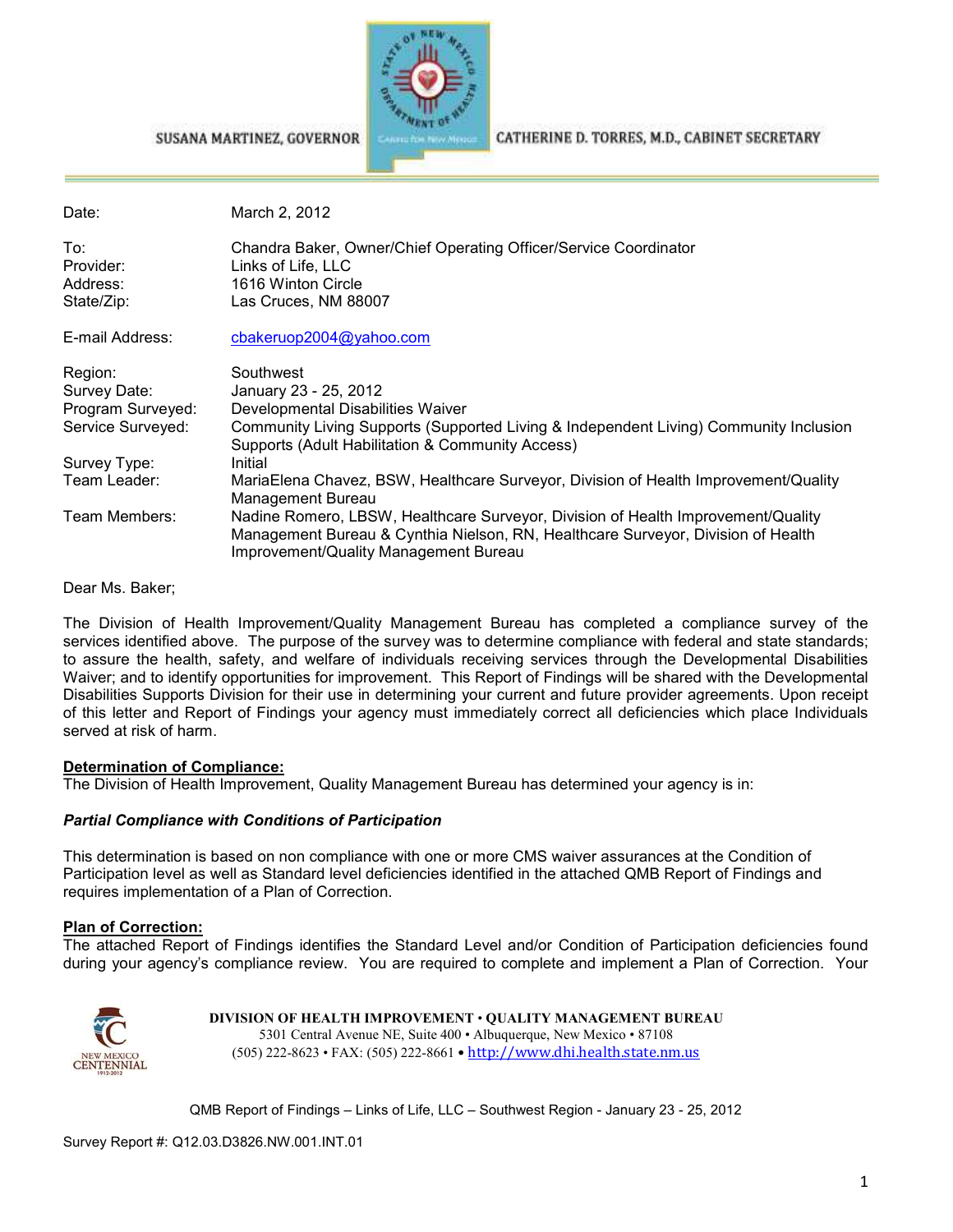agency has a total of 45 business days (10 business days to submit your POC for approval and 35 days to implement your *approved* Plan of Correction) from the receipt of this letter.

#### **Submission of your Plan of Correction:**

Please submit your agency's Plan of Correction in the space on the two right columns of the Report of Findings. *(See attachment "A" for additional guidance in completing the Plan of Correction)*.

Within 10 business days of receipt of this letter your agency Plan of Correction must be submitted to the parties below:

#### **1. Quality Management Bureau, Attention: Plan of Correction Coordinator 5301 Central Ave. NE Suite 400 Albuquerque, NM 87108**

#### **2. Developmental Disabilities Supports Division Regional Office for region of service surveyed**

Upon notification from QMB that your *Plan of Correction has been approved*, you must implement all remedies and corrective actions to come into compliance. If your Plan of Correction is denied, you must resubmit a revised plan as soon as possible for approval, as your POC approval and all remedies must be completed within 45 business days of the receipt of this letter.

Failure to submit your POC within the allotted 10 business days or complete and implement your Plan of Correction within the total 45 business days allowed may result in the imposition of a \$200 per day Civil Monetary Penalty until it is received, completed and/or implemented.

#### **Request for Informal Reconsideration of Findings (IRF):**

If you disagree with a finding of deficient practice, you have 10 business days upon receipt of this notice to request an IRF. Submit your request for an IRF in writing to:

> QMB Deputy Bureau Chief 5301 Central Ave NE Suite #400 Albuquerque, NM 87108 Attention: IRF request

See Attachment "C" for additional guidance in completing the request for Informal Reconsideration of Findings. The request for an IRF will not delay the implementation of your Plan of Correction which must be completed within 45 total business days (10 business days to submit your POC for approval and 35 days to implement your *approved* Plan of Correction). Providers may not appeal the nature or interpretation of the standard or regulation, the team composition or sampling methodology. If the IRF approves the modification or removal of a finding, you will be advised of any changes.

Please call the Plan of Correction Coordinator at 505-222-8647 if you have questions about the Report of Findings or Plan of Correction. Thank you for your cooperation and for the work you perform.

Sincerely,

# MariaElena Chavez, BSW

MariaElena Chavez, BSW Team Lead/Healthcare Surveyor Division of Health Improvement Quality Management Bureau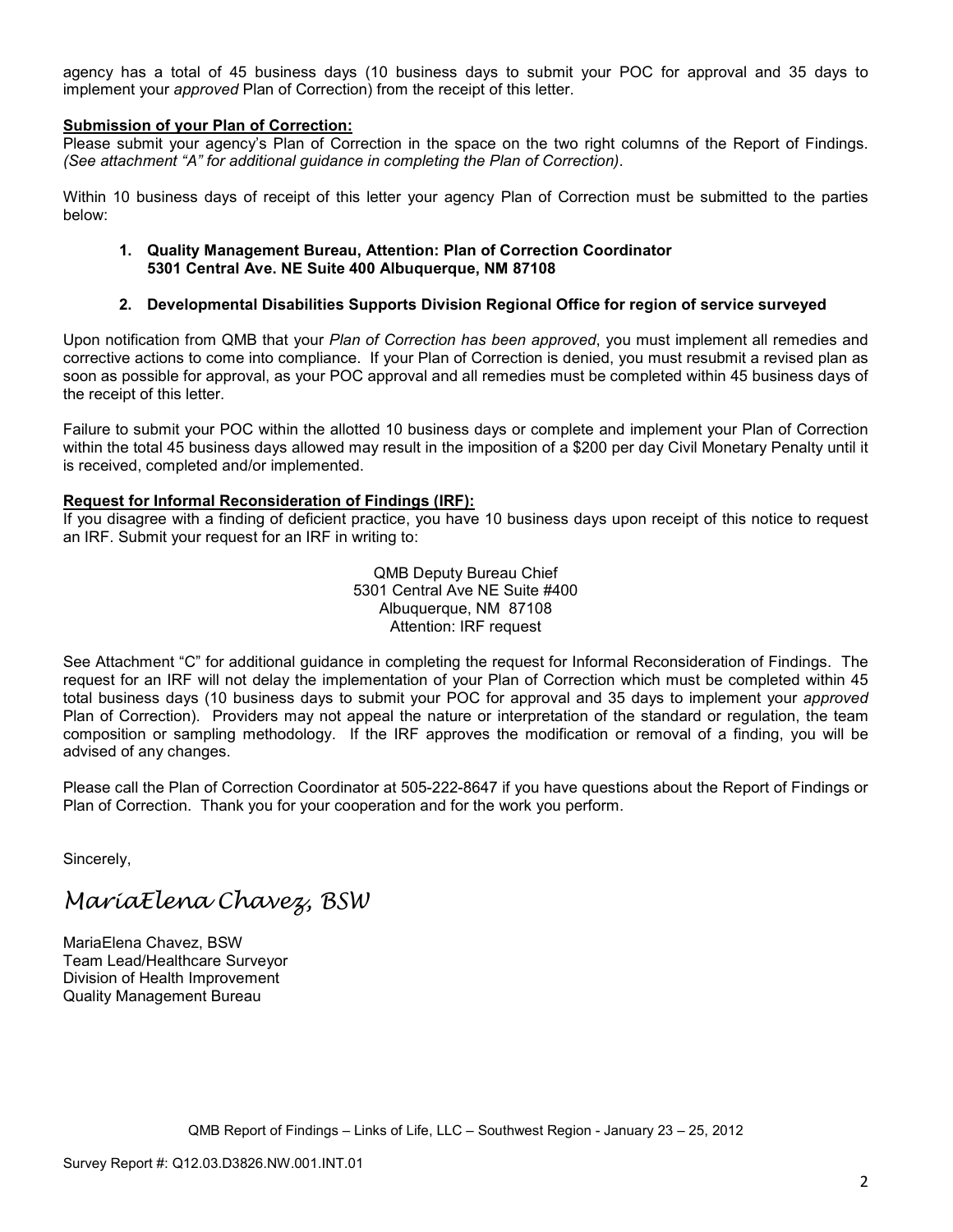| <b>Survey Process Employed:</b>           |                                                                                                                                                                                             |                                                                                                                                                                                                |
|-------------------------------------------|---------------------------------------------------------------------------------------------------------------------------------------------------------------------------------------------|------------------------------------------------------------------------------------------------------------------------------------------------------------------------------------------------|
| <b>Entrance Conference Date:</b>          | January 23, 2012                                                                                                                                                                            |                                                                                                                                                                                                |
| Present:                                  | <b>Links of Life, LLC</b><br>Chandra Baker, Owner/Chief Operating Officer/Service Coordinator<br>Jennifer Rasmussen, Director/Service Coordinator/Incident<br><b>Management Coordinator</b> |                                                                                                                                                                                                |
|                                           | DOH/DHI/QMB                                                                                                                                                                                 | MariaElena Chavez, BSW, Team Lead/Healthcare Surveyor<br>Nadine Romero, LBSW, Healthcare Surveyor<br>Cynthia Nielsen, RN, Healthcare Surveyor                                                  |
| <b>Exit Conference Date:</b>              | January 25, 2012                                                                                                                                                                            |                                                                                                                                                                                                |
| Present:                                  | Links of Life, LLC<br>Chandra Baker, Owner/Chief Operating Officer/Service Coordinator<br>Jennifer Rasmussen, Director/Service Coordinator/Incident<br>Management Coordinator               |                                                                                                                                                                                                |
|                                           | <b>DOH/DHI/QMB</b>                                                                                                                                                                          | MariaElena Chavez, BSW, Team Lead/Healthcare Surveyor<br>Nadine Romero, LBSW, Healthcare Surveyor<br>Cynthia Nielsen, RN, Healthcare Surveyor<br>Valerie V. Valdez, MS, Health Program Manager |
| <b>Total Homes Visited</b>                | Number:                                                                                                                                                                                     | 1                                                                                                                                                                                              |
| <b>Supported Homes Visited</b><br>❖       | Number:                                                                                                                                                                                     | 1                                                                                                                                                                                              |
| <b>Administrative Locations Visited</b>   | Number:                                                                                                                                                                                     | 1                                                                                                                                                                                              |
| <b>Total Sample Size</b>                  | Number:                                                                                                                                                                                     | 5<br>0 - Jackson Class Members<br>5 - Non- <i>Jackson</i> Class Members<br>1 - Supported Living<br>1 - Independent Living<br>5 - Adult Habilitation<br>2 - Community Access                    |
| Persons Served Records Reviewed           | Number:                                                                                                                                                                                     | 5                                                                                                                                                                                              |
| Persons Served Interviewed                | Number:                                                                                                                                                                                     | 5                                                                                                                                                                                              |
| Direct Support Personnel Interviewed      | Number:                                                                                                                                                                                     | 6                                                                                                                                                                                              |
| Direct Support Personnel Records Reviewed | Number:                                                                                                                                                                                     | 12                                                                                                                                                                                             |
| Service Coordinator Records Reviewed      | Number:                                                                                                                                                                                     | $\overline{2}$                                                                                                                                                                                 |
| <b>Administrative Files Reviewed</b>      | <b>Billing Records</b><br>$\bullet$<br><b>Medical Records</b><br>$\bullet$<br>$\bullet$<br><b>Personnel Files</b><br><b>Training Records</b><br>$\bullet$                                   | Incident Management Records<br>Agency Policy and Procedure                                                                                                                                     |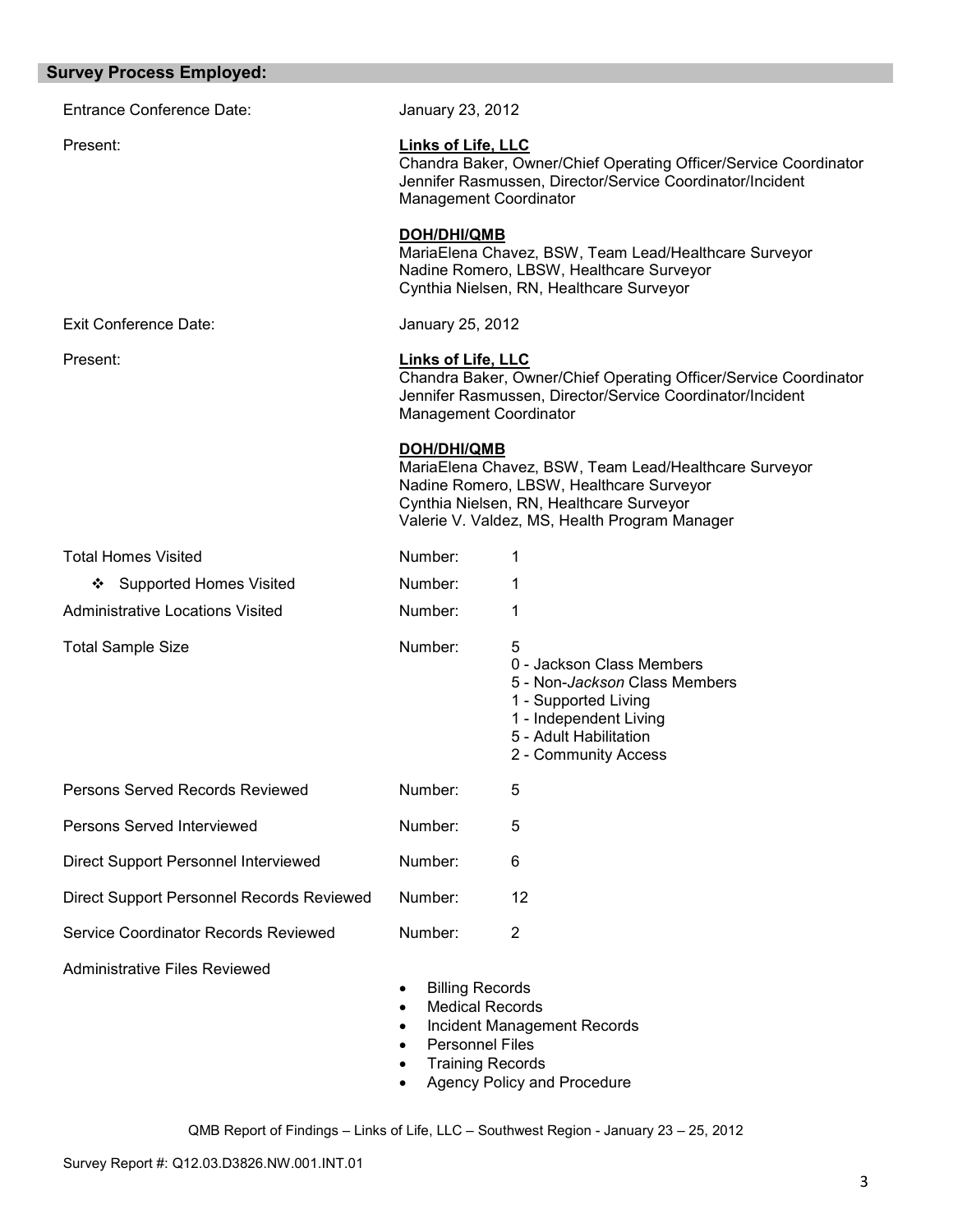- Caregiver Criminal History Screening Records
- Employee Abuse Registry
- Human Rights Notes and/or Meeting Minutes
- Evacuation Drills
- Quality Assurance / Improvement Plan
- CC: Distribution List: DOH Division of Health Improvement
	- DOH Developmental Disabilities Supports Division
	- DOH Office of Internal Audit
	- HSD Medical Assistance Division
	- DOH Internal Review Committee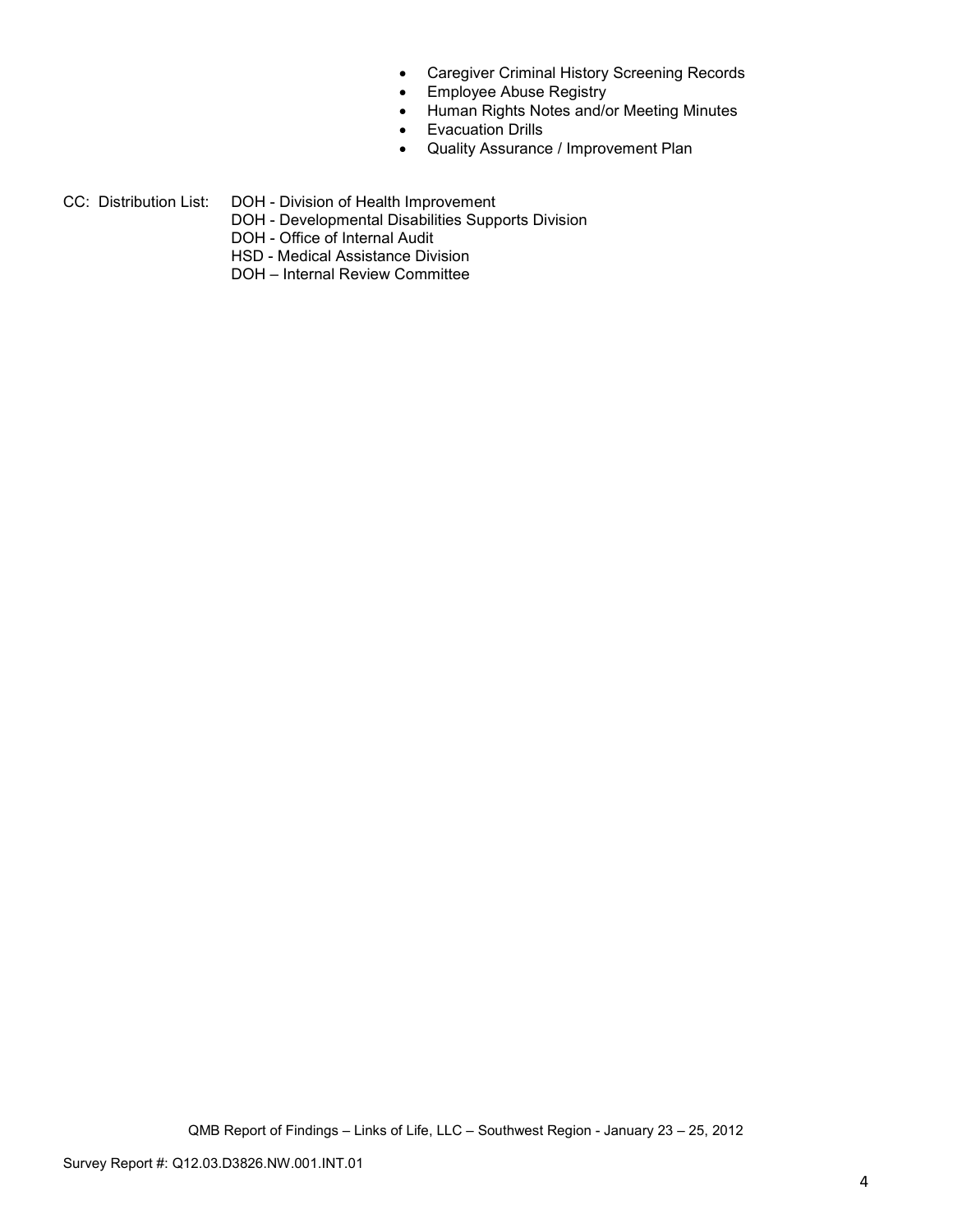## **Attachment A**

## **Provider Instructions for Completing the QMB Plan of Correction (POC) Process**

#### *Introduction:*

After a QMB Compliance Survey, your QMB Report of Findings will be sent to you via e-mail.

Each provider must develop and implement a Plan of Correction (POC) that identifies specific quality assurance and quality improvement activities the agency will implement to correct deficiencies and prevent continued non compliance.

Agencies must submit their Plan of Correction within 10 business days from the date you receive the QMB Report of Findings. (Providers who do not submit a POC within 10 business days will be referred to the Internal Review Committee [IRC] for possible actions or sanctions).

Agencies must fully implement their approved Plan of Correction within 45 business days (10 business days to submit your POC for approval and 35 days to implement your approved Plan of Correction) from the date they receive the QMB Report of Findings. (Providers who fail to complete a POC within the 45 business days allowed shall be referred to the IRC for possible actions or sanctions.)

If you have questions about the Plan of Correction process, call the QMB Plan of Correction Coordinator at 505-222-8647 or email at George. Perrault@state.nm.us. Requests for technical assistance must be requested through your DDSD Regional Office.

The POC process cannot resolve disputes regarding findings. If you wish to dispute a finding on the official Report of Findings, you must file an Informal Reconsideration of Findings (IRF) request within ten (10) business days of receiving your report. Please note that you must still submit a POC for findings that are in question (see Attachment "C").

#### *Instructions for Completing Agency POC:*

#### *Required Content*

Your Plan of Correction should provide a step-by-step description of the methods to correct each deficient practice to prevent recurrence and information that ensures the regulation cited is in compliance. The remedies noted in your POC are expected to be added to your Agency's required, annual Quality Assurance Plan.

If a deficiency has already been corrected, the plan should state how it was corrected, the completion date (date the correction was accomplished), and how possible recurrence of the deficiency will be prevented.

The Plan of Correction must address the required six CMS core elements to address *each deficiency* of the POC:

- 1. How the specific and realistic corrective action will be accomplished for individuals found to have been affected by the deficient practice.
- 2. How the agency will identify other individuals who have the potential to be affected by the same deficient practice, and how the agency will act to protect individuals in similar situations.
- 3. What QA measures will be put into place or systemic changes made to ensure that the deficient practice will not recur
- 4. Indicate how the agency plans to monitor its performance to make sure that solutions are sustained. The agency must develop a QA plan for ensuring that correction is achieved and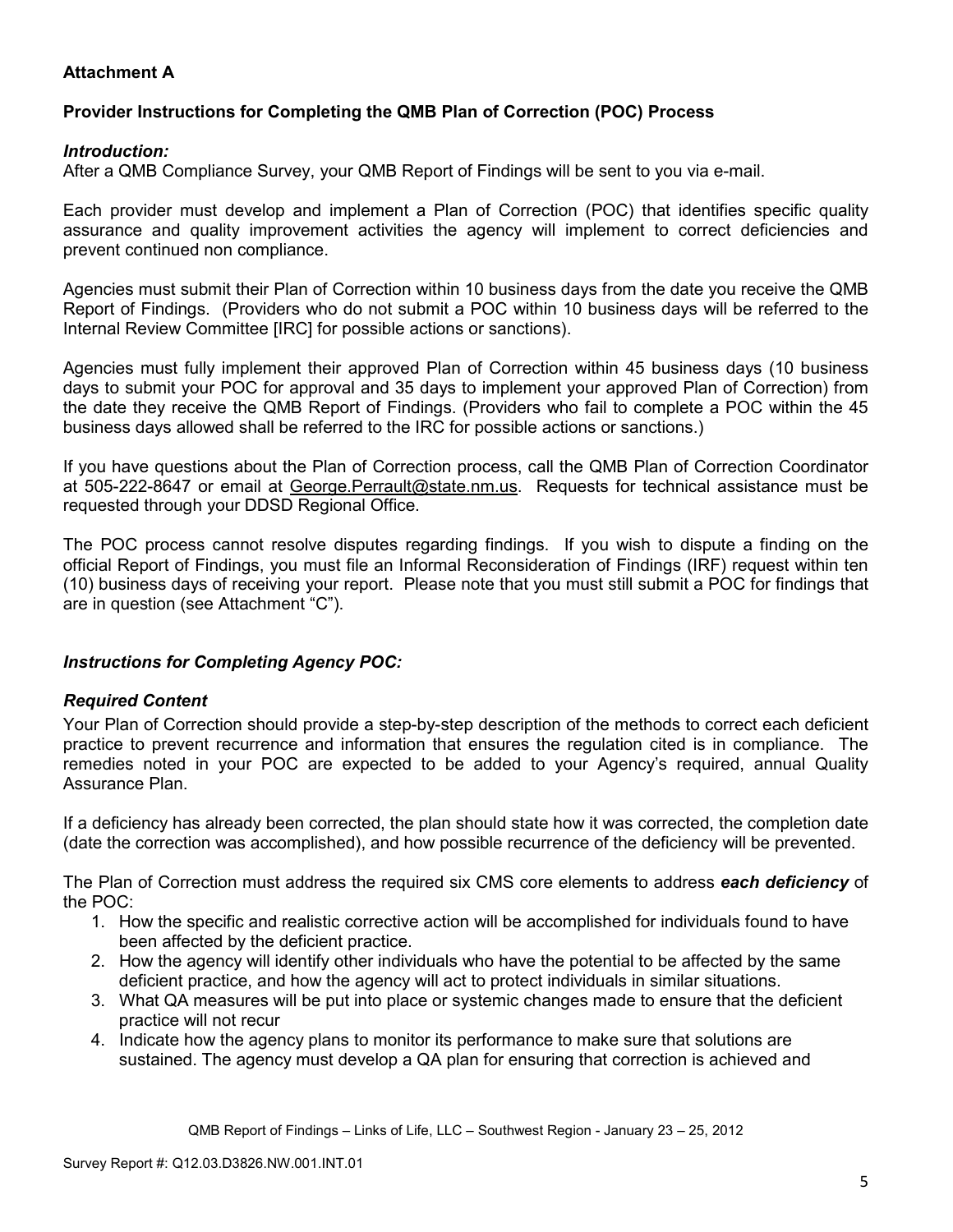sustained. This QA plan must be implemented, and the corrective action evaluated for its effectiveness. The plan of correction is integrated into the agency quality assurance system; and

- 5. Include dates when corrective action will be completed. The corrective action completion dates must be acceptable to the State.
- 6. The POC must be signed and dated by the agency director or other authorized official.

The following details should be considered when developing your POC:

- Details about how and when Consumer, Personnel and Residential files are audited by Agency personnel to ensure they contain required documents;
- Information about how Medication Administration Records are reviewed to verify they contain all required information before they are distributed, as they are being used, and after they are completed;
- Your processes for ensuring that all staff are trained in Core Competencies, Incident Reporting, and Individual-Specific service requirements, etc;
- How accuracy in Billing documentation is assured;
- How health, safety is assured;
- For Case Management Providers, how ISPs are reviewed to verify they meet requirements, how the timeliness of LOC packet submissions and consumer visits are tracked;
- Your process for gathering, analyzing and responding to Quality data; and,
- Details about Quality Targets in various areas, current status, analyses about why targets were not met, and remedies implemented.

*Note:* **Instruction or in-service of staff alone may not be a sufficient plan of correction.** This is a good first step toward correction, but additional steps should be taken to ensure the deficiency is corrected and will not recur.

#### *Completion Dates*

- The plan of correction must include a **completion date** (entered in the far right-hand column) for each finding. Be sure the date is **realistic** in the amount of time your Agency will need to correct the deficiency; not to exceed 45 total business days.
- Direct care issues should be corrected immediately and monitored appropriately.
- Some deficiencies may require a staged plan to accomplish total correction.
- Deficiencies requiring replacement of equipment, etc., may require more time to accomplish correction but should show reasonable time frames.

#### *Initial Submission of the Plan of Correction Requirements*

- 1. The Plan of Correction must be completed on the official QMB Survey Report of Findings/Plan of Correction Form and received by QMB within ten (10) business days from the date you received the report of findings.
- 2. For questions about the POC process, call the POC Coordinator, George Perrault at 505-222-8647 for assistance.
- 3. For Technical Assistance (TA) in developing or implementing your POC, contact your local DDSD Regional Office.
- 4. Submit your POC to George Perrault, POC Coordinator in any of the following ways:
	- a. Electronically at George.Perrault@state.nm.us *(preferred method)*
	- b. Fax to 505-222-8661, or
	- c. Mail to POC Coordinator, 5301 Central Avenue SW, Suite 400, Albuquerque, NM 87108
- 5. Do not submit supporting documentation (evidence of compliance) to QMB until after your POC has been approved by the POC Coordinator.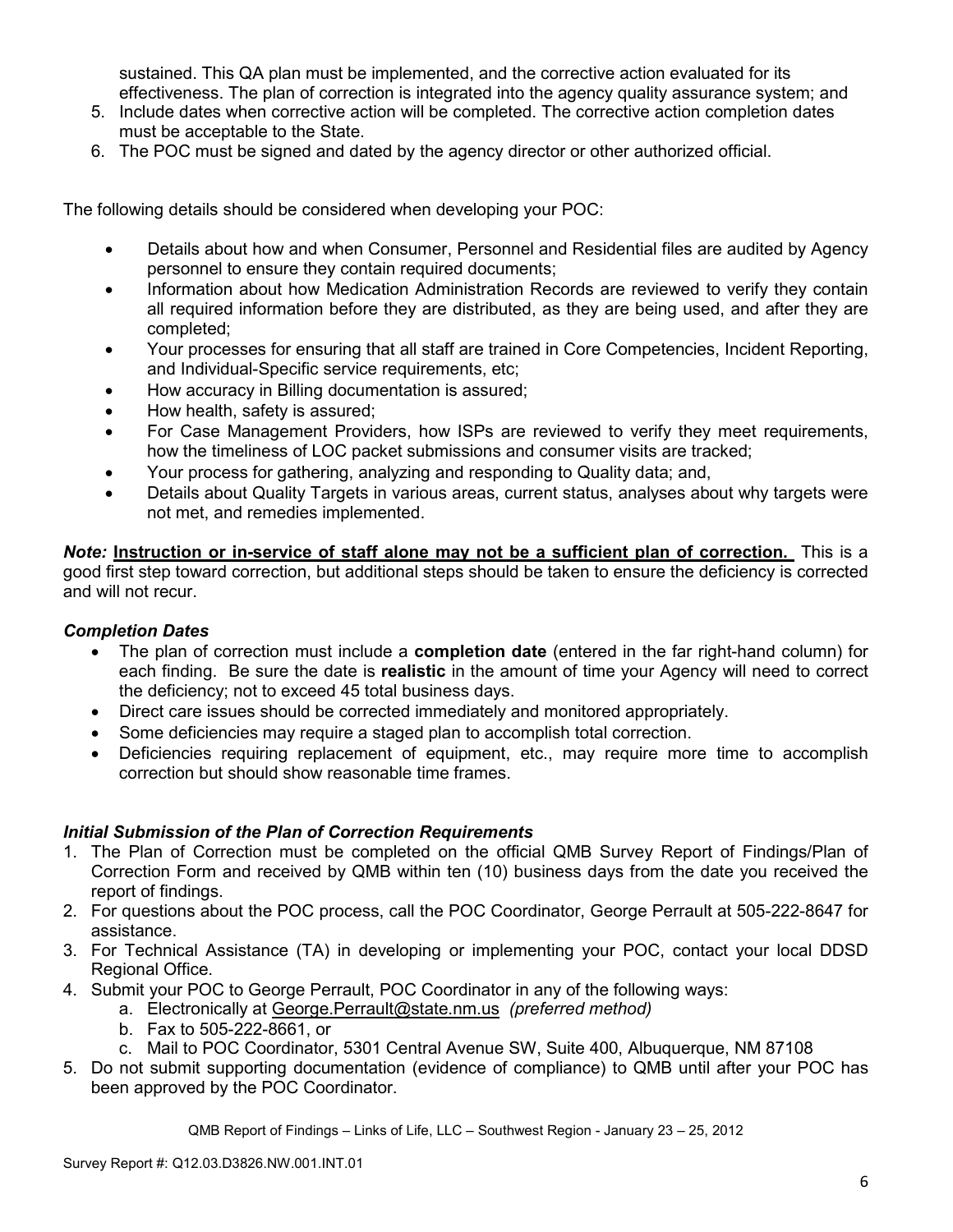- 6. QMB will notify you when your POC has been "approve" or "denied."
	- a. During this time, whether your POC is "approved," or "denied," you will have a maximum of 45 business days from the date of receipt of your Report of Findings to correct all survey deficiencies.
	- b. If your POC is denied, it must be revised and resubmitted as soon as possible, as the 45 business day limit is in effect.
	- c. If your POC is denied a second time your agency may be referred to the Internal Review Committee.
	- d. You will receive written confirmation when your POC has been approved by QMB and a final deadline for completion of your POC.
- 7. Failure to submit your POC within 10 business days without prior approval of an extension by QMB will result in a referral to the Internal Review Committee and the possible implementation of monetary penalties and/or sanctions.

#### *POC Document Submission Requirements*

Once your POC has been approved by the QMB Plan of Correction Coordinator you must submit copies of documents as evidence that all deficiencies have been corrected, as follows.

- 1. Your internal documents are due within a *maximum* of 45 business days of receipt of your Report of Findings.
- 2. You may submit your documents by postal mail (paper hard copy or on a disc), fax, or electronically (scanned and attached to e-mails).
- 3. All submitted documents *must be annotated*; please be sure the tag numbers and Identification numbers are indicated on each document submitted. Documents which are not annotated with the Tag number and Identification number may not be accepted.
- 4. Do not submit original documents; Please provide copies or scanned electronic files for evidence. Originals must be maintained in the agency file(s) per DDSD Standards.
- 5. In lieu of some documents, you may submit copies of file or home audit forms that clearly indicate cited deficiencies have been corrected, other attestations of correction must be approved by the Plan of Correction Coordinator prior to their submission.
- 6. For billing deficiencies, you must submit:
	- a. Evidence of an internal audit of billing documentation for a sample of individuals and timeframes;
	- b. Copies of "void and adjust" forms submitted to correct all over-billed or unjustified units billed identified during your internal audit.

Revisions, Modifications or Extensions to your Plan of Correction (post QMB approval) must be made in writing and submitted to the Plan of Correction Coordinator at QMB, prior to the due date and are approved on a case-by-case basis. No changes may be made to your POC or the timeframes for implementation without written approval of the POC Coordinator.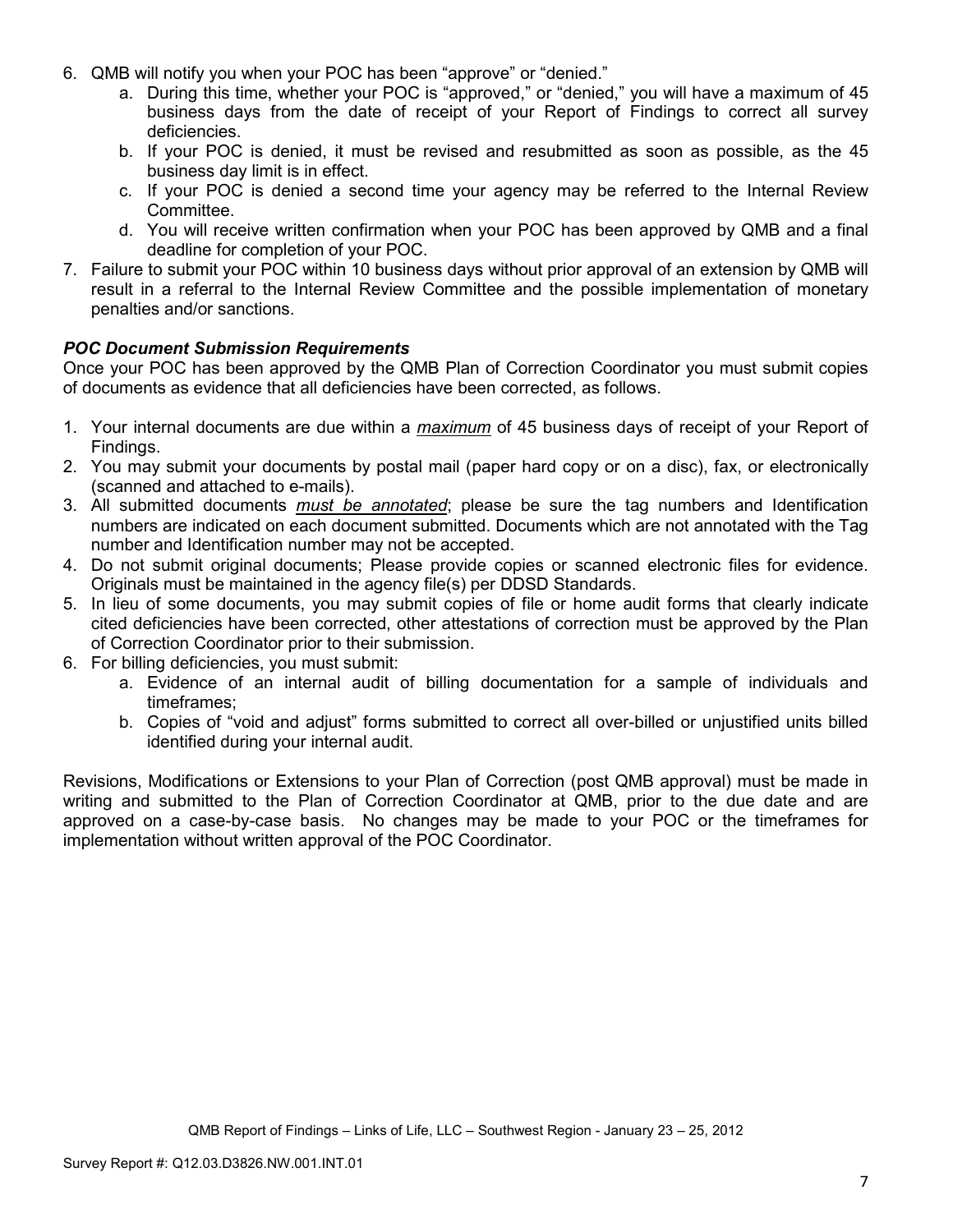#### **QMB Determinations of Compliance**

### • "Compliance with Conditions of Participation"

The QMB determination of "Compliance with Conditions of Participation," indicates that a provider is in compliance with all 'Conditions of Participation,' (CoP) but may have standard level deficiencies (deficiencies which are not at the condition level) out of compliance. The agency has obtained a level of compliance such that there is a minimal potential for harm to individuals' health and safety. To qualify for a determination of Compliance with Conditions of Participation, the provider must be in compliance with *all* Conditions of Participation.

## • "Partial-Compliance with Conditions of Participation"

The QMB determination of "Partial-Compliance with Conditions of Participation" indicates that a provider is out of compliance with one (1) to three (3) 'Conditions of Participation.' This partialcompliance, if not corrected, may result in a serious negative outcome or the potential for more than minimal harm to individuals' health and safety. The Agency may also have standard level deficiencies (deficiencies which are not at the condition level).

Providers receiving a repeat determination of 'Partial-Compliance' for repeat deficiencies of CoPs may be referred by the Quality Management Bureau to the Internal Review Committee (IRC) for consideration of remedies and possible actions.

## • "Non-Compliant with Conditions of Participation":

The QMB determination of "Non-Compliance with Conditions of Participation," indicates a provider is significantly out of compliance with Conditions of Participation and/or has:

- Four (4) Conditions of Participation out of compliance.
- Multiple findings of widespread non-compliance with any standard or regulation with a significant potential for more than minimal harm.
- Any finding of actual harm or Immediate Jeopardy.

The Agency may also have standard level deficiencies (deficiencies which are not at the condition level).

Providers receiving a repeat determination of 'Non-Compliance' will be referred by Quality Management Bureau to the Internal Review Committee (IRC) for consideration of remedies and possible actions.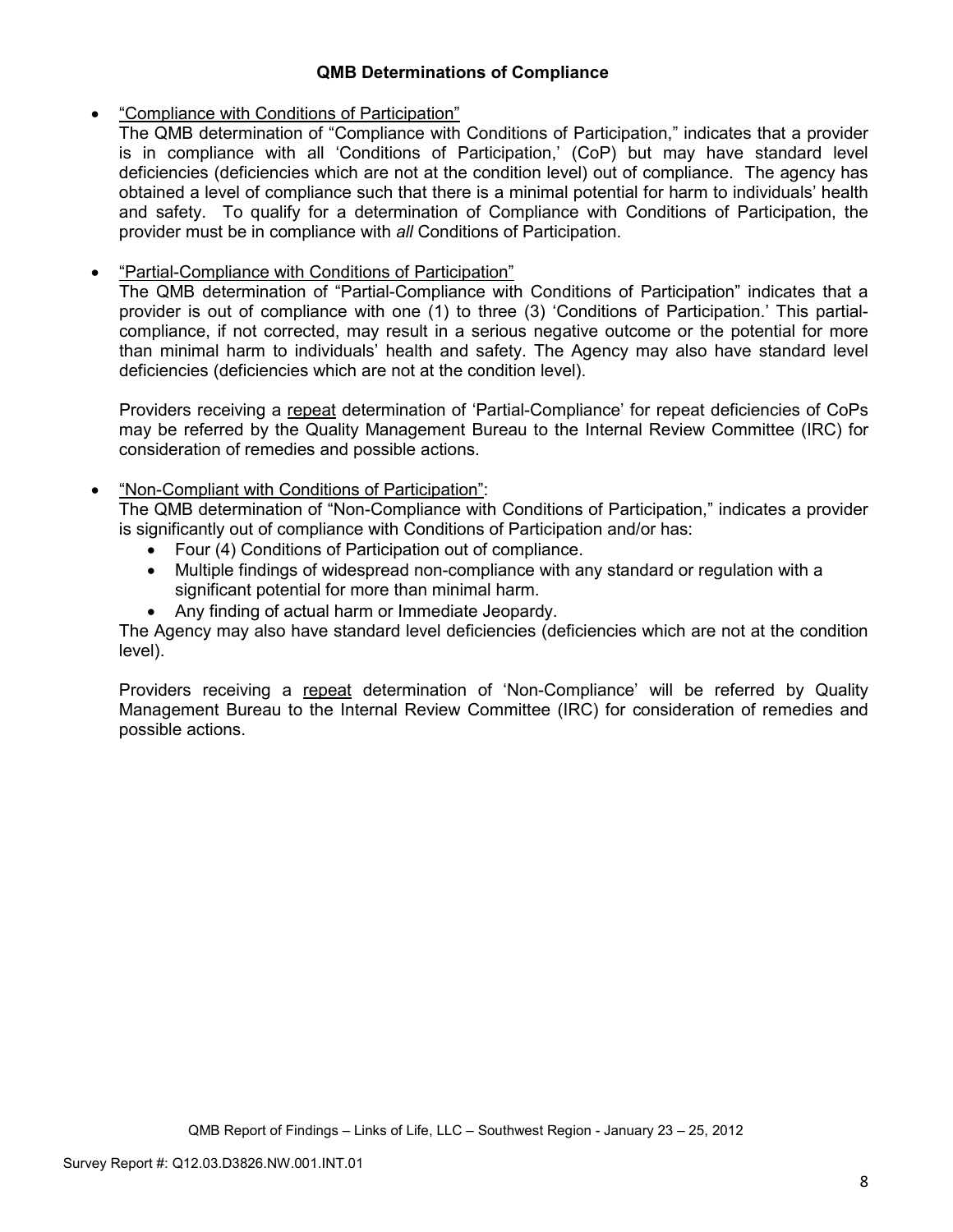#### **Guidelines for the Provider Informal Reconsideration of Finding (IRF) Process**

## **Introduction:**

Throughout the QMB Survey process, surveyors are openly communicating with providers. Open communication means surveyors have clarified issues and/or requested missing information before completing the review through the use of the signed/dated "Document Request," or "administrative Needs," etc. forms. Regardless, there may still be instances where the provider disagrees with a specific finding. Providers may use the following process to informally dispute a finding.

## **Instructions:**

- 1. The Informal Reconsideration of the Finding (IRF) request must be in writing to the QMB Deputy Bureau Chief **within 10 business days** of receipt of the final Report of Findings.
- 2. The written request for an IRF *must* be completed on the QMB Request for Informal Reconsideration of Finding form available on the QMB website: http://dhi.health.state.nm.us/qmb
- 3. The written request for an IRF must specify in detail the request for reconsideration and why the finding is inaccurate.
- 4. The IRF request must include all supporting documentation or evidence.
- 5. If you have questions about the IRC process, email the IRF Chairperson, Scott Good at scott.good@state.nm.us for assistance.

## **The following limitations apply to the IRF process:**

- The request for an IRF and all supporting evidence must be received within 10 business days.
- Findings based on evidence requested during the survey and not provided may not be subject to reconsideration.
- The supporting documentation must be new evidence not previously reviewed or requested by the survey team.
- Providers must continue to complete their Plan of Correction during the IRF process
- Providers may not request an IRF to challenge the sampling methodology.
- Providers may not request an IRF based on disagreement with the nature of the standard or regulation.
- Providers may not request an IRF to challenge the team composition.
- Providers may not request an IRF to challenge the DHI/QMB determination of compliance or the length of their DDSD provider contract.

A Provider forfeits the right to an IRF if the request is not made within 10 business days of receiving the report and/or does not include all supporting documentation or evidence to show compliance with the standards and regulations.

The IRF Committee will review the request, the Provider will be notified in writing of the ruling; no face-toface meeting will be conducted.

When a Provider requests that a finding be reconsidered, it does not stop or delay the Plan of Correction process. **Providers must continue to complete the Plan of Correction, including the finding in dispute regardless of the IRF status.** If a finding is removed or modified, it will be noted and removed or modified from the Report of Findings. It should be noted that in some cases a Plan of Correction may be completed prior to the IRF process being completed. The provider will be notified in writing on the decisions of the IRF committee.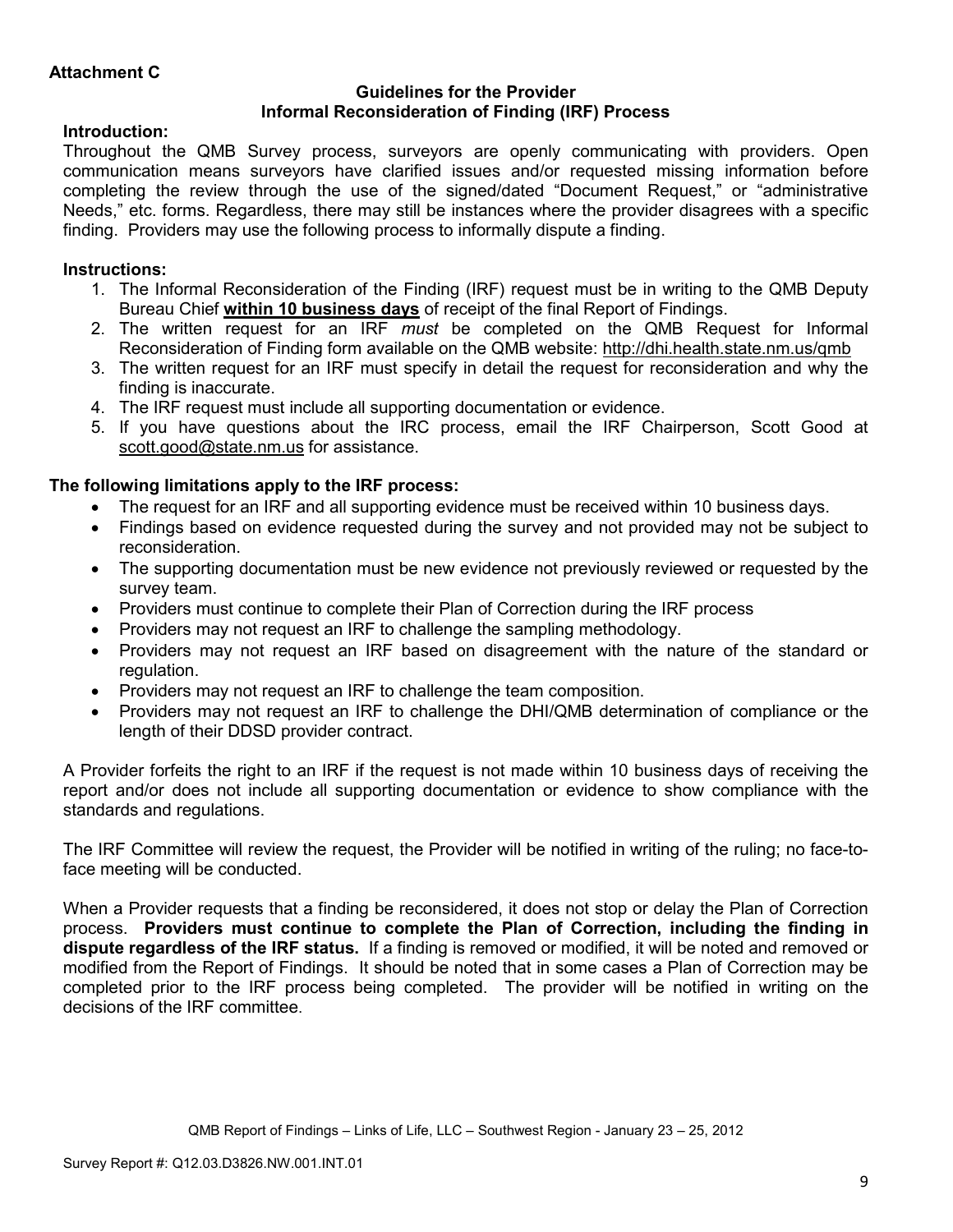| Agency:          | Links of Life, LLC - Southwest Region                                                                                                       |
|------------------|---------------------------------------------------------------------------------------------------------------------------------------------|
| Program:         | Developmental Disabilities Waiver                                                                                                           |
| Service:         | Community Living Supports (Supported Living & Independent Living) & Community Inclusion Supports<br>(Adult Habilitation & Community Access) |
| Monitoring Type: | <b>Initial Survey</b>                                                                                                                       |
| Date of Survey:  | January 23 - 25, 2012                                                                                                                       |

| <b>Standard of Care</b>                                                                                                                                                                                                                                                                                                                                                                                                                                                                                                                                                                                                                                                                                                                                                                                                                                                                                                                                                                                                                                                                                                                                                                                        | <b>Deficiencies</b>                                                                                                                                                                                                                                                                                                                                                                                                                                                                                                                                                                                                                                                                                                                                                                                                                                                                            | <b>Agency Plan of Correction, On-going</b><br><b>QA/QI &amp; Responsible Party</b>                                                                                                  | <b>Date</b><br><b>Due</b> |
|----------------------------------------------------------------------------------------------------------------------------------------------------------------------------------------------------------------------------------------------------------------------------------------------------------------------------------------------------------------------------------------------------------------------------------------------------------------------------------------------------------------------------------------------------------------------------------------------------------------------------------------------------------------------------------------------------------------------------------------------------------------------------------------------------------------------------------------------------------------------------------------------------------------------------------------------------------------------------------------------------------------------------------------------------------------------------------------------------------------------------------------------------------------------------------------------------------------|------------------------------------------------------------------------------------------------------------------------------------------------------------------------------------------------------------------------------------------------------------------------------------------------------------------------------------------------------------------------------------------------------------------------------------------------------------------------------------------------------------------------------------------------------------------------------------------------------------------------------------------------------------------------------------------------------------------------------------------------------------------------------------------------------------------------------------------------------------------------------------------------|-------------------------------------------------------------------------------------------------------------------------------------------------------------------------------------|---------------------------|
|                                                                                                                                                                                                                                                                                                                                                                                                                                                                                                                                                                                                                                                                                                                                                                                                                                                                                                                                                                                                                                                                                                                                                                                                                |                                                                                                                                                                                                                                                                                                                                                                                                                                                                                                                                                                                                                                                                                                                                                                                                                                                                                                | CMS Assurance - Service Plans: ISP Implementation - Services are delivered in accordance with the service plan, including type,                                                     |                           |
| scope, amount, duration and frequency specified in the service plan.                                                                                                                                                                                                                                                                                                                                                                                                                                                                                                                                                                                                                                                                                                                                                                                                                                                                                                                                                                                                                                                                                                                                           |                                                                                                                                                                                                                                                                                                                                                                                                                                                                                                                                                                                                                                                                                                                                                                                                                                                                                                |                                                                                                                                                                                     |                           |
| Tag #1A08 Agency Case File                                                                                                                                                                                                                                                                                                                                                                                                                                                                                                                                                                                                                                                                                                                                                                                                                                                                                                                                                                                                                                                                                                                                                                                     | <b>Standard Level Deficiency</b>                                                                                                                                                                                                                                                                                                                                                                                                                                                                                                                                                                                                                                                                                                                                                                                                                                                               |                                                                                                                                                                                     |                           |
| Developmental Disabilities (DD) Waiver Service<br>Standards effective 4/1/2007<br><b>CHAPTER 1 II. PROVIDER AGENCY</b><br><b>REQUIREMENTS:</b> The objective of these<br>standards is to establish Provider Agency policy,<br>procedure and reporting requirements for DD<br>Medicaid Waiver program. These requirements<br>apply to all such Provider Agency staff, whether<br>directly employed or subcontracting with the<br>Provider Agency. Additional Provider Agency<br>requirements and personnel qualifications may<br>be applicable for specific service standards.<br>D. Provider Agency Case File for the<br>Individual: All Provider Agencies shall maintain<br>at the administrative office a confidential case<br>file for each individual. Case records belong to<br>the individual receiving services and copies shall<br>be provided to the receiving agency whenever<br>an individual changes providers. The record<br>must also be made available for review when<br>requested by DOH, HSD or federal government<br>representatives for oversight purposes. The<br>individual's case file shall include the following<br>requirements:<br>(1) Emergency contact information, including the | Based on record review, the Agency failed to<br>maintain at the administrative office a<br>confidential case file for 5 of 5 individuals.<br>Review of the Agency individual case files found<br>the following items were not found, incomplete,<br>and/or not current:<br>• Current Emergency & Personal<br><b>Identification Information</b><br>° Did not contain Pharmacy Information<br>(#2)<br>• Individual Specific Training Section of ISP<br>(formerly Addendum B) (#4)<br>• ISP Teaching & Support Strategies<br>$\triangleright$ Individual #1 - TASS not found for the<br>following Action Steps:<br>$\triangleright$ "will use his picture to pick meal he<br>wants to have for dinner."<br>$\triangleright$ " will be given three choices of where to<br>drive to, in the car he will give directions to<br>the place of his choice."<br>$\triangleright$ "will attend activity." | Provider:<br>State your Plan of Correction for the findings in<br>this Tag above this line.<br><b>Enter your Quality Assurance/Quality</b><br>Improvement processes below the line. |                           |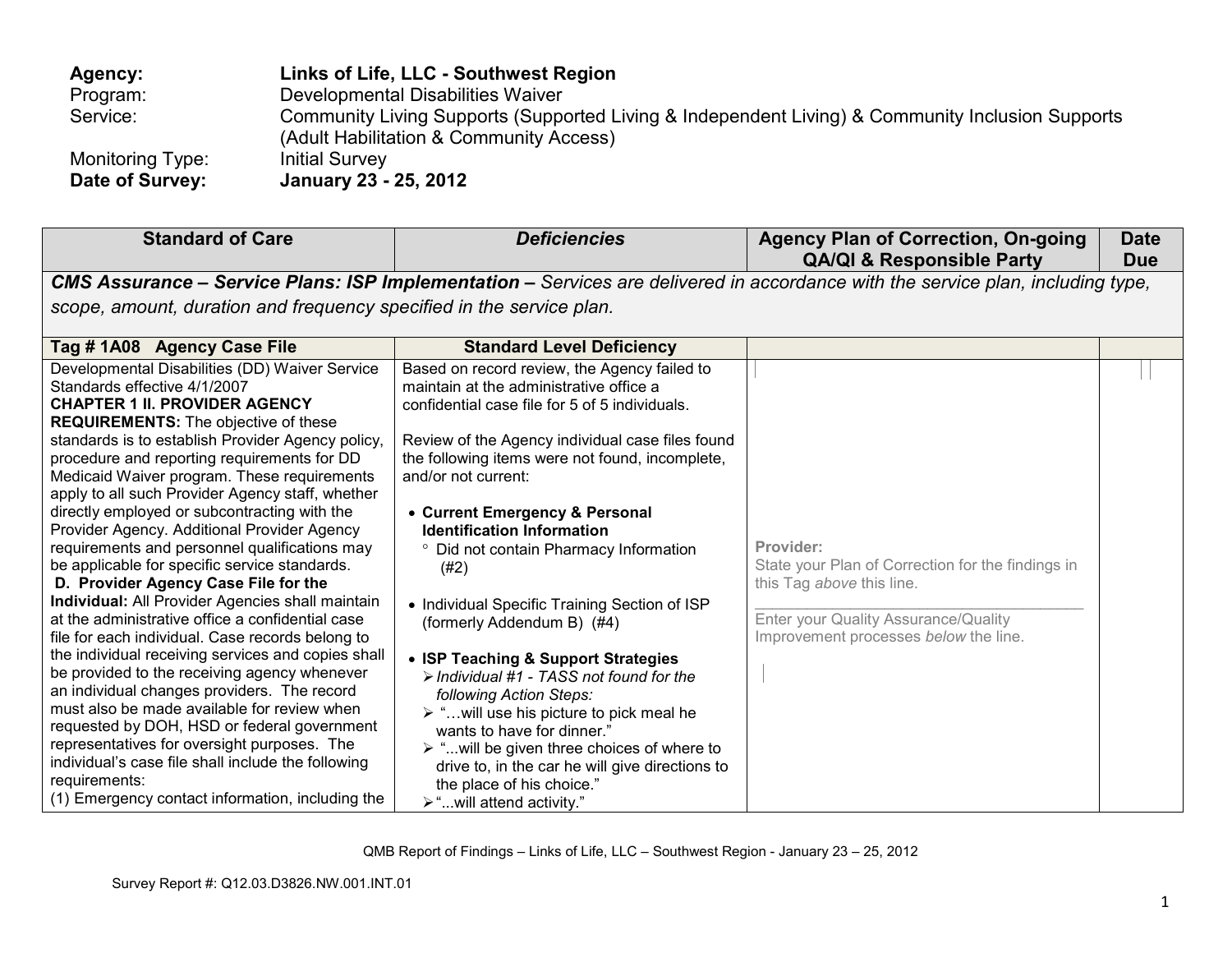| individual's address, telephone number,             | ≻"will choose a new activity given two                    |  |
|-----------------------------------------------------|-----------------------------------------------------------|--|
| names and telephone numbers of relatives,           | choices"                                                  |  |
| or guardian or conservator, physician's             | $\triangleright$ "will attend activity"                   |  |
| name(s) and telephone number(s), pharmacy           |                                                           |  |
| name, address and telephone number, and             | $\triangleright$ Individual #2 - TASS not found for the   |  |
| health plan if appropriate;                         | following Action Steps:                                   |  |
| (2) The individual's complete and current ISP,      | " will prepare and eat healthy meals."<br>➤               |  |
| with all supplemental plans specific to the         | $\triangleright$ " will be transported to Meerscheidt to  |  |
| individual, and the most current completed          | exercise on the treadmill or transported to               |  |
| Health Assessment Tool (HAT);                       | mall to walk."                                            |  |
| (3) Progress notes and other service delivery       | $\triangleright$ " will practice her spelling skills with |  |
| documentation;                                      | her staff."                                               |  |
| (4) Crisis Prevention/Intervention Plans, if there  | ▶ "Complete Friends and Relationship                      |  |
| are any for the individual;                         | course series I."                                         |  |
| (5) A medical history, which shall include at least | $\triangleright$ "Complete assigned course homework       |  |
| demographic data, current and past medical          | for series I."                                            |  |
| diagnoses including the cause (if known) of         | $\triangleright$ "Complete Friends and Relationships      |  |
| the developmental disability, psychiatric           | Course series 2."                                         |  |
| diagnoses, allergies (food, environmental,          | $\triangleright$ "Complete assigned course homework       |  |
| medications), immunizations, and most               | for series 2."                                            |  |
| recent physical exam;                               | $\triangleright$ "Complete Friends & Relationships        |  |
| (6) When applicable, transition plans completed     | Course Series 3."                                         |  |
| for individuals at the time of discharge from       | $\triangleright$ "Complete assigned course homework       |  |
| Fort Stanton Hospital or Los Lunas Hospital         | for series 3."                                            |  |
| and Training School; and                            |                                                           |  |
| (7) Case records belong to the individual           | > Individual #3 - TASS not found for the                  |  |
| receiving services and copies shall be              | following Action Steps:                                   |  |
| provided to the individual upon request.            | > "will attend class/complete                             |  |
| (8) The receiving Provider Agency shall be          | assignments"                                              |  |
| provided at a minimum the following records         | > "will work on slide show"                               |  |
|                                                     |                                                           |  |
| whenever an individual changes provider             | $\triangleright$ Individual #4 - TASS not found for the   |  |
| agencies:                                           |                                                           |  |
| (a) Complete file for the past 12 months;           | following Actions Steps:                                  |  |
| (b) ISP and quarterly reports from the current      | > " will use her Facebook account"                        |  |
| and prior ISP year;                                 |                                                           |  |
| (c) Intake information from original admission      | $\triangleright$ Individual #5 - TASS not found for the   |  |
| to services; and                                    | following Actions Steps:                                  |  |
| (d) When applicable, the Individual                 | $\triangleright$ " will take pictures from his favorite   |  |
| Transition Plan at the time of discharge            | activity and friends.                                     |  |
| from Los Lunas Hospital and Training                | $\triangleright$ " will select the picture and music of   |  |
| School or Ft. Stanton Hospital.                     | choice for his video slide."                              |  |
|                                                     |                                                           |  |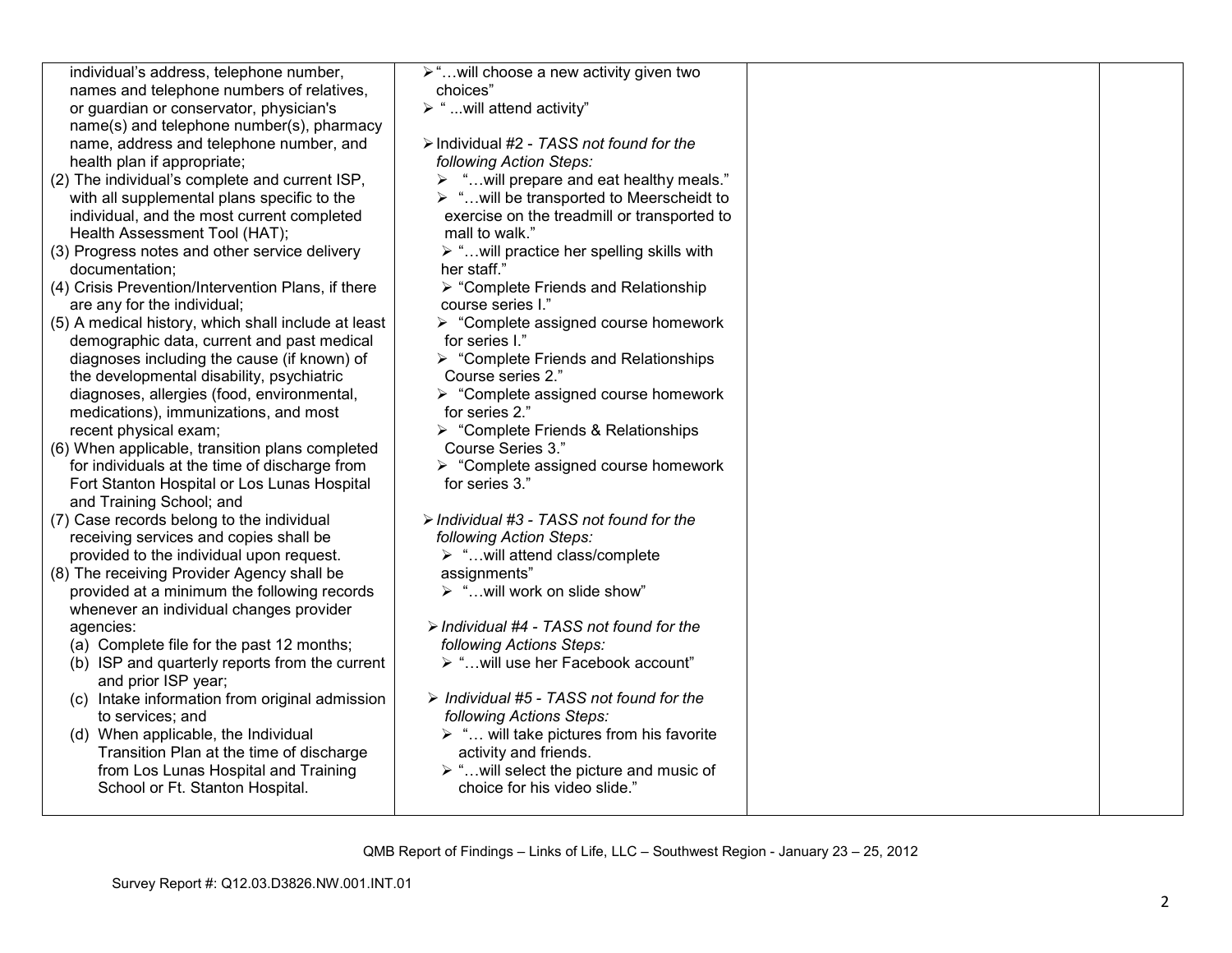| NMAC 8.302.1.17 RECORD KEEPING AND                | • Positive Behavioral Plan (#2)                 |  |
|---------------------------------------------------|-------------------------------------------------|--|
| <b>DOCUMENTATION REQUIREMENTS: A</b>              |                                                 |  |
| provider must maintain all the records necessary  | • Positive Behavioral Crisis Plan (#2)          |  |
| to fully disclose the nature, quality, amount and |                                                 |  |
| medical necessity of services furnished to an     | • Annual Physical (#3 & 4)                      |  |
| eligible recipient who is currently receiving or  |                                                 |  |
| who has received services in the past.            |                                                 |  |
|                                                   | • Dental Exam                                   |  |
|                                                   | ° Individual #4 - As indicated by the DDSD file |  |
| B. Documentation of test results: Results of      | matrix Dental Exams are to be conducted         |  |
| tests and services must be documented, which      | annually. No evidence of exam was found.        |  |
| includes results of laboratory and radiology      |                                                 |  |
| procedures or progress following therapy or       | • Vision Exam                                   |  |
| treatment.                                        |                                                 |  |
|                                                   | ° Individual #3 - As indicated by the DDSD file |  |
|                                                   | matrix Vision Exams are to be conducted         |  |
|                                                   | every other year. No evidence of exam was       |  |
|                                                   | found.                                          |  |
|                                                   |                                                 |  |
|                                                   | ° Individual #4 - As indicated by the DDSD file |  |
|                                                   | matrix Vision Exams are to be conducted         |  |
|                                                   | every other year. No evidence of exam was       |  |
|                                                   | found.                                          |  |
|                                                   |                                                 |  |
|                                                   |                                                 |  |
|                                                   | ° Individual #5 - As indicated by the DDSD file |  |
|                                                   | matrix Vision Exams are to be conducted         |  |
|                                                   | every other year. No evidence of exam was       |  |
|                                                   | found.                                          |  |
|                                                   |                                                 |  |
|                                                   | • Health Care Providers Written Orders (#4)     |  |
|                                                   |                                                 |  |
|                                                   |                                                 |  |
|                                                   |                                                 |  |
|                                                   |                                                 |  |
|                                                   |                                                 |  |
|                                                   |                                                 |  |
|                                                   |                                                 |  |
|                                                   |                                                 |  |
|                                                   |                                                 |  |
|                                                   |                                                 |  |
|                                                   |                                                 |  |
|                                                   |                                                 |  |
|                                                   |                                                 |  |
|                                                   |                                                 |  |
|                                                   |                                                 |  |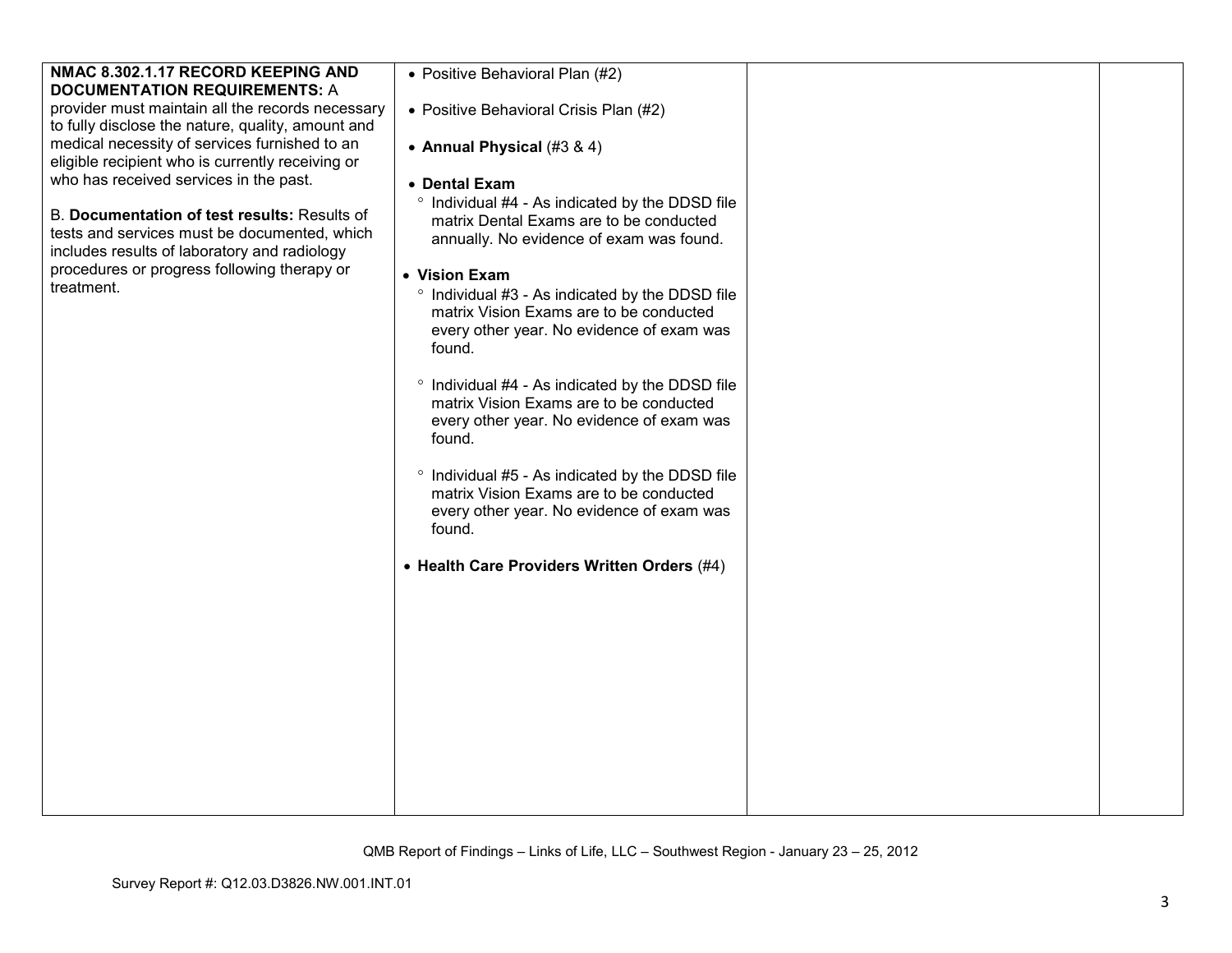| Tag # 1A08.1 Agency Case File -                                                                 | <b>Standard Level Deficiency</b>                      |                                                   |  |
|-------------------------------------------------------------------------------------------------|-------------------------------------------------------|---------------------------------------------------|--|
| <b>Progress Notes</b>                                                                           |                                                       |                                                   |  |
| Developmental Disabilities (DD) Waiver Service                                                  | Based on record review, the Agency failed to          |                                                   |  |
| Standards effective 4/1/2007                                                                    | maintain progress notes and other service             |                                                   |  |
| <b>CHAPTER 1 II. PROVIDER AGENCY</b>                                                            | delivery documentation for 2 of 5 Individuals.        |                                                   |  |
| <b>REQUIREMENTS:</b> The objective of these                                                     |                                                       |                                                   |  |
| standards is to establish Provider Agency policy,                                               | <b>Supported Living Progress Notes/Daily</b>          |                                                   |  |
| procedure and reporting requirements for DD                                                     | <b>Contact Logs</b>                                   |                                                   |  |
| Medicaid Waiver program. These requirements<br>apply to all such Provider Agency staff, whether | • Individual $#1$ - None found for $10/22/2011$ &     |                                                   |  |
| directly employed or subcontracting with the                                                    | 11/27-30/2011                                         |                                                   |  |
| Provider Agency. Additional Provider Agency                                                     | <b>Independent Living Progress Notes/Daily</b>        |                                                   |  |
| requirements and personnel qualifications may                                                   | <b>Contact Logs</b>                                   |                                                   |  |
| be applicable for specific service standards.                                                   | • Individual #2 - None found for 9/2011               | Provider:                                         |  |
| D. Provider Agency Case File for the                                                            |                                                       | State your Plan of Correction for the findings in |  |
| Individual: All Provider Agencies shall maintain                                                | <b>Community Access Progress Notes/Daily</b>          | this Tag above this line.                         |  |
| at the administrative office a confidential case                                                | <b>Contact Logs</b>                                   |                                                   |  |
| file for each individual. Case records belong to                                                | • Individual #1 - None found for 9/2011               | Enter your Quality Assurance/Quality              |  |
| the individual receiving services and copies shall                                              |                                                       | Improvement processes below the line.             |  |
| be provided to the receiving agency whenever                                                    | $\bullet$ Individual #2 - None found for 11/7-11/2011 |                                                   |  |
| an individual changes providers. The record                                                     |                                                       |                                                   |  |
| must also be made available for review when                                                     |                                                       |                                                   |  |
| requested by DOH, HSD or federal government                                                     |                                                       |                                                   |  |
| representatives for oversight purposes. The                                                     |                                                       |                                                   |  |
| individual's case file shall include the following                                              |                                                       |                                                   |  |
| requirements:                                                                                   |                                                       |                                                   |  |
|                                                                                                 |                                                       |                                                   |  |
| (3) Progress notes and other service delivery                                                   |                                                       |                                                   |  |
| documentation;                                                                                  |                                                       |                                                   |  |
|                                                                                                 |                                                       |                                                   |  |
|                                                                                                 |                                                       |                                                   |  |
|                                                                                                 |                                                       |                                                   |  |
|                                                                                                 |                                                       |                                                   |  |
|                                                                                                 |                                                       |                                                   |  |
|                                                                                                 |                                                       |                                                   |  |
|                                                                                                 |                                                       |                                                   |  |
|                                                                                                 |                                                       |                                                   |  |
|                                                                                                 |                                                       |                                                   |  |
|                                                                                                 |                                                       |                                                   |  |
|                                                                                                 |                                                       |                                                   |  |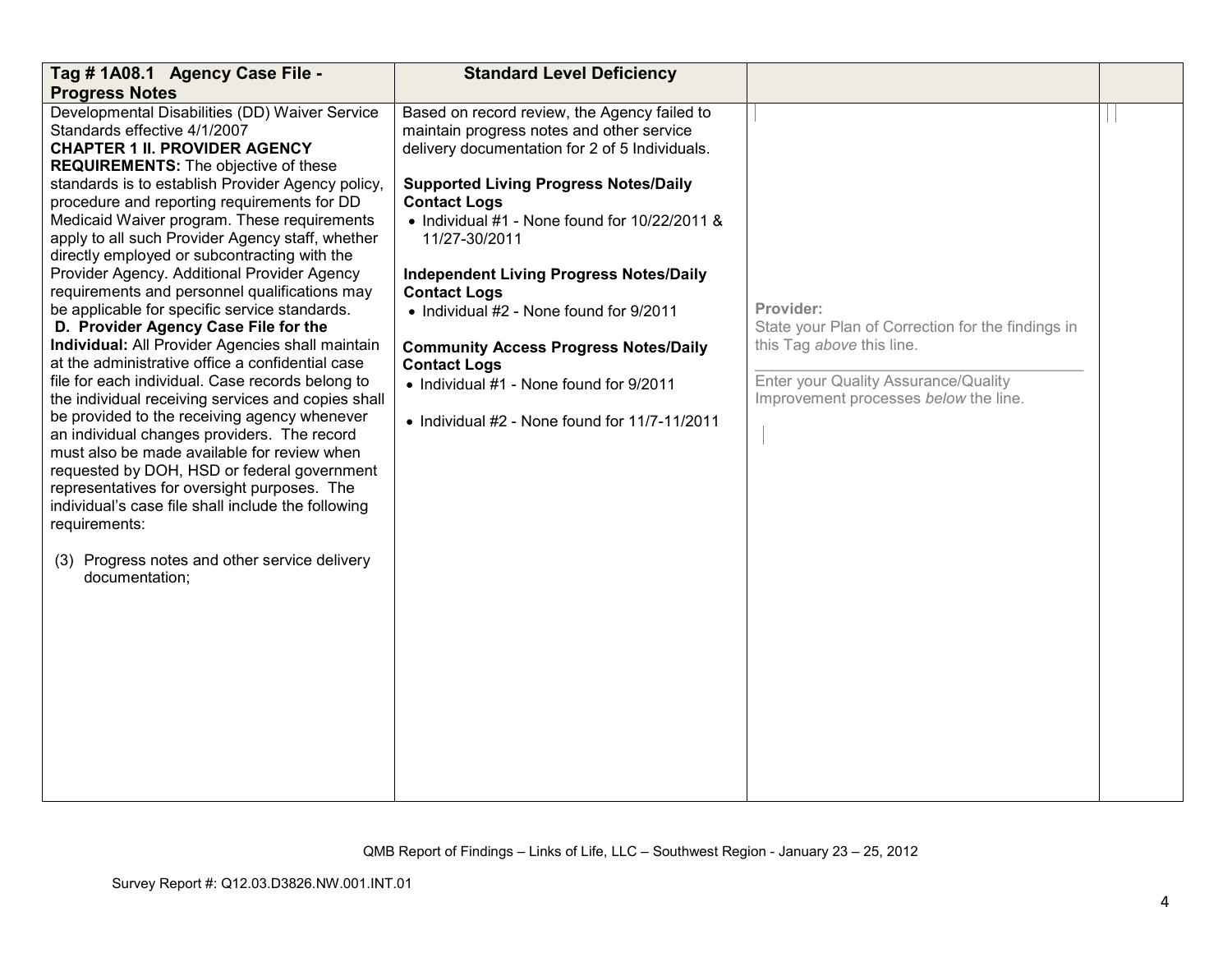| Tag #1A32 & 6L14 ISP Implementation                                                          | <b>Standard Level Deficiency</b>                 |                                                   |  |
|----------------------------------------------------------------------------------------------|--------------------------------------------------|---------------------------------------------------|--|
| NMAC 7.26.5.16.C and D Development of the                                                    | Based on record review, the Agency failed to     |                                                   |  |
| ISP. Implementation of the ISP. The ISP shall                                                | implement the ISP according to the timelines     |                                                   |  |
| be implemented according to the timelines                                                    | determined by the IDT and as specified in the    |                                                   |  |
| determined by the IDT and as specified in the                                                | ISP for each stated desired outcomes and action  |                                                   |  |
| ISP for each stated desired outcomes and action                                              | plan for 3 of 5 individuals.                     |                                                   |  |
| plan.                                                                                        |                                                  |                                                   |  |
|                                                                                              | Per Individuals ISP the following was found with |                                                   |  |
| C. The IDT shall review and discuss information                                              | regards to the implementation of ISP Outcomes:   |                                                   |  |
| and recommendations with the individual, with                                                |                                                  |                                                   |  |
| the goal of supporting the individual in attaining                                           | <b>Administrative Files Reviewed:</b>            | Provider:                                         |  |
| desired outcomes. The IDT develops an ISP                                                    |                                                  | State your Plan of Correction for the findings in |  |
| based upon the individual's personal vision                                                  | <b>Adult Habilitation Data Collection/Data</b>   | this Tag above this line.                         |  |
| statement, strengths, needs, interests and                                                   | Tracking/Progress with regards to ISP            |                                                   |  |
| preferences. The ISP is a dynamic document,                                                  | <b>Outcomes:</b>                                 | Enter your Quality Assurance/Quality              |  |
| revised periodically, as needed, and amended to                                              | Individual #2                                    | Improvement processes below the line.             |  |
| reflect progress towards personal goals and<br>achievements consistent with the individual's | • None found for 10/2011 - 11/2011               |                                                   |  |
| future vision. This regulation is consistent with                                            |                                                  |                                                   |  |
| standards established for individual plan                                                    | Individual #3                                    |                                                   |  |
| development as set forth by the commission on                                                | • None found for 9/2011 - 12/2011                |                                                   |  |
| the accreditation of rehabilitation facilities                                               |                                                  |                                                   |  |
| (CARF) and/or other program accreditation                                                    | Individual #4                                    |                                                   |  |
| approved and adopted by the developmental                                                    | • " will use her Facebook account," is to be     |                                                   |  |
| disabilities division and the department of health.                                          | completed weekly; evidence found indicated       |                                                   |  |
| It is the policy of the developmental disabilities                                           | it was not being completed at the required       |                                                   |  |
| division (DDD), that to the extent permitted by                                              | frequency indicated in the ISP for 9/2011 -      |                                                   |  |
| funding, each individual receive supports and                                                | 11-2011.                                         |                                                   |  |
| services that will assist and encourage                                                      |                                                  |                                                   |  |
| independence and productivity in the community                                               | <b>Community Access Data Collection/Data</b>     |                                                   |  |
| and attempt to prevent regression or loss of                                                 | Tracking/Progress with regards to ISP            |                                                   |  |
| current capabilities. Services and supports                                                  | <b>Outcomes:</b>                                 |                                                   |  |
| include specialized and/or generic services,                                                 |                                                  |                                                   |  |
| training, education and/or treatment as<br>determined by the IDT and documented in the       | Individual #2                                    |                                                   |  |
| ISP.                                                                                         | • None found for 11/2011                         |                                                   |  |
|                                                                                              |                                                  |                                                   |  |
| D. The intent is to provide choice and obtain                                                |                                                  |                                                   |  |
| opportunities for individuals to live, work and                                              |                                                  |                                                   |  |
| play with full participation in their communities.                                           |                                                  |                                                   |  |
| The following principles provide direction and                                               |                                                  |                                                   |  |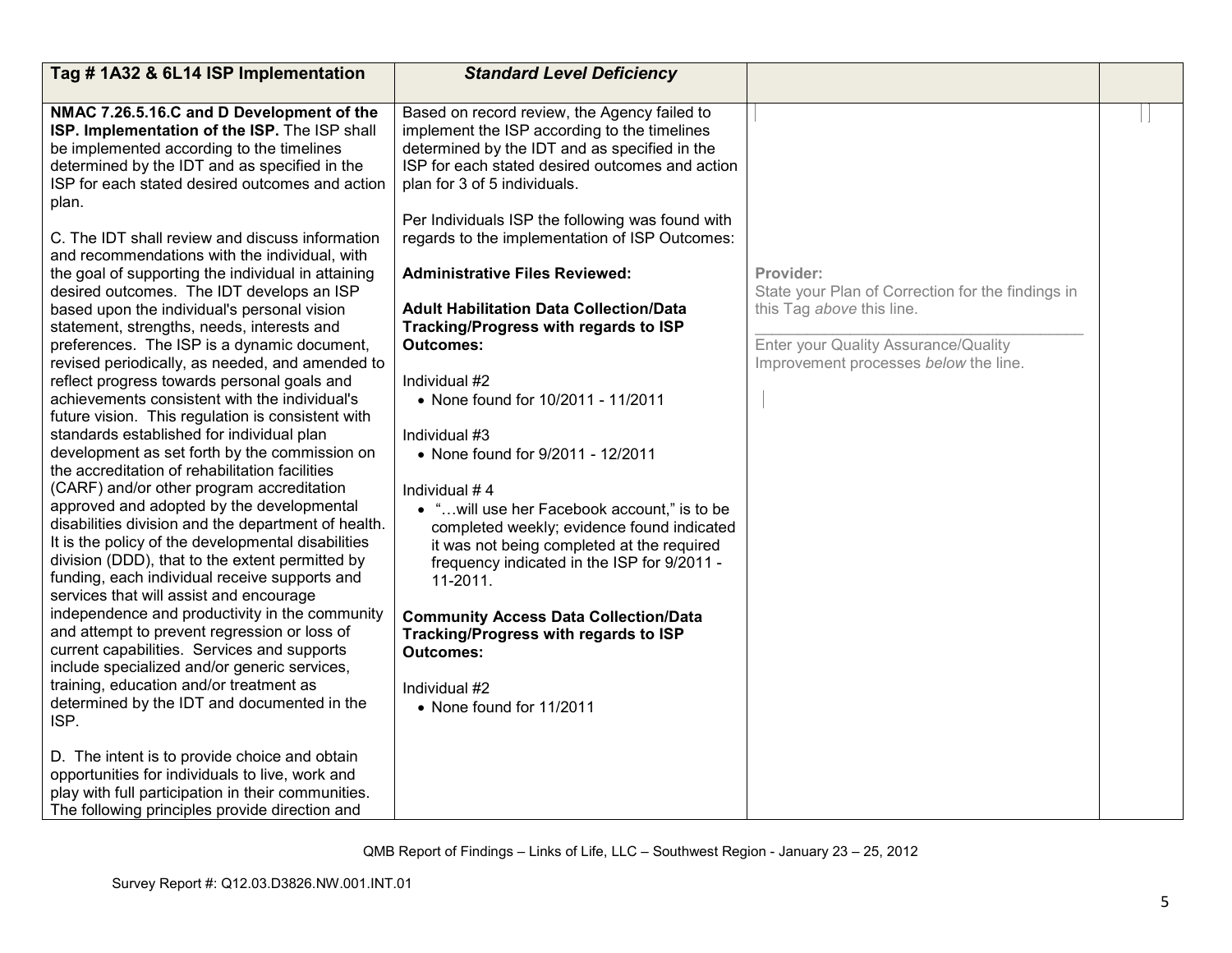| purpose in planning for individuals with<br>developmental disabilities.<br>[05/03/94; 01/15/97; Recompiled 10/31/01] |  |  |
|----------------------------------------------------------------------------------------------------------------------|--|--|
|                                                                                                                      |  |  |
|                                                                                                                      |  |  |
|                                                                                                                      |  |  |
|                                                                                                                      |  |  |
|                                                                                                                      |  |  |
|                                                                                                                      |  |  |
|                                                                                                                      |  |  |
|                                                                                                                      |  |  |
|                                                                                                                      |  |  |
|                                                                                                                      |  |  |
|                                                                                                                      |  |  |
|                                                                                                                      |  |  |
|                                                                                                                      |  |  |
|                                                                                                                      |  |  |
|                                                                                                                      |  |  |
|                                                                                                                      |  |  |
|                                                                                                                      |  |  |
|                                                                                                                      |  |  |
|                                                                                                                      |  |  |
|                                                                                                                      |  |  |
|                                                                                                                      |  |  |
|                                                                                                                      |  |  |
|                                                                                                                      |  |  |
|                                                                                                                      |  |  |
|                                                                                                                      |  |  |
|                                                                                                                      |  |  |
|                                                                                                                      |  |  |
|                                                                                                                      |  |  |
|                                                                                                                      |  |  |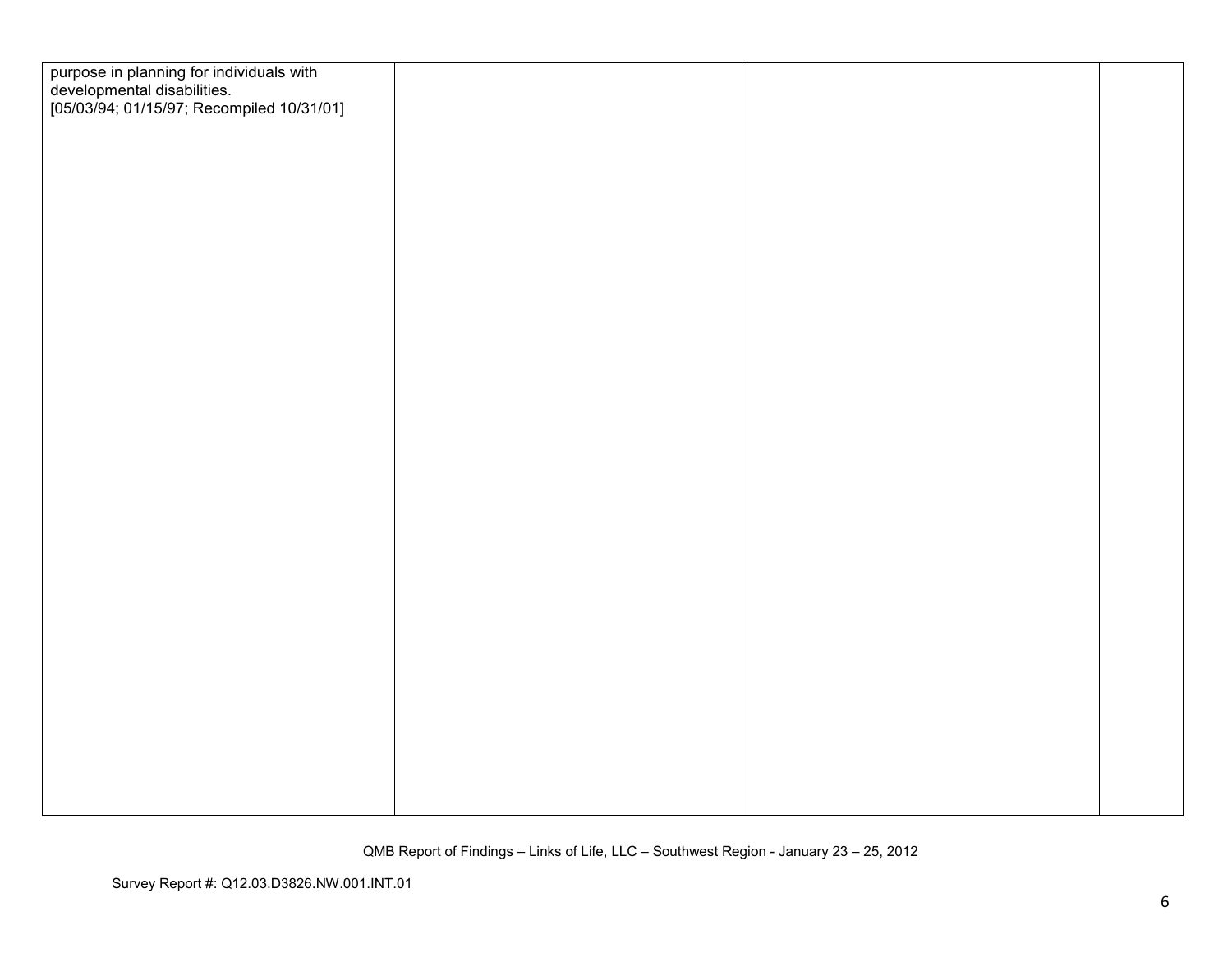| Tag # 6L14 Residential Case File                                                                                                                                                                                                                                                                                                                                                                                                                                                                                                                                                                                                                                                                                                                                                                                                                                                                                                                                                                                                                                                                                                                                                                                                                                                                                                                      | <b>Standard Level Deficiency</b>                                                                                                                                                                                                                                                                                                                                                                                                                                                                                                                                           |                                                                                                                                                                              |  |
|-------------------------------------------------------------------------------------------------------------------------------------------------------------------------------------------------------------------------------------------------------------------------------------------------------------------------------------------------------------------------------------------------------------------------------------------------------------------------------------------------------------------------------------------------------------------------------------------------------------------------------------------------------------------------------------------------------------------------------------------------------------------------------------------------------------------------------------------------------------------------------------------------------------------------------------------------------------------------------------------------------------------------------------------------------------------------------------------------------------------------------------------------------------------------------------------------------------------------------------------------------------------------------------------------------------------------------------------------------|----------------------------------------------------------------------------------------------------------------------------------------------------------------------------------------------------------------------------------------------------------------------------------------------------------------------------------------------------------------------------------------------------------------------------------------------------------------------------------------------------------------------------------------------------------------------------|------------------------------------------------------------------------------------------------------------------------------------------------------------------------------|--|
| Developmental Disabilities (DD) Waiver Service<br>Standards effective 4/1/2007<br><b>CHAPTER 6. VIII. COMMUNITY LIVING</b><br><b>SERVICE PROVIDER AGENCY</b><br><b>REQUIREMENTS</b><br>A. Residence Case File: For individuals<br>receiving Supported Living or Family Living, the<br>Agency shall maintain in the individual's home a<br>complete and current confidential case file for<br>each individual. For individuals receiving<br>Independent Living Services, rather than<br>maintaining this file at the individual's home, the<br>complete and current confidential case file for<br>each individual shall be maintained at the<br>agency's administrative site. Each file shall<br>include the following:<br>(1) Complete and current ISP and all<br>supplemental plans specific to the individual;<br>(2) Complete and current Health Assessment<br>Tool;<br>(3) Current emergency contact information,<br>which includes the individual's address.<br>telephone number, names and telephone<br>numbers of residential Community Living<br>Support providers, relatives, or guardian or<br>conservator, primary care physician's name(s)<br>and telephone number(s), pharmacy name,<br>address and telephone number and dentist<br>name, address and telephone number, and<br>health plan;<br>(4) Up-to-date progress notes, signed and | Based on record review, the Agency failed to<br>maintain a complete and confidential case file in<br>the residence for 1 of 1 Individuals receiving<br>Supported Living Services. (#1)<br>The following was not found, incomplete and/or<br>not current:<br>• Annual ISP<br>• Individual Specific Training Section of ISP<br>• Health Care Plans<br>° Oral Hygiene<br>• Progress Notes/Daily Contacts Logs:<br>$\degree$ Individual #1 - None found for 1/1/2012-<br>1/23/2012<br>• Health Care Providers Written Orders<br>• Record of visits of healthcare practitioners | Provider:<br>State your Plan of Correction for the findings in<br>this Tag above this line.<br>Enter your Quality Assurance/Quality<br>Improvement processes below the line. |  |
| dated by the person making the note for at least<br>the past month (older notes may be transferred<br>to the agency office);                                                                                                                                                                                                                                                                                                                                                                                                                                                                                                                                                                                                                                                                                                                                                                                                                                                                                                                                                                                                                                                                                                                                                                                                                          |                                                                                                                                                                                                                                                                                                                                                                                                                                                                                                                                                                            |                                                                                                                                                                              |  |
| (5) Data collected to document ISP Action Plan<br>implementation                                                                                                                                                                                                                                                                                                                                                                                                                                                                                                                                                                                                                                                                                                                                                                                                                                                                                                                                                                                                                                                                                                                                                                                                                                                                                      |                                                                                                                                                                                                                                                                                                                                                                                                                                                                                                                                                                            |                                                                                                                                                                              |  |
| (6) Progress notes written by direct care staff                                                                                                                                                                                                                                                                                                                                                                                                                                                                                                                                                                                                                                                                                                                                                                                                                                                                                                                                                                                                                                                                                                                                                                                                                                                                                                       |                                                                                                                                                                                                                                                                                                                                                                                                                                                                                                                                                                            |                                                                                                                                                                              |  |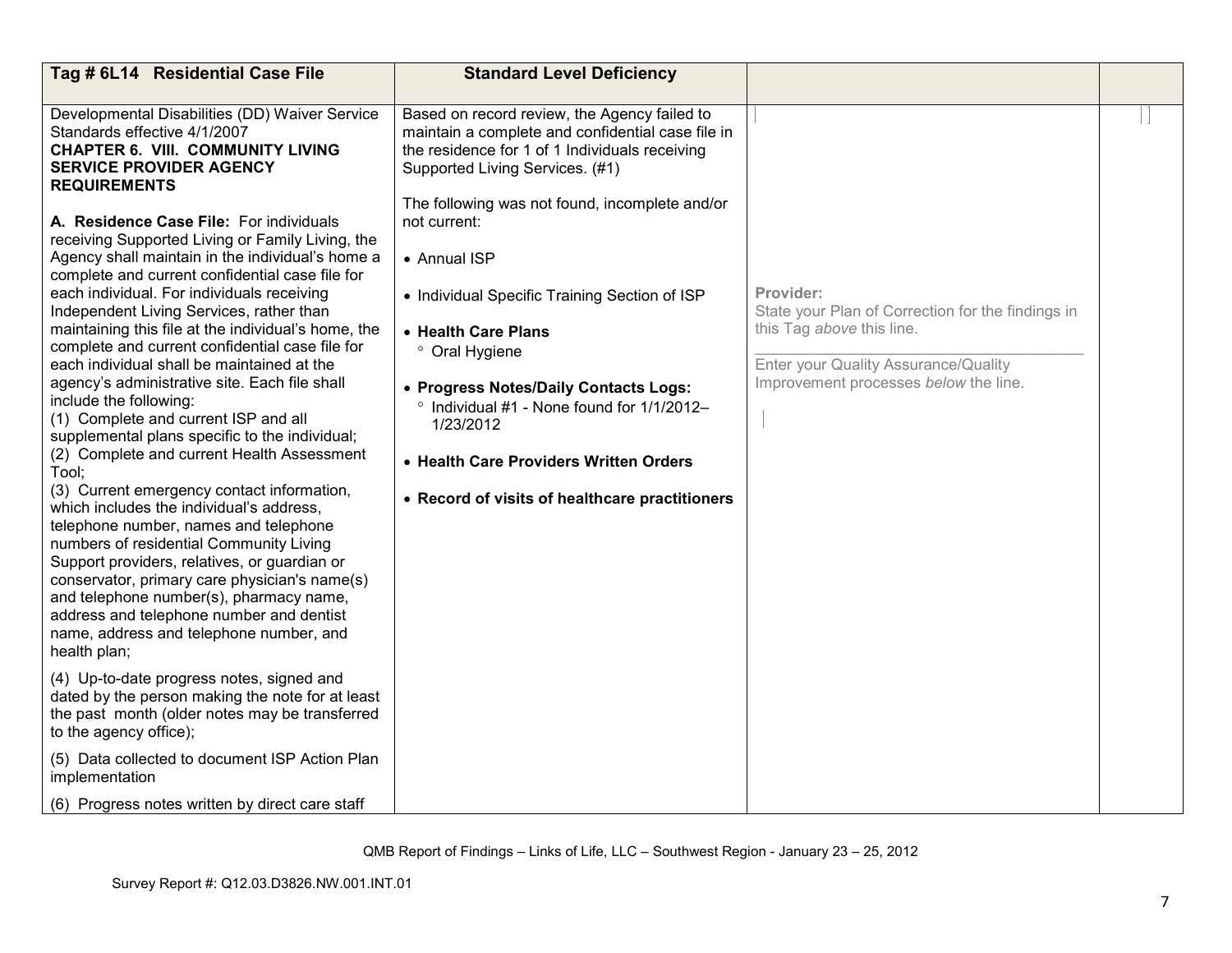| and by nurses regarding individual health status     |  |  |
|------------------------------------------------------|--|--|
| and physical conditions including action taken in    |  |  |
| response to identified changes in condition for at   |  |  |
| least the past month;                                |  |  |
| (7) Physician's or qualified health care providers   |  |  |
| written orders;                                      |  |  |
| (8) Progress notes documenting implementation        |  |  |
| of a physician's or qualified health care            |  |  |
| provider's order(s);                                 |  |  |
| (9) Medication Administration Record (MAR) for       |  |  |
| the past three (3) months which includes:            |  |  |
| (a) The name of the individual;                      |  |  |
| (b) A transcription of the healthcare                |  |  |
| practitioners prescription including the             |  |  |
| brand and generic name of the medication;            |  |  |
| (c) Diagnosis for which the medication is            |  |  |
| prescribed;                                          |  |  |
| (d) Dosage, frequency and method/route of            |  |  |
| delivery;                                            |  |  |
| (e) Times and dates of delivery;                     |  |  |
| Initials of person administering or assisting<br>(f) |  |  |
| with medication; and                                 |  |  |
| (g) An explanation of any medication                 |  |  |
| irregularity, allergic reaction or adverse           |  |  |
| effect.                                              |  |  |
| For PRN medication an explanation for the<br>(h)     |  |  |
| use of the PRN must include:                         |  |  |
| Observable signs/symptoms or                         |  |  |
| circumstances in which the medication                |  |  |
| is to be used, and                                   |  |  |
| (ii) Documentation of the                            |  |  |
| effectiveness/result of the PRN                      |  |  |
| delivered.                                           |  |  |
| A MAR is not required for individuals<br>(i)         |  |  |
| participating in Independent Living Services         |  |  |
| who self-administer their own medication.            |  |  |
| However, when medication administration              |  |  |
| is provided as part of the Independent               |  |  |
| Living Service a MAR must be maintained              |  |  |
| at the individual's home and an updated              |  |  |
| copy must be placed in the agency file on a          |  |  |
| weekly basis.                                        |  |  |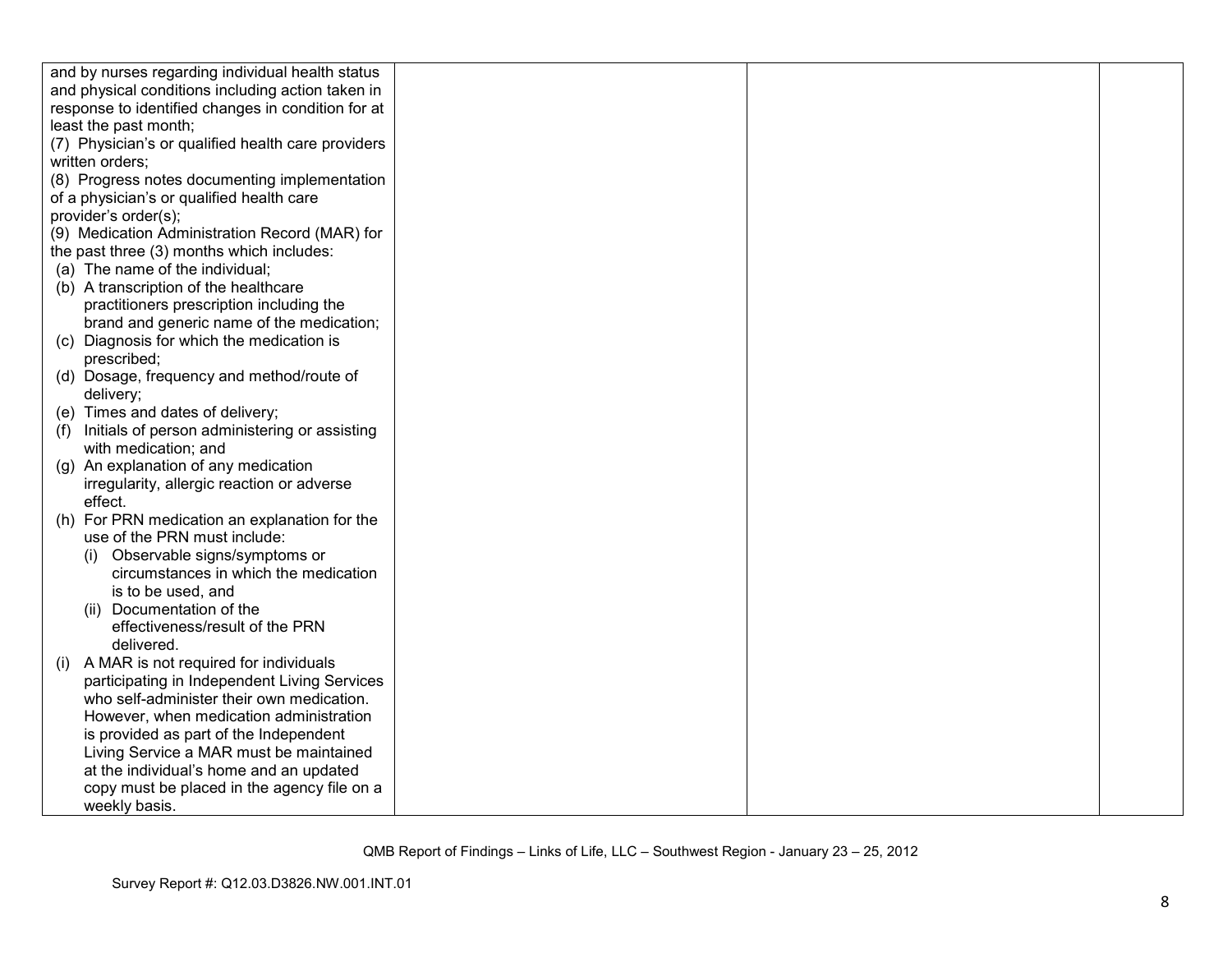| (10) Record of visits to healthcare practitioners  |  |  |
|----------------------------------------------------|--|--|
| including any treatment provided at the visit and  |  |  |
| a record of all diagnostic testing for the current |  |  |
| ISP year; and                                      |  |  |
| (11) Medical History to include: demographic       |  |  |
| data, current and past medical diagnoses           |  |  |
| including the cause (if known) of the              |  |  |
| developmental disability and any psychiatric       |  |  |
| diagnosis, allergies (food, environmental,         |  |  |
| medications), status of routine adult health care  |  |  |
| screenings, immunizations, hospital discharge      |  |  |
| summaries for past twelve (12) months, past        |  |  |
| medical history including hospitalizations,        |  |  |
| surgeries, injuries, family history and current    |  |  |
| physical exam.                                     |  |  |
|                                                    |  |  |
|                                                    |  |  |
|                                                    |  |  |
|                                                    |  |  |
|                                                    |  |  |
|                                                    |  |  |
|                                                    |  |  |
|                                                    |  |  |
|                                                    |  |  |
|                                                    |  |  |
|                                                    |  |  |
|                                                    |  |  |
|                                                    |  |  |
|                                                    |  |  |
|                                                    |  |  |
|                                                    |  |  |
|                                                    |  |  |
|                                                    |  |  |
|                                                    |  |  |
|                                                    |  |  |
|                                                    |  |  |
|                                                    |  |  |
|                                                    |  |  |
|                                                    |  |  |
|                                                    |  |  |
|                                                    |  |  |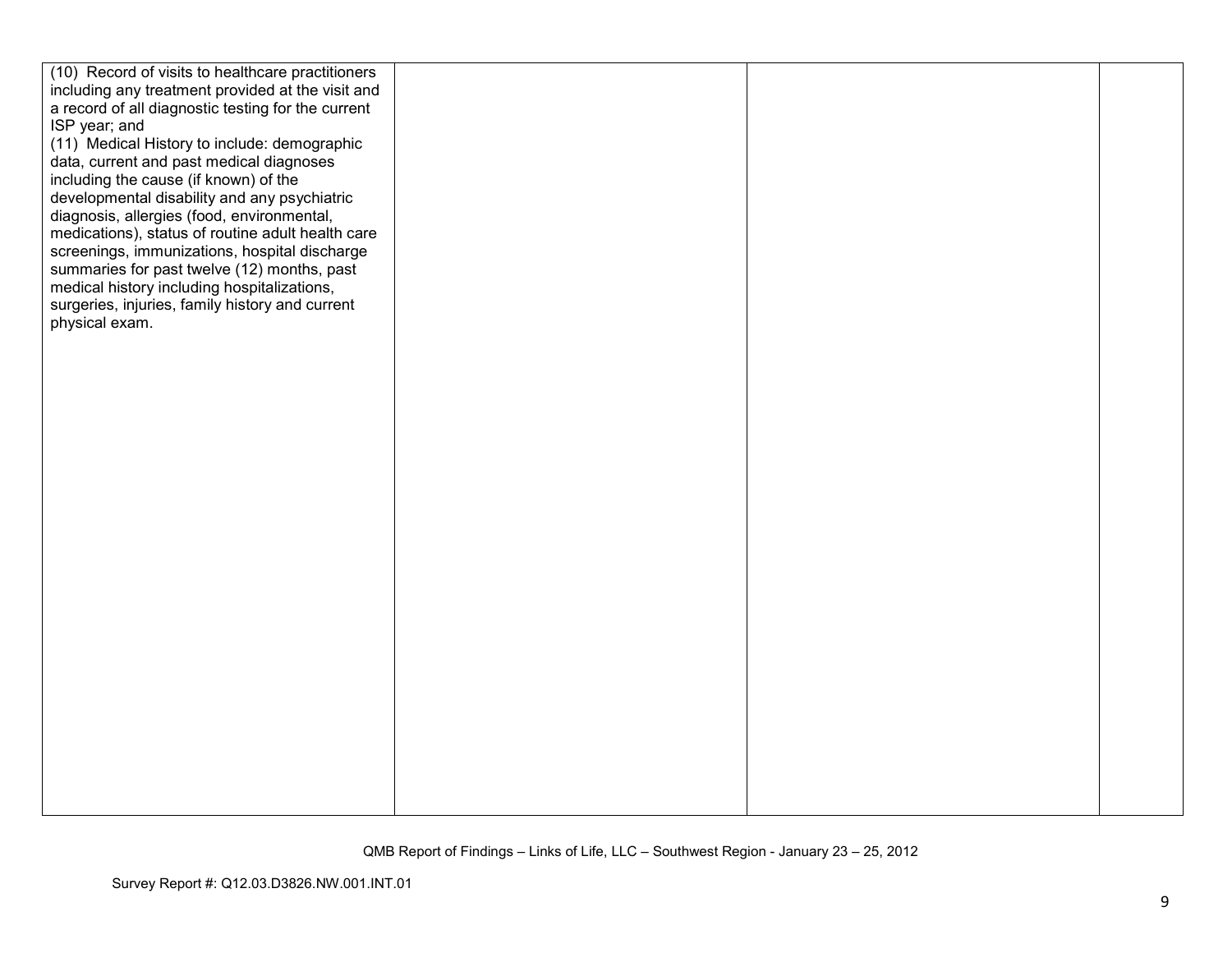| Tag # 6L17 Reporting Requirements<br>(Community Living Quarterly Reports)                                                                                                                                                                                                                                                                                                                                                                                                                                                                                                                                                                                                                                                                                                                                                                                                       | <b>Standard Level Deficiency</b>                                                                                                                            |                                                                                                                                                                              |  |
|---------------------------------------------------------------------------------------------------------------------------------------------------------------------------------------------------------------------------------------------------------------------------------------------------------------------------------------------------------------------------------------------------------------------------------------------------------------------------------------------------------------------------------------------------------------------------------------------------------------------------------------------------------------------------------------------------------------------------------------------------------------------------------------------------------------------------------------------------------------------------------|-------------------------------------------------------------------------------------------------------------------------------------------------------------|------------------------------------------------------------------------------------------------------------------------------------------------------------------------------|--|
| Developmental Disabilities (DD) Waiver Service<br>Standards effective 4/1/2007<br><b>CHAPTER 6. VIII. COMMUNITY LIVING</b><br><b>SERVICE PROVIDER AGENCY</b><br><b>REQUIREMENTS</b>                                                                                                                                                                                                                                                                                                                                                                                                                                                                                                                                                                                                                                                                                             | Based on record review, the Agency failed to<br>complete written quarterly status reports for 1 of<br>2 individuals receiving Community Living<br>Services. |                                                                                                                                                                              |  |
| D. Community Living Service Provider<br><b>Agency Reporting Requirements: All</b><br>Community Living Support providers shall<br>submit written quarterly status reports to the<br>individual's Case Manager and other IDT<br>Members no later than fourteen (14) days<br>following the end of each ISP quarter. The<br>quarterly reports shall contain the following<br>written documentation:<br>Timely completion of relevant activities from<br>(1)<br><b>ISP Action Plans</b><br>Progress towards desired outcomes in the<br>(2)<br>ISP accomplished during the quarter;<br>Significant changes in routine or staffing;<br>(3)<br>Unusual or significant life events;<br>(4)<br>Updates on health status, including<br>(5)<br>medication and durable medical equipment<br>needs identified during the quarter; and<br>Data reports as determined by IDT<br>(6)<br>members. | <b>Independent Living Quarterly Report:</b><br>• Individual #2 - None found for 9/2011 -<br>11/2011                                                         | Provider:<br>State your Plan of Correction for the findings in<br>this Tag above this line.<br>Enter your Quality Assurance/Quality<br>Improvement processes below the line. |  |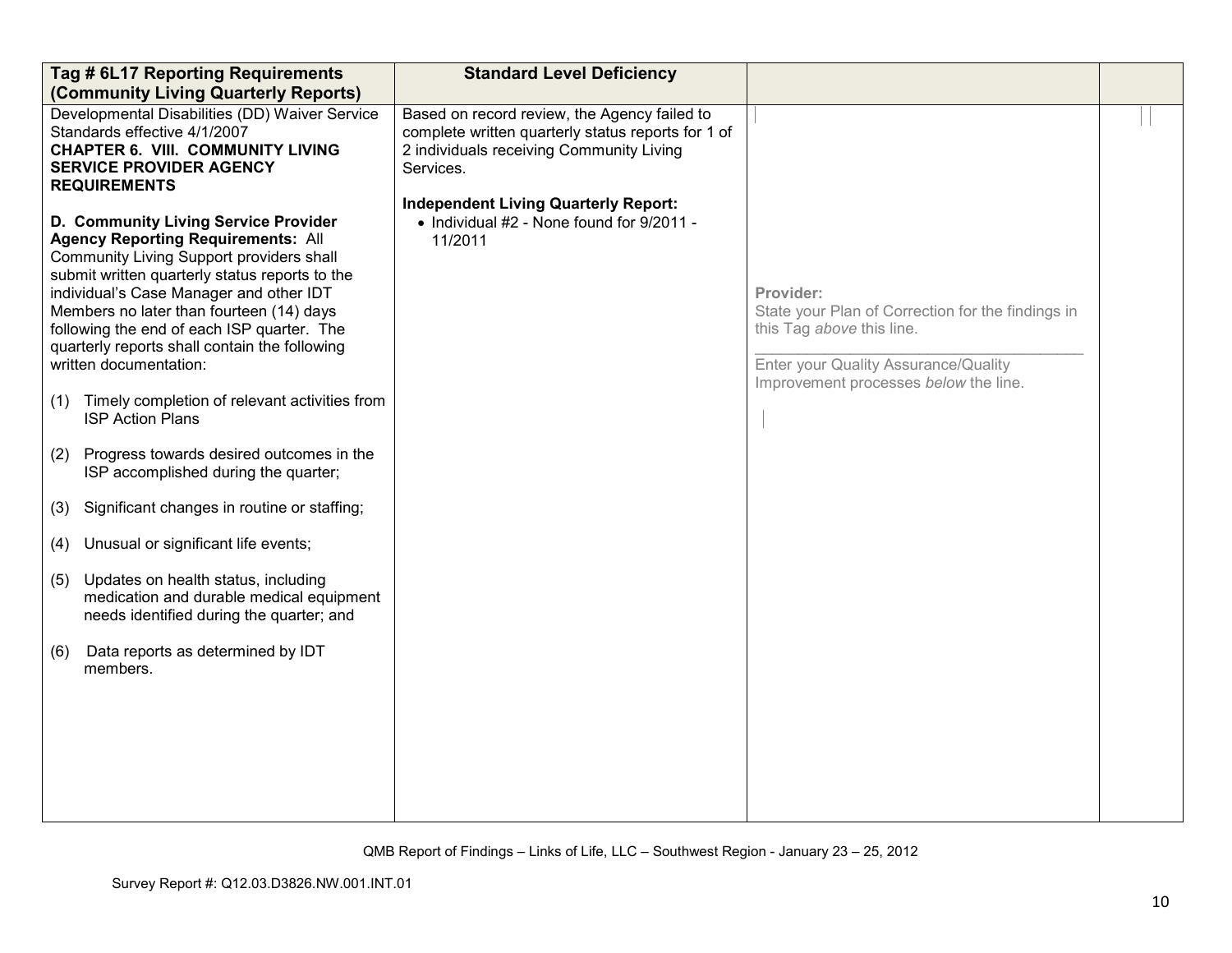| <b>Standard of Care</b>                                                                                                                                                                                                                                                                                                                                                                                                                                                                                                                                                                                                                     | <b>Deficiencies</b>                                                                                                                                                                                                                                                                                                                                                                     | <b>Agency Plan of Correction, On-going</b>                                                                                                                      | <b>Date</b><br><b>Due</b> |
|---------------------------------------------------------------------------------------------------------------------------------------------------------------------------------------------------------------------------------------------------------------------------------------------------------------------------------------------------------------------------------------------------------------------------------------------------------------------------------------------------------------------------------------------------------------------------------------------------------------------------------------------|-----------------------------------------------------------------------------------------------------------------------------------------------------------------------------------------------------------------------------------------------------------------------------------------------------------------------------------------------------------------------------------------|-----------------------------------------------------------------------------------------------------------------------------------------------------------------|---------------------------|
|                                                                                                                                                                                                                                                                                                                                                                                                                                                                                                                                                                                                                                             |                                                                                                                                                                                                                                                                                                                                                                                         | <b>QA/QI &amp; Responsible Party</b>                                                                                                                            |                           |
|                                                                                                                                                                                                                                                                                                                                                                                                                                                                                                                                                                                                                                             | CMS Assurance – Qualified Providers – The State monitors non-licensed/non-certified providers to assure adherence to waiver                                                                                                                                                                                                                                                             |                                                                                                                                                                 |                           |
|                                                                                                                                                                                                                                                                                                                                                                                                                                                                                                                                                                                                                                             | requirements. The State implements its policies and procedures for verifying that provider training is conducted in accordance with State                                                                                                                                                                                                                                               |                                                                                                                                                                 |                           |
| requirements and the approved waiver.                                                                                                                                                                                                                                                                                                                                                                                                                                                                                                                                                                                                       |                                                                                                                                                                                                                                                                                                                                                                                         |                                                                                                                                                                 |                           |
| Tag #1A11.1 Transportation Training                                                                                                                                                                                                                                                                                                                                                                                                                                                                                                                                                                                                         | <b>Standard Level Deficiency</b>                                                                                                                                                                                                                                                                                                                                                        |                                                                                                                                                                 |                           |
| Developmental Disabilities (DD) Waiver Service<br>Standards effective 4/1/2007<br><b>CHAPTER 1 II. PROVIDER AGENCY</b><br><b>REQUIREMENTS:</b> The objective of these<br>standards is to establish Provider Agency policy,<br>procedure and reporting requirements for DD<br>Medicaid Waiver program. These requirements<br>apply to all such Provider Agency staff, whether<br>directly employed or subcontracting with the<br>Provider Agency. Additional Provider Agency<br>requirements and personnel qualifications may<br>be applicable for specific service standards                                                                | Based on record review and interview, the<br>Agency failed to provide staff training regarding<br>the safe operation of the vehicle, assisting<br>passengers and safe lifting procedures for 11 of<br>12 Direct Support Personnel.<br>No documented evidence was found of the<br>following required training:<br>• Transportation (DSP #40, 41, 42, 43, 44, 45,<br>46, 47, 48, 49 & 51) | Provider:                                                                                                                                                       |                           |
| Department of Health (DOH) Developmental<br><b>Disabilities Supports Division (DDSD) Policy</b><br><b>Training Requirements for Direct Service</b><br>Agency Staff Policy Eff Date: March 1, 2007                                                                                                                                                                                                                                                                                                                                                                                                                                           | When DSP were asked if they had received<br>transportation training including training on<br>wheelchair tie downs and van lift safety the<br>following was reported:                                                                                                                                                                                                                    | State your Plan of Correction for the findings in<br>this Tag above this line.<br>Enter your Quality Assurance/Quality<br>Improvement processes below the line. |                           |
| <b>II. POLICY STATEMENTS:</b><br>I. Staff providing direct services shall<br>complete safety training within the first thirty (30)<br>days of employment and before working alone<br>with an individual receiving services. The<br>training shall address at least the following:<br>1. Operating a fire extinguisher<br>2. Proper lifting procedures<br>3. General vehicle safety precautions (e.g.,<br>pre-trip inspection, removing keys from the<br>ignition when not in the driver's seat)<br>4. Assisting passengers with cognitive and/or<br>physical impairments (e.g., general guidelines<br>for supporting individuals who may be | DSP #41 stated, "Would be from BT<br>reports."<br>• DSP $#42$ stated, "No."<br>• DSP #51 stated, "No, not yet."                                                                                                                                                                                                                                                                         |                                                                                                                                                                 |                           |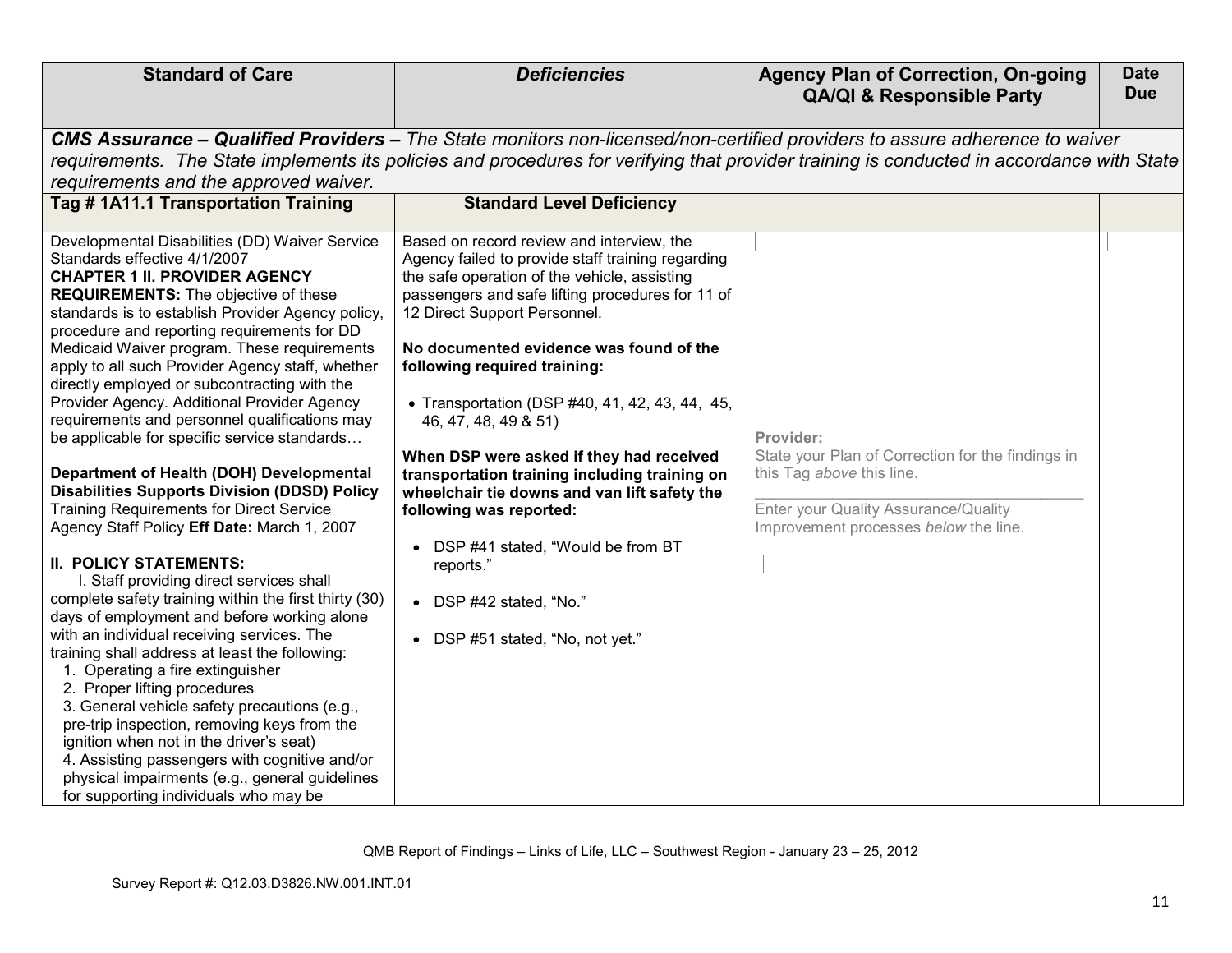| unaware of safety issues involving traffic or   |  |  |
|-------------------------------------------------|--|--|
| those who require physical assistance to        |  |  |
| enter/exit a vehicle)                           |  |  |
| 5. Operating wheelchair lifts (if applicable to |  |  |
| the staff's role)                               |  |  |
|                                                 |  |  |
| 6. Wheelchair tie-down procedures (if           |  |  |
| applicable to the staff's role)                 |  |  |
| 7. Emergency and evacuation procedures          |  |  |
| (e.g., roadside emergency, fire emergency)      |  |  |
|                                                 |  |  |
|                                                 |  |  |
|                                                 |  |  |
|                                                 |  |  |
|                                                 |  |  |
|                                                 |  |  |
|                                                 |  |  |
|                                                 |  |  |
|                                                 |  |  |
|                                                 |  |  |
|                                                 |  |  |
|                                                 |  |  |
|                                                 |  |  |
|                                                 |  |  |
|                                                 |  |  |
|                                                 |  |  |
|                                                 |  |  |
|                                                 |  |  |
|                                                 |  |  |
|                                                 |  |  |
|                                                 |  |  |
|                                                 |  |  |
|                                                 |  |  |
|                                                 |  |  |
|                                                 |  |  |
|                                                 |  |  |
|                                                 |  |  |
|                                                 |  |  |
|                                                 |  |  |
|                                                 |  |  |
|                                                 |  |  |
|                                                 |  |  |
|                                                 |  |  |
|                                                 |  |  |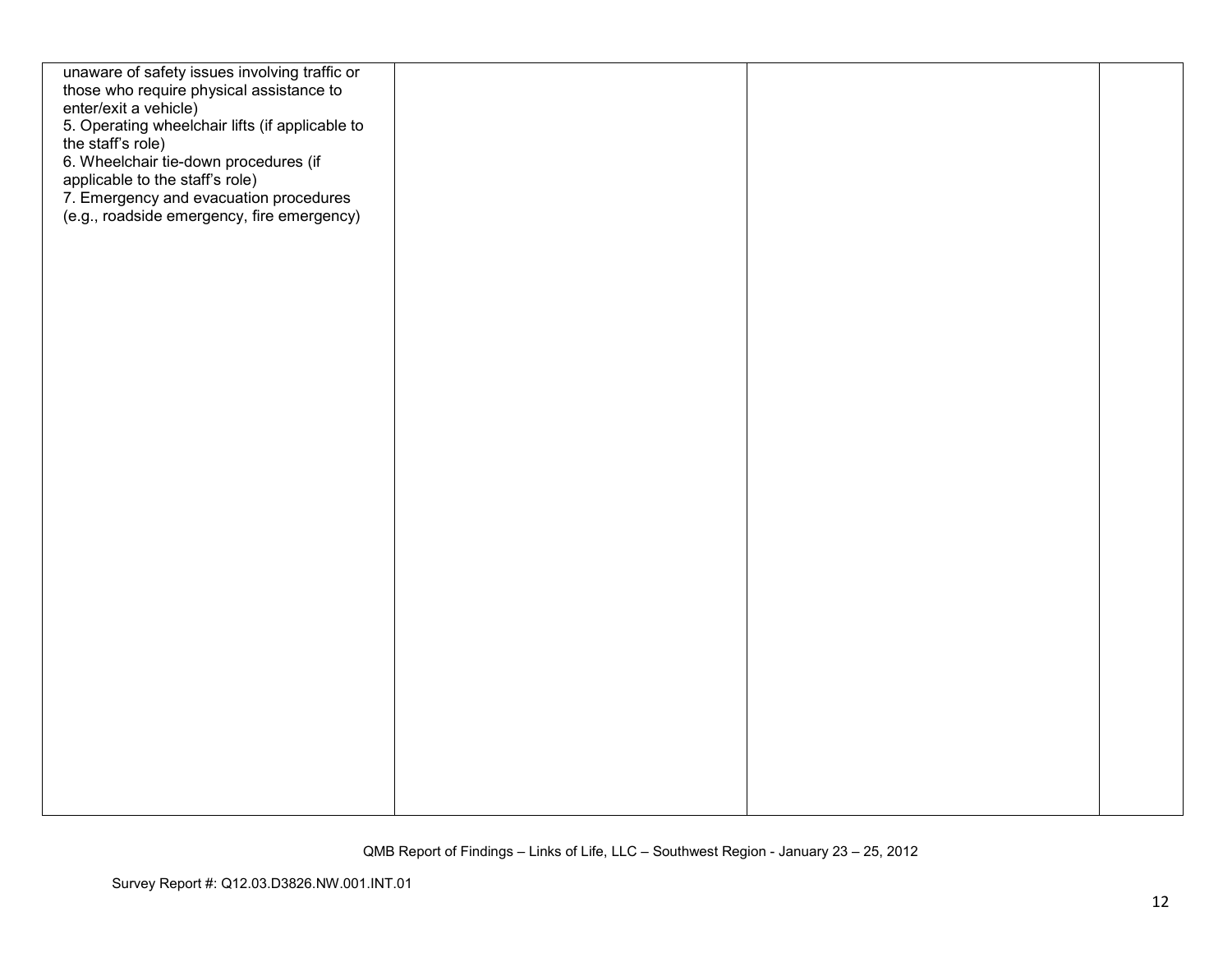| Tag #1A20 Direct Support Personnel                    | <b>Standard Level Deficiency</b>               |                                                   |  |
|-------------------------------------------------------|------------------------------------------------|---------------------------------------------------|--|
| <b>Training</b>                                       |                                                |                                                   |  |
| Developmental Disabilities (DD) Waiver Service        | Based on record review, the Agency failed to   |                                                   |  |
| Standards effective 4/1/2007                          | ensure that Orientation and Training           |                                                   |  |
| <b>CHAPTER 1 IV. GENERAL REQUIREMENTS</b>             | requirements were met for 9 of 12 Direct       |                                                   |  |
| FOR PROVIDER AGENCY SERVICE                           | Support Personnel.                             |                                                   |  |
| <b>PERSONNEL:</b> The objective of this section is to |                                                |                                                   |  |
| establish personnel standards for DD Medicaid         | Review of Direct Support Personnel training    |                                                   |  |
| Waiver Provider Agencies for the following            | records found no evidence of the following     |                                                   |  |
| services: Community Living Supports,                  | required DOH/DDSD trainings and certification  |                                                   |  |
| Community Inclusion Services, Respite,                | being completed:                               |                                                   |  |
| Substitute Care and Personal Support                  |                                                |                                                   |  |
| Companion Services. These standards apply to          | • Pre- Service (DSP #43)                       |                                                   |  |
| all personnel who provide services, whether           |                                                | Provider:                                         |  |
| directly employed or subcontracting with the          | • First Aid (DSP #41, 42, 43, 45, 47 & 49)     | State your Plan of Correction for the findings in |  |
| Provider Agency. Additional personnel                 |                                                | this Tag above this line.                         |  |
| requirements and qualifications may be                | • CPR (DSP #41, 42, 43, 44, 45, 46, 47 & 49)   |                                                   |  |
| applicable for specific service standards.            |                                                | Enter your Quality Assurance/Quality              |  |
| C. Orientation and Training Requirements:             | • Assisting With Medication Delivery (DSP #41, | Improvement processes below the line.             |  |
| Orientation and training for direct support staff     | 42, 43, 44 & 48)                               |                                                   |  |
| and his or her supervisors shall comply with the      |                                                |                                                   |  |
| DDSD/DOH Policy Governing the Training                |                                                |                                                   |  |
| Requirements for Direct Support Staff and             |                                                |                                                   |  |
| <b>Internal Service Coordinators Serving</b>          |                                                |                                                   |  |
| Individuals with Developmental Disabilities to        |                                                |                                                   |  |
| include the following:                                |                                                |                                                   |  |
| Each new employee shall receive<br>(1)                |                                                |                                                   |  |
| appropriate orientation, including but not            |                                                |                                                   |  |
| limited to, all policies relating to fire             |                                                |                                                   |  |
| prevention, accident prevention, incident             |                                                |                                                   |  |
| management and reporting, and                         |                                                |                                                   |  |
| emergency procedures; and                             |                                                |                                                   |  |
| Individual-specific training for each<br>(2)          |                                                |                                                   |  |
| individual under his or her direct care, as           |                                                |                                                   |  |
| described in the individual service plan,             |                                                |                                                   |  |
| prior to working alone with the individual.           |                                                |                                                   |  |
| Department of Health (DOH) Developmental              |                                                |                                                   |  |
| <b>Disabilities Supports Division (DDSD) Policy</b>   |                                                |                                                   |  |
| - Policy Title: Training Requirements for             |                                                |                                                   |  |
| Direct Service Agency Staff Policy - Eff.             |                                                |                                                   |  |
| March 1, 2007 - II. POLICY STATEMENTS:                |                                                |                                                   |  |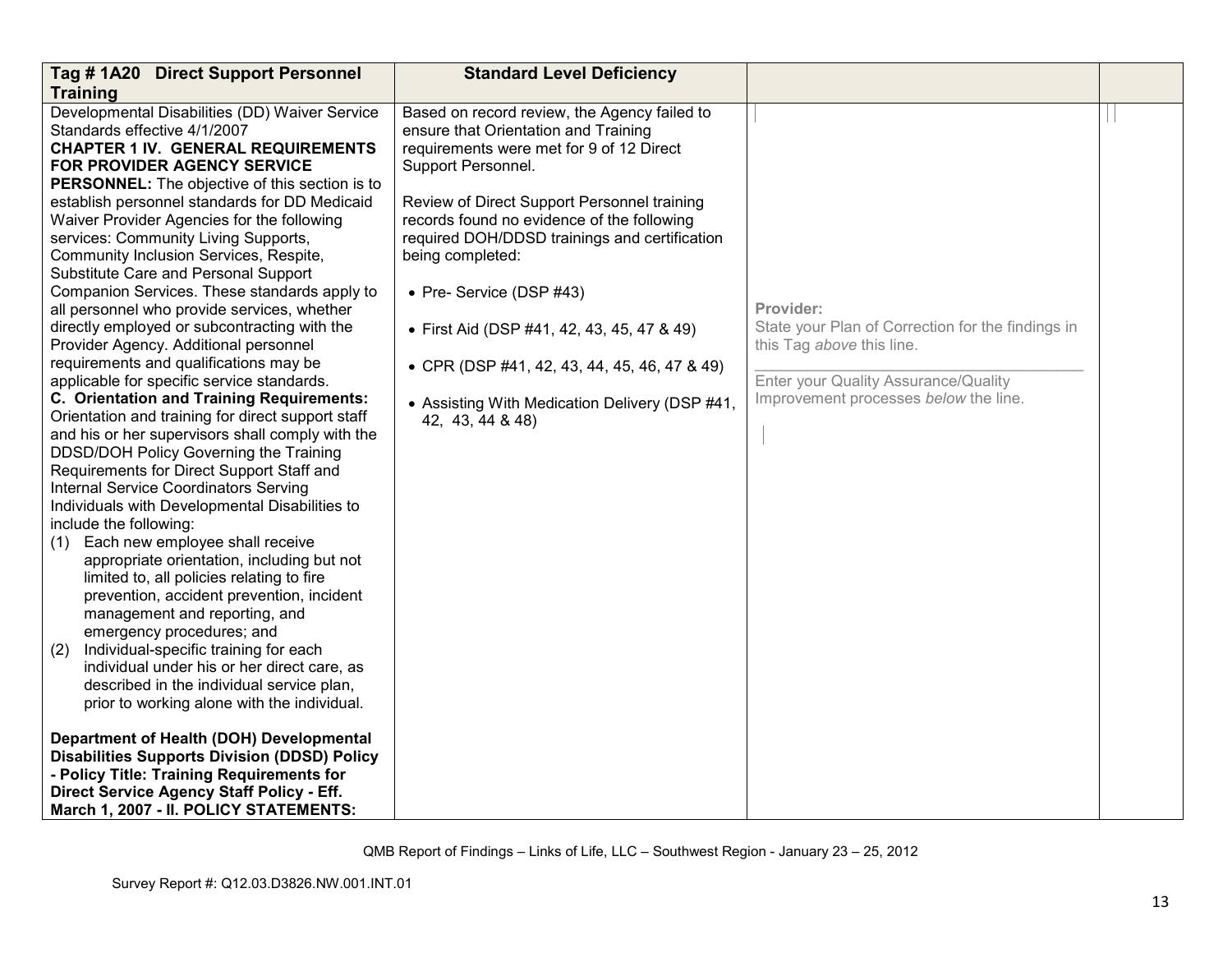| A. Individuals shall receive services from                         |  |
|--------------------------------------------------------------------|--|
| competent and qualified staff.                                     |  |
| B. Staff shall complete individual-specific                        |  |
| (formerly known as "Addendum B") training                          |  |
| requirements in accordance with the                                |  |
| specifications described in the individual service                 |  |
| plan (ISP) of each individual served.                              |  |
| C. Staff shall complete training on DOH-                           |  |
| approved incident reporting procedures in                          |  |
| accordance with 7 NMAC 1.13.                                       |  |
| D. Staff providing direct services shall complete                  |  |
| training in universal precautions on an annual                     |  |
| basis. The training materials shall meet                           |  |
| Occupational Safety and Health Administration                      |  |
| (OSHA) requirements.                                               |  |
| E. Staff providing direct services shall maintain                  |  |
| certification in first aid and CPR. The training                   |  |
| materials shall meet OSHA                                          |  |
| requirements/guidelines.                                           |  |
| F. Staff who may be exposed to hazardous                           |  |
| chemicals shall complete relevant training in                      |  |
| accordance with OSHA requirements.                                 |  |
| G. Staff shall be certified in a DDSD-approved                     |  |
| behavioral intervention system (e.g., Mandt,                       |  |
| CPI) before using physical restraint techniques.                   |  |
| Staff members providing direct services shall                      |  |
| maintain certification in a DDSD-approved                          |  |
| behavioral intervention system if an individual                    |  |
| they support has a behavioral crisis plan that                     |  |
| includes the use of physical restraint techniques.                 |  |
| H. Staff shall complete and maintain certification                 |  |
| in a DDSD-approved medication course in                            |  |
| accordance with the DDSD Medication Delivery                       |  |
| Policy M-001.<br>I. Staff providing direct services shall complete |  |
| safety training within the first thirty (30) days of               |  |
| employment and before working alone with an                        |  |
| individual receiving service.                                      |  |
|                                                                    |  |
|                                                                    |  |
|                                                                    |  |
|                                                                    |  |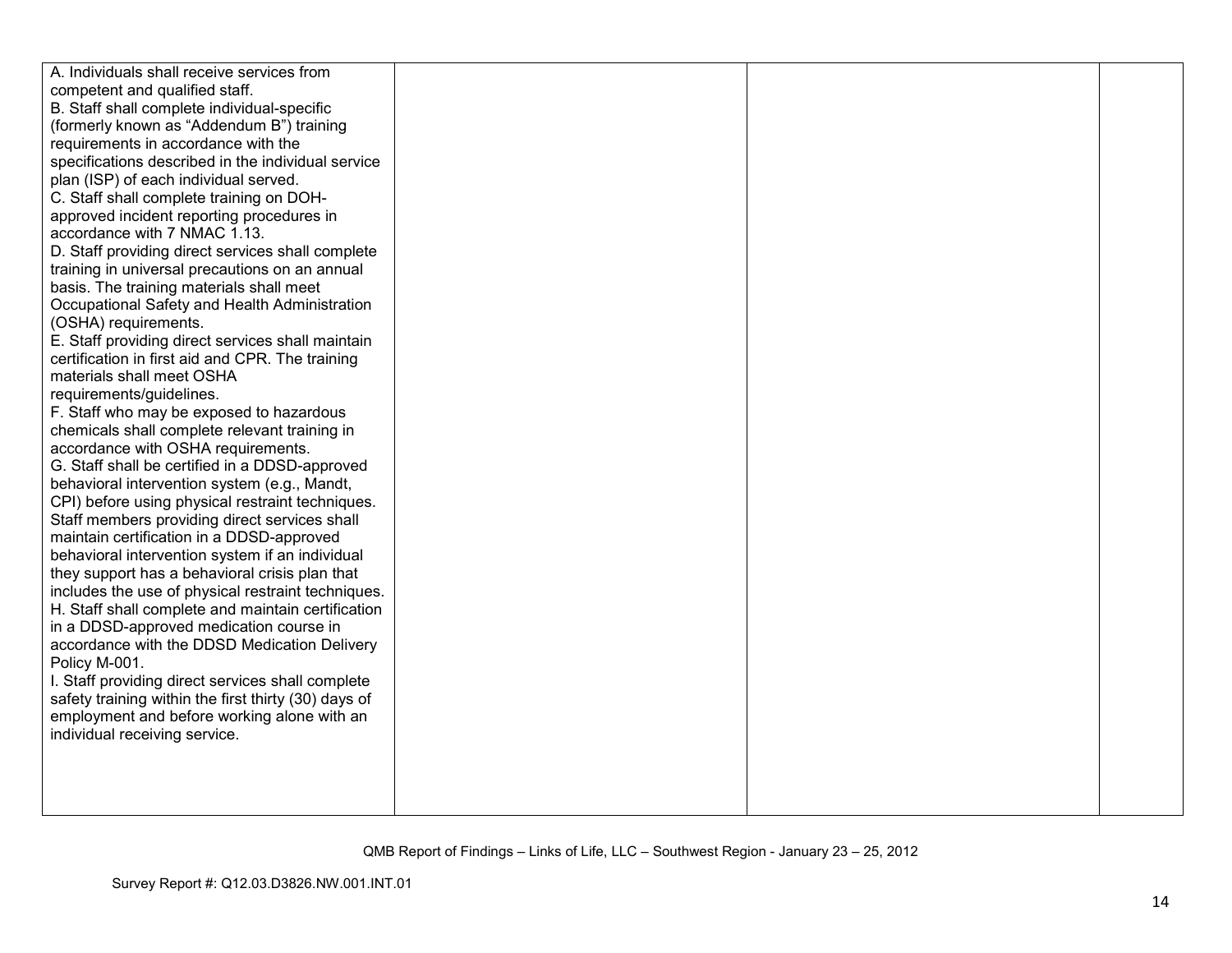| Tag #1A22 Agency Personnel                                                                                                                                                                                                                                                                                                                                                                                                                                                                                                                                                                                                                                                                                                                                                                                                                                                                                                                                                                                                                                                                           | <b>CoP Level Deficiency</b>                                                                                                                                                                                                                                                                                                                                                                                                                                                                                                                                                                                                                                                                                  |                                                                                                                                                                              |  |
|------------------------------------------------------------------------------------------------------------------------------------------------------------------------------------------------------------------------------------------------------------------------------------------------------------------------------------------------------------------------------------------------------------------------------------------------------------------------------------------------------------------------------------------------------------------------------------------------------------------------------------------------------------------------------------------------------------------------------------------------------------------------------------------------------------------------------------------------------------------------------------------------------------------------------------------------------------------------------------------------------------------------------------------------------------------------------------------------------|--------------------------------------------------------------------------------------------------------------------------------------------------------------------------------------------------------------------------------------------------------------------------------------------------------------------------------------------------------------------------------------------------------------------------------------------------------------------------------------------------------------------------------------------------------------------------------------------------------------------------------------------------------------------------------------------------------------|------------------------------------------------------------------------------------------------------------------------------------------------------------------------------|--|
| <b>Competency</b>                                                                                                                                                                                                                                                                                                                                                                                                                                                                                                                                                                                                                                                                                                                                                                                                                                                                                                                                                                                                                                                                                    |                                                                                                                                                                                                                                                                                                                                                                                                                                                                                                                                                                                                                                                                                                              |                                                                                                                                                                              |  |
| Developmental Disabilities (DD) Waiver Service<br>Standards effective 4/1/2007<br><b>CHAPTER 1 IV. GENERAL REQUIREMENTS</b>                                                                                                                                                                                                                                                                                                                                                                                                                                                                                                                                                                                                                                                                                                                                                                                                                                                                                                                                                                          | After an analysis of the evidence it has been<br>determined there is a significant potential for a<br>negative outcome to occur.                                                                                                                                                                                                                                                                                                                                                                                                                                                                                                                                                                             |                                                                                                                                                                              |  |
| FOR PROVIDER AGENCY SERVICE<br>PERSONNEL: The objective of this section is to<br>establish personnel standards for DD Medicaid<br>Waiver Provider Agencies for the following<br>services: Community Living Supports,<br>Community Inclusion Services, Respite,<br>Substitute Care and Personal Support<br>Companion Services. These standards apply to<br>all personnel who provide services, whether<br>directly employed or subcontracting with the<br>Provider Agency. Additional personnel<br>requirements and qualifications may be<br>applicable for specific service standards.<br>F. Qualifications for Direct Service<br>Personnel: The following employment<br>qualifications and competency requirements are<br>applicable to all Direct Service Personnel<br>employed by a Provider Agency:<br>(1) Direct service personnel shall be eighteen<br>(18) years or older. Exception: Adult<br>Habilitation can employ direct care personnel<br>under the age of eighteen 18 years, but the<br>employee shall work directly under a<br>supervisor, who is physically present at all<br>times; | Based on interview, the Agency failed to ensure<br>that training competencies were met for 1 of 6<br>Direct Support Personnel.<br>When DSP were asked what medications are<br>prescribed for the individual and what the<br>purpose of each was, the following was<br>reported:<br>• DSP #46 stated, "Depakote seizures<br>Inderal heart attack." Surveyor's observation<br>of Medication Administration Records found<br>no evidence of the diagnoses for medications<br>which were listed by staff. DSP #46 used a<br>pharmacy sheet to describe what medications<br>were for; however, documentation found in<br>the home indicated Depakote and Inderal are<br>used for behaviors/moods. (Individual #1) | Provider:<br>State your Plan of Correction for the findings in<br>this Tag above this line.<br>Enter your Quality Assurance/Quality<br>Improvement processes below the line. |  |
| (2) Direct service personnel shall have the ability<br>to read and carry out the requirements in an<br>ISP;                                                                                                                                                                                                                                                                                                                                                                                                                                                                                                                                                                                                                                                                                                                                                                                                                                                                                                                                                                                          |                                                                                                                                                                                                                                                                                                                                                                                                                                                                                                                                                                                                                                                                                                              |                                                                                                                                                                              |  |
| (3) Direct service personnel shall be available to<br>communicate in the language that is<br>functionally required by the individual or in the<br>use of any specific augmentative<br>communication system utilized by the<br>individual;                                                                                                                                                                                                                                                                                                                                                                                                                                                                                                                                                                                                                                                                                                                                                                                                                                                            |                                                                                                                                                                                                                                                                                                                                                                                                                                                                                                                                                                                                                                                                                                              |                                                                                                                                                                              |  |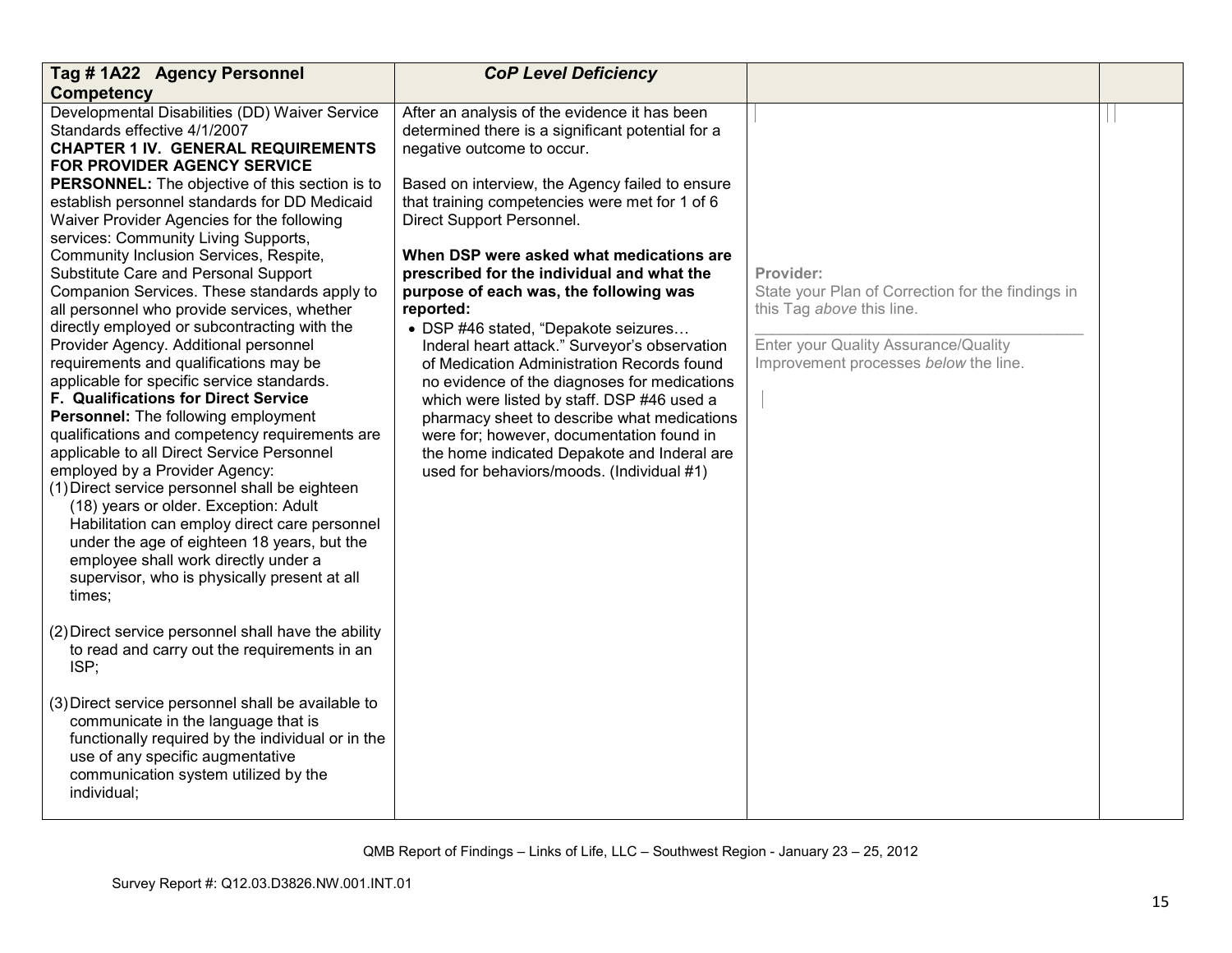| (4) Direct service personnel shall meet the<br>qualifications specified by DDSD in the Policy<br>Governing the Training Requirements for<br>Direct Support Staff and Internal Service<br>Coordinators, Serving Individuals with<br>Developmental Disabilities; and                                                                                                                                                                                                                                                                                |  |  |
|---------------------------------------------------------------------------------------------------------------------------------------------------------------------------------------------------------------------------------------------------------------------------------------------------------------------------------------------------------------------------------------------------------------------------------------------------------------------------------------------------------------------------------------------------|--|--|
| (5) Direct service Provider Agencies of Respite<br>Services, Substitute Care, Personal Support<br>Services, Nutritional Counseling, Therapists<br>and Nursing shall demonstrate basic<br>knowledge of developmental disabilities and<br>have training or demonstrable qualifications<br>related to the role he or she is performing and<br>complete individual specific training as<br>required in the ISP for each individual he or<br>she support.                                                                                              |  |  |
| (6) Report required personnel training status to<br>the DDSD Statewide Training Database as<br>specified in DDSD policies as related to<br>training requirements as follows:<br>(a) Initial comprehensive personnel status<br>report (name, date of hire, Social Security<br>number category) on all required<br>personnel to be submitted to DDSD<br>Statewide Training Database within the<br>first ninety (90) calendar days of<br>providing services;<br>(b) Staff who do not wish to use his or her<br>Social Security Number may request an |  |  |
| alternative tracking number; and<br>(c) Quarterly personnel update reports sent<br>to DDSD Statewide Training Database to<br>reflect new hires, terminations, inter-<br>provider Agency position changes, and<br>name changes.                                                                                                                                                                                                                                                                                                                    |  |  |
| Department of Health (DOH) Developmental<br><b>Disabilities Supports Division (DDSD) Policy</b><br>- Policy Title: Training Requirements for<br>Direct Service Agency Staff Policy - Eff.                                                                                                                                                                                                                                                                                                                                                         |  |  |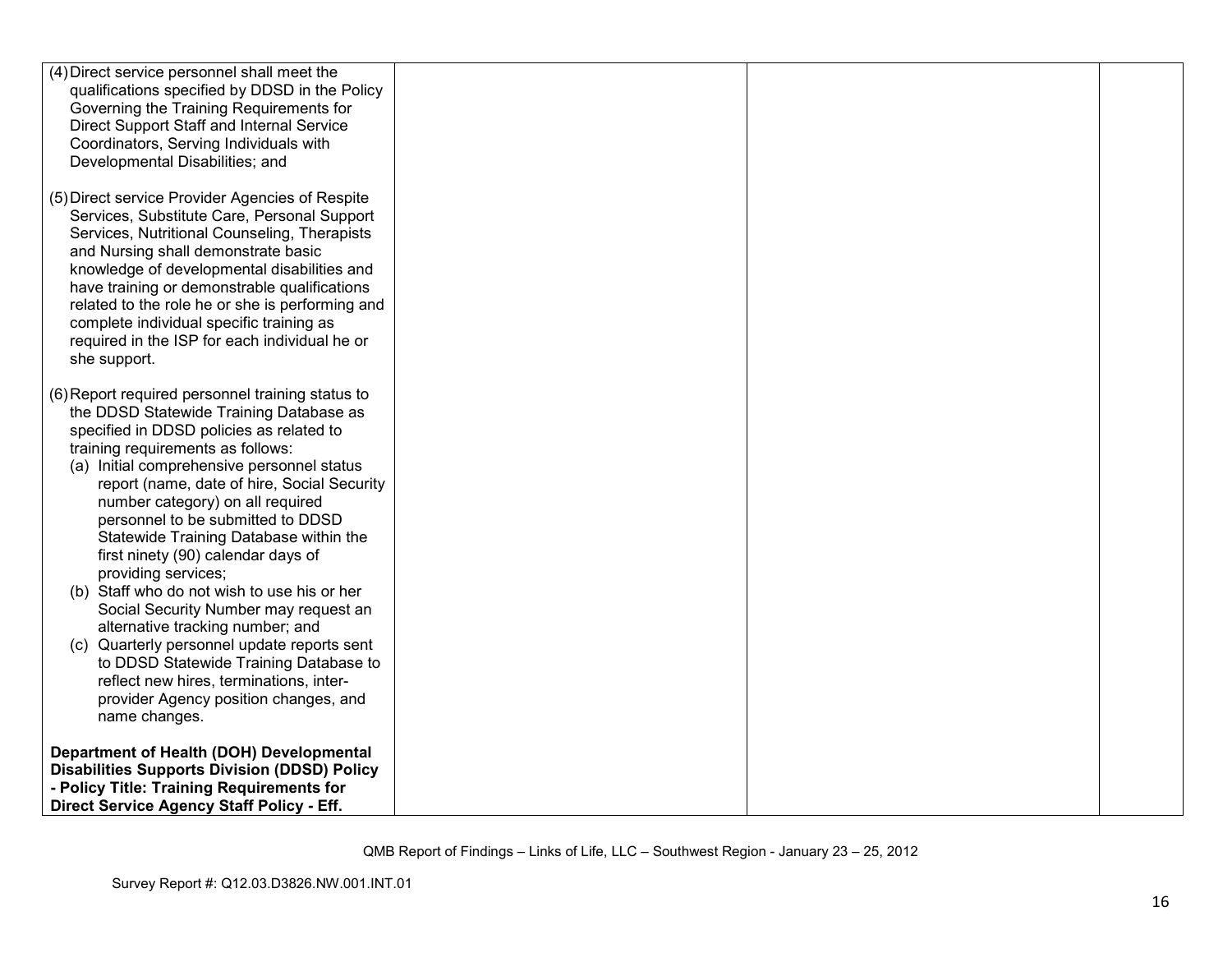| March 1, 2007 - II. POLICY STATEMENTS:<br>A. Individuals shall receive services from<br>competent and qualified staff. |  |  |
|------------------------------------------------------------------------------------------------------------------------|--|--|
|                                                                                                                        |  |  |
|                                                                                                                        |  |  |
|                                                                                                                        |  |  |
|                                                                                                                        |  |  |
|                                                                                                                        |  |  |
|                                                                                                                        |  |  |
|                                                                                                                        |  |  |
|                                                                                                                        |  |  |
|                                                                                                                        |  |  |
|                                                                                                                        |  |  |
|                                                                                                                        |  |  |
|                                                                                                                        |  |  |
|                                                                                                                        |  |  |
|                                                                                                                        |  |  |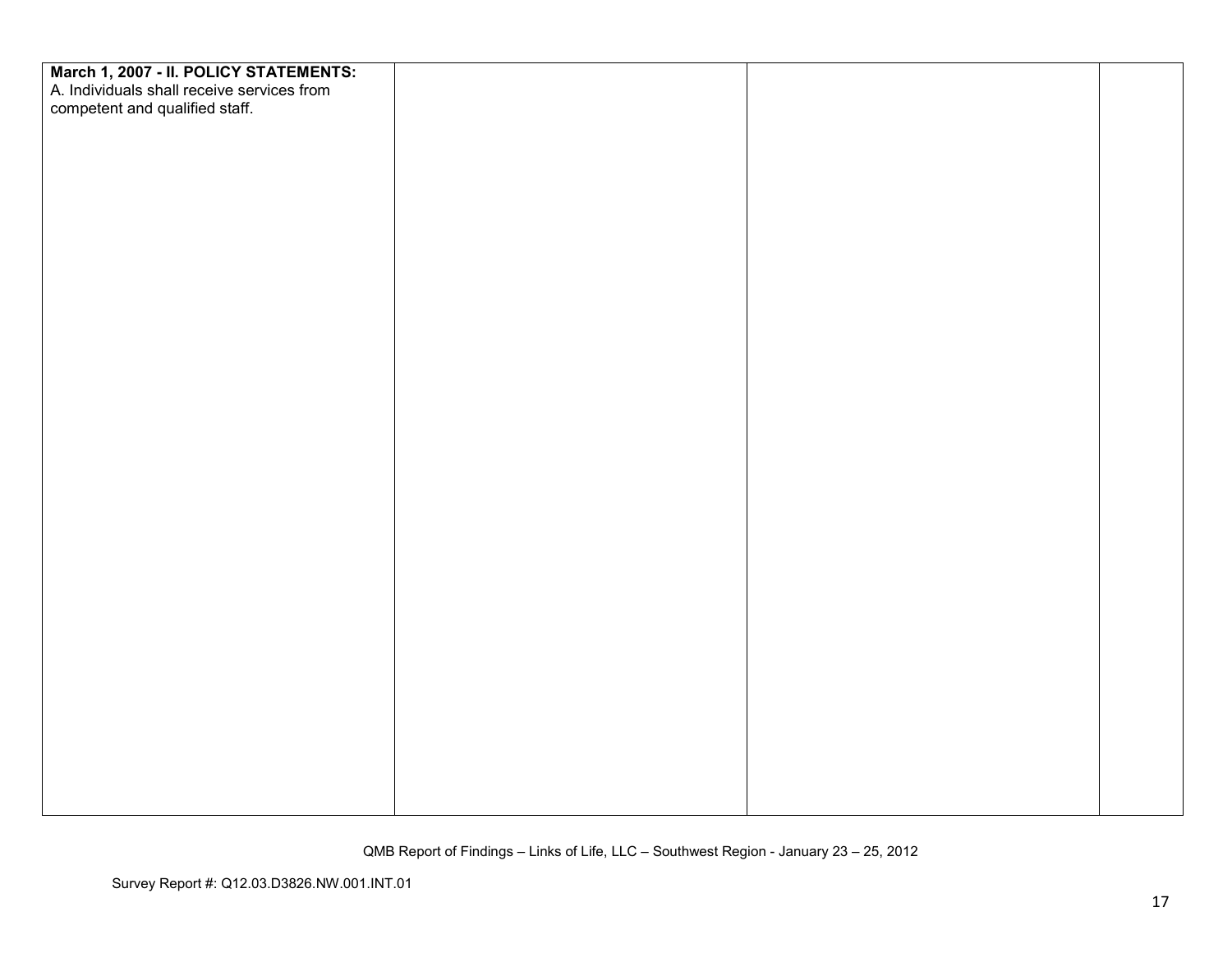| Tag # 1A25 Criminal Caregiver History                                                                                                                                                                                                                                                                                                                                                                                                                                                                                                                                                                                                                                                                                                                                                                                                                                                                                                                                                                                                                                                                                                                                                                                                                                                                                                                                                                                                                                                                                  | <b>Standard Level Deficiency</b>                                                                                                                                                                                                                                                                                                                                                                                                                                                                                                                                                                                                                                                                                                                                                                                                                                                                                                                                                                    |                                                                                                                                                                              |  |
|------------------------------------------------------------------------------------------------------------------------------------------------------------------------------------------------------------------------------------------------------------------------------------------------------------------------------------------------------------------------------------------------------------------------------------------------------------------------------------------------------------------------------------------------------------------------------------------------------------------------------------------------------------------------------------------------------------------------------------------------------------------------------------------------------------------------------------------------------------------------------------------------------------------------------------------------------------------------------------------------------------------------------------------------------------------------------------------------------------------------------------------------------------------------------------------------------------------------------------------------------------------------------------------------------------------------------------------------------------------------------------------------------------------------------------------------------------------------------------------------------------------------|-----------------------------------------------------------------------------------------------------------------------------------------------------------------------------------------------------------------------------------------------------------------------------------------------------------------------------------------------------------------------------------------------------------------------------------------------------------------------------------------------------------------------------------------------------------------------------------------------------------------------------------------------------------------------------------------------------------------------------------------------------------------------------------------------------------------------------------------------------------------------------------------------------------------------------------------------------------------------------------------------------|------------------------------------------------------------------------------------------------------------------------------------------------------------------------------|--|
| <b>Screening</b>                                                                                                                                                                                                                                                                                                                                                                                                                                                                                                                                                                                                                                                                                                                                                                                                                                                                                                                                                                                                                                                                                                                                                                                                                                                                                                                                                                                                                                                                                                       |                                                                                                                                                                                                                                                                                                                                                                                                                                                                                                                                                                                                                                                                                                                                                                                                                                                                                                                                                                                                     |                                                                                                                                                                              |  |
| NMAC 7.1.9.8 CAREGIVER AND HOSPITAL<br><b>CAREGIVER EMPLOYMENT</b><br><b>REQUIREMENTS:</b><br>F. Timely Submission: Care providers shall<br>submit all fees and pertinent application<br>information for all individuals who meet the<br>definition of an applicant, caregiver or hospital<br>caregiver as described in Subsections B, D and<br>K of 7.1.9.7 NMAC, no later than twenty (20)<br>calendar days from the first day of employment<br>or effective date of a contractual relationship<br>with the care provider.<br>NMAC 7.1.9.9 CAREGIVERS OR HOSPITAL<br><b>CAREGIVERS AND APPLICANTS WITH</b><br><b>DISQUALIFYING CONVICTIONS:</b><br>A. Prohibition on Employment: A care<br>provider shall not hire or continue the<br>employment or contractual services of any<br>applicant, caregiver or hospital caregiver for<br>whom the care provider has received notice of a<br>disqualifying conviction, except as provided in<br>Subsection B of this section.<br>NMAC 7.1.9.11 DISQUALIFYING<br><b>CONVICTIONS.</b> The following felony<br>convictions disqualify an applicant, caregiver or<br>hospital caregiver from employment or<br>contractual services with a care provider:<br>A. homicide;<br><b>B.</b> trafficking, or trafficking in controlled<br>substances;<br>C. kidnapping, false imprisonment, aggravated<br>assault or aggravated battery;<br>D. rape, criminal sexual penetration, criminal<br>sexual contact, incest, indecent exposure, or<br>other related felony sexual offenses; | Based on record review, the Agency failed to<br>maintain documentation indicating no<br>"disqualifying convictions" or documentation of<br>the timely submission of pertinent application<br>information to the Caregiver Criminal History<br>Screening Program was on file for 1 of 14<br>Agency Personnel.<br>The following Agency Personnel Files<br>contained no evidence of Caregiver Criminal<br><b>History Screenings:</b><br><b>Service Coordination Personnel (SC):</b><br>$\bullet$ #53 - As well as being a Service<br>Coordinator, #53 is also the owner of Links<br>of Life. When asked by surveyors for her<br>date of hire #53 reported not being<br>considered an employee of Links of Life,<br>nevertheless, #53 identified herself as a<br>Service Coordinator so when asked again<br>for her date of hire she stated, "1/25/2012."<br>Per the Agency's provider agreement with<br>DDSD (agreement<br>#11.2011.665.0007.3667) the agency has<br>been in operation since 3/1/2011. | Provider:<br>State your Plan of Correction for the findings in<br>this Tag above this line.<br>Enter your Quality Assurance/Quality<br>Improvement processes below the line. |  |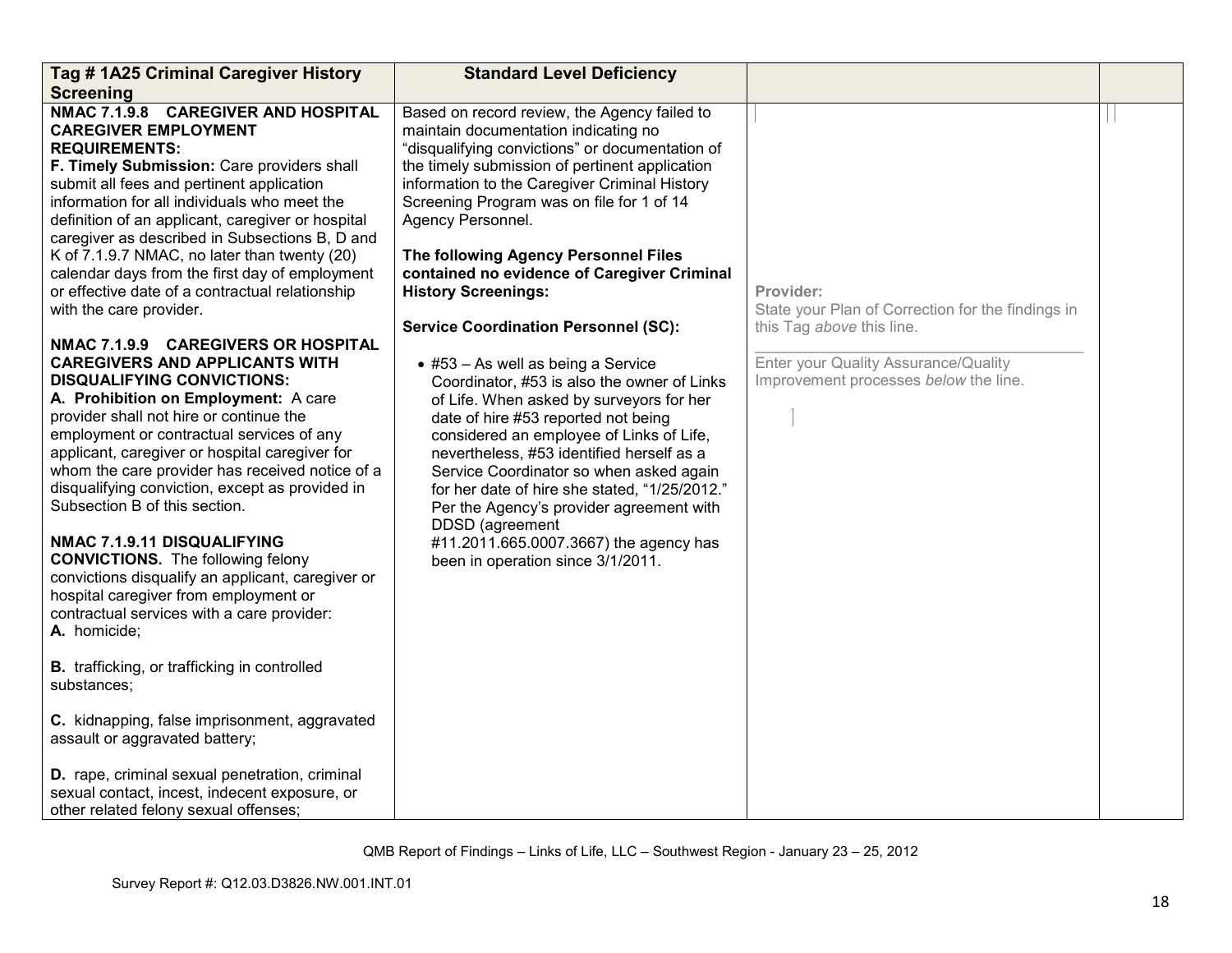| E. crimes involving adult abuse, neglect or<br>financial exploitation;                                                                             |  |  |
|----------------------------------------------------------------------------------------------------------------------------------------------------|--|--|
| F. crimes involving child abuse or neglect;                                                                                                        |  |  |
| G. crimes involving robbery, larceny, extortion,<br>burglary, fraud, forgery, embezzlement, credit<br>card fraud, or receiving stolen property; or |  |  |
| H. an attempt, solicitation, or conspiracy<br>involving any of the felonies in this subsection.                                                    |  |  |
|                                                                                                                                                    |  |  |
|                                                                                                                                                    |  |  |
|                                                                                                                                                    |  |  |
|                                                                                                                                                    |  |  |
|                                                                                                                                                    |  |  |
|                                                                                                                                                    |  |  |
|                                                                                                                                                    |  |  |
|                                                                                                                                                    |  |  |
|                                                                                                                                                    |  |  |
|                                                                                                                                                    |  |  |
|                                                                                                                                                    |  |  |
|                                                                                                                                                    |  |  |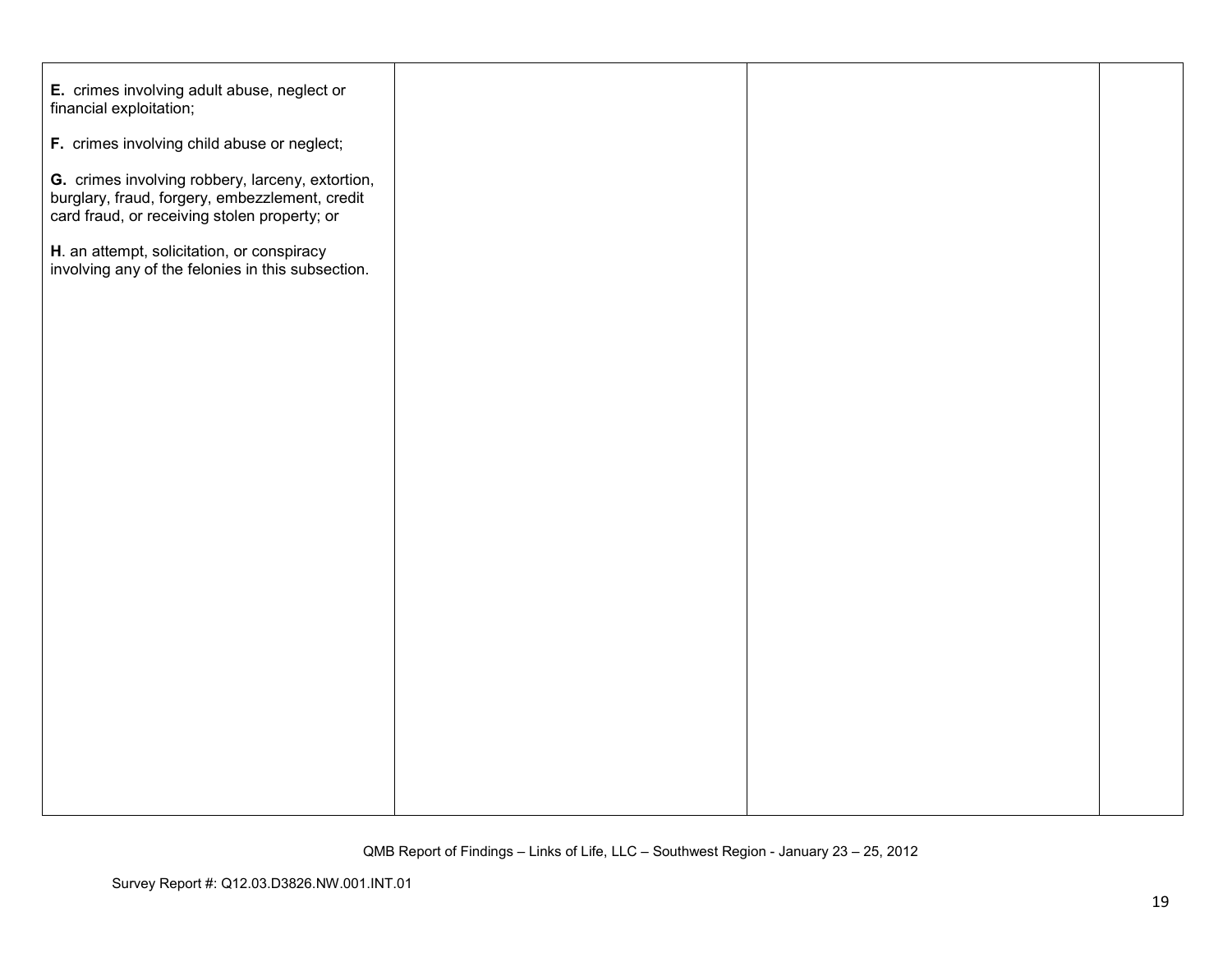| Tag #1A26 Consolidated On-line                                                                                                                                                                                                                                                                                                                                                                                                                                                                                                                                                                                                                                                                                                                                                                                                                                                                                                                                                                                                                                                                                                                                                                                                                                                                                                                                                                                                                                                                                                                                                                                                                                                                                                                         | <b>Standard Level Deficiency</b>                                                                                                                                                                                                                                                                                                                                                                                                                                                                                                                                                                                                                                                                                                                                                                                                                                                                                                                                                                                                                                                                                                                                                                                                                  |                                                                                                                                                                              |  |
|--------------------------------------------------------------------------------------------------------------------------------------------------------------------------------------------------------------------------------------------------------------------------------------------------------------------------------------------------------------------------------------------------------------------------------------------------------------------------------------------------------------------------------------------------------------------------------------------------------------------------------------------------------------------------------------------------------------------------------------------------------------------------------------------------------------------------------------------------------------------------------------------------------------------------------------------------------------------------------------------------------------------------------------------------------------------------------------------------------------------------------------------------------------------------------------------------------------------------------------------------------------------------------------------------------------------------------------------------------------------------------------------------------------------------------------------------------------------------------------------------------------------------------------------------------------------------------------------------------------------------------------------------------------------------------------------------------------------------------------------------------|---------------------------------------------------------------------------------------------------------------------------------------------------------------------------------------------------------------------------------------------------------------------------------------------------------------------------------------------------------------------------------------------------------------------------------------------------------------------------------------------------------------------------------------------------------------------------------------------------------------------------------------------------------------------------------------------------------------------------------------------------------------------------------------------------------------------------------------------------------------------------------------------------------------------------------------------------------------------------------------------------------------------------------------------------------------------------------------------------------------------------------------------------------------------------------------------------------------------------------------------------|------------------------------------------------------------------------------------------------------------------------------------------------------------------------------|--|
| <b>Registry/Employee Abuse Registry</b>                                                                                                                                                                                                                                                                                                                                                                                                                                                                                                                                                                                                                                                                                                                                                                                                                                                                                                                                                                                                                                                                                                                                                                                                                                                                                                                                                                                                                                                                                                                                                                                                                                                                                                                |                                                                                                                                                                                                                                                                                                                                                                                                                                                                                                                                                                                                                                                                                                                                                                                                                                                                                                                                                                                                                                                                                                                                                                                                                                                   |                                                                                                                                                                              |  |
| NMAC 7.1.12.8 REGISTRY ESTABLISHED;<br>PROVIDER INQUIRY REQUIRED: Upon the<br>effective date of this rule, the department has<br>established and maintains an accurate and<br>complete electronic registry that contains the<br>name, date of birth, address, social security<br>number, and other appropriate identifying<br>information of all persons who, while employed<br>by a provider, have been determined by the<br>department, as a result of an investigation of a<br>complaint, to have engaged in a substantiated<br>registry-referred incident of abuse, neglect or<br>exploitation of a person receiving care or<br>services from a provider. Additions and updates<br>to the registry shall be posted no later than two<br>(2) business days following receipt. Only<br>department staff designated by the custodian<br>may access, maintain and update the data in the<br>registry.<br>Provider requirement to inquire of<br>Α.<br>registry. A provider, prior to employing or<br>contracting with an employee, shall inquire of<br>the registry whether the individual under<br>consideration for employment or contracting is<br>listed on the registry.<br>Prohibited employment. A provider<br>В.<br>may not employ or contract with an individual to<br>be an employee if the individual is listed on the<br>registry as having a substantiated registry-<br>referred incident of abuse, neglect or<br>exploitation of a person receiving care or<br>services from a provider.<br>D.<br>Documentation of inquiry to registry.<br>The provider shall maintain documentation in the<br>employee's personnel or employment records<br>that evidences the fact that the provider made<br>an inquiry to the registry concerning that | Based on record review, the Agency failed to<br>maintain documentation in the employee's<br>personnel records that evidenced inquiry to the<br>Employee Abuse Registry prior to employment<br>for 5 of 14 Agency Personnel.<br>The following Agency Personnel Files<br>contained no evidence of Caregiver Criminal<br><b>History Screenings:</b><br><b>Service Coordination Personnel (SC):</b><br>$\bullet$ #53 - As well as being a Service<br>Coordinator, #53 is also the owner of Links<br>of Life. When asked by surveyors for her<br>date of hire #53 reported not being<br>considered an employee of Links of Life,<br>nevertheless, #53 identified herself as a<br>Service Coordinator so when asked again<br>for her date of hire she stated, "1/25/2012."<br>Per the Agency's provider agreement with<br>DDSD (agreement<br>#11.2011.665.0007.3667) the agency has<br>been in operation since 3/1/2011.<br>The following Agency Personnel records<br>contained evidence that indicated the<br><b>Employee Abuse Registry was completed</b><br>after hire:<br><b>Direct Support Personnel (DSP):</b><br>$\bullet$ #46 - Date of hire 8/19/2011, completed<br>9/9/2011.<br>$\bullet$ #47 - Date of hire 8/9/2011 completed<br>9/19/2011. | Provider:<br>State your Plan of Correction for the findings in<br>this Tag above this line.<br>Enter your Quality Assurance/Quality<br>Improvement processes below the line. |  |
| employee prior to employment. Such<br>documentation must include evidence, based on<br>the response to such inquiry received from the                                                                                                                                                                                                                                                                                                                                                                                                                                                                                                                                                                                                                                                                                                                                                                                                                                                                                                                                                                                                                                                                                                                                                                                                                                                                                                                                                                                                                                                                                                                                                                                                                  | • #48- Date of Hire 9/17/2011 completed                                                                                                                                                                                                                                                                                                                                                                                                                                                                                                                                                                                                                                                                                                                                                                                                                                                                                                                                                                                                                                                                                                                                                                                                           |                                                                                                                                                                              |  |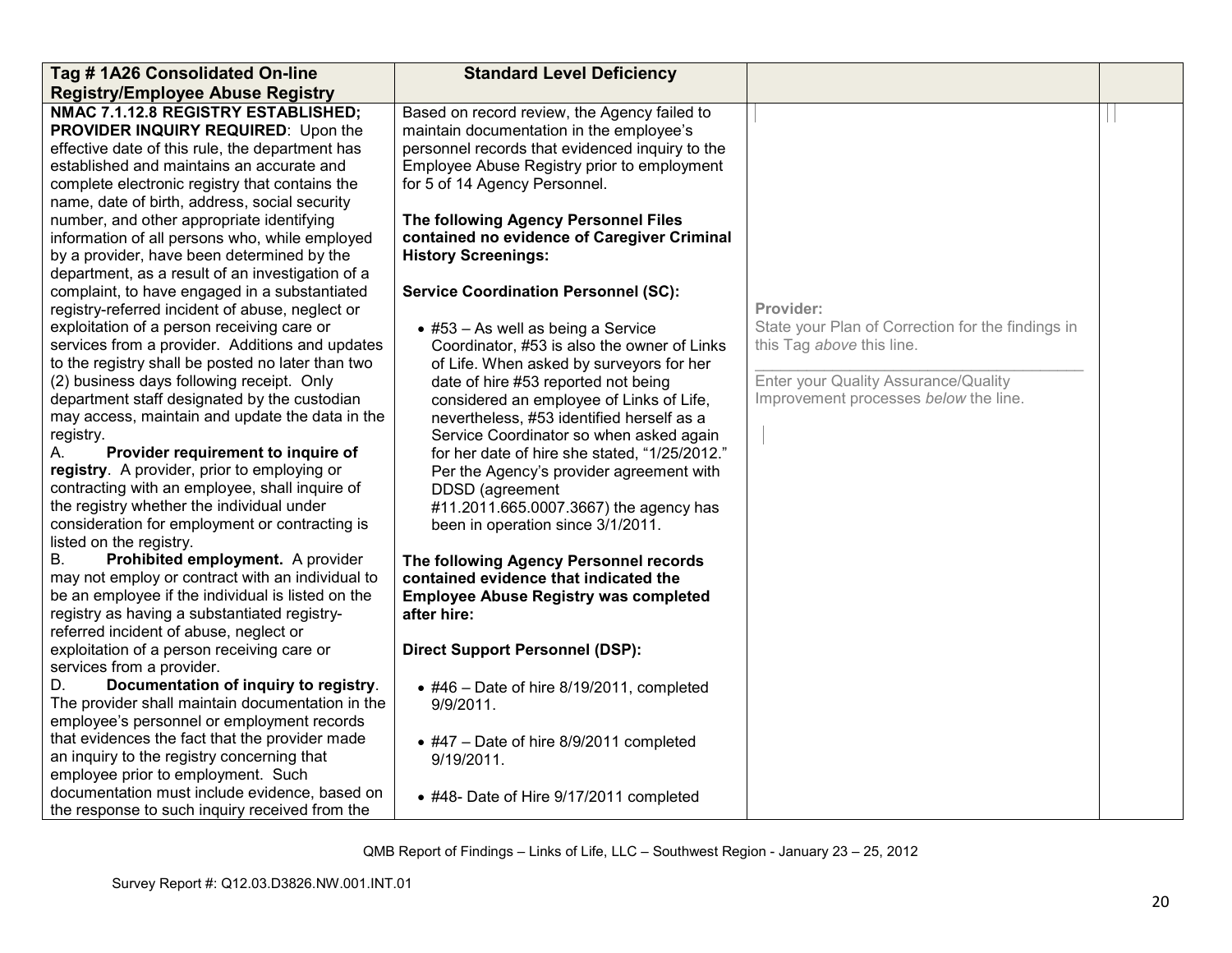| custodian by the provider, that the employee                                                  | 9/19/2011.                             |  |
|-----------------------------------------------------------------------------------------------|----------------------------------------|--|
| was not listed on the registry as having a                                                    |                                        |  |
| substantiated registry-referred incident of abuse,                                            | • #49- Date of Hire 8/9/2011 completed |  |
| neglect or exploitation.                                                                      | 8/19/2011.                             |  |
| Documentation for other staff. With<br>Е.                                                     |                                        |  |
| respect to all employed or contracted individuals                                             |                                        |  |
| providing direct care who are licensed health                                                 |                                        |  |
| care professionals or certified nurse aides, the                                              |                                        |  |
| provider shall maintain documentation reflecting                                              |                                        |  |
| the individual's current licensure as a health                                                |                                        |  |
| care professional or current certification as a                                               |                                        |  |
| nurse aide.                                                                                   |                                        |  |
| F.<br>Consequences of noncompliance.                                                          |                                        |  |
| The department or other governmental agency                                                   |                                        |  |
| having regulatory enforcement authority over a                                                |                                        |  |
| provider may sanction a provider in accordance                                                |                                        |  |
| with applicable law if the provider fails to make                                             |                                        |  |
| an appropriate and timely inquiry of the registry,                                            |                                        |  |
| or fails to maintain evidence of such inquiry, in                                             |                                        |  |
| connection with the hiring or contracting of an                                               |                                        |  |
| employee; or for employing or contracting any                                                 |                                        |  |
| person to work as an employee who is listed on                                                |                                        |  |
| the registry. Such sanctions may include a                                                    |                                        |  |
| directed plan of correction, civil monetary                                                   |                                        |  |
| penalty not to exceed five thousand dollars                                                   |                                        |  |
| (\$5000) per instance, or termination or non-                                                 |                                        |  |
| renewal of any contract with the department or                                                |                                        |  |
| other governmental agency.                                                                    |                                        |  |
|                                                                                               |                                        |  |
| Developmental Disabilities (DD) Waiver Service                                                |                                        |  |
| Standards effective 4/1/2007                                                                  |                                        |  |
| <b>Chapter 1.IV. General Provider</b>                                                         |                                        |  |
| Requirements. D. Criminal History<br>Screening: All personnel shall be screened by            |                                        |  |
|                                                                                               |                                        |  |
| the Provider Agency in regard to the employee's<br>qualifications, references, and employment |                                        |  |
| history, prior to employment. All Provider                                                    |                                        |  |
| Agencies shall comply with the Criminal Records                                               |                                        |  |
| Screening for Caregivers 7.1.12 NMAC and                                                      |                                        |  |
| Employee Abuse Registry 7.1.12 NMAC as                                                        |                                        |  |
| required by the Department of Health, Division                                                |                                        |  |
| of Health Improvement.                                                                        |                                        |  |
|                                                                                               |                                        |  |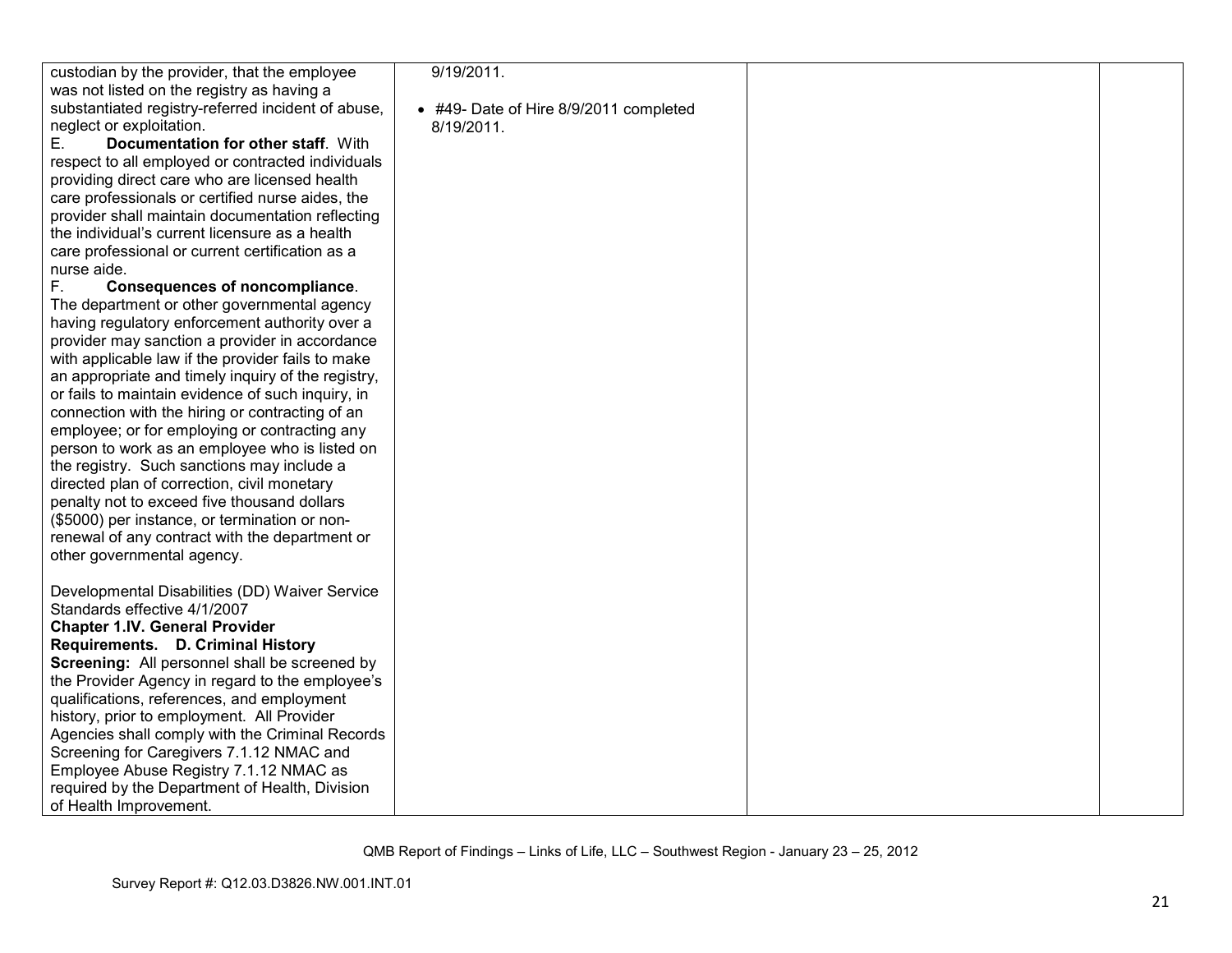| CMS Assurance - Health and Welfare - The state, on an ongoing basis, identifies, addresses and seeks to prevent occurrences of<br>abuse, neglect and exploitation. Individuals shall be afforded their basic human rights. The provider supports individuals to access<br>needed healthcare services in a timely manner.<br>Tag #1A09 Medication Delivery (MAR)<br><b>Standard Level Deficiency</b><br>- Routine Medication<br>Developmental Disabilities (DD) Waiver<br>Medication Administration Records (MAR) were<br>reviewed for the months of November,<br>Service Standards effective 4/1/2007<br>December 2011 & January 2012.<br><b>CHAPTER 1 II. PROVIDER AGENCY</b><br><b>REQUIREMENTS:</b> The objective of these<br>standards is to establish Provider Agency<br>Based on record review, 2 of 5 individuals had<br>Medication Administration Records, which<br>policy, procedure and reporting requirements<br>for DD Medicaid Waiver program. These<br>contained missing medications entries and/or<br>requirements apply to all such Provider Agency<br>other errors:<br>staff, whether directly employed or<br>subcontracting with the Provider Agency.<br>Individual #1<br>Additional Provider Agency requirements and<br>November 2011<br>personnel qualifications may be applicable for<br>Medication Administration Records contained<br>Provider:<br>specific service standards.<br>State your Plan of Correction for the findings in<br>missing entries. No documentation found<br>this Tag above this line.<br>Е.<br><b>Medication Delivery: Provider</b><br>indicating reason for missing entries:<br>Agencies that provide Community Living,<br>• Geodon 60 mg (2 times daily) - Blank<br>Enter your Quality Assurance/Quality<br>Community Inclusion or Private Duty Nursing<br>11/24/2011 | <b>Standard of Care</b>                  | <b>Deficiencies</b> | <b>Agency Plan of Correction, On-going</b><br><b>QA/QI &amp; Responsible Party</b> | <b>Date</b><br><b>Due</b> |
|----------------------------------------------------------------------------------------------------------------------------------------------------------------------------------------------------------------------------------------------------------------------------------------------------------------------------------------------------------------------------------------------------------------------------------------------------------------------------------------------------------------------------------------------------------------------------------------------------------------------------------------------------------------------------------------------------------------------------------------------------------------------------------------------------------------------------------------------------------------------------------------------------------------------------------------------------------------------------------------------------------------------------------------------------------------------------------------------------------------------------------------------------------------------------------------------------------------------------------------------------------------------------------------------------------------------------------------------------------------------------------------------------------------------------------------------------------------------------------------------------------------------------------------------------------------------------------------------------------------------------------------------------------------------------------------------------------------------------------------------------------------------------------------------------------------------|------------------------------------------|---------------------|------------------------------------------------------------------------------------|---------------------------|
|                                                                                                                                                                                                                                                                                                                                                                                                                                                                                                                                                                                                                                                                                                                                                                                                                                                                                                                                                                                                                                                                                                                                                                                                                                                                                                                                                                                                                                                                                                                                                                                                                                                                                                                                                                                                                      |                                          |                     |                                                                                    |                           |
|                                                                                                                                                                                                                                                                                                                                                                                                                                                                                                                                                                                                                                                                                                                                                                                                                                                                                                                                                                                                                                                                                                                                                                                                                                                                                                                                                                                                                                                                                                                                                                                                                                                                                                                                                                                                                      |                                          |                     |                                                                                    |                           |
|                                                                                                                                                                                                                                                                                                                                                                                                                                                                                                                                                                                                                                                                                                                                                                                                                                                                                                                                                                                                                                                                                                                                                                                                                                                                                                                                                                                                                                                                                                                                                                                                                                                                                                                                                                                                                      |                                          |                     |                                                                                    |                           |
|                                                                                                                                                                                                                                                                                                                                                                                                                                                                                                                                                                                                                                                                                                                                                                                                                                                                                                                                                                                                                                                                                                                                                                                                                                                                                                                                                                                                                                                                                                                                                                                                                                                                                                                                                                                                                      |                                          |                     |                                                                                    |                           |
|                                                                                                                                                                                                                                                                                                                                                                                                                                                                                                                                                                                                                                                                                                                                                                                                                                                                                                                                                                                                                                                                                                                                                                                                                                                                                                                                                                                                                                                                                                                                                                                                                                                                                                                                                                                                                      |                                          |                     |                                                                                    |                           |
| procedures regarding medication(s) delivery<br>• Diazepam 10 mg (3 times daily) -Blank<br>and tracking and reporting of medication errors<br>11/24/2011 (8:00 am)<br>in accordance with DDSD Medication<br>Assessment and Delivery Policy and<br>Medication Administration Records did not<br>Procedures, the Board of Nursing Rules and<br>contain the diagnosis for which the medication<br>Board of Pharmacy standards and regulations.<br>is prescribed:<br>• Propanolol 20 mg (2 times daily)<br>(2) When required by the DDSD Medication<br>Assessment and Delivery Policy, Medication<br>• Geodon 60 mg (2 times daily)<br>Administration Records (MAR) shall be<br>maintained and include:<br>• Diazepam 10 mg (3 times daily)<br>(a) The name of the individual, a<br>transcription of the physician's written or<br>• Divalproex (1 time daily)<br>licensed health care provider's<br>prescription including the brand and<br>Medication Administration Records did not<br>generic name of the medication,<br>contain the route of administration for the<br>diagnosis for which the medication is                                                                                                                                                                                                                                                                                                                                                                                                                                                                                                                                                                                                                                                                                                         | services shall have written policies and |                     | Improvement processes below the line.                                              |                           |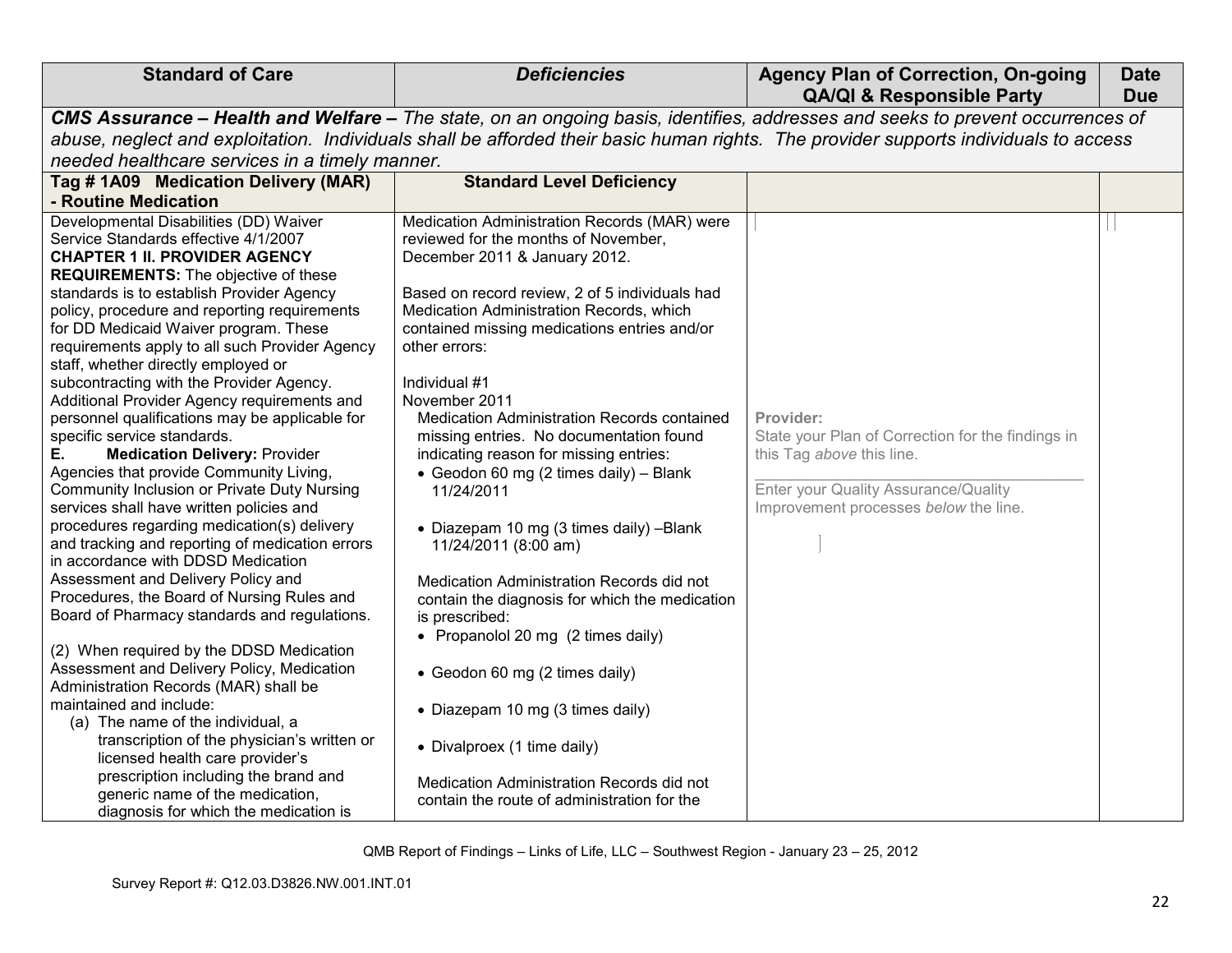| prescribed;                                                                                   | following medications:                         |  |
|-----------------------------------------------------------------------------------------------|------------------------------------------------|--|
| (b) Prescribed dosage, frequency and                                                          | • Propanolol 20 mg (2 times daily)             |  |
| method/route of administration, times                                                         |                                                |  |
| and dates of administration;                                                                  | • Geodon 60 mg (2 times daily)                 |  |
| (c) Initials of the individual administering or                                               |                                                |  |
| assisting with the medication;                                                                | • Diazepam 10 mg (3 times daily)               |  |
| (d) Explanation of any medication                                                             |                                                |  |
| irregularity;                                                                                 | • Divalproex (1 time daily)                    |  |
| (e) Documentation of any allergic reaction                                                    |                                                |  |
| or adverse medication effect; and                                                             | December 2011                                  |  |
| For PRN medication, an explanation for<br>(f)                                                 | Medication Administration Records did not      |  |
| the use of the PRN medication shall                                                           |                                                |  |
| include observable signs/symptoms or                                                          | contain the diagnosis for which the medication |  |
| circumstances in which the medication                                                         | is prescribed:                                 |  |
| is to be used, and documentation of                                                           | • Propanolol 20 mg (2 times daily)             |  |
| effectiveness of PRN medication                                                               |                                                |  |
| administered.                                                                                 | • Geodon (2 times daily)                       |  |
|                                                                                               |                                                |  |
| (3) The Provider Agency shall also maintain a<br>signature page that designates the full name | • Diazepam 10 mg (3 times daily)               |  |
|                                                                                               |                                                |  |
| that corresponds to each initial used to                                                      | • Divalproex (1 time daily)                    |  |
| document administered or assisted delivery of                                                 |                                                |  |
| each dose;                                                                                    | Medication Administration Records did not      |  |
| (4) MARs are not required for individuals                                                     | contain the route of administration for the    |  |
| participating in Independent Living who self-                                                 | following medications:                         |  |
| administer their own medications;                                                             | • Propanolol 20 mg (2 times daily)             |  |
| (5) Information from the prescribing pharmacy                                                 |                                                |  |
| regarding medications shall be kept in the                                                    | • Geodon (2 times daily)                       |  |
| home and community inclusion service                                                          |                                                |  |
| locations and shall include the expected                                                      | • Diazepam 10 mg (3 times daily)               |  |
| desired outcomes of administrating the                                                        |                                                |  |
| medication, signs and symptoms of adverse                                                     |                                                |  |
| events and interactions with other medications:                                               | • Divalproex (1 time daily)                    |  |
|                                                                                               | Medication Administration Records did not      |  |
| NMAC 16.19.11.8 MINIMUM STANDARDS:                                                            |                                                |  |
| A. MINIMUM STANDARDS FOR THE                                                                  | contain the dosage of the medication which is  |  |
| DISTRIBUTION, STORAGE, HANDLING AND                                                           | to be given:                                   |  |
| <b>RECORD KEEPING OF DRUGS:</b>                                                               | • Divalproex (1 time daily)                    |  |
|                                                                                               |                                                |  |
| (d) The facility shall have a Medication                                                      | Individual #2                                  |  |
| Administration Record (MAR) documenting                                                       | November 2011                                  |  |
| medication administered to residents.                                                         | Medication Administration Records did not      |  |
| including over-the-counter medications.                                                       | contain the diagnosis for which the medication |  |
|                                                                                               |                                                |  |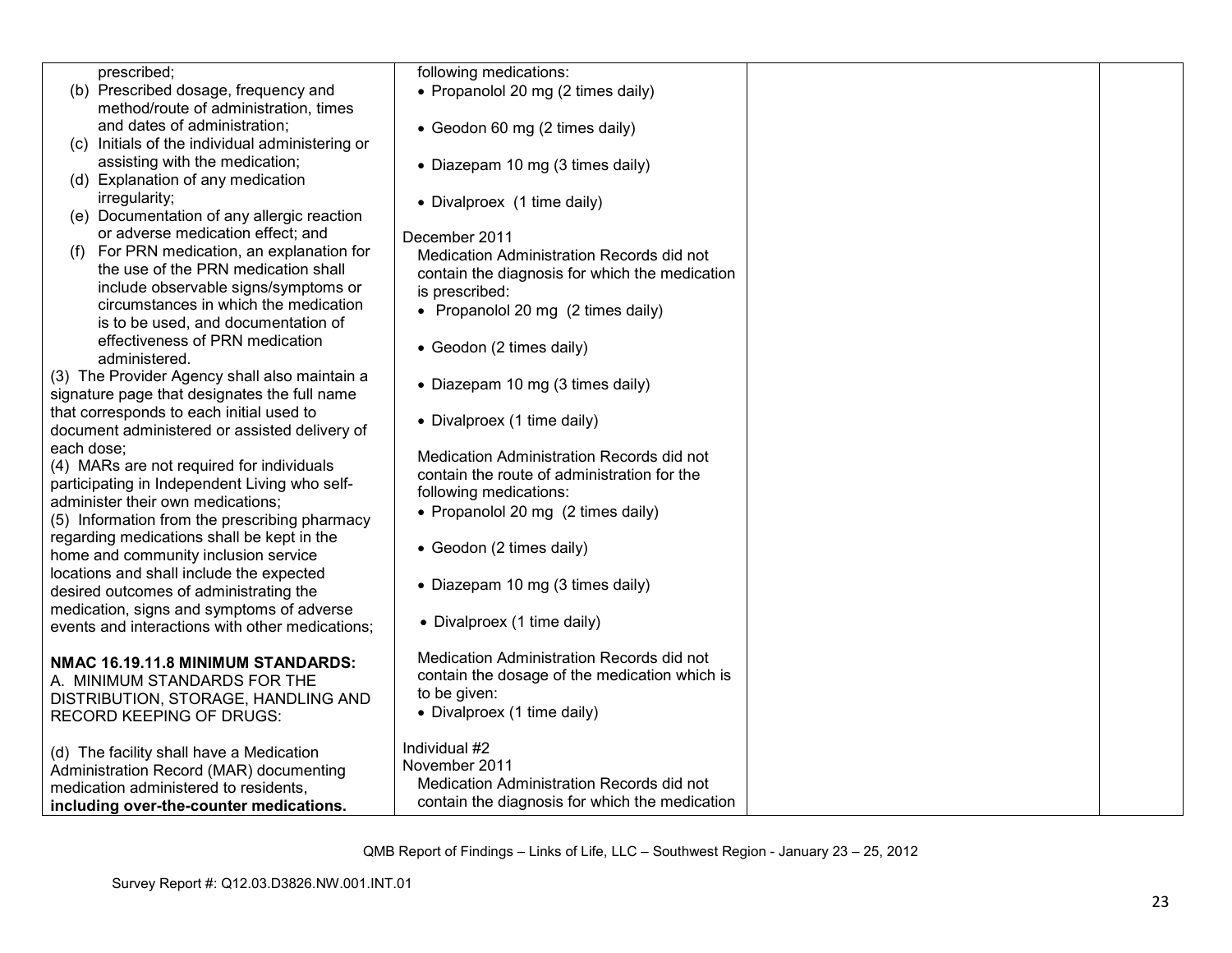| This documentation shall include:                                        | is prescribed:                                 |
|--------------------------------------------------------------------------|------------------------------------------------|
| (i)<br>Name of resident;                                                 | Trazodone 50 mg (1 time daily)                 |
| Date given;<br>(ii)                                                      |                                                |
| Drug product name;<br>(iii)                                              | Loratadine 10 mg (1 time daily)<br>$\bullet$   |
| Dosage and form;<br>(iv)                                                 |                                                |
| Strength of drug;<br>(V)                                                 | Omeprazole 20 mg (1 time daily)                |
| (vi) Route of administration;                                            |                                                |
| (vii) How often medication is to be taken;                               | Gemfibrozil 600 mg (2 times daily)             |
| (viii) Time taken and staff initials;                                    |                                                |
| (ix) Dates when the medication is                                        | Abilify 10 mg (1 time daily)                   |
| discontinued or changed;                                                 |                                                |
| The name and initials of all staff<br>(x)                                | Prenatal Plus Tablet (1 time daily)            |
| administering medications.                                               |                                                |
|                                                                          | Ferrous Sulface 325 mg (1 time daily)          |
| <b>Model Custodial Procedure Manual</b>                                  |                                                |
| <b>D. Administration of Drugs</b>                                        | Medication Administration Records did not      |
| Unless otherwise stated by practitioner,                                 | contain the route of administration for the    |
| patients will not be allowed to administer their                         | following medications:                         |
| own medications.                                                         | Trazodone 50 mg (1 time daily)                 |
| Document the practitioner's order authorizing                            |                                                |
| the self-administration of medications.                                  | Loratadine 10 mg (1 time daily)                |
|                                                                          |                                                |
| All PRN (As needed) medications shall have                               | Omeprazole 20 mg (1 time daily)                |
| complete detail instructions regarding the                               |                                                |
| administering of the medication. This shall                              | Gemfibrozil 600 mg (2 times daily)             |
| include:                                                                 |                                                |
| symptoms that indicate the use of the<br>➤                               | Abilify 10 mg (1 time daily)                   |
| medication,                                                              |                                                |
| exact dosage to be used, and<br>➤<br>the exact amount to be used in a 24 | Prenatal Plus Tablet (1 time daily)            |
| ➤<br>hour period.                                                        |                                                |
|                                                                          | Ferrous Sulface 325 mg (1 time daily)          |
|                                                                          |                                                |
|                                                                          | December 2011                                  |
|                                                                          | Medication Administration Records did not      |
|                                                                          | contain the diagnosis for which the medication |
|                                                                          | is prescribed:                                 |
|                                                                          | Trazodone 50 mg (1 time daily)                 |
|                                                                          |                                                |
|                                                                          | Loratadine 10 mg (1 time daily)                |
|                                                                          |                                                |
|                                                                          | Omeprazole 20 mg (1 time daily)                |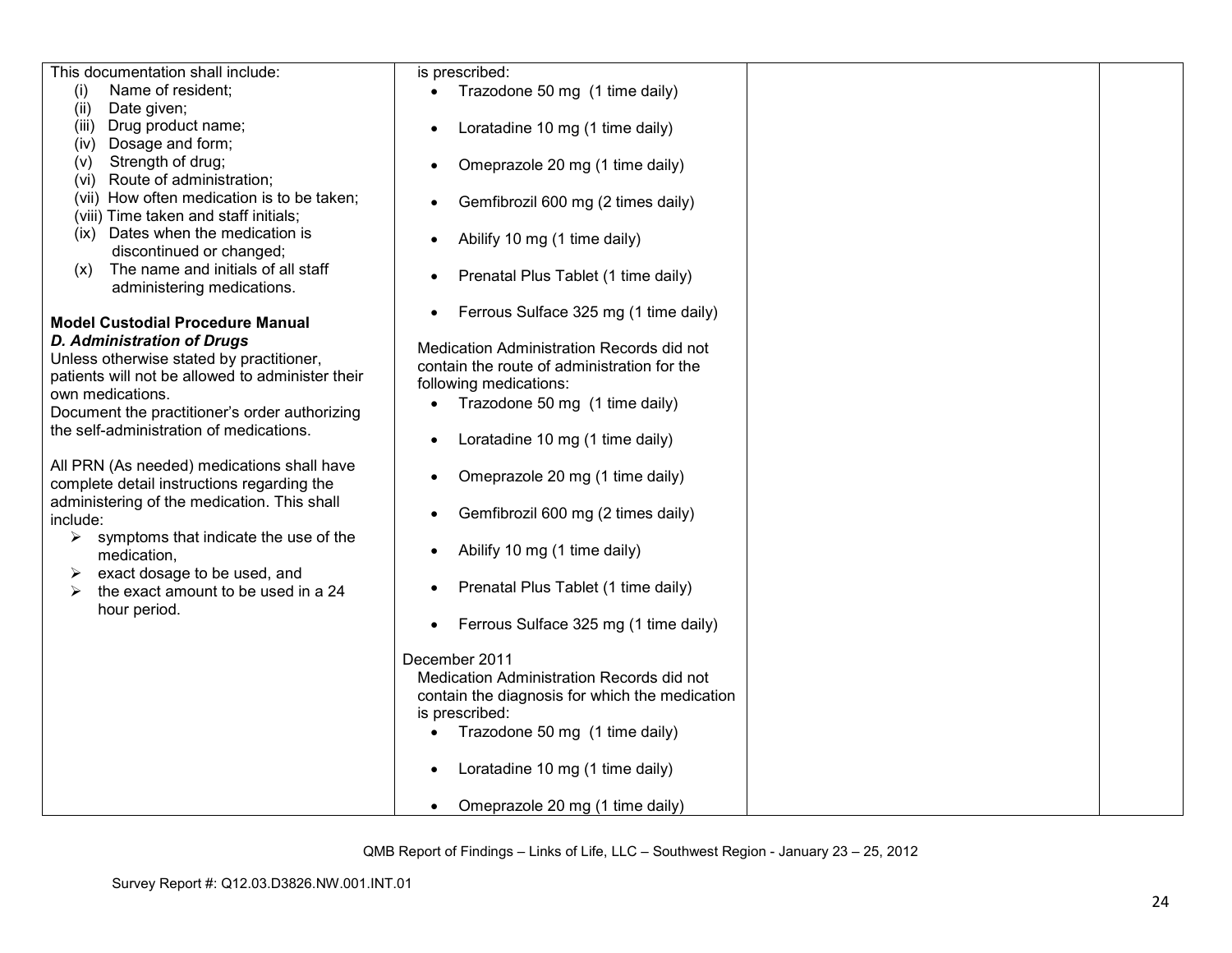| Gemfibrozil 600 mg (2 times daily)<br>$\bullet$                                                                                                                   |  |
|-------------------------------------------------------------------------------------------------------------------------------------------------------------------|--|
| Abilify 10 mg (1 time daily)<br>$\bullet$                                                                                                                         |  |
| Prenatal Plus Tablet (1 time daily)<br>$\bullet$                                                                                                                  |  |
| Ferrous Sulface 325 mg (1 time daily)<br>$\bullet$                                                                                                                |  |
| Medication Administration Records did not<br>contain the route of administration for the<br>following medications:<br>Trazodone 50 mg (1 time daily)<br>$\bullet$ |  |
| Loratadine 10 mg (1 time daily)<br>$\bullet$                                                                                                                      |  |
| Omeprazole 20 mg (1 time daily)<br>$\bullet$                                                                                                                      |  |
| Gemfibrozil 600 mg (2 times daily)<br>$\bullet$                                                                                                                   |  |
| Abilify 10 mg (1 time daily)<br>$\bullet$                                                                                                                         |  |
| Prenatal Plus Tablet (1 time daily)<br>$\bullet$                                                                                                                  |  |
| Ferrous Sulface 325 mg (1 time daily)<br>$\bullet$                                                                                                                |  |
|                                                                                                                                                                   |  |
|                                                                                                                                                                   |  |
|                                                                                                                                                                   |  |
|                                                                                                                                                                   |  |
|                                                                                                                                                                   |  |
|                                                                                                                                                                   |  |
|                                                                                                                                                                   |  |
|                                                                                                                                                                   |  |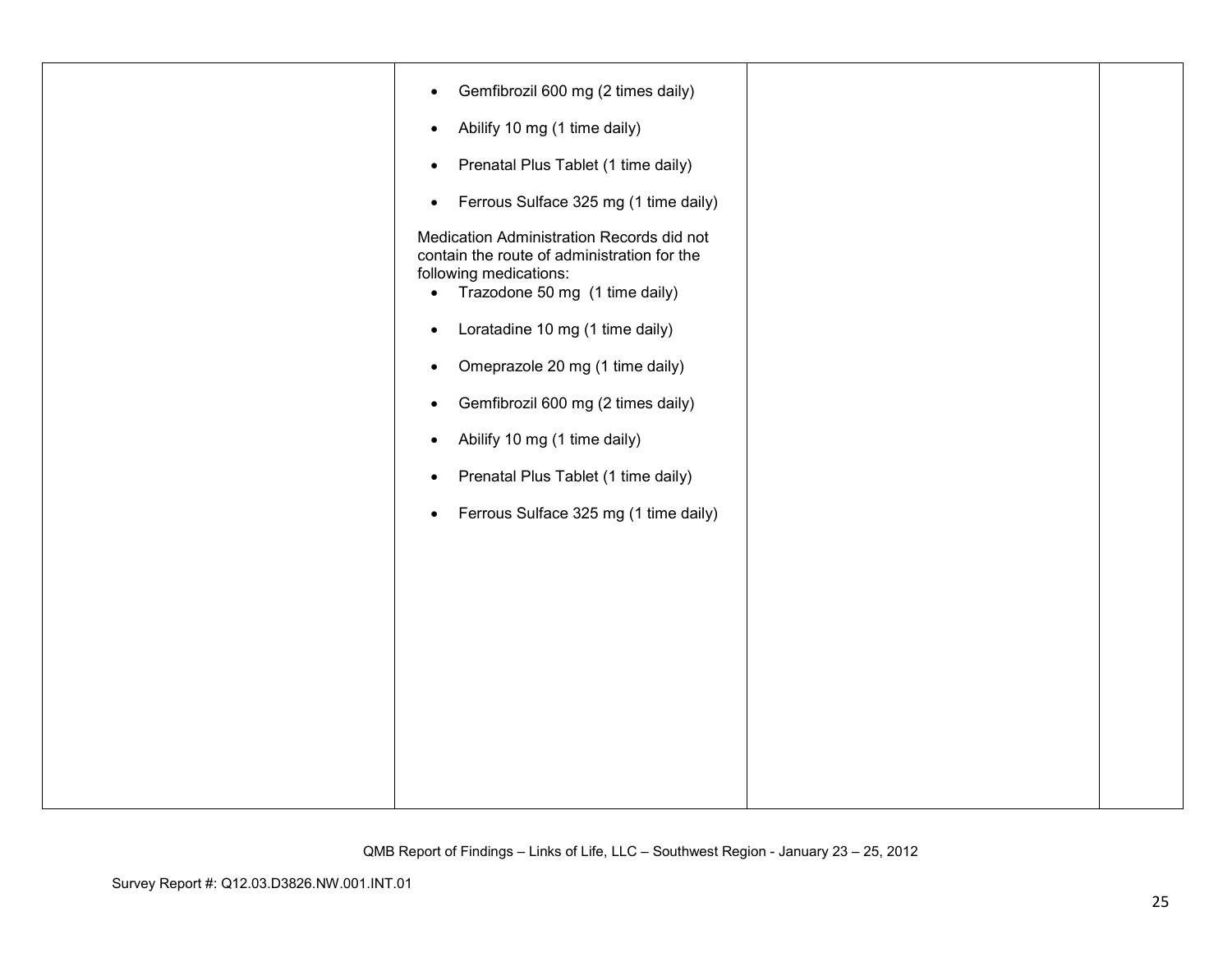| Tag #1A09.1 Medication Delivery -                                                                                                                                                                                                                                                                                                                                                                                                                                                                                                                                                                                                                                                                                                                                                                                                                                                                                                                                                                                                      | <b>Standard Level Deficiency</b>                                                                                                                                                                                                                                                                                                                                    |                                                                                                                                                                              |  |
|----------------------------------------------------------------------------------------------------------------------------------------------------------------------------------------------------------------------------------------------------------------------------------------------------------------------------------------------------------------------------------------------------------------------------------------------------------------------------------------------------------------------------------------------------------------------------------------------------------------------------------------------------------------------------------------------------------------------------------------------------------------------------------------------------------------------------------------------------------------------------------------------------------------------------------------------------------------------------------------------------------------------------------------|---------------------------------------------------------------------------------------------------------------------------------------------------------------------------------------------------------------------------------------------------------------------------------------------------------------------------------------------------------------------|------------------------------------------------------------------------------------------------------------------------------------------------------------------------------|--|
| <b>PRN Medication</b>                                                                                                                                                                                                                                                                                                                                                                                                                                                                                                                                                                                                                                                                                                                                                                                                                                                                                                                                                                                                                  |                                                                                                                                                                                                                                                                                                                                                                     |                                                                                                                                                                              |  |
| Developmental Disabilities (DD) Waiver<br>Service Standards effective 4/1/2007<br><b>CHAPTER 1 II. PROVIDER AGENCY</b><br><b>REQUIREMENTS:</b> The objective of these<br>standards is to establish Provider Agency<br>policy, procedure and reporting requirements<br>for DD Medicaid Waiver program. These<br>requirements apply to all such Provider Agency<br>staff, whether directly employed or<br>subcontracting with the Provider Agency.<br>Additional Provider Agency requirements and<br>personnel qualifications may be applicable for<br>specific service standards.<br>E. Medication Delivery: Provider Agencies<br>that provide Community Living, Community<br>Inclusion or Private Duty Nursing services shall<br>have written policies and procedures regarding<br>medication(s) delivery and tracking and<br>reporting of medication errors in accordance<br>with DDSD Medication Assessment and<br>Delivery Policy and Procedures, the Board of<br>Nursing Rules and Board of Pharmacy<br>standards and regulations. | Based on record review, the Agency failed to<br>maintain PRN Medication Administration<br>Records which contained all elements required<br>by standard for 1 of 5 Individuals.<br>Individual #1<br>November 2012<br>Medication Administration Records did not<br>contain the route of administration for the<br>following medications:<br>· Friazolam 0.25 mg (PRN) | Provider:<br>State your Plan of Correction for the findings in<br>this Tag above this line.<br>Enter your Quality Assurance/Quality<br>Improvement processes below the line. |  |
| (2) When required by the DDSD Medication<br>Assessment and Delivery Policy, Medication<br>Administration Records (MAR) shall be<br>maintained and include:<br>(a) The name of the individual, a<br>transcription of the physician's written or<br>licensed health care provider's<br>prescription including the brand and<br>generic name of the medication,<br>diagnosis for which the medication is<br>prescribed;<br>(b) Prescribed dosage, frequency and<br>method/route of administration, times<br>and dates of administration;<br>(c) Initials of the individual administering or<br>assisting with the medication;                                                                                                                                                                                                                                                                                                                                                                                                             |                                                                                                                                                                                                                                                                                                                                                                     |                                                                                                                                                                              |  |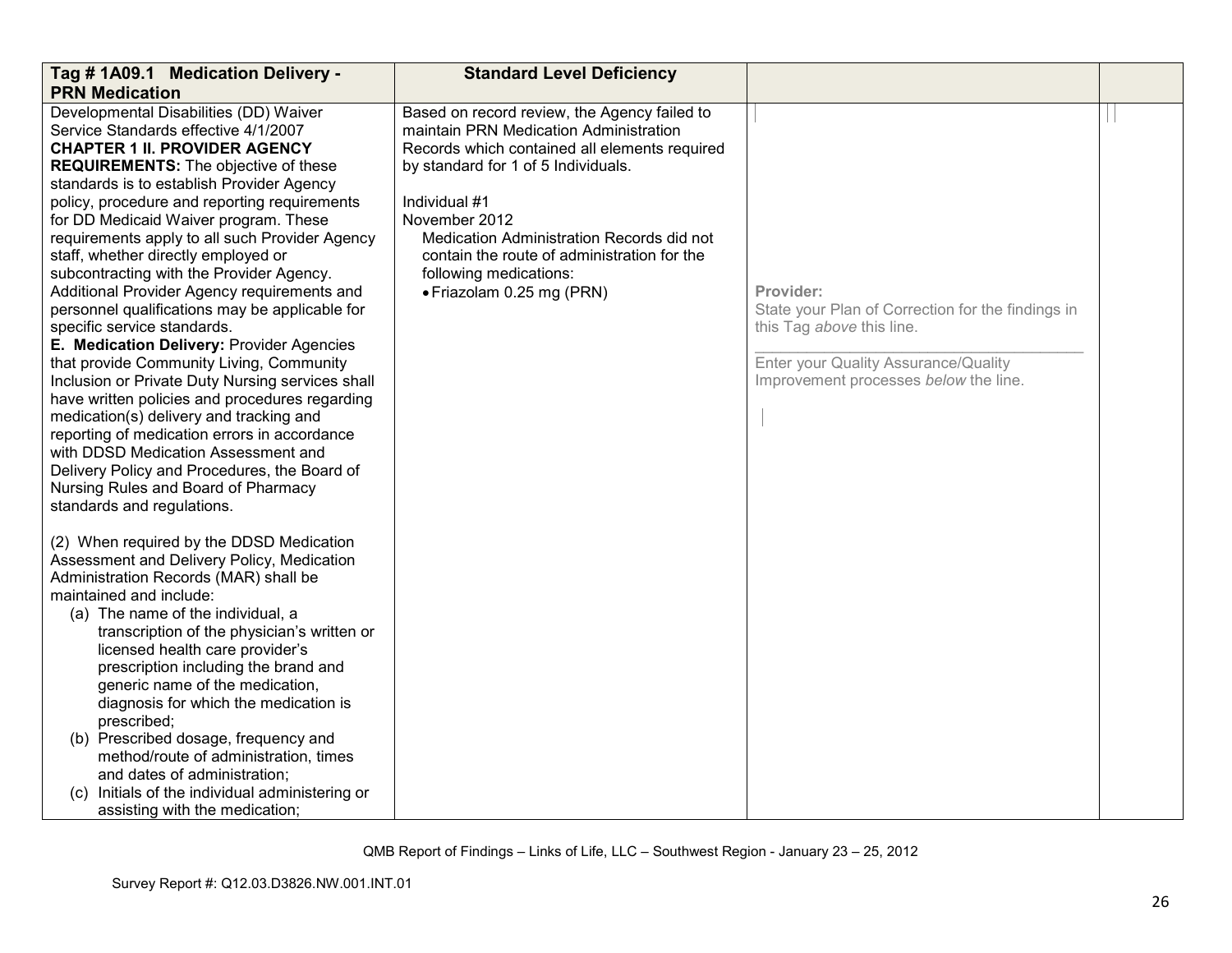| (d) Explanation of any medication                                  |  |  |
|--------------------------------------------------------------------|--|--|
| irregularity;                                                      |  |  |
| (e) Documentation of any allergic reaction                         |  |  |
| or adverse medication effect; and                                  |  |  |
| For PRN medication, an explanation for<br>(1)                      |  |  |
| the use of the PRN medication shall                                |  |  |
| include observable signs/symptoms or                               |  |  |
| circumstances in which the medication                              |  |  |
| is to be used, and documentation of                                |  |  |
| effectiveness of PRN medication                                    |  |  |
| administered.                                                      |  |  |
| (3) The Provider Agency shall also maintain a                      |  |  |
| signature page that designates the full name                       |  |  |
| that corresponds to each initial used to                           |  |  |
| document administered or assisted delivery of                      |  |  |
| each dose;                                                         |  |  |
|                                                                    |  |  |
| (4) MARs are not required for individuals                          |  |  |
| participating in Independent Living who self-                      |  |  |
| administer their own medications;                                  |  |  |
|                                                                    |  |  |
| (5) Information from the prescribing pharmacy                      |  |  |
| regarding medications shall be kept in the                         |  |  |
| home and community inclusion service                               |  |  |
| locations and shall include the expected                           |  |  |
| desired outcomes of administrating the                             |  |  |
| medication, signs and symptoms of adverse                          |  |  |
| events and interactions with other medications;                    |  |  |
|                                                                    |  |  |
| NMAC 16.19.11.8 MINIMUM STANDARDS:<br>A. MINIMUM STANDARDS FOR THE |  |  |
| DISTRIBUTION, STORAGE, HANDLING AND                                |  |  |
| <b>RECORD KEEPING OF DRUGS:</b>                                    |  |  |
| (d) The facility shall have a Medication                           |  |  |
| Administration Record (MAR) documenting                            |  |  |
| medication administered to residents,                              |  |  |
| including over-the-counter medications.                            |  |  |
| This documentation shall include:                                  |  |  |
| Name of resident;<br>(i)                                           |  |  |
| Date given;<br>(ii)                                                |  |  |
| (iii) Drug product name;                                           |  |  |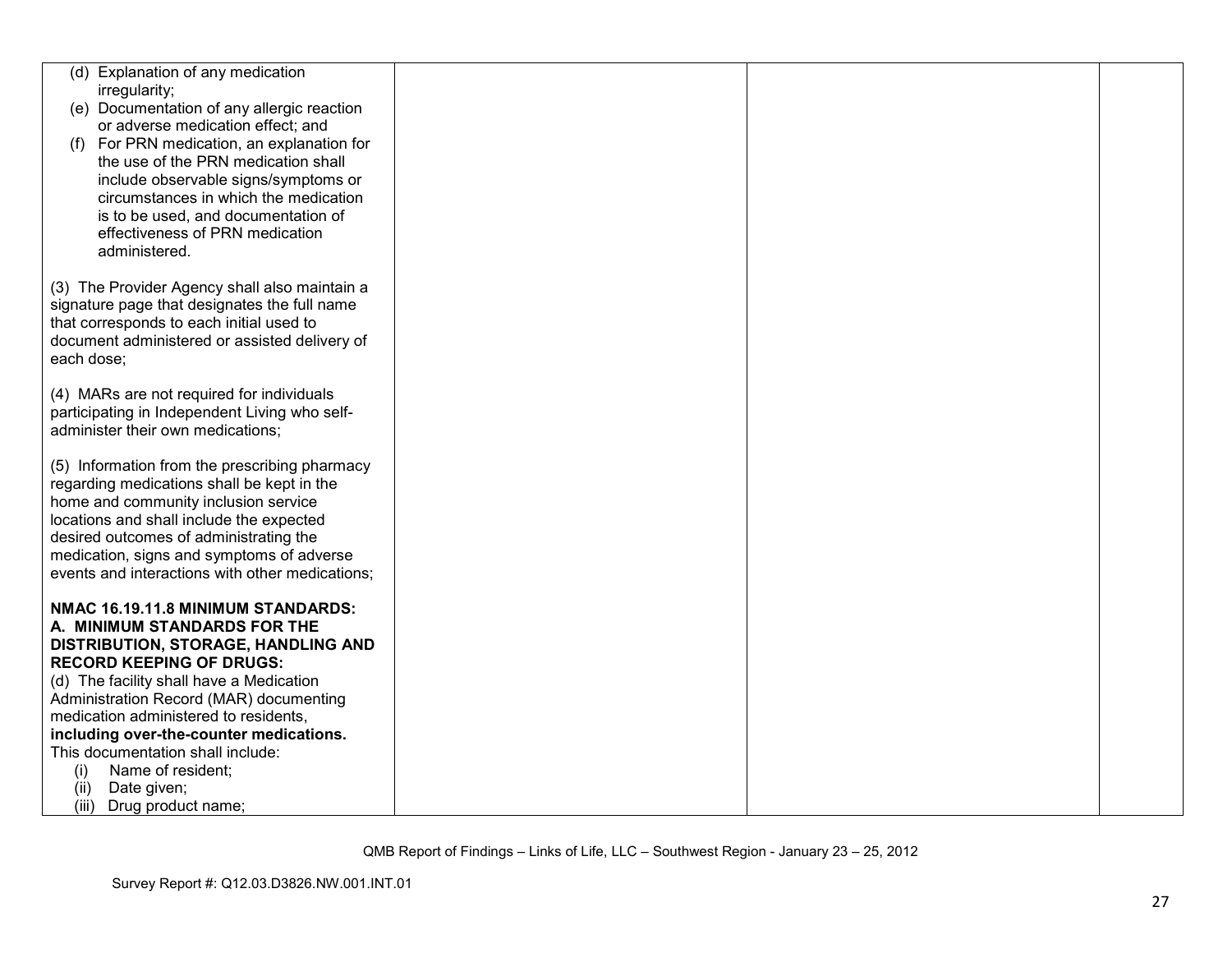| Dosage and form;<br>(iv)<br>Strength of drug;<br>(v) |  |  |
|------------------------------------------------------|--|--|
| (vi) Route of administration;                        |  |  |
| (vii) How often medication is to be taken;           |  |  |
| (viii) Time taken and staff initials;                |  |  |
|                                                      |  |  |
| (ix) Dates when the medication is                    |  |  |
| discontinued or changed;                             |  |  |
| The name and initials of all staff<br>(x)            |  |  |
| administering medications.                           |  |  |
| <b>Model Custodial Procedure Manual</b>              |  |  |
| <b>D. Administration of Drugs</b>                    |  |  |
| Unless otherwise stated by practitioner,             |  |  |
| patients will not be allowed to administer their     |  |  |
| own medications.                                     |  |  |
| Document the practitioner's order authorizing        |  |  |
| the self-administration of medications.              |  |  |
|                                                      |  |  |
| All PRN (As needed) medications shall have           |  |  |
| complete detail instructions regarding the           |  |  |
| administering of the medication. This shall          |  |  |
| include:                                             |  |  |
| ➤<br>symptoms that indicate the use of the           |  |  |
| medication,                                          |  |  |
| exact dosage to be used, and<br>➤                    |  |  |
| the exact amount to be used in a 24<br>➤             |  |  |
| hour period.                                         |  |  |
| <b>Department of Health</b>                          |  |  |
| <b>Developmental Disabilities Supports</b>           |  |  |
| <b>Division (DDSD) Medication Assessment</b>         |  |  |
| and Delivery Policy - Eff. November 1, 2006          |  |  |
| <b>F. PRN Medication</b>                             |  |  |
| 3. Prior to self-administration, self-               |  |  |
| administration with physical assist or assisting     |  |  |
| with delivery of PRN medications, the direct         |  |  |
| support staff must contact the agency nurse to       |  |  |
| describe observed symptoms and thus assure           |  |  |
| that the PRN medication is being used                |  |  |
| according to instructions given by the ordering      |  |  |
| PCP. In cases of fever, respiratory distress         |  |  |
| (including coughing), severe pain, vomiting,         |  |  |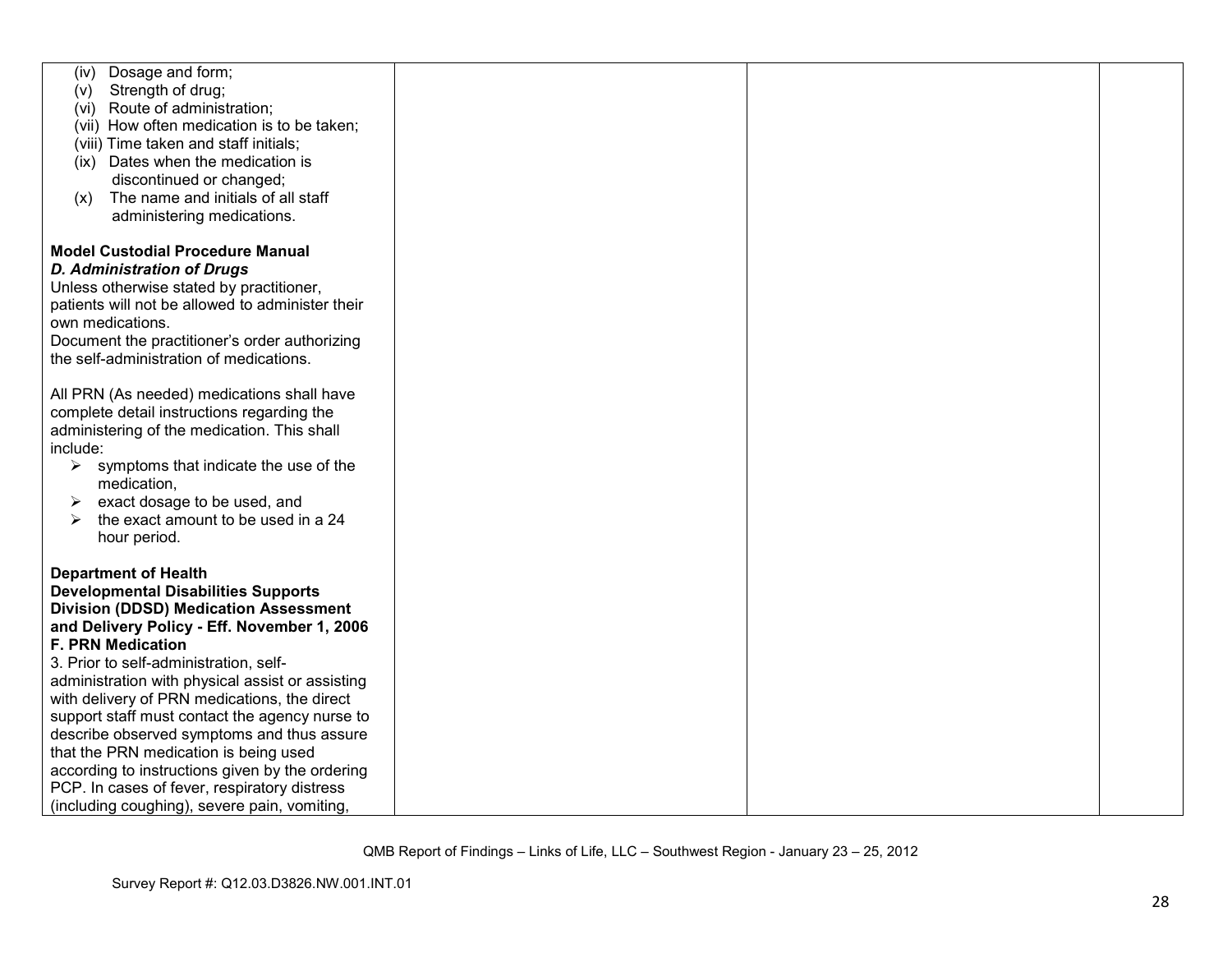| diarrhea, change in responsiveness/level of         |  |  |
|-----------------------------------------------------|--|--|
| consciousness, the nurse must strongly              |  |  |
| consider the need to conduct a face-to-face         |  |  |
| assessment to assure that the PRN does not          |  |  |
|                                                     |  |  |
| mask a condition better treated by seeking          |  |  |
| medical attention. This does not apply to home      |  |  |
| based/family living settings where the provider     |  |  |
| is related by affinity or by consanguinity to the   |  |  |
| individual.                                         |  |  |
|                                                     |  |  |
| 4. The agency nurse shall review the utilization    |  |  |
|                                                     |  |  |
| of PRN medications routinely. Frequent or           |  |  |
| escalating use of PRN medications must be           |  |  |
| reported to the PCP and discussed by the            |  |  |
| Interdisciplinary for changes to the overall        |  |  |
| support plan (see Section H of this policy).        |  |  |
|                                                     |  |  |
| H. Agency Nurse Monitoring                          |  |  |
| 1. Regardless of the level of assistance with       |  |  |
| medication delivery that is required by the         |  |  |
| individual or the route through which the           |  |  |
| medication is delivered, the agency nurses          |  |  |
| must monitor the individual's response to the       |  |  |
| effects of their routine and PRN medications.       |  |  |
| The frequency and type of monitoring must be        |  |  |
| based on the nurse's assessment of the              |  |  |
|                                                     |  |  |
| individual and consideration of the individual's    |  |  |
| diagnoses, health status, stability, utilization of |  |  |
| PRN medications and level of support required       |  |  |
| by the individual's condition and the skill level   |  |  |
| and needs of the direct care staff. Nursing         |  |  |
| monitoring should be based on prudent nursing       |  |  |
| practice and should support the safety and          |  |  |
| independence of the individual in the               |  |  |
| community setting. The health care plan shall       |  |  |
| reflect the planned monitoring of the               |  |  |
| individual's response to medication.                |  |  |
|                                                     |  |  |
| <b>Department of Health Developmental</b>           |  |  |
| <b>Disabilities Supports Division (DDSD) -</b>      |  |  |
| <b>Procedure Title:</b>                             |  |  |
| <b>Medication Assessment and Delivery</b>           |  |  |
|                                                     |  |  |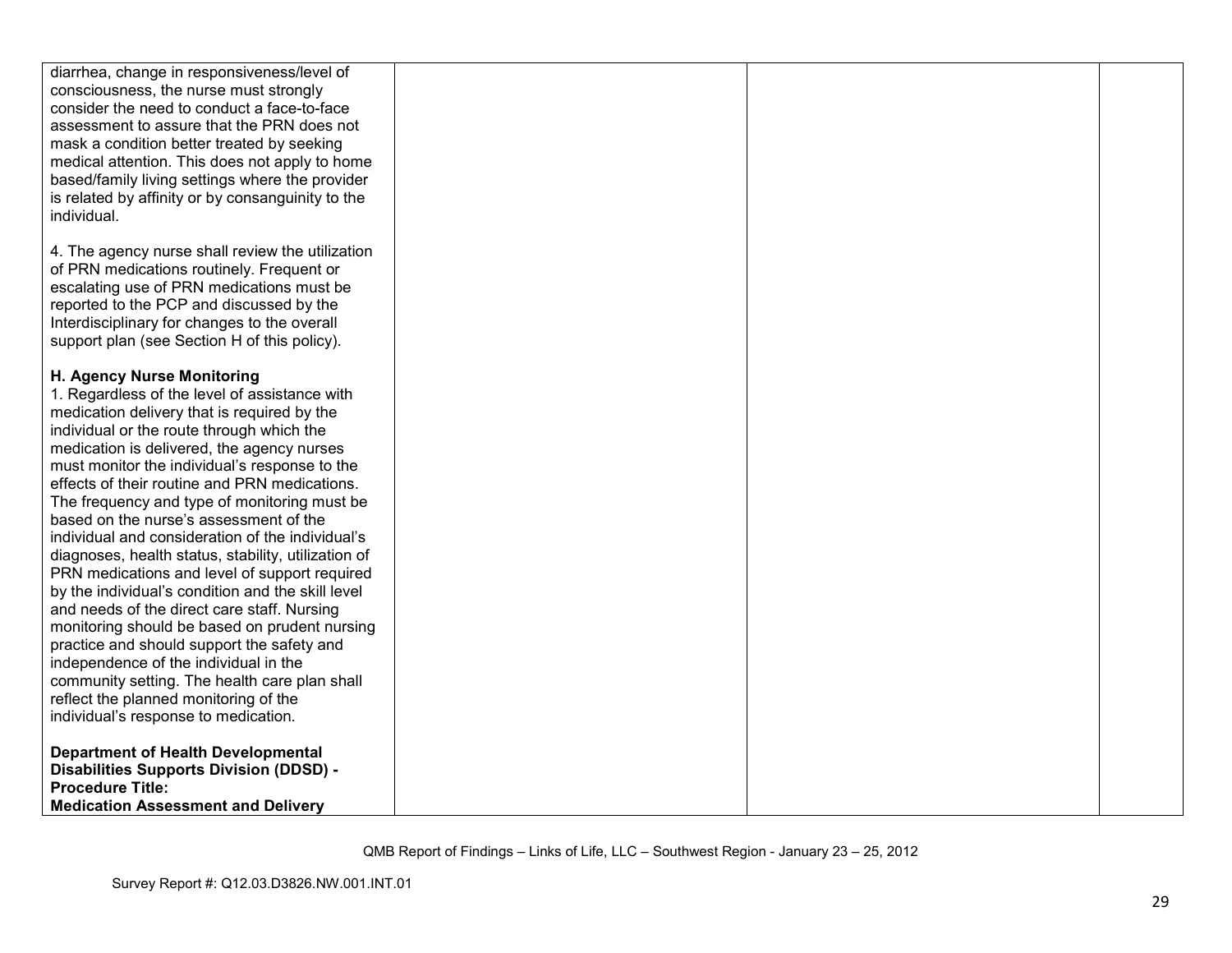| Procedure Eff Date: November 1, 2006              |  |  |
|---------------------------------------------------|--|--|
| C. 3. Prior to delivery of the PRN, direct        |  |  |
| support staff must contact the agency nurse to    |  |  |
| describe observed symptoms and thus assure        |  |  |
| that the PRN is being used according to           |  |  |
| instructions given by the ordering PCP. In        |  |  |
| cases of fever, respiratory distress (including   |  |  |
| coughing), severe pain, vomiting, diarrhea,       |  |  |
| change in responsiveness/level of                 |  |  |
| consciousness, the nurse must strongly            |  |  |
| consider the need to conduct a face-to-face       |  |  |
| assessment to assure that the PRN does not        |  |  |
| mask a condition better treated by seeking        |  |  |
| medical attention. (References: Psychotropic      |  |  |
| Medication Use Policy, Section D, page 5 Use      |  |  |
| of PRN Psychotropic Medications; and, Human       |  |  |
| Rights Committee Requirements Policy,             |  |  |
| Section B, page 4 Interventions Requiring         |  |  |
| Review and Approval - Use of PRN<br>Medications). |  |  |
|                                                   |  |  |
| a. Document conversation with nurse including     |  |  |
| all reported signs and symptoms, advice given     |  |  |
| and action taken by staff.                        |  |  |
|                                                   |  |  |
| 4. Document on the MAR each time a PRN            |  |  |
| medication is used and describe its effect on     |  |  |
| the individual (e.g., temperature down, vomiting  |  |  |
| lessened, anxiety increased, the condition is     |  |  |
| the same, improved, or worsened, etc.).           |  |  |
|                                                   |  |  |
|                                                   |  |  |
|                                                   |  |  |
|                                                   |  |  |
|                                                   |  |  |
|                                                   |  |  |
|                                                   |  |  |
|                                                   |  |  |
|                                                   |  |  |
|                                                   |  |  |
|                                                   |  |  |
|                                                   |  |  |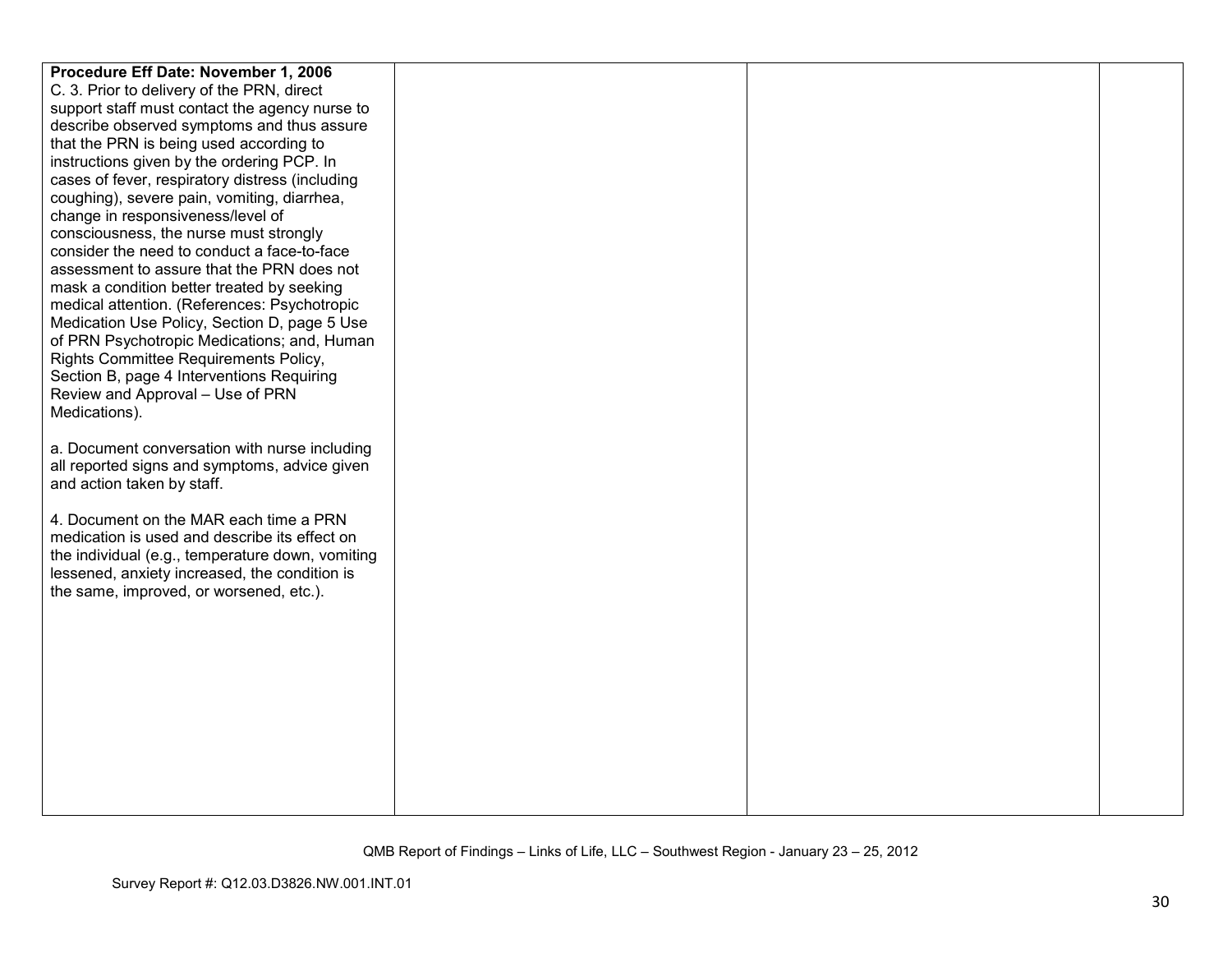| Tag #1A11 Transportation Policy &                                                     | <b>Standard Level Deficiency</b>                |                                                   |  |
|---------------------------------------------------------------------------------------|-------------------------------------------------|---------------------------------------------------|--|
| <b>Procedure</b>                                                                      |                                                 |                                                   |  |
| Developmental Disabilities (DD) Waiver                                                | Based on record review and interview, the       |                                                   |  |
| Service Standards effective 4/1/2007                                                  | Agency failed to have a written policies and    |                                                   |  |
| <b>CHAPTER 1 II. PROVIDER AGENCY</b>                                                  | procedures regarding the safe transportation of |                                                   |  |
| <b>REQUIREMENTS:</b> The objective of these                                           | individuals in the community, which comply with |                                                   |  |
| standards is to establish Provider Agency                                             | New Mexico regulations governing the operation  |                                                   |  |
| policy, procedure and reporting requirements<br>for DD Medicaid Waiver program. These | of motor vehicles to transport individuals.     |                                                   |  |
| requirements apply to all such Provider Agency                                        | Review of Agency's policies and procedures      |                                                   |  |
| staff, whether directly employed or                                                   | found no evidence of the Agency's               |                                                   |  |
| subcontracting with the Provider Agency.                                              | transportation policy & procedure.              |                                                   |  |
| Additional Provider Agency requirements and                                           |                                                 |                                                   |  |
| personnel qualifications may be applicable for                                        | When #53 was asked if the Agency had a          | Provider:                                         |  |
| specific service standards.                                                           | policy regarding the safe transportation of     | State your Plan of Correction for the findings in |  |
| G. Transportation: Provider agencies that                                             | individuals, the following was reported:        | this Tag above this line.                         |  |
| provide Community Living, Community                                                   |                                                 |                                                   |  |
| Inclusion or Non-Medical Transportation                                               | • #53 stated, "Staff are required to have a     | Enter your Quality Assurance/Quality              |  |
| services shall have a written policy and                                              | vehicle to transport clients."                  | Improvement processes below the line.             |  |
| procedures regarding the safe transportation of                                       |                                                 |                                                   |  |
| individuals in the community, which comply                                            |                                                 |                                                   |  |
| with New Mexico regulations governing the                                             |                                                 |                                                   |  |
| operation of motor vehicles to transport                                              |                                                 |                                                   |  |
| individuals, and which are consistent with                                            |                                                 |                                                   |  |
| DDSD guidelines issued July 1, 1999 titled                                            |                                                 |                                                   |  |
| "Client Transportation Safety". The policy and                                        |                                                 |                                                   |  |
| procedures must address at least the following                                        |                                                 |                                                   |  |
| topics:                                                                               |                                                 |                                                   |  |
| (1) Drivers' requirements,                                                            |                                                 |                                                   |  |
| (2) Individual safety, including safe                                                 |                                                 |                                                   |  |
| locations for boarding and disembarking                                               |                                                 |                                                   |  |
| passengers, appropriate responses to                                                  |                                                 |                                                   |  |
| hazardous weather and other adverse                                                   |                                                 |                                                   |  |
| driving conditions,                                                                   |                                                 |                                                   |  |
| (3) Vehicle maintenance and safety                                                    |                                                 |                                                   |  |
| inspections,                                                                          |                                                 |                                                   |  |
| (4) Staff training regarding the safe                                                 |                                                 |                                                   |  |
| operation of the vehicle, assisting                                                   |                                                 |                                                   |  |
| passengers and safe lifting procedures,                                               |                                                 |                                                   |  |
| (5) Emergency Plans, including vehicle                                                |                                                 |                                                   |  |
| evacuation techniques,                                                                |                                                 |                                                   |  |
| (6) Documentation, and                                                                |                                                 |                                                   |  |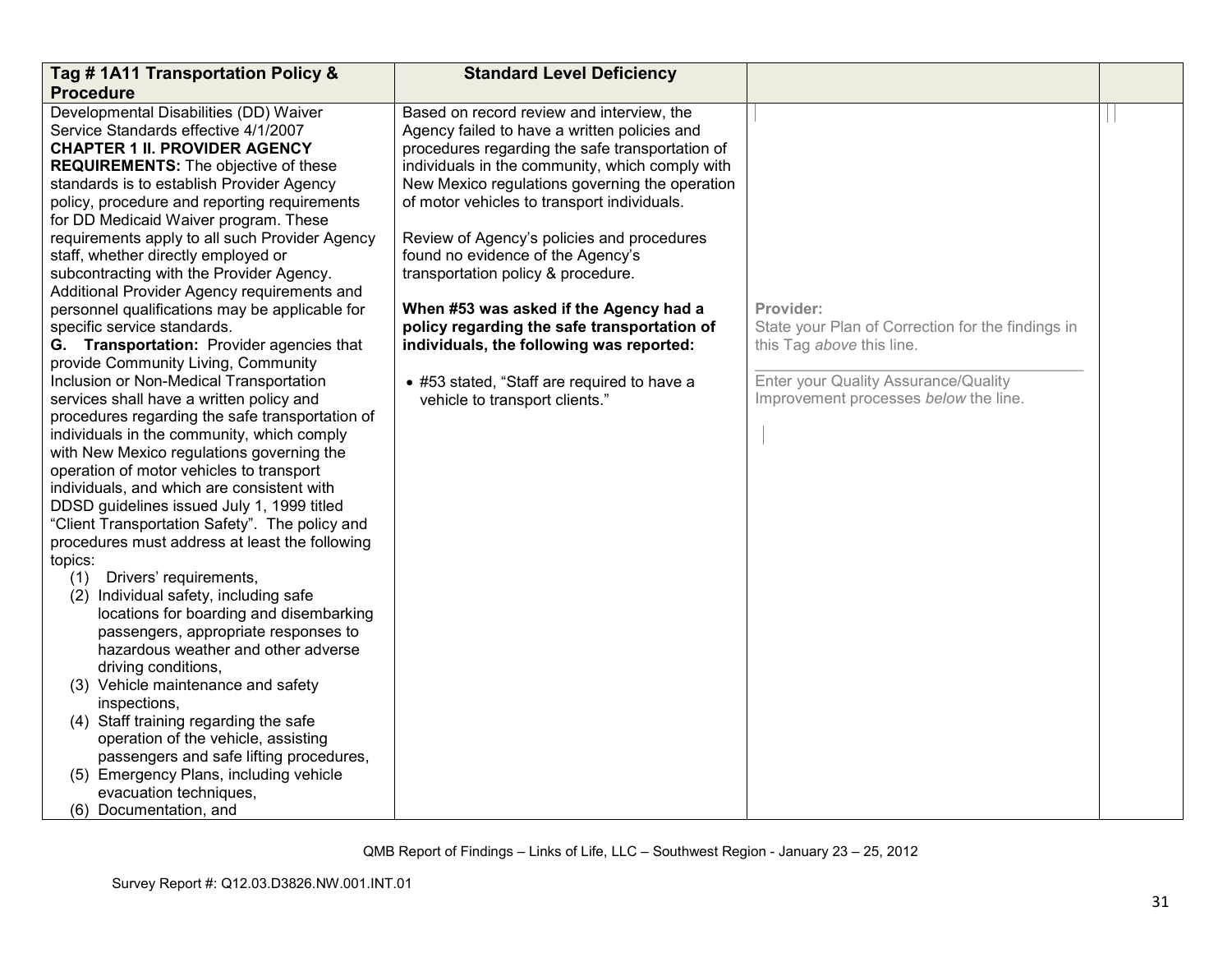| (7) Accident Procedures.                                                                                                                                                                                                                                                                                                                                                                                                                                                                                                                                                                                                                                                                                                       |  |  |
|--------------------------------------------------------------------------------------------------------------------------------------------------------------------------------------------------------------------------------------------------------------------------------------------------------------------------------------------------------------------------------------------------------------------------------------------------------------------------------------------------------------------------------------------------------------------------------------------------------------------------------------------------------------------------------------------------------------------------------|--|--|
| Department of Health (DOH) Developmental<br><b>Disabilities Supports Division (DDSD)</b><br><b>Policy</b><br><b>Training Requirements for Direct Service</b><br>Agency Staff Policy Eff Date: March 1, 2007<br><b>II. POLICY STATEMENTS:</b><br>I. Staff providing direct services shall complete<br>safety training within the first thirty (30) days of<br>employment and before working alone with an<br>individual receiving services. The training shall<br>address at least the following:                                                                                                                                                                                                                               |  |  |
| 1. Operating a fire extinguisher<br>2. Proper lifting procedures<br>3. General vehicle safety precautions (e.g.,<br>pre-trip inspection, removing keys from<br>the ignition when not in the driver's seat)<br>4. Assisting passengers with cognitive<br>and/or physical impairments (e.g.,<br>general guidelines for supporting<br>individuals who may be unaware of<br>safety issues involving traffic or those<br>who require physical assistance to<br>enter/exit a vehicle)<br>5. Operating wheelchair lifts (if applicable to<br>the staff's role)<br>6. Wheelchair tie-down procedures (if<br>applicable to the staff's role)<br>7. Emergency and evacuation procedures<br>(e.g., roadside emergency, fire<br>emergency) |  |  |
|                                                                                                                                                                                                                                                                                                                                                                                                                                                                                                                                                                                                                                                                                                                                |  |  |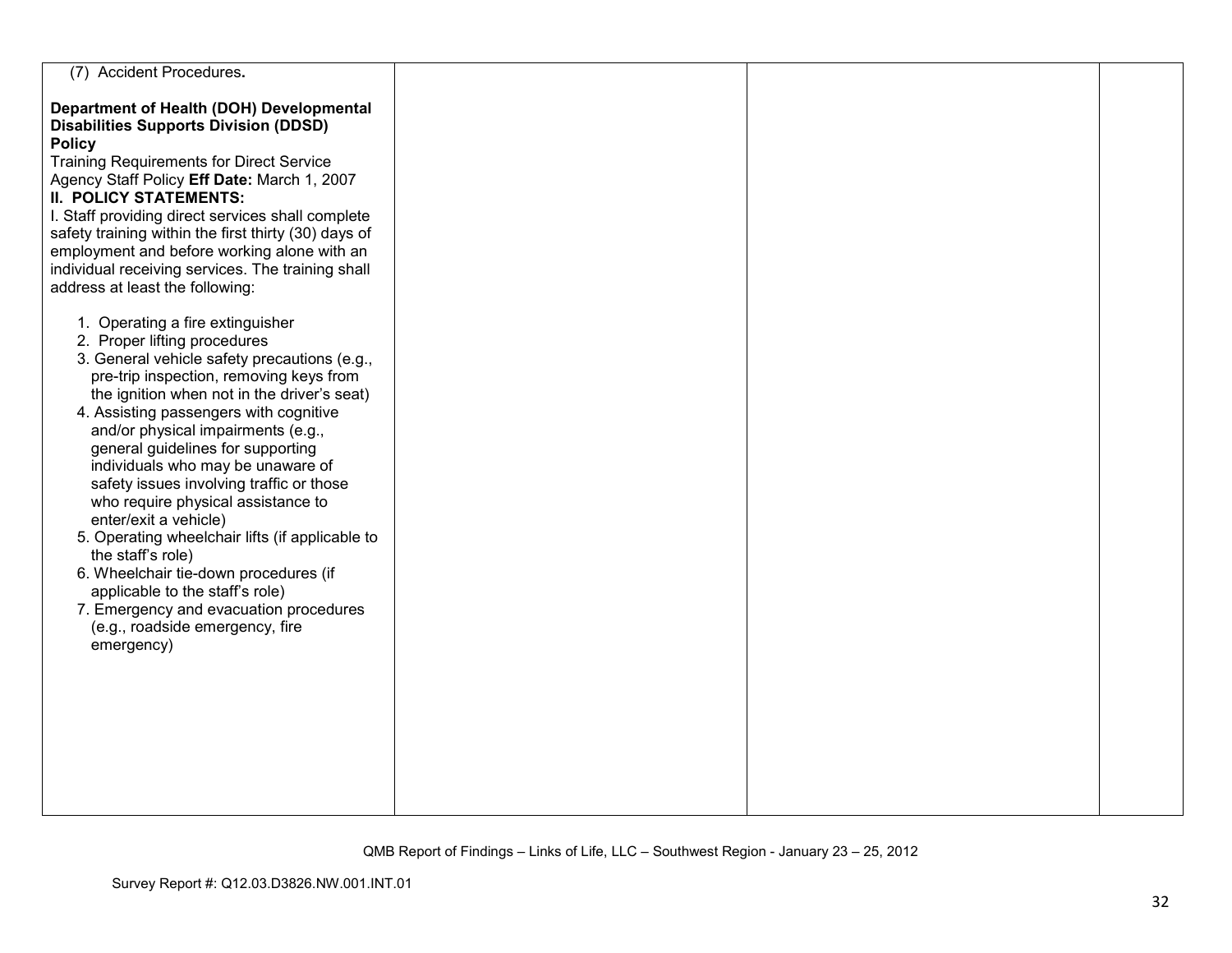| Tag # 1A15.2 & 5109 - Healthcare                                                               | <b>CoP Level Deficiency</b>                       |                                                   |  |
|------------------------------------------------------------------------------------------------|---------------------------------------------------|---------------------------------------------------|--|
| <b>Documentation</b>                                                                           |                                                   |                                                   |  |
| Developmental Disabilities (DD) Waiver                                                         | After an analysis of the evidence it has been     |                                                   |  |
| Service Standards effective 4/1/2007                                                           | determined there is a significant potential for a |                                                   |  |
| <b>CHAPTER 1. III. PROVIDER AGENCY</b>                                                         | negative outcome to occur.                        |                                                   |  |
| DOCUMENTATION OF SERVICE DELIVERY                                                              |                                                   |                                                   |  |
| <b>AND LOCATION - Healthcare</b>                                                               | Based on record review, the Agency failed to      |                                                   |  |
| <b>Documentation by Nurses For Community</b>                                                   | maintain the required documentation in the        |                                                   |  |
| <b>Living Services, Community Inclusion</b>                                                    | Individuals Agency Record as required per         |                                                   |  |
| <b>Services and Private Duty Nursing</b>                                                       | standard for 5 of 5 individual                    |                                                   |  |
| Services: Nursing services must be available                                                   |                                                   |                                                   |  |
| as needed and documented for Provider                                                          | Note: The agency did not have access to Therap    | Provider:                                         |  |
| Agencies delivering Community Living                                                           | at the time of the survey and was unable to       | State your Plan of Correction for the findings in |  |
| Services, Community Inclusion Services and                                                     | verify documents held within the system.          | this Tag above this line.                         |  |
| Private Duty Nursing Services.                                                                 |                                                   |                                                   |  |
|                                                                                                | The following were not found, incomplete and/or   | Enter your Quality Assurance/Quality              |  |
| Chapter 1. III. E. (1 - 4) (1) Documentation of                                                | not current:                                      | Improvement processes below the line.             |  |
| nursing assessment activities                                                                  |                                                   |                                                   |  |
| (a) The following hierarchy shall be used to                                                   | • Electronic Health Assessment Tool (e-Chat)      |                                                   |  |
| determine which provider agency is                                                             | (#5)                                              |                                                   |  |
| responsible for completion of the HAT and                                                      |                                                   |                                                   |  |
| MAAT and related subsequent planning and                                                       | • Medication Administration Assessment Tool       |                                                   |  |
| training:                                                                                      | (#2 & 5)                                          |                                                   |  |
| (i) Community living services provider                                                         |                                                   |                                                   |  |
| agency;                                                                                        | • Aspiration Risk Management Screening Tool       |                                                   |  |
| (ii) Private duty nursing provider agency;                                                     | (#2)                                              |                                                   |  |
| (iii) Adult habilitation provider agency;                                                      |                                                   |                                                   |  |
| (iv) Community access provider agency; and                                                     | • Healthcare Passport $(#2, 3, 4, 8, 5)$          |                                                   |  |
| (v) Supported employment provider agency.                                                      |                                                   |                                                   |  |
| (b) The provider agency must arrange for their<br>nurse to complete the Health Assessment Tool | • Quarterly Nursing Review of HCP/Crisis          |                                                   |  |
| (HAT) and the Medication Administration                                                        | Plans:                                            |                                                   |  |
| Assessment Tool (MAAT) on at least an annual                                                   | <sup>o</sup> None found for 9/2011 - 11/2011 (#5) |                                                   |  |
| basis for each individual receiving community                                                  |                                                   |                                                   |  |
| living, community inclusion or private duty                                                    | • Special Health Care Needs:                      |                                                   |  |
| nursing services, unless the provider agency                                                   | • Nutritional Evaluation                          |                                                   |  |
| arranges for the individual's Primary Care                                                     | ° Individual #3 - According to documentation      |                                                   |  |
| Practitioner (PCP) to voluntarily complete these                                               | reviewed the individual is required to have       |                                                   |  |
| assessments in lieu of the agency nurse.                                                       | an evaluation. No evidence of evaluation          |                                                   |  |
| Agency nurses may also complete these                                                          | found.                                            |                                                   |  |
| assessments in collaboration with the Primary                                                  |                                                   |                                                   |  |
| Care Practitioner if they believe such                                                         | Individual #5 - According to documentation        |                                                   |  |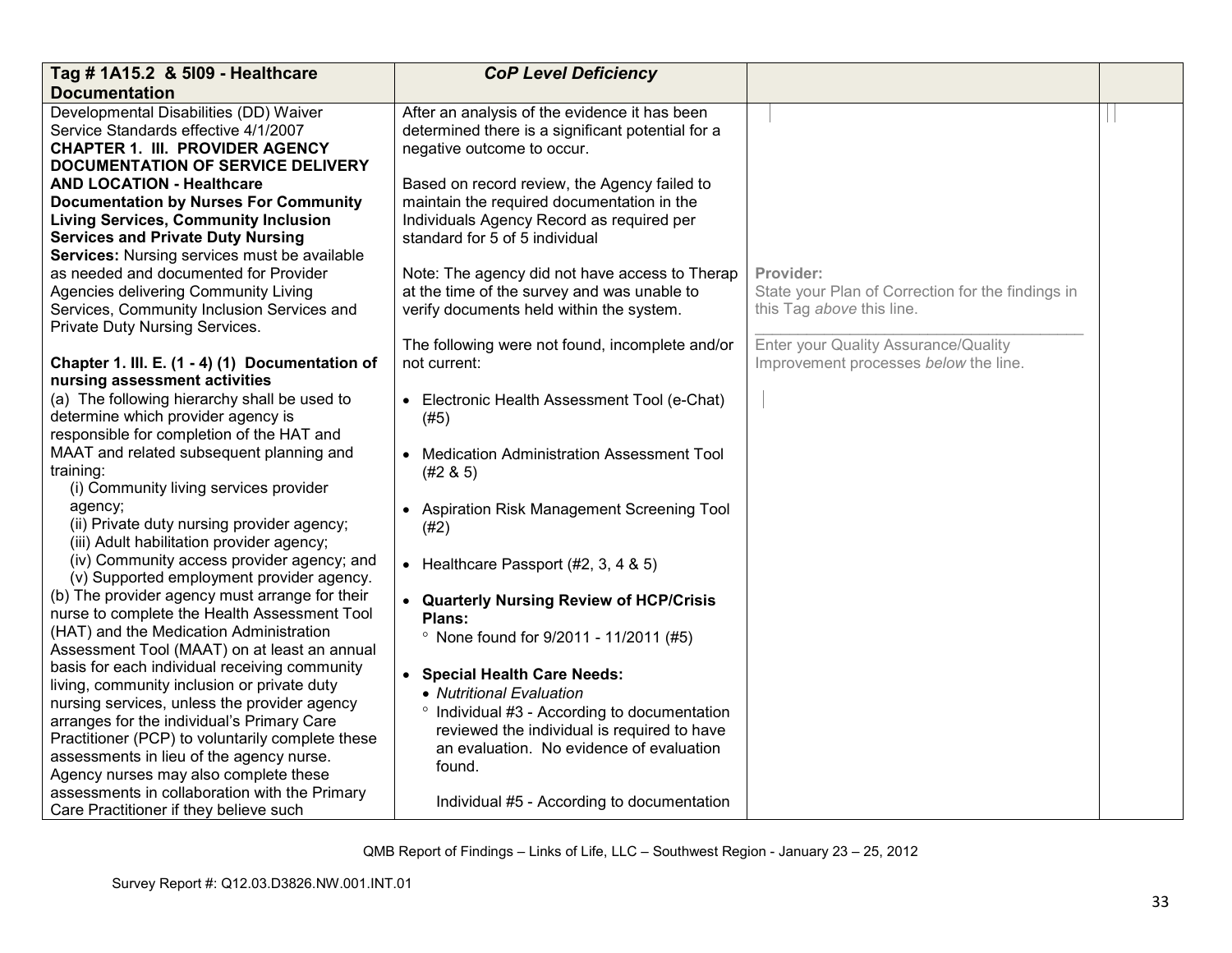consultation is necessary for an accurate assessment. Family Living Provider Agencies have the option of having the subcontracted caregiver complete the HAT instead of the nurse or PCP, if the caregiver is comfortable doing so. However, the agency nurse must be available to assist the caregiver upon request. (c) For newly allocated individuals, the HAT and the MAAT must be completed within seventy-two (72) hours of admission into direct services or two weeks following the initial ISP, whichever comes first.

 (d) For individuals already in services, the HAT and the MAAT must be completed at least fourteen (14) days prior to the annual ISP meeting and submitted to all members of the interdisciplinary team. The HAT must also be completed at the time of any significant change in clinical condition and upon return from any hospitalizations. In addition to annually, the MAAT must be completed at the time of any significant change in clinical condition, when a medication regime or route change requires delivery by licensed or certified staff, or when an individual has completed additional training designed to improve their skills to support selfadministration (see DDSD Medication Assessment and Delivery Policy). (e) Nursing assessments conducted to determine current health status or to evaluate a change in clinical condition must be documented in a signed progress note that includes time and date as well as *subjective*  information including the individual complaints, signs and symptoms noted by staff, family members or other team members; *objective* information including vital signs, physical examination, weight, and other pertinent data for the given situation (e.g., seizure frequency, method in which temperature taken); *assessment* of the clinical status, and *plan* of action addressing relevant aspects of all active

reviewed the individual is required to have an evaluation. No evidence of evaluation found.

• *Nutritional Plan* 

° Individual #5 - According to documentation reviewed the individual is required to have a plan. No evidence of a plan found.

- **Health Care Plans**
- *Oral Hygiene*
- ° Individual #1 According to Electronic Comprehensive Heath Assessment Tool the individual is required to have a plan. No evidence of a plan found.
- ° Individual #2 According to Electronic Comprehensive Heath Assessment Tool the individual is required to have a plan. No evidence of a plan found.
- *Body Mass Index*
- ° Individual #2 According to Electronic Comprehensive Heath Assessment Tool the individual is required to have a plan. No evidence of a plan found.
- *Constipation*
- ° Individual #2 According to Electronic Comprehensive Heath Assessment Tool the individual is required to have a plan. No evidence of a plan found.
- ° Individual #5 According to documentation reviewed the individual is required to have a plan. No evidence of a plan found.
- *Falls*
- ° Individual #2 According to Electronic Comprehensive Heath Assessment Tool the individual is required to have a plan. No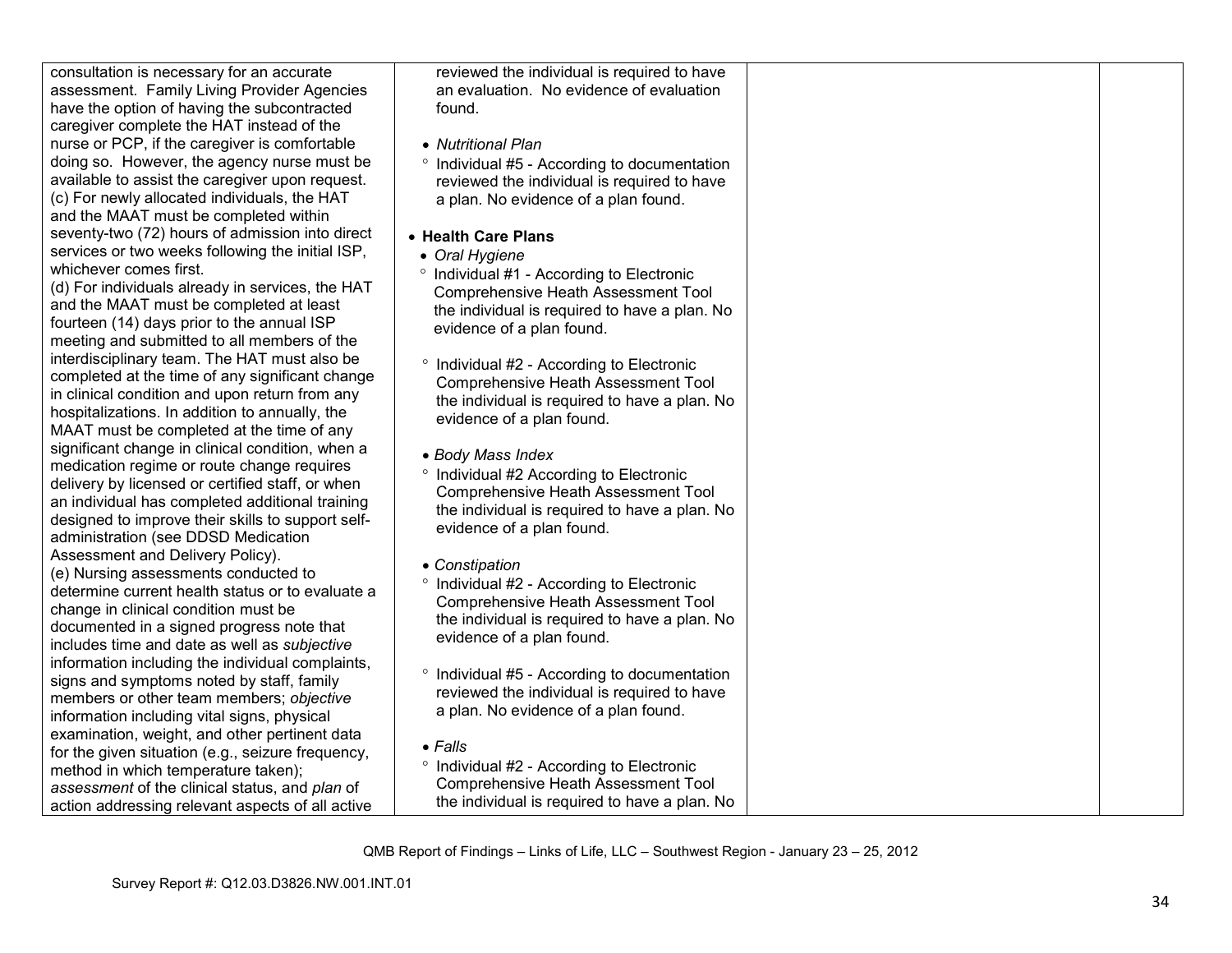| health problems and follow up on any             | evidence of a plan found.                               |  |
|--------------------------------------------------|---------------------------------------------------------|--|
| recommendations of medical consultants.          |                                                         |  |
| (2) Health related plans                         | • Unplanned weight loss                                 |  |
| (a) For individuals with chronic conditions that | <sup>o</sup> Individual #5 - According to documentation |  |
| have the potential to exacerbate into a life-    | reviewed the individual is required to have             |  |
| threatening situation, a medical crisis          | a plan. No evidence of a plan found.                    |  |
| prevention and intervention plan must be         |                                                         |  |
| written by the nurse or other appropriately      | • Aspiration                                            |  |
| designated healthcare professional.              | ° Individual #5 - According to documentation            |  |
| (b) Crisis prevention and intervention plans     | reviewed the individual is required to have             |  |
| must be written in user-friendly language that   | a plan. No evidence of a plan found.                    |  |
| is easily understood by those implementing       |                                                         |  |
| the plan.                                        | • Crisis Plans/Medical Emergency                        |  |
| (c) The nurse shall also document training       | <b>Response Plans</b>                                   |  |
| regarding the crisis prevention and              | $\bullet$ Falls                                         |  |
| intervention plan delivered to agency staff and  |                                                         |  |
| other team members, clearly indicating           | <sup>o</sup> Individual #2 - According to Electronic    |  |
| competency determination for each trainee.       | <b>Comprehensive Heath Assessment Tool</b>              |  |
| (d) If the individual receives services from     | the individual is required to have a plan. No           |  |
| separate agencies for community living and       | evidence of a plan found.                               |  |
| community inclusion services, nurses from        |                                                         |  |
| each agency shall collaborate in the             | • Allergies                                             |  |
| development of and training delivery for crisis  | ° Individual #4 - As indicated by the IST               |  |
| prevention and intervention plans to assure      | section of ISP the individual is required to            |  |
| maximum consistency across settings.             | have a plan. No evidence of a plan found.               |  |
| (3) For all individuals with a HAT score of 4, 5 |                                                         |  |
| or 6, the nurse shall develop a comprehensive    | • Cardiac                                               |  |
| healthcare plan that includes health related     | ° Individual #4 - As indicated by the IST               |  |
| supports identified in the ISP (The healthcare   | section of ISP the individual is required to            |  |
| plan is the equivalent of a nursing care plan;   | have a plan. No evidence of a plan found.               |  |
| two separate documents are not required nor      |                                                         |  |
| recommended):                                    | • Aspiration                                            |  |
| (a) Each healthcare plan must include a          | <sup>o</sup> Individual #5 - According to documentation |  |
| statement of the person's healthcare needs       | reviewed the individual is required to have             |  |
| and list measurable goals to be achieved         | a plan. No evidence of a plan found.                    |  |
| through implementation of the healthcare plan.   |                                                         |  |
| Needs statements may be based upon               |                                                         |  |
| supports needed for the individual to maintain   |                                                         |  |
| a current strength, ability or skill related to  |                                                         |  |
| their health, prevention measures, and/or        |                                                         |  |
| supports needed to remediate, minimize or        |                                                         |  |
| manage an existing health condition.             |                                                         |  |
|                                                  |                                                         |  |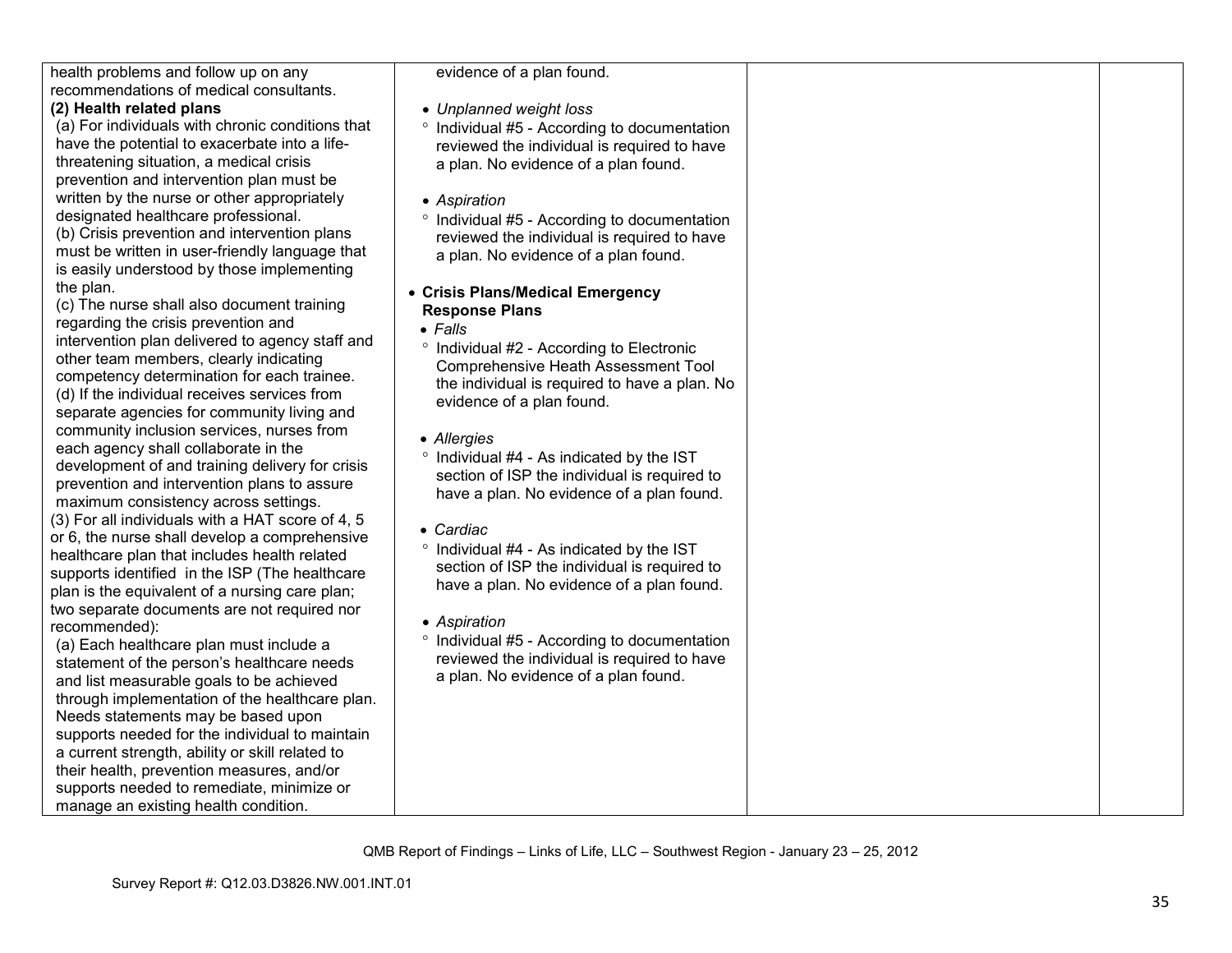| (b) Goals must be measurable and shall be         |  |  |
|---------------------------------------------------|--|--|
| revised when an individual has met the goal       |  |  |
| and has the potential to attain additional goals  |  |  |
| or no longer requires supports in order to        |  |  |
| maintain the goal.                                |  |  |
| (c) Approaches described in the plan shall be     |  |  |
| individualized to reflect the individual's unique |  |  |
| needs, provide guidance to the caregiver(s)       |  |  |
| and designed to support successful                |  |  |
| interactions. Some interventions may be           |  |  |
| carried out by staff, family members or other     |  |  |
| team members, and other interventions may         |  |  |
| be carried out directly by the nurse – persons    |  |  |
| responsible for each intervention shall be        |  |  |
| specified in the plan.                            |  |  |
| (d) Healthcare plans shall be written in          |  |  |
| language that will be easily understood by the    |  |  |
| person(s) identified as implementing the          |  |  |
| interventions.                                    |  |  |
| (e) The nurse shall also document training on     |  |  |
| the healthcare plan delivered to agency staff     |  |  |
| and other team members, clearly indicating        |  |  |
| competency determination for each trainee. If     |  |  |
| the individual receives services from separate    |  |  |
| agencies for community living and community       |  |  |
| inclusion services, nurses from each agency       |  |  |
| shall collaborate in the development of and       |  |  |
| training delivery for healthcare plans to assure  |  |  |
| maximum consistency across settings.              |  |  |
| (f) Healthcare plans must be updated to reflect   |  |  |
| relevant discharge orders whenever an             |  |  |
| individual returns to services following a        |  |  |
| hospitalization.                                  |  |  |
| (g) All crisis prevention and intervention plans  |  |  |
| and healthcare plans shall include the            |  |  |
| individual's name and date on each page and       |  |  |
| shall be signed by the author.                    |  |  |
| (h) Crisis prevention and intervention plans as   |  |  |
| well as healthcare plans shall be reviewed by     |  |  |
| the nurse at least quarterly, and updated as      |  |  |
| needed.                                           |  |  |
| (4) General Nursing Documentation                 |  |  |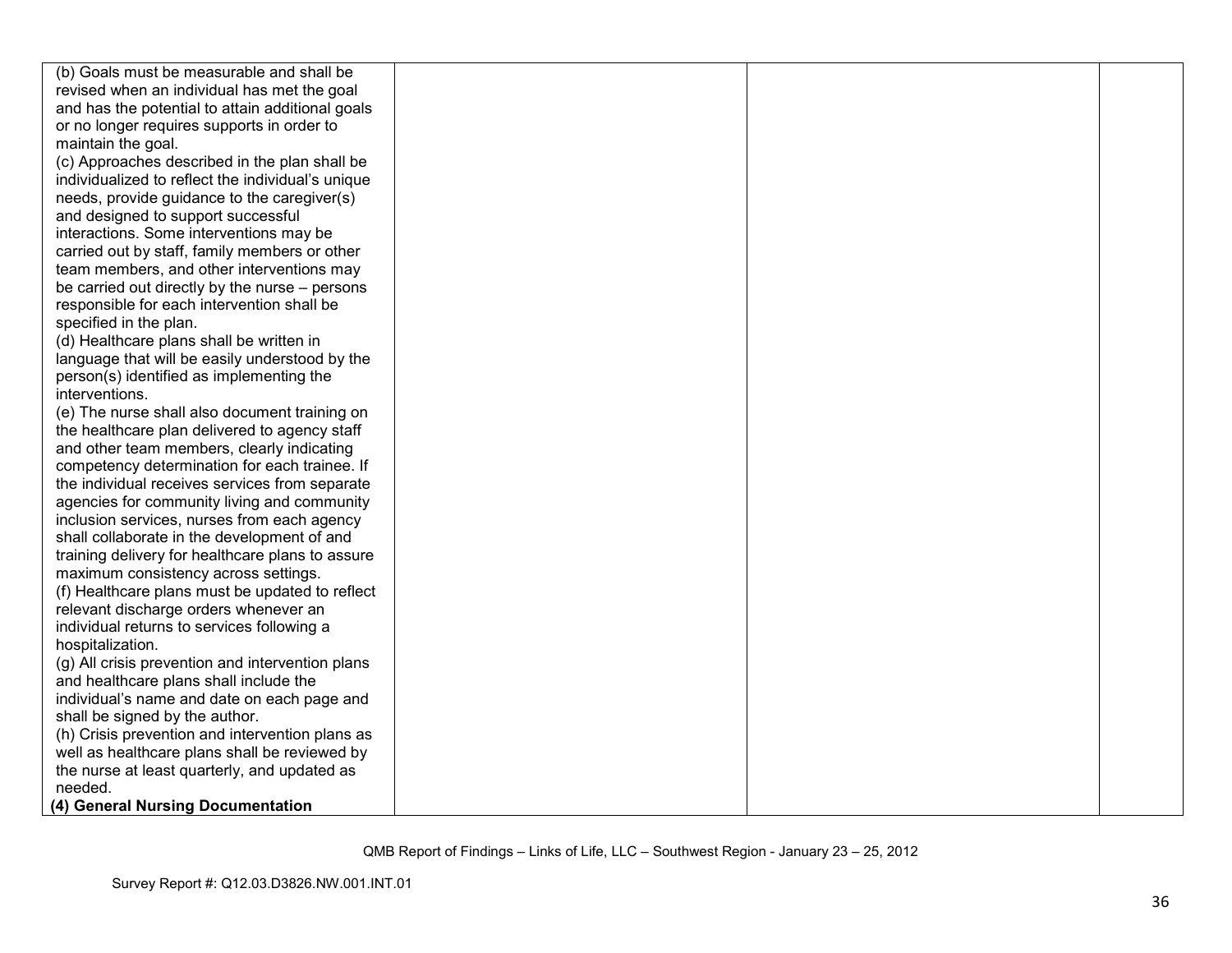| (a) The nurse shall complete legible and<br>signed progress notes with date and time<br>indicated that describe all interventions or<br>interactions conducted with individuals served<br>as well as all interactions with other healthcare<br>providers serving the individual. All<br>interactions shall be documented whether they<br>occur by phone or in person.<br>(b) For individuals with a HAT score of 4, 5 or<br>6, or who have identified health concerns in<br>their ISP, the nurse shall provide the<br>interdisciplinary team with a quarterly report<br>that indicates current health status and<br>progress to date on health related ISP desired<br>outcomes and action plans as well as<br>progress toward goals in the healthcare plan. |  |  |
|-------------------------------------------------------------------------------------------------------------------------------------------------------------------------------------------------------------------------------------------------------------------------------------------------------------------------------------------------------------------------------------------------------------------------------------------------------------------------------------------------------------------------------------------------------------------------------------------------------------------------------------------------------------------------------------------------------------------------------------------------------------|--|--|
| Developmental Disabilities (DD) Waiver<br>Service Standards effective 4/1/2007<br><b>CHAPTER 5 IV. COMMUNITY INCLUSION</b><br><b>SERVICES PROVIDER AGENCY</b><br><b>REQUIREMENTS</b><br><b>B. IDT Coordination</b><br>(1) Community Inclusion Services Provider<br>Agencies shall participate on the IDT as<br>specified in the ISP Regulations (7.26.5<br>NMAC), and shall ensure direct support staff<br>participation as needed to plan effectively for<br>the individual; and                                                                                                                                                                                                                                                                           |  |  |
| (2) Coordinate with the IDT to ensure that<br>each individual participating in Community<br>Inclusion Services who has a score of 4, 5, or 6<br>on the HAT has a Health Care Plan developed<br>by a licensed nurse, and if applicable, a Crisis<br>Prevention/Intervention Plan.                                                                                                                                                                                                                                                                                                                                                                                                                                                                            |  |  |
| <b>Department of Health Developmental</b><br><b>Disabilities Supports Division Policy.</b><br><b>Medical Emergency Response Plan Policy</b><br>MERP-001 eff.8/1/2010                                                                                                                                                                                                                                                                                                                                                                                                                                                                                                                                                                                        |  |  |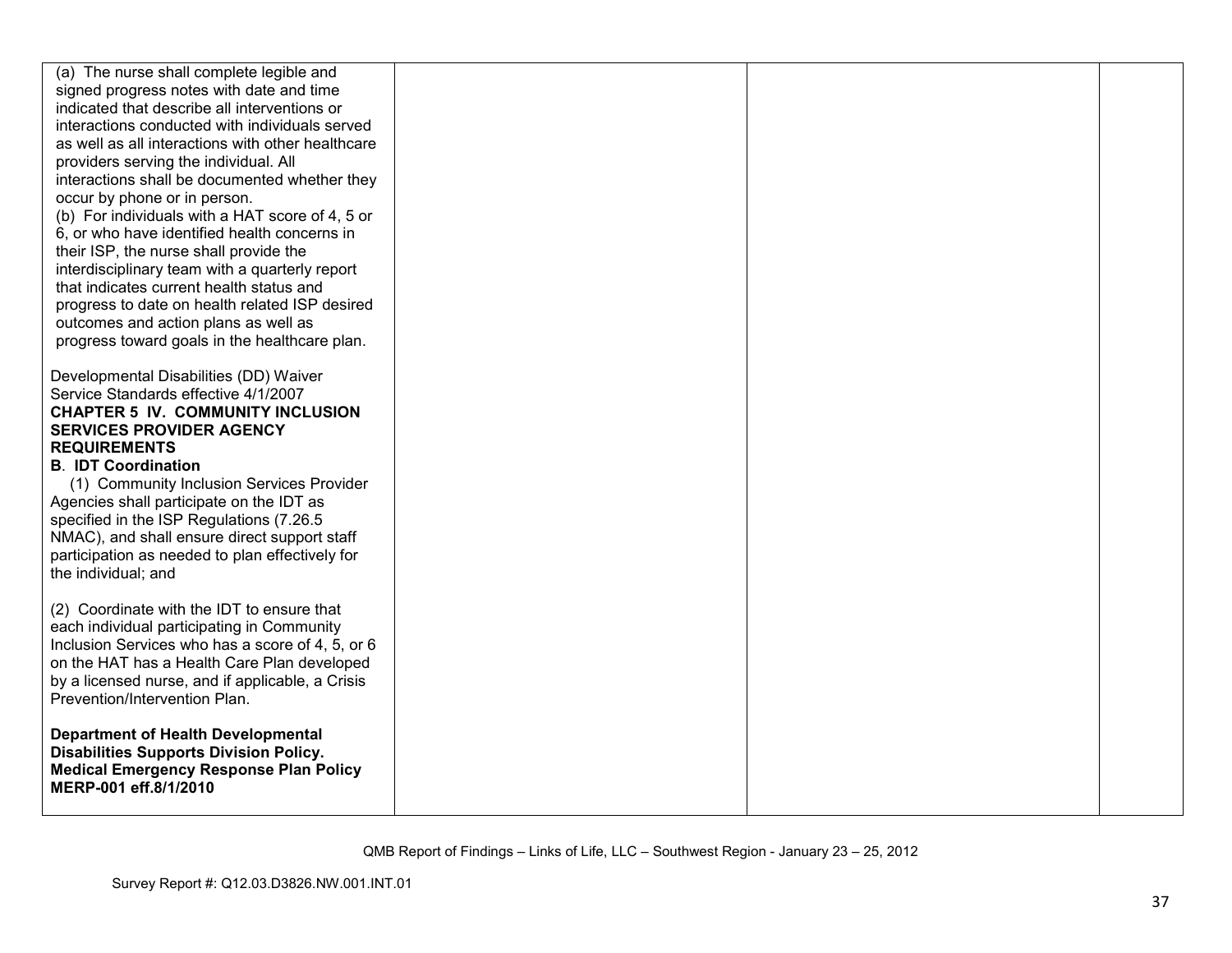| F. The MERP shall be written in clear, jargon    |  |  |
|--------------------------------------------------|--|--|
| free language and include at a minimum the       |  |  |
| following information:                           |  |  |
| 1. A brief, simple description of the condition  |  |  |
| or illness.                                      |  |  |
| 2. A brief description of the most likely life   |  |  |
| threatening complications that might occur and   |  |  |
| what those complications may look like to an     |  |  |
| observer.                                        |  |  |
| 3. A concise list of the most important          |  |  |
| measures that may prevent the life threatening   |  |  |
| complication from occurring (e.g., avoiding      |  |  |
| allergens that trigger an asthma attack or       |  |  |
| making sure the person with diabetes has         |  |  |
| snacks with them to avoid hypoglycemia).         |  |  |
| 4. Clear, jargon free, step-by-step instructions |  |  |
| regarding the actions to be taken by direct      |  |  |
| support personnel (DSP) and/or others to         |  |  |
| intervene in the emergency, including criteria   |  |  |
| for when to call 911.                            |  |  |
| 5. Emergency contacts with phone numbers.        |  |  |
| 6. Reference to whether the individual has       |  |  |
| advance directives or not, and if so, where the  |  |  |
| advance directives are located.                  |  |  |
|                                                  |  |  |
|                                                  |  |  |
|                                                  |  |  |
|                                                  |  |  |
|                                                  |  |  |
|                                                  |  |  |
|                                                  |  |  |
|                                                  |  |  |
|                                                  |  |  |
|                                                  |  |  |
|                                                  |  |  |
|                                                  |  |  |
|                                                  |  |  |
|                                                  |  |  |
|                                                  |  |  |
|                                                  |  |  |
|                                                  |  |  |
|                                                  |  |  |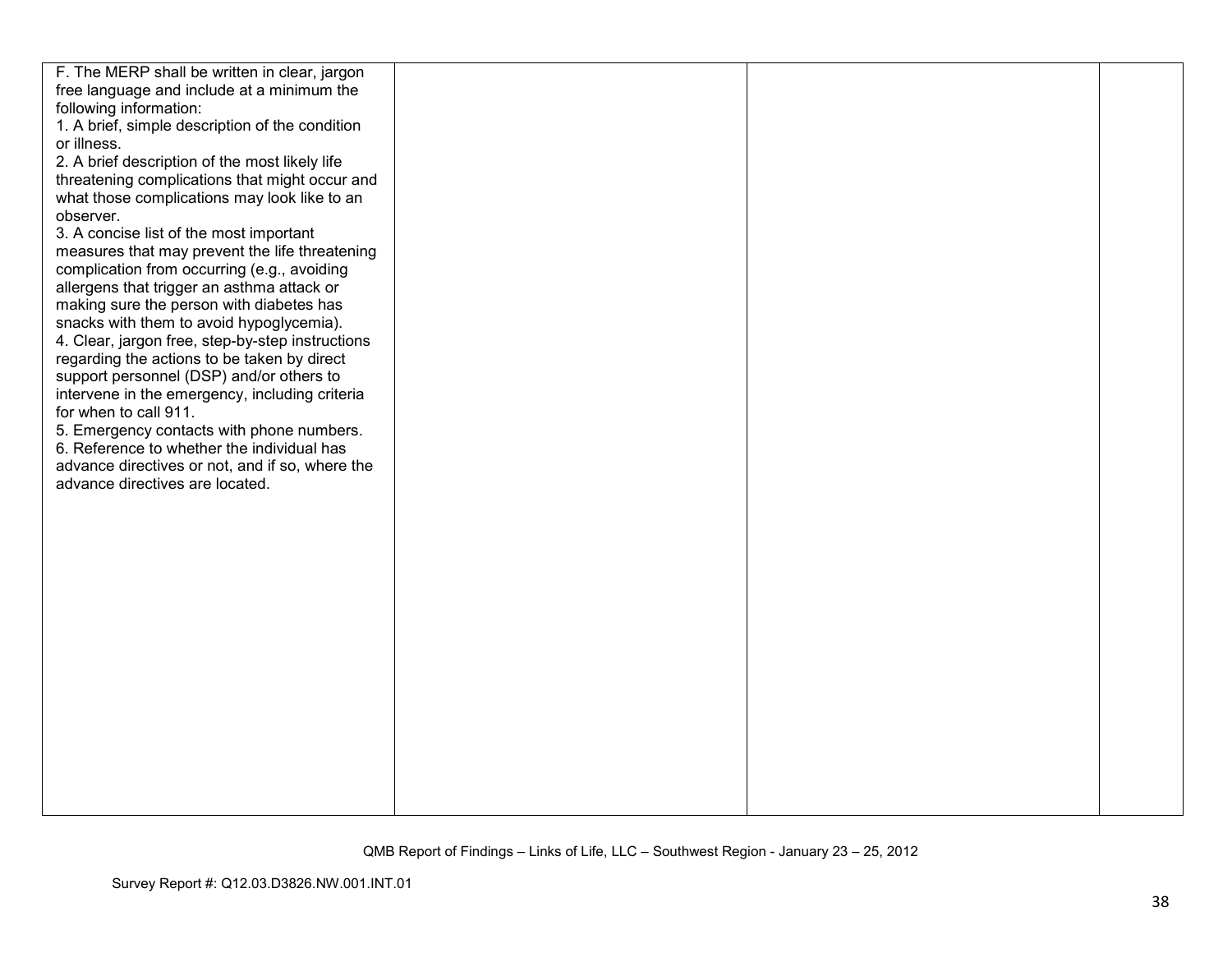| Tag # 1A29 Complaints / Grievances -<br>Acknowledgement                                                                                                                                                                                                                                                                                                                                                                                                                                                                                                                                                                                                                                                                                              | <b>Standard Level Deficiency</b>                                                                                                                                                                                                                        |                                                                                                                                                                              |  |
|------------------------------------------------------------------------------------------------------------------------------------------------------------------------------------------------------------------------------------------------------------------------------------------------------------------------------------------------------------------------------------------------------------------------------------------------------------------------------------------------------------------------------------------------------------------------------------------------------------------------------------------------------------------------------------------------------------------------------------------------------|---------------------------------------------------------------------------------------------------------------------------------------------------------------------------------------------------------------------------------------------------------|------------------------------------------------------------------------------------------------------------------------------------------------------------------------------|--|
| NMAC 7.26.3.6<br>A These regulations set out rights that the<br>department expects all providers of services to<br>individuals with developmental disabilities to<br>respect. These regulations are intended to<br>complement the department's Client Complaint<br>Procedures (7 NMAC 26.4) [now 7.26.4<br>NMAC].                                                                                                                                                                                                                                                                                                                                                                                                                                    | Based on record review, the Agency failed to<br>provide documentation, the complaint procedure<br>had been made available to individuals or their<br>legal guardians for 1 of 5 individuals.<br>• Grievance/Complaint Procedure<br>Acknowledgement (#5) |                                                                                                                                                                              |  |
| NMAC 7.26.3.13 Client Complaint Procedure<br>Available. A complainant may initiate a<br>complaint as provided in the client complaint<br>procedure to resolve complaints alleging that a<br>service provider has violated a client's rights as<br>described in Section 10 [now 7.26.3.10 NMAC].<br>The department will enforce remedies for<br>substantiated complaints of violation of a<br>client's rights as provided in client complaint<br>procedure. [09/12/94; 01/15/97; Recompiled<br>10/31/01]<br>NMAC 7.26.4.13 Complaint Process:<br>A. (2). The service provider's complaint<br>or grievance procedure shall provide,<br>at a minimum, that: (a) the client is<br>notified of the service provider's<br>complaint or grievance procedure |                                                                                                                                                                                                                                                         | Provider:<br>State your Plan of Correction for the findings in<br>this Tag above this line.<br>Enter your Quality Assurance/Quality<br>Improvement processes below the line. |  |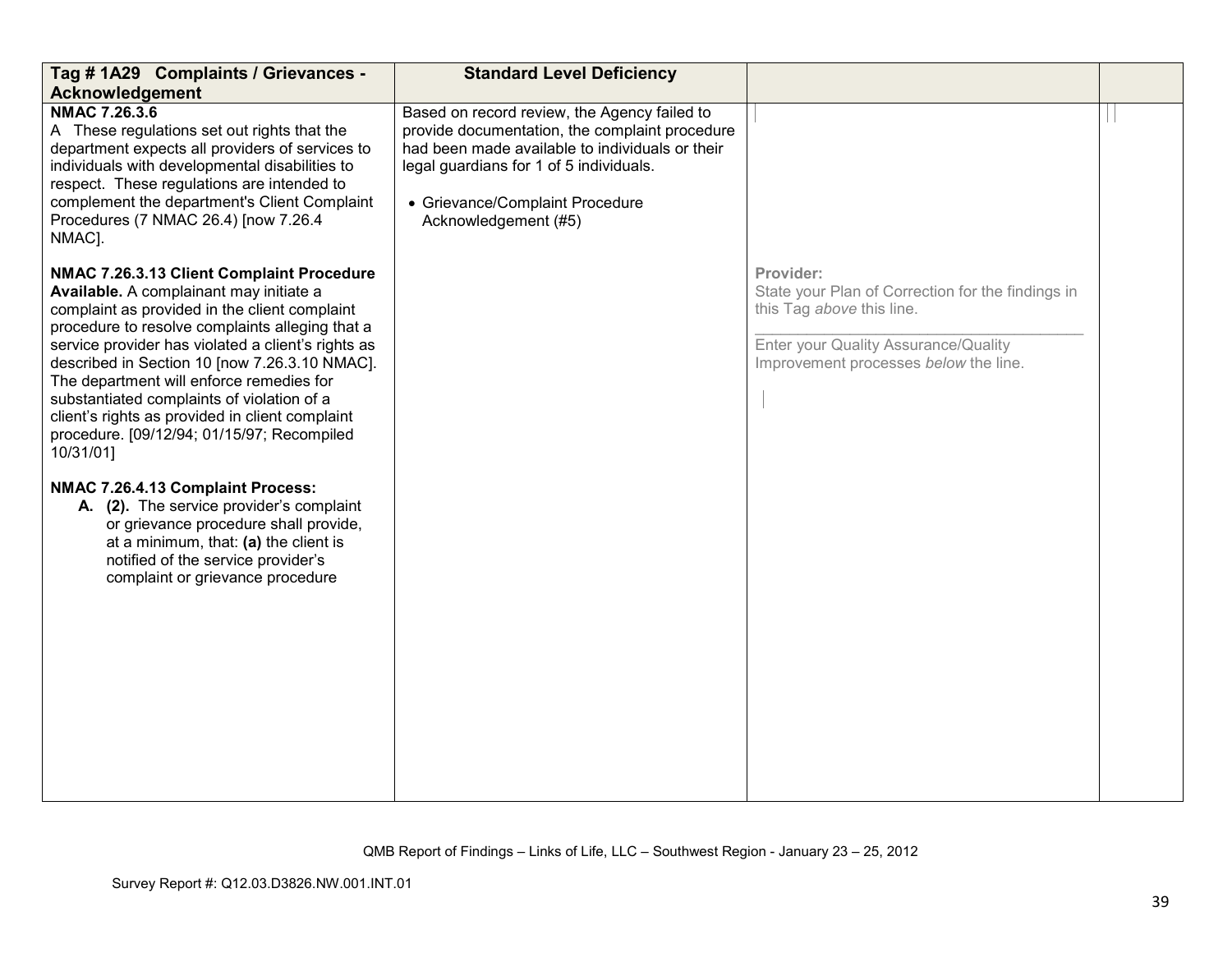| Tag #1A31 Client Rights/Human Rights                                                                                                                                                                                                                                                                                                                                                                                                                                                                                                                                                                                                                                                                                                                                                                                                                                                                                                                                                                                                                                                                                                                                                                                                          | <b>Standard Level Deficiency</b>                                                                                                                                                                                                                                                                                                                                                                                                                                                                                                                                                                                                                                                                                                                                                                                                                                                                                                                                  |                                                                                                                                                                              |  |
|-----------------------------------------------------------------------------------------------------------------------------------------------------------------------------------------------------------------------------------------------------------------------------------------------------------------------------------------------------------------------------------------------------------------------------------------------------------------------------------------------------------------------------------------------------------------------------------------------------------------------------------------------------------------------------------------------------------------------------------------------------------------------------------------------------------------------------------------------------------------------------------------------------------------------------------------------------------------------------------------------------------------------------------------------------------------------------------------------------------------------------------------------------------------------------------------------------------------------------------------------|-------------------------------------------------------------------------------------------------------------------------------------------------------------------------------------------------------------------------------------------------------------------------------------------------------------------------------------------------------------------------------------------------------------------------------------------------------------------------------------------------------------------------------------------------------------------------------------------------------------------------------------------------------------------------------------------------------------------------------------------------------------------------------------------------------------------------------------------------------------------------------------------------------------------------------------------------------------------|------------------------------------------------------------------------------------------------------------------------------------------------------------------------------|--|
| 7.26.3.11 RESTRICTIONS OR LIMITATION<br>OF CLIENT'S RIGHTS:<br>A. A service provider shall not restrict or limit a<br>client's rights except:<br>(1) where the restriction or limitation is allowed<br>in an emergency and is necessary to prevent<br>imminent risk of physical harm to the client or<br>another person; or<br>(2) where the interdisciplinary team has<br>determined that the client's limited capacity to<br>exercise the right threatens his or her physical<br>safety; or<br>(3) as provided for in Section 10.1.14 [now<br>Subsection N of 7.26.3.10 NMAC].<br>B. Any emergency intervention to prevent<br>physical harm shall be reasonable to prevent<br>harm, shall be the least restrictive intervention<br>necessary to meet the emergency, shall be<br>allowed no longer than necessary and shall be<br>subject to interdisciplinary team (IDT) review.<br>The IDT upon completion of its review may<br>refer its findings to the office of quality<br>assurance. The emergency intervention may<br>be subject to review by the service provider's<br>behavioral support committee or human rights<br>committee in accordance with the behavioral<br>support policies or other department regulation<br>or policy. | Based on record review, the Agency failed to<br>ensure the rights of Individuals was not<br>restricted or limited for 2 of 5 Individuals.<br>Additionally the agency failed to follow DDSD<br>Policy regarding Human Rights Committee<br>Requirements.<br>A review of Agency Individual files indicated<br>Human Rights Committee Approval was<br>required for restrictions.<br>No documentation was found regarding Human<br>Rights Approval for the following:<br>• Psychotropic Medications to control<br>behaviors. No evidence found of current<br>Human Rights Committee approval. (#3)<br>• Restrictions for cell phone and internet<br>usage. No evidence found of current Human<br>Rights Committee approval. (#2)<br>• Restrictions for limited cell phone usage. No<br>evidence found of current Human Rights<br>Committee approval. (#3)<br>Review of the Agency Policy & Procedure found<br>the policy did not address the frequency of<br>meetings. | Provider:<br>State your Plan of Correction for the findings in<br>this Tag above this line.<br>Enter your Quality Assurance/Quality<br>Improvement processes below the line. |  |
| C. The service provider may adopt reasonable<br>program policies of general applicability to<br>clients served by that service provider that do<br>not violate client rights. [09/12/94; 01/15/97;<br>Recompiled 10/31/01]                                                                                                                                                                                                                                                                                                                                                                                                                                                                                                                                                                                                                                                                                                                                                                                                                                                                                                                                                                                                                    |                                                                                                                                                                                                                                                                                                                                                                                                                                                                                                                                                                                                                                                                                                                                                                                                                                                                                                                                                                   |                                                                                                                                                                              |  |
| <b>Long Term Services Division</b><br><b>Policy Title: Human Rights Committee</b><br>Requirements Eff Date: March 1, 2003<br>IV. POLICY STATEMENT - Human Rights                                                                                                                                                                                                                                                                                                                                                                                                                                                                                                                                                                                                                                                                                                                                                                                                                                                                                                                                                                                                                                                                              |                                                                                                                                                                                                                                                                                                                                                                                                                                                                                                                                                                                                                                                                                                                                                                                                                                                                                                                                                                   |                                                                                                                                                                              |  |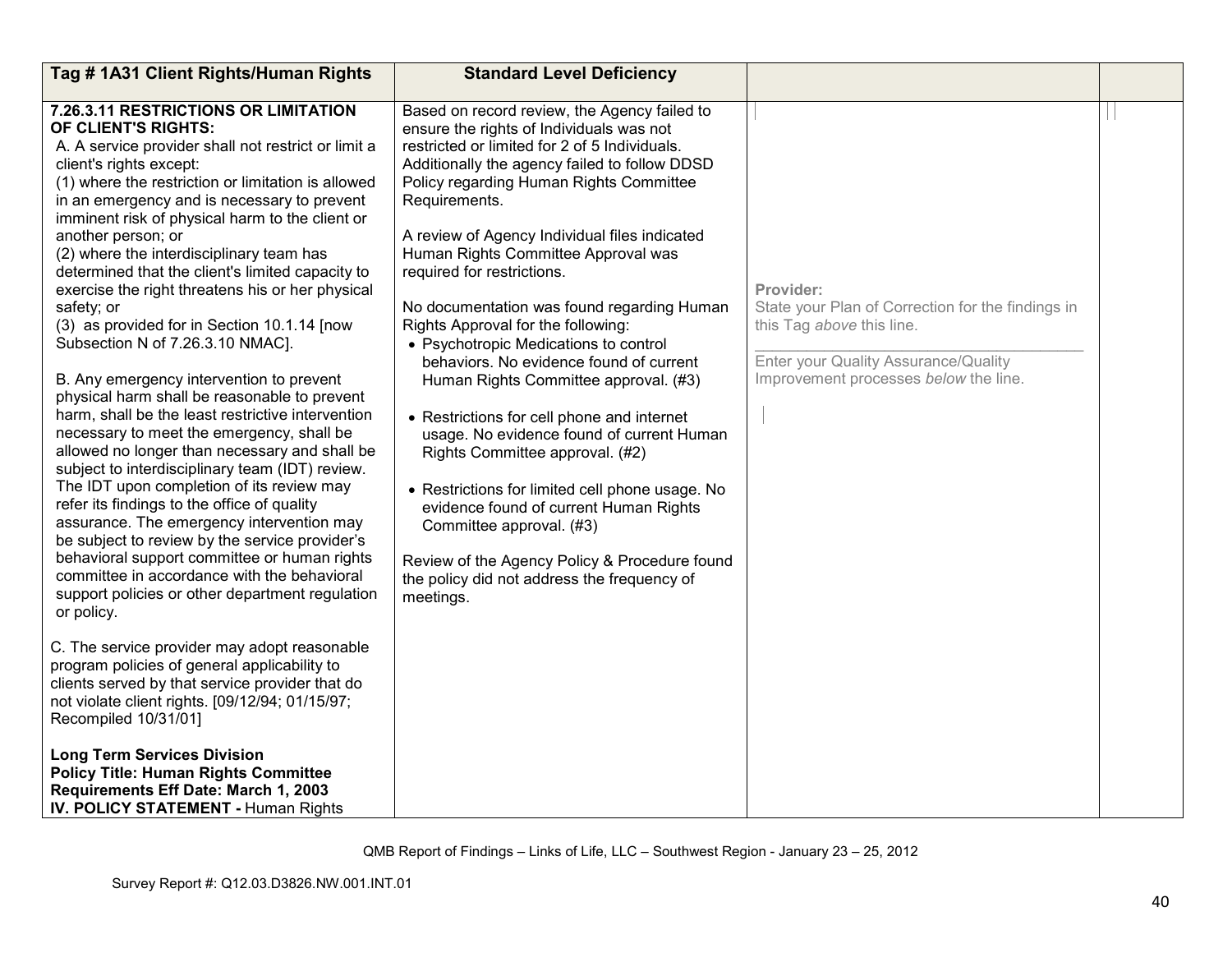| Committees are required for residential service                                      |  |  |
|--------------------------------------------------------------------------------------|--|--|
| provider agencies. The purpose of these                                              |  |  |
| committees with respect to the provision of                                          |  |  |
| Behavior Supports is to review and monitor the                                       |  |  |
| implementation of certain Behavior Support                                           |  |  |
| Plans.                                                                               |  |  |
|                                                                                      |  |  |
| Human Rights Committees may not approve                                              |  |  |
| any of the interventions specifically prohibited                                     |  |  |
| in the following policies:                                                           |  |  |
| • Aversive Intervention Prohibitions                                                 |  |  |
| • Psychotropic Medications Use                                                       |  |  |
| • Behavioral Support Service Provision.                                              |  |  |
|                                                                                      |  |  |
| A Human Rights Committee may also serve                                              |  |  |
| other agency functions as appropriate, such as                                       |  |  |
| the review of internal policies on sexuality and                                     |  |  |
| incident management follow-up.                                                       |  |  |
|                                                                                      |  |  |
| A. HUMAN RIGHTS COMMITTEE ROLE IN                                                    |  |  |
| <b>BEHAVIOR SUPPORTS</b>                                                             |  |  |
| Only those Behavior Support Plans with an                                            |  |  |
| aversive intervention included as part of the                                        |  |  |
| plan or associated Crisis Intervention Plan                                          |  |  |
| need to be reviewed prior to implementation.                                         |  |  |
| Plans not containing aversive interventions do                                       |  |  |
| not require Human Rights Committee review or                                         |  |  |
| approval.                                                                            |  |  |
|                                                                                      |  |  |
| 2. The Human Rights Committee will determine                                         |  |  |
| and adopt a written policy stating the frequency                                     |  |  |
| and purpose of meetings. Behavior Support                                            |  |  |
| Plans approved by the Human Rights<br>Committee will be reviewed at least quarterly. |  |  |
|                                                                                      |  |  |
| 3. Records, including minutes of all meetings                                        |  |  |
| will be retained at the agency with primary                                          |  |  |
| responsibility for implementation for at least                                       |  |  |
| five years from the completion of each                                               |  |  |
| individual's Individual Service Plan.                                                |  |  |
|                                                                                      |  |  |
| Department of Health Developmental                                                   |  |  |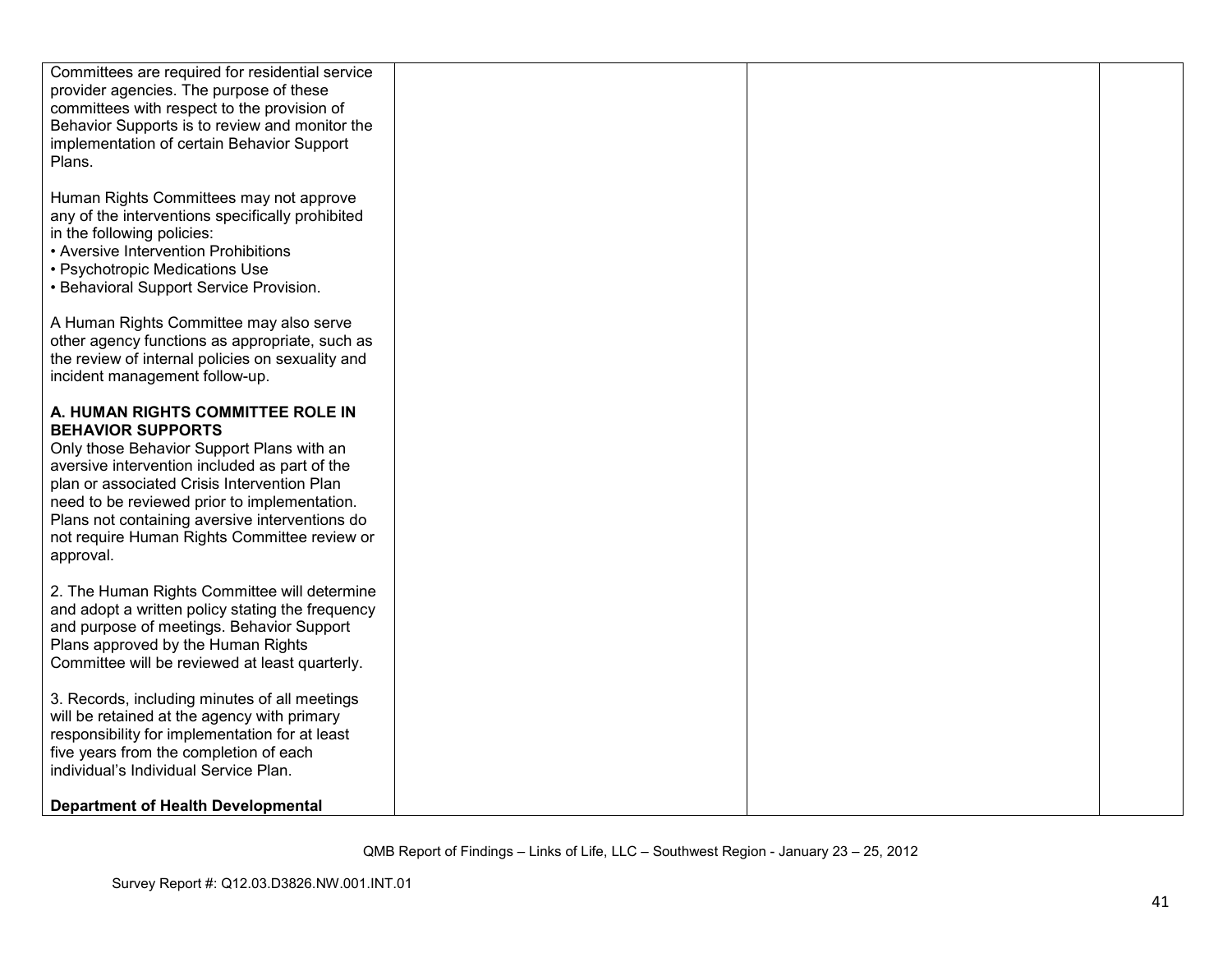| <b>Disabilities Supports Division (DDSD) -</b> |  |  |
|------------------------------------------------|--|--|
| <b>Procedure Title:</b>                        |  |  |
| <b>Medication Assessment and Delivery</b>      |  |  |
| Procedure Eff Date: November 1, 2006           |  |  |
| <b>B.</b> 1. e. If the PRN medication is to be |  |  |
| used in response to psychiatric and/or         |  |  |
| behavioral symptoms in addition to the         |  |  |
| above requirements, obtain current             |  |  |
| written consent from the individual,           |  |  |
| guardian or surrogate health decision          |  |  |
| maker and submit for review by the             |  |  |
| agency's Human Rights Committee                |  |  |
| (References: Psychotropic Medication           |  |  |
| Use Policy, Section D, page 5 Use of           |  |  |
| PRN Psychotropic Medications; and,             |  |  |
| Human Rights Committee                         |  |  |
| Requirements Policy, Section B, page           |  |  |
| 4 Interventions Requiring Review and           |  |  |
| Approval - Use of PRN Medications).            |  |  |
|                                                |  |  |
|                                                |  |  |
|                                                |  |  |
|                                                |  |  |
|                                                |  |  |
|                                                |  |  |
|                                                |  |  |
|                                                |  |  |
|                                                |  |  |
|                                                |  |  |
|                                                |  |  |
|                                                |  |  |
|                                                |  |  |
|                                                |  |  |
|                                                |  |  |
|                                                |  |  |
|                                                |  |  |
|                                                |  |  |
|                                                |  |  |
|                                                |  |  |
|                                                |  |  |
|                                                |  |  |
|                                                |  |  |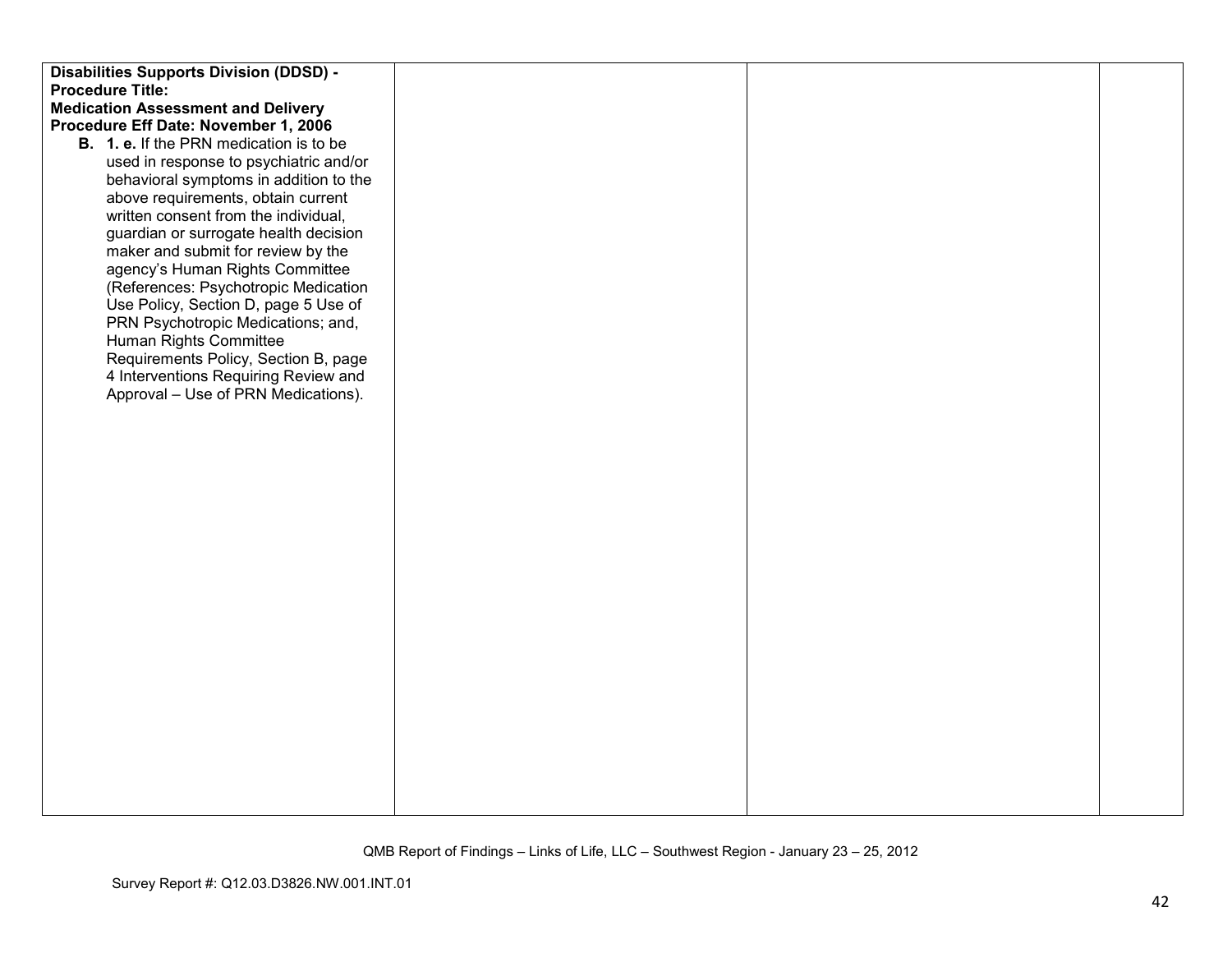|    | Tag #1A33 Board of Pharmacy - Med                                                    | <b>Standard Level Deficiency</b>               |                                                                                |  |
|----|--------------------------------------------------------------------------------------|------------------------------------------------|--------------------------------------------------------------------------------|--|
|    | <b>Storage</b>                                                                       |                                                |                                                                                |  |
|    | <b>New Mexico Board of Pharmacy Model</b>                                            | Based on observation, the Agency failed to     |                                                                                |  |
|    | <b>Custodial Drug Procedures Manual</b>                                              | ensure proper storage of medication for 1 of 1 |                                                                                |  |
|    | E. Medication Storage:<br>1. Prescription drugs will be stored in a                  | individuals.                                   |                                                                                |  |
|    |                                                                                      |                                                |                                                                                |  |
|    | locked cabinet and the key will be in the<br>care of the administrator or designee.  | Observation included:                          |                                                                                |  |
|    |                                                                                      | Individual #1                                  |                                                                                |  |
|    | 2. Drugs to be taken by mouth will be                                                |                                                |                                                                                |  |
|    | separate from all other dosage forms.                                                | • Valium - Was not kept in a locked            |                                                                                |  |
|    | 3. A locked compartment will be available in                                         | compartment, as per regulation.                |                                                                                |  |
|    | the refrigerator for those items labeled                                             |                                                | Provider:                                                                      |  |
|    | "Keep in Refrigerator." The temperature<br>will be kept in the 36°F - 46°F range. An |                                                |                                                                                |  |
|    | accurate thermometer will be kept in the                                             |                                                | State your Plan of Correction for the findings in<br>this Tag above this line. |  |
|    | refrigerator to verify temperature.                                                  |                                                |                                                                                |  |
|    | 4. Separate compartments are required for                                            |                                                | Enter your Quality Assurance/Quality                                           |  |
|    | each resident's medication.                                                          |                                                | Improvement processes below the line.                                          |  |
|    | 5. All medication will be stored according to                                        |                                                |                                                                                |  |
|    | their individual requirement or in the                                               |                                                |                                                                                |  |
|    | absence of temperature and humidity                                                  |                                                |                                                                                |  |
|    | requirements, controlled room temperature                                            |                                                |                                                                                |  |
|    | (68-77°F) and protected from light.                                                  |                                                |                                                                                |  |
|    | Storage requirements are in effect 24                                                |                                                |                                                                                |  |
|    | hours a day.                                                                         |                                                |                                                                                |  |
| 6. | Medication no longer in use, unwanted,                                               |                                                |                                                                                |  |
|    | outdated, or adulterated will be placed in a                                         |                                                |                                                                                |  |
|    | quarantine area in the locked medication                                             |                                                |                                                                                |  |
|    | cabinet and held for destruction by the                                              |                                                |                                                                                |  |
|    | consultant pharmacist.                                                               |                                                |                                                                                |  |
|    |                                                                                      |                                                |                                                                                |  |
|    | 8. References                                                                        |                                                |                                                                                |  |
|    | A. Adequate drug references shall be available                                       |                                                |                                                                                |  |
|    | for facility staff                                                                   |                                                |                                                                                |  |
|    |                                                                                      |                                                |                                                                                |  |
|    | H. Controlled Substances (Perpetual Count                                            |                                                |                                                                                |  |
|    | <b>Requirement)</b>                                                                  |                                                |                                                                                |  |
|    | 1. Separate accountability or proof-of-use                                           |                                                |                                                                                |  |
|    | sheets shall be maintained, for each controlled                                      |                                                |                                                                                |  |
|    | substance,                                                                           |                                                |                                                                                |  |
|    | indicating the following information:                                                |                                                |                                                                                |  |
|    | a. date                                                                              |                                                |                                                                                |  |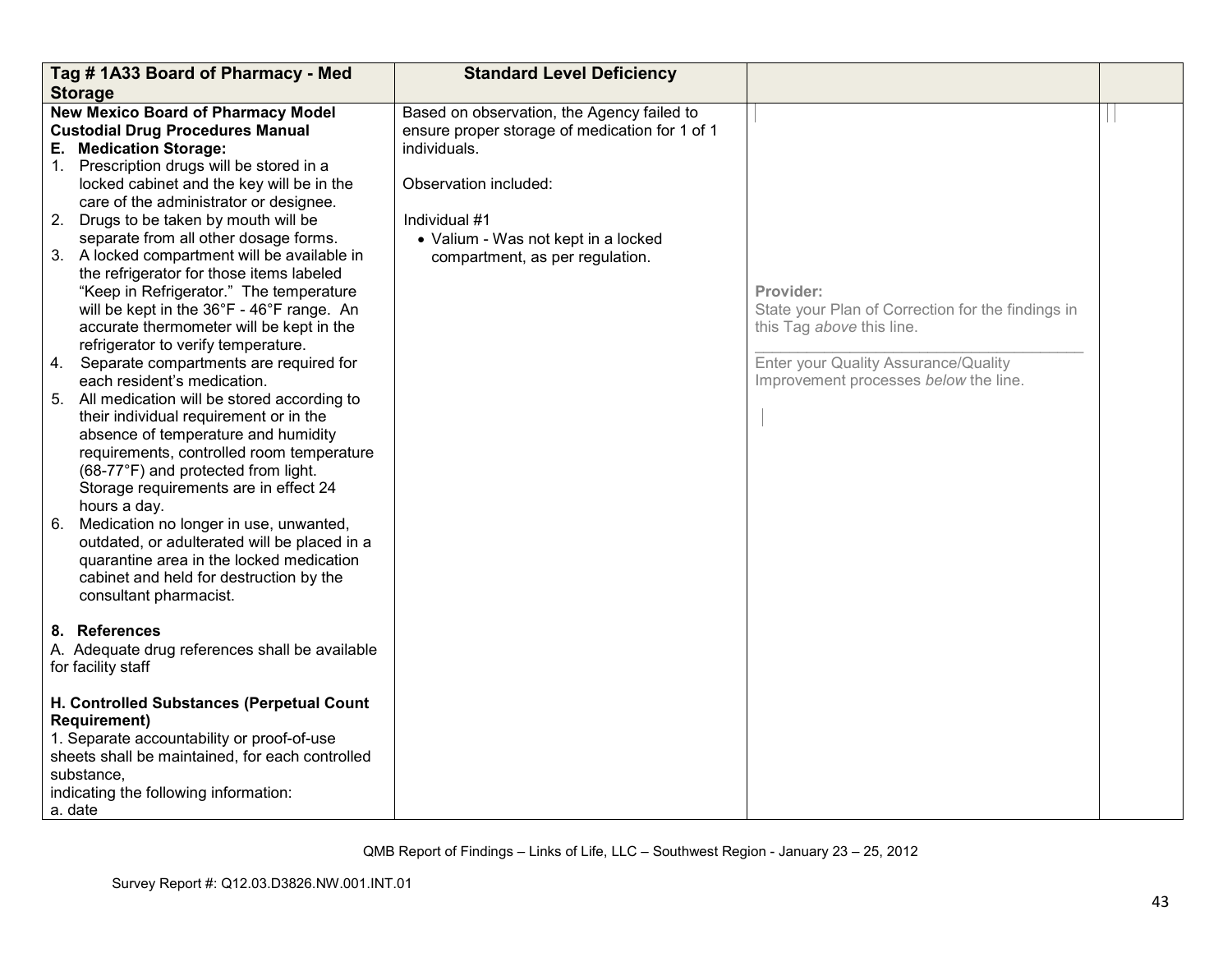| b. time administered                                                                  |  |  |
|---------------------------------------------------------------------------------------|--|--|
| c. name of patient                                                                    |  |  |
| d. dose                                                                               |  |  |
| e. practitioner's name                                                                |  |  |
| f. signature of person administering or assisting<br>with the administration the dose |  |  |
|                                                                                       |  |  |
| g. balance of controlled substance remaining.                                         |  |  |
|                                                                                       |  |  |
|                                                                                       |  |  |
|                                                                                       |  |  |
|                                                                                       |  |  |
|                                                                                       |  |  |
|                                                                                       |  |  |
|                                                                                       |  |  |
|                                                                                       |  |  |
|                                                                                       |  |  |
|                                                                                       |  |  |
|                                                                                       |  |  |
|                                                                                       |  |  |
|                                                                                       |  |  |
|                                                                                       |  |  |
|                                                                                       |  |  |
|                                                                                       |  |  |
|                                                                                       |  |  |
|                                                                                       |  |  |
|                                                                                       |  |  |
|                                                                                       |  |  |
|                                                                                       |  |  |
|                                                                                       |  |  |
|                                                                                       |  |  |
|                                                                                       |  |  |
|                                                                                       |  |  |
|                                                                                       |  |  |
|                                                                                       |  |  |
|                                                                                       |  |  |
|                                                                                       |  |  |
|                                                                                       |  |  |
|                                                                                       |  |  |
|                                                                                       |  |  |
|                                                                                       |  |  |
|                                                                                       |  |  |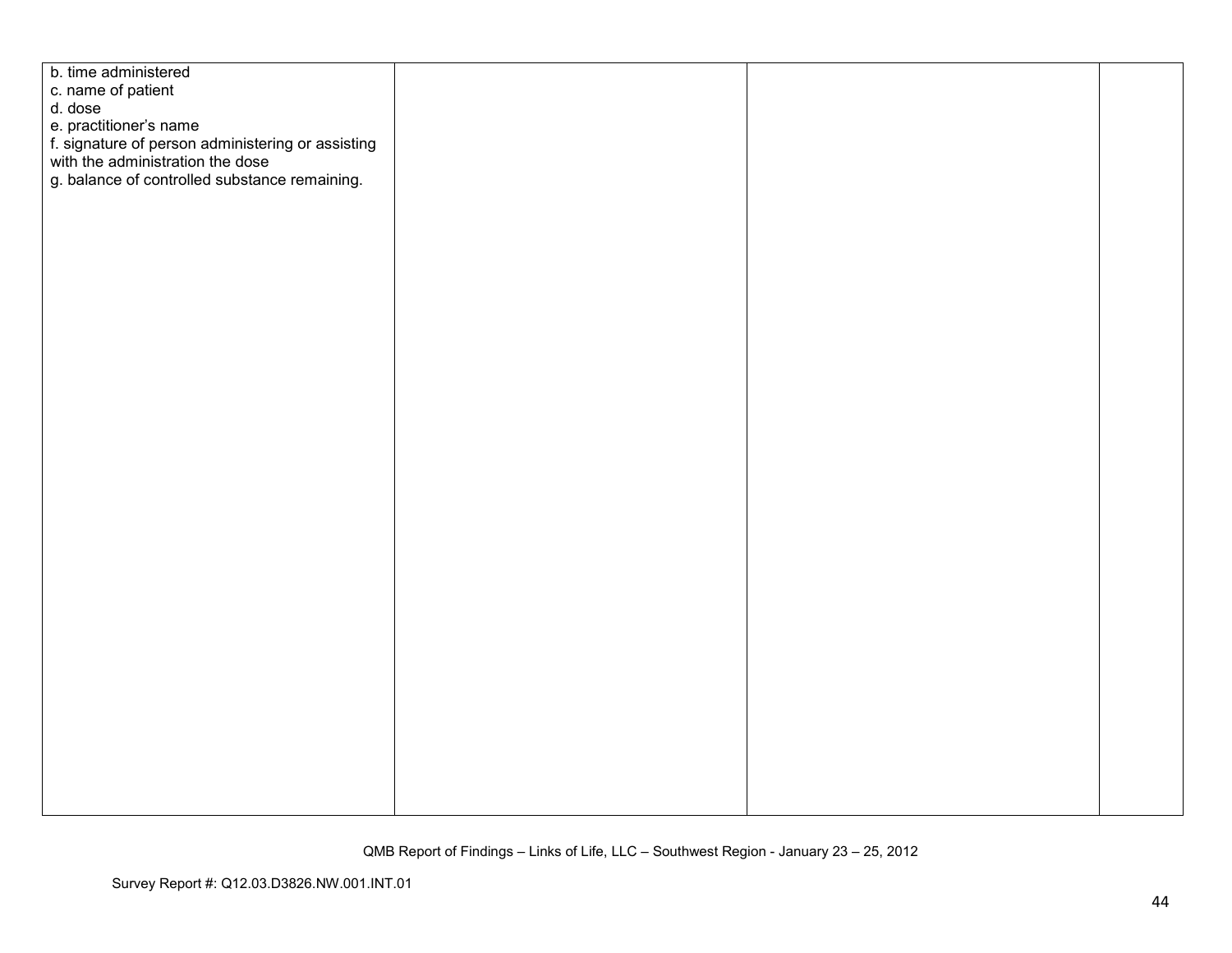| Tag #1A39 Assistive Technology &                                                                                                                                                                                                                                                                                                                                                                                                                                                                           | <b>Standard Level Deficiency</b>                                                                                                                                                                                                                                                                                                                                                                                                   |                                                                                                                                     |  |
|------------------------------------------------------------------------------------------------------------------------------------------------------------------------------------------------------------------------------------------------------------------------------------------------------------------------------------------------------------------------------------------------------------------------------------------------------------------------------------------------------------|------------------------------------------------------------------------------------------------------------------------------------------------------------------------------------------------------------------------------------------------------------------------------------------------------------------------------------------------------------------------------------------------------------------------------------|-------------------------------------------------------------------------------------------------------------------------------------|--|
| <b>Adaptive Equipment</b>                                                                                                                                                                                                                                                                                                                                                                                                                                                                                  |                                                                                                                                                                                                                                                                                                                                                                                                                                    |                                                                                                                                     |  |
| <b>CHAPTER 1. III. PROVIDER AGENCY</b><br>DOCUMENTATION OF SERVICE DELIVERY<br><b>AND LOCATION</b><br><b>F.</b> Sanitation:<br>(1) Equipment and utensils shall be kept clean<br>and in good repair; and<br>7.26.5.13 DEVELOPMENT OF THE<br><b>INDIVIDUAL SERVICE PLAN (ISP) -</b><br><b>ASSESSMENTS:</b>                                                                                                                                                                                                  | Based on record review and observation the<br>Agency failed to ensure the necessary support<br>mechanisms and devices, including the rationale<br>for the use of assistive technology or adaptive<br>equipment as in place for 1 of 5 Individuals.<br>• Individual $#1$ : Per ISP the individual is<br>required to use a picture board. Observation<br>of the home on 1/23/2012 at 5:30pm found no<br>evidence of a picture board. |                                                                                                                                     |  |
| 7.26.5.14 DEVELOPMENT OF THE<br><b>INDIVIDUAL SERVICE PLAN (ISP) -</b><br><b>CONTENT OF INDIVIDUAL SERVICE</b><br><b>PLANS:</b> Each ISP shall contain:                                                                                                                                                                                                                                                                                                                                                    | On 1/24/2012 surveyors asked #53 about the<br>picture board as it was not found in individual<br>#1's home during the 1/23/2012 home visit.                                                                                                                                                                                                                                                                                        | Provider:<br>State your Plan of Correction for the findings in<br>this Tag above this line.<br>Enter your Quality Assurance/Quality |  |
| F. Assistive technology: Necessary support<br>mechanisms and devices, including the<br>rationale for the use of assistive technology or<br>adaptive equipment when a need has been<br>identified shall be documented in the ISP. The<br>rationale shall include the environments and<br>situations in which assistive technology is<br>used. Selection of assistive technology shall<br>support the individual's independence and<br>functional capabilities in as non-intrusive a<br>fashion as possible. | • #53 reported the individual did not have a<br>picture board. Surveyor identified need for the<br>picture board in the ISP.                                                                                                                                                                                                                                                                                                       | Improvement processes below the line.                                                                                               |  |
| <b>CHAPTER 5 VI. SCOPE OF SUPPORTED</b><br><b>EMPLOYMENT SERVICES</b>                                                                                                                                                                                                                                                                                                                                                                                                                                      |                                                                                                                                                                                                                                                                                                                                                                                                                                    |                                                                                                                                     |  |
| (7) Facilitating job accommodations and use of<br>assistive technology, including the use of<br>communication devices;                                                                                                                                                                                                                                                                                                                                                                                     |                                                                                                                                                                                                                                                                                                                                                                                                                                    |                                                                                                                                     |  |
| <b>CHAPTER 5 VII. SUPPORTED</b><br><b>EMPLOYMENT SERVICES REQUIREMENTS</b><br>D. Provider Agency Requirements<br>(6) Qualification and Competencies for<br>Supported Employment Staff (includes                                                                                                                                                                                                                                                                                                            |                                                                                                                                                                                                                                                                                                                                                                                                                                    |                                                                                                                                     |  |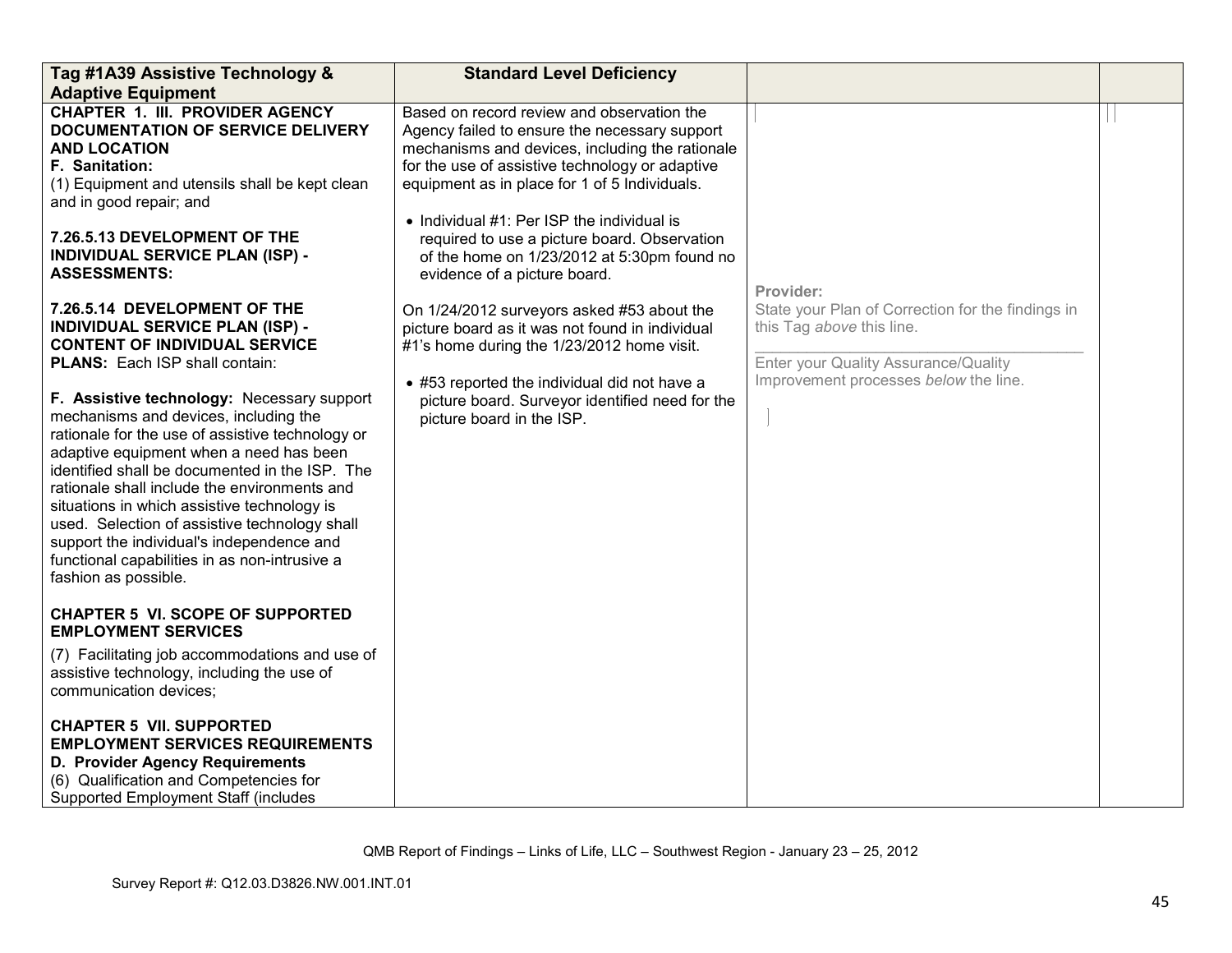| intensive): Qualifications and competencies for                                                                                                                                                                           |  |  |
|---------------------------------------------------------------------------------------------------------------------------------------------------------------------------------------------------------------------------|--|--|
| staff providing job coaching/consultation                                                                                                                                                                                 |  |  |
| services shall, at a minimum, are able to:                                                                                                                                                                                |  |  |
| <b>CHAPTER 5 XI. COMMUNITY ACCESS</b><br><b>SERVICES REQUIREMENTS</b>                                                                                                                                                     |  |  |
| F. Community Access Services Provider<br><b>Agency Staff Qualifications and</b><br><b>Competencies</b>                                                                                                                    |  |  |
| (1) Qualifications and Competencies for<br>Community Access Coaches. The Community<br>Access Coach shall, at a minimum,<br>demonstrate the ability to:                                                                    |  |  |
| (q) Communicate effectively with the individual<br>including communication through the use of<br>adaptive equipment and use of a<br>communication dictionary when the<br>individual uses these modes of<br>communication; |  |  |
| (j) Communicate effectively with the individual<br>including communication through the use of<br>adaptive equipment as well as the<br>individual's Communication Dictionary, if<br>applicable, at the work site;          |  |  |
| <b>CHAPTER 6. II. SCOPE OF COMMUNITY</b><br><b>LIVING SERVICES.</b><br>A. The scope of Community Living Services<br>includes, but is not limited the following as<br>identified by the IDT:                               |  |  |
| Implementation of the ISP, Therapy,<br>(8)<br>Meal-time, Positive Behavioral Supports,<br>Health Care, and Crisis<br>Prevention/Interventions Plans, if applicable;                                                       |  |  |
| (9) Assistance in developing health<br>maintenance supports, as well as monitoring<br>the effectiveness of such supports;                                                                                                 |  |  |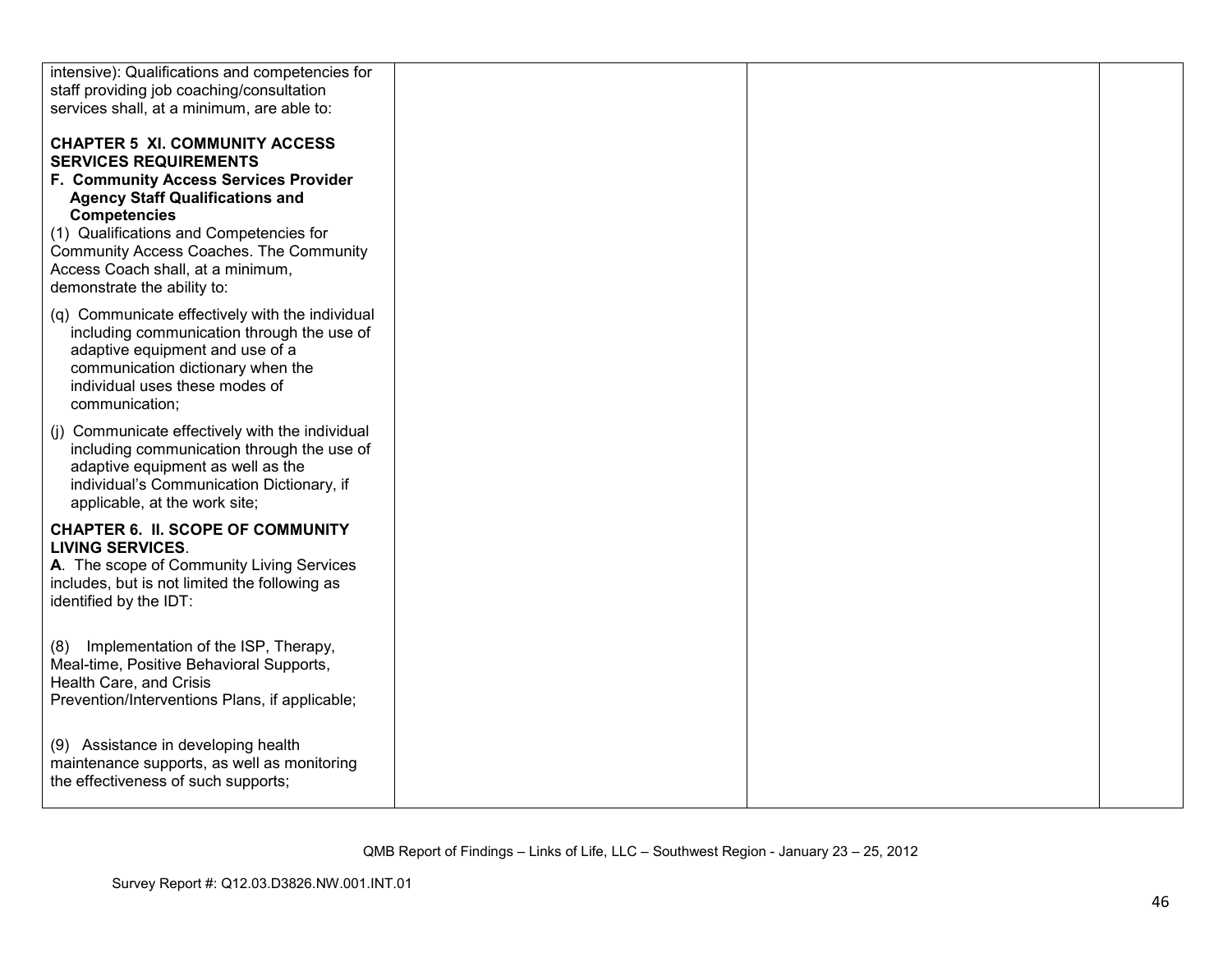| (12) Assist the individual as needed, in         |  |  |
|--------------------------------------------------|--|--|
| coordination with the designated healthcare      |  |  |
| coordinator and others on the IDT, with access   |  |  |
| to medical, dental, therapy, nutritional,        |  |  |
| behavioral and nursing practitioners and in      |  |  |
| the timely implementation of healthcare orders,  |  |  |
|                                                  |  |  |
| monitoring and recording of therapeutic plans    |  |  |
| or activities as prescribed, to include: health  |  |  |
| care and crisis prevention/ intervention plans;  |  |  |
| <b>CHAPTER 6. VIII. COMMUNITY LIVING</b>         |  |  |
| <b>SERVICE PROVIDER AGENCY</b>                   |  |  |
|                                                  |  |  |
| <b>REQUIREMENTS</b>                              |  |  |
| H. Community Living Services Provider            |  |  |
| <b>Agency Staffing Requirements</b>              |  |  |
|                                                  |  |  |
| <b>Community Living Service Staff</b><br>(1)     |  |  |
| Qualifications and Competencies: Individuals     |  |  |
| working as direct support staff and supervisors  |  |  |
| for Community Living Service Provider            |  |  |
| Agencies shall demonstrate the following:        |  |  |
|                                                  |  |  |
| (b) The ability to assist the individual to meet |  |  |
| his or her physical (e.g., health, grooming,     |  |  |
| toileting, eating) and personal                  |  |  |
| management needs, by teaching skills,            |  |  |
| providing supports, and building on              |  |  |
| individual strengths and capabilities;           |  |  |
|                                                  |  |  |
|                                                  |  |  |
| <b>Residence Requirements for Family</b><br>L.   |  |  |
| <b>Living Services and Supported Living</b>      |  |  |
| <b>Services</b>                                  |  |  |
| (1) Supported Living Services and Family         |  |  |
| Living Services providers shall assure that      |  |  |
| each individual's residence has:                 |  |  |
| (5) Kitchen area shall:                          |  |  |
| (b) Arrangements will be made, in consultation   |  |  |
| with the IDT for environmental                   |  |  |
| accommodations and assistive technology          |  |  |
| devices specific to the needs of the             |  |  |
| individual(s); and                               |  |  |
|                                                  |  |  |
|                                                  |  |  |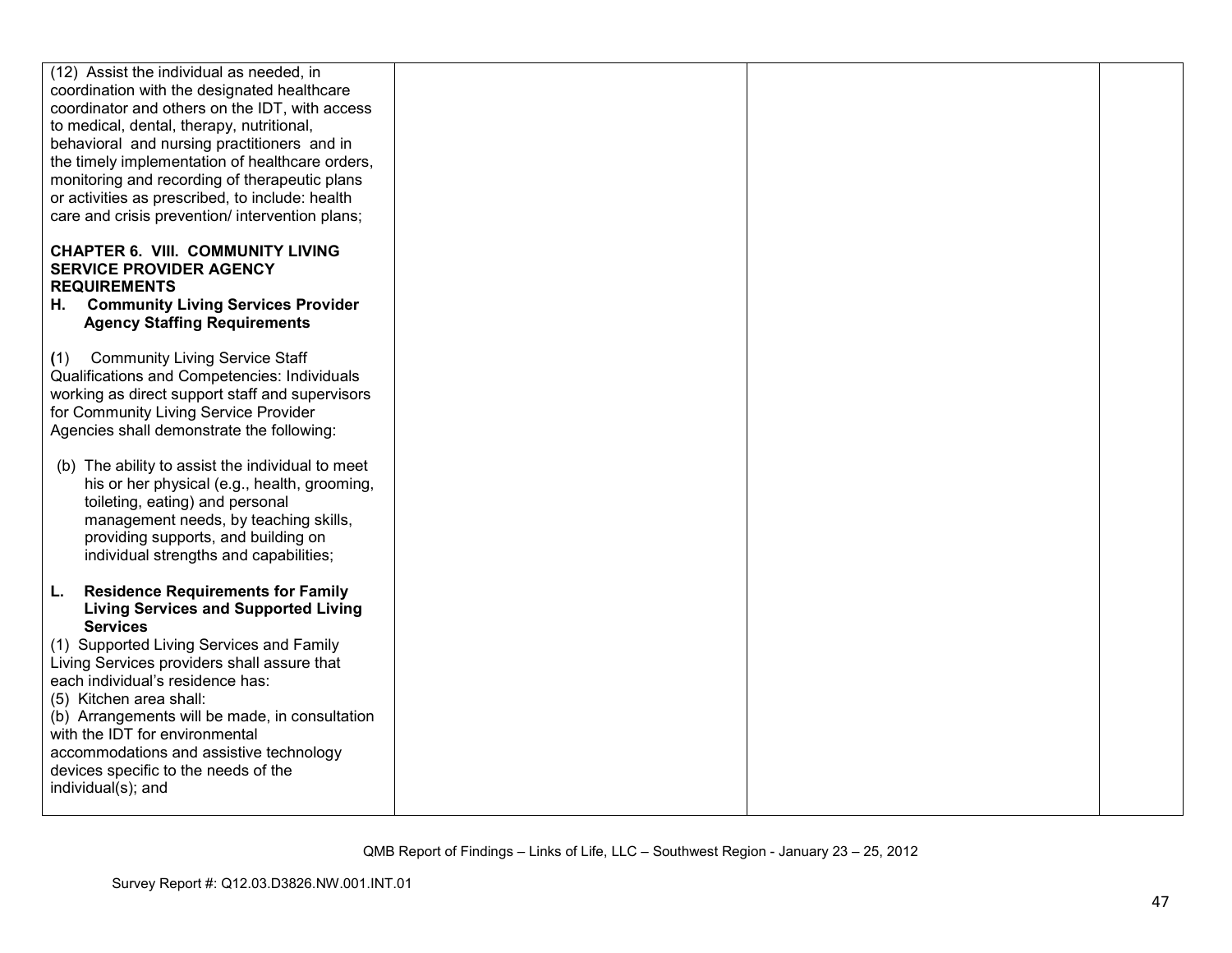| <b>Healthcare Regts.</b><br>Developmental Disabilities (DD) Waiver<br>Based on record review, the Agency failed to<br>Service Standards effective 4/1/2007<br>provide documentation of annual physical<br><b>CHAPTER 6. VI. GENERAL</b><br>examinations and/or other examinations as<br><b>REQUIREMENTS FOR COMMUNITY LIVING</b><br>specified by a licensed physician for 1 of 2<br>G. Health Care Requirements for<br>individuals receiving Community Living Services.<br><b>Community Living Services.</b>                                                                                                                                                                                                                                                                                                                                                                                                                                                                                                                                                                                                                                                                                                                                                                                                                                                                                                                                                                                                                                                                                                                                                                                                                                                                                   |                                                                                                                                                                              |  |
|------------------------------------------------------------------------------------------------------------------------------------------------------------------------------------------------------------------------------------------------------------------------------------------------------------------------------------------------------------------------------------------------------------------------------------------------------------------------------------------------------------------------------------------------------------------------------------------------------------------------------------------------------------------------------------------------------------------------------------------------------------------------------------------------------------------------------------------------------------------------------------------------------------------------------------------------------------------------------------------------------------------------------------------------------------------------------------------------------------------------------------------------------------------------------------------------------------------------------------------------------------------------------------------------------------------------------------------------------------------------------------------------------------------------------------------------------------------------------------------------------------------------------------------------------------------------------------------------------------------------------------------------------------------------------------------------------------------------------------------------------------------------------------------------|------------------------------------------------------------------------------------------------------------------------------------------------------------------------------|--|
|                                                                                                                                                                                                                                                                                                                                                                                                                                                                                                                                                                                                                                                                                                                                                                                                                                                                                                                                                                                                                                                                                                                                                                                                                                                                                                                                                                                                                                                                                                                                                                                                                                                                                                                                                                                                |                                                                                                                                                                              |  |
| (1) The Community Living Service providers<br>The following was not found, incomplete and/or<br>shall ensure completion of a HAT for each<br>not current:<br>individual receiving this service. The HAT shall<br>be completed 2 weeks prior to the annual ISP<br>• Vision Exam<br>meeting and submitted to the Case Manager<br>° Individual #1 - As indicated by the DDSD file<br>and all other IDT Members. A revised HAT is<br>matrix Vision Exams are to be conducted<br>required to also be submitted whenever the<br>every other year. No evidence of exam was<br>individual's health status changes significantly.<br>found.<br>For individuals who are newly allocated to the<br>DD Waiver program, the HAT may be<br>completed within 2 weeks following the initial<br>ISP meeting and submitted with any strategies<br>and support plans indicated in the ISP, or<br>within 72 hours following admission into direct<br>services, which ever comes first.<br>(2) Each individual will have a Health Care<br>Coordinator, designated by the IDT. When the<br>individual's HAT score is 4, 5 or 6 the Health<br>Care Coordinator shall be an IDT member,<br>other than the individual. The Health Care<br>Coordinator shall oversee and monitor health<br>care services for the individual in accordance<br>with these standards. In circumstances where<br>no IDT member voluntarily accepts designation<br>as the health care coordinator, the community<br>living provider shall assign a staff member to<br>this role.<br>(3) For each individual receiving Community<br>Living Services, the provider agency shall<br>ensure and document the following:<br>(a) Provision of health care oversight<br>consistent with these Standards as<br>detailed in Chapter One section III E: | Provider:<br>State your Plan of Correction for the findings in<br>this Tag above this line.<br>Enter your Quality Assurance/Quality<br>Improvement processes below the line. |  |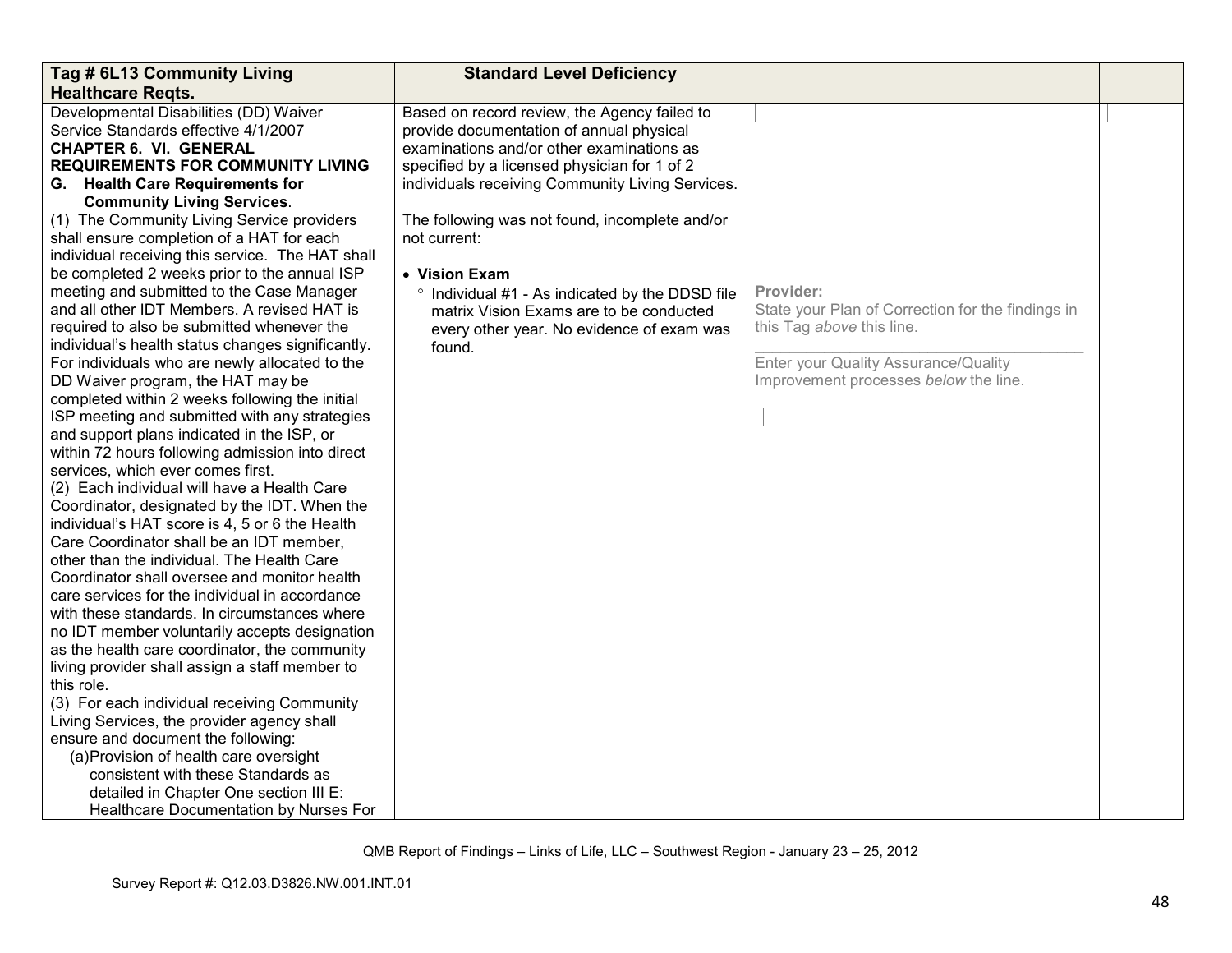| <b>Community Living Services, Community</b>      |  |  |
|--------------------------------------------------|--|--|
| Inclusion Services and Private Duty              |  |  |
| Nursing Services.                                |  |  |
| b) That each individual with a score of 4, 5,    |  |  |
| or 6 on the HAT, has a Health Care Plan          |  |  |
| developed by a licensed nurse.                   |  |  |
| (c) That an individual with chronic              |  |  |
| condition(s) with the potential to               |  |  |
| exacerbate into a life threatening               |  |  |
| condition, has Crisis Prevention/                |  |  |
| Intervention Plan(s) developed by a              |  |  |
| licensed nurse or other appropriate              |  |  |
| professional for each such condition.            |  |  |
| (4) That an average of 3 hours of documented     |  |  |
| nutritional counseling is available annually, if |  |  |
| recommended by the IDT.                          |  |  |
| (5) That the physical property and grounds are   |  |  |
| free of hazards to the individual's health and   |  |  |
| safety.                                          |  |  |
| (6) In addition, for each individual receiving   |  |  |
| Supported Living or Family Living Services, the  |  |  |
| provider shall verify and document the           |  |  |
| following:                                       |  |  |
| (a) The individual has a primary licensed        |  |  |
| physician;                                       |  |  |
| (b) The individual receives an annual            |  |  |
| physical examination and other                   |  |  |
| examinations as specified by a licensed          |  |  |
| physician;                                       |  |  |
| (c) The individual receives annual dental        |  |  |
| check-ups and other check-ups as                 |  |  |
| specified by a licensed dentist;                 |  |  |
| (d) The individual receives eye examinations     |  |  |
| as specified by a licensed optometrist or        |  |  |
| ophthalmologist; and                             |  |  |
| (e)Agency activities that occur as follow-up     |  |  |
| to medical appointments (e.g. treatment,         |  |  |
| visits to specialists, changes in                |  |  |
| medication or daily routine).                    |  |  |
|                                                  |  |  |
|                                                  |  |  |
| NMAC 8.302.1.17 RECORD KEEPING AND               |  |  |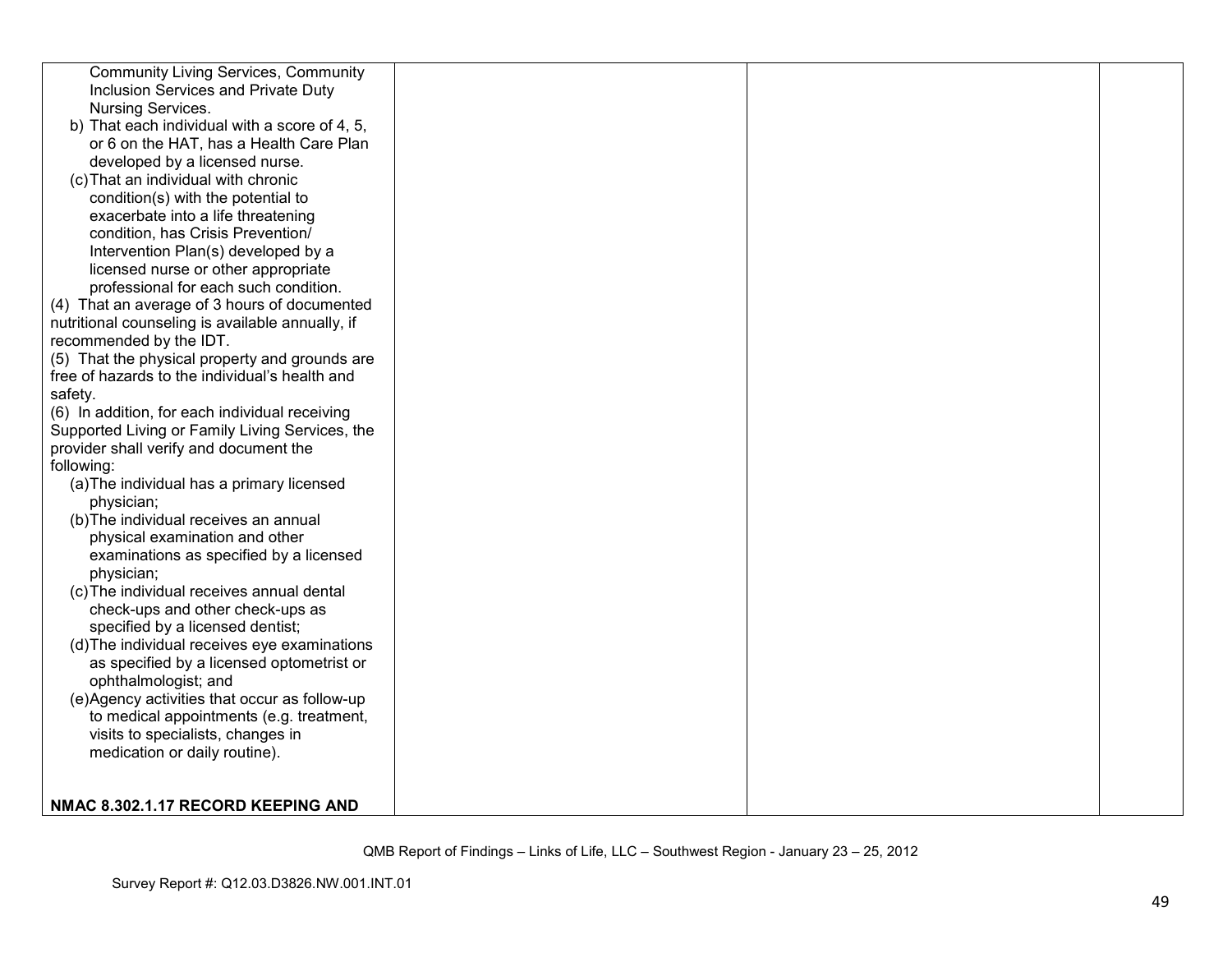| <b>DOCUMENTATION REQUIREMENTS: A</b>             |  |  |
|--------------------------------------------------|--|--|
| provider must maintain all the records           |  |  |
| necessary to fully disclose the nature, quality, |  |  |
| amount and medical necessity of services         |  |  |
| furnished to an eligible recipient who is        |  |  |
| currently receiving or who has received          |  |  |
|                                                  |  |  |
| services in the past.                            |  |  |
|                                                  |  |  |
| B. Documentation of test results: Results of     |  |  |
| tests and services must be documented, which     |  |  |
| includes results of laboratory and radiology     |  |  |
| procedures or progress following therapy or      |  |  |
| treatment.                                       |  |  |
|                                                  |  |  |
|                                                  |  |  |
|                                                  |  |  |
|                                                  |  |  |
|                                                  |  |  |
|                                                  |  |  |
|                                                  |  |  |
|                                                  |  |  |
|                                                  |  |  |
|                                                  |  |  |
|                                                  |  |  |
|                                                  |  |  |
|                                                  |  |  |
|                                                  |  |  |
|                                                  |  |  |
|                                                  |  |  |
|                                                  |  |  |
|                                                  |  |  |
|                                                  |  |  |
|                                                  |  |  |
|                                                  |  |  |
|                                                  |  |  |
|                                                  |  |  |
|                                                  |  |  |
|                                                  |  |  |
|                                                  |  |  |
|                                                  |  |  |
|                                                  |  |  |
|                                                  |  |  |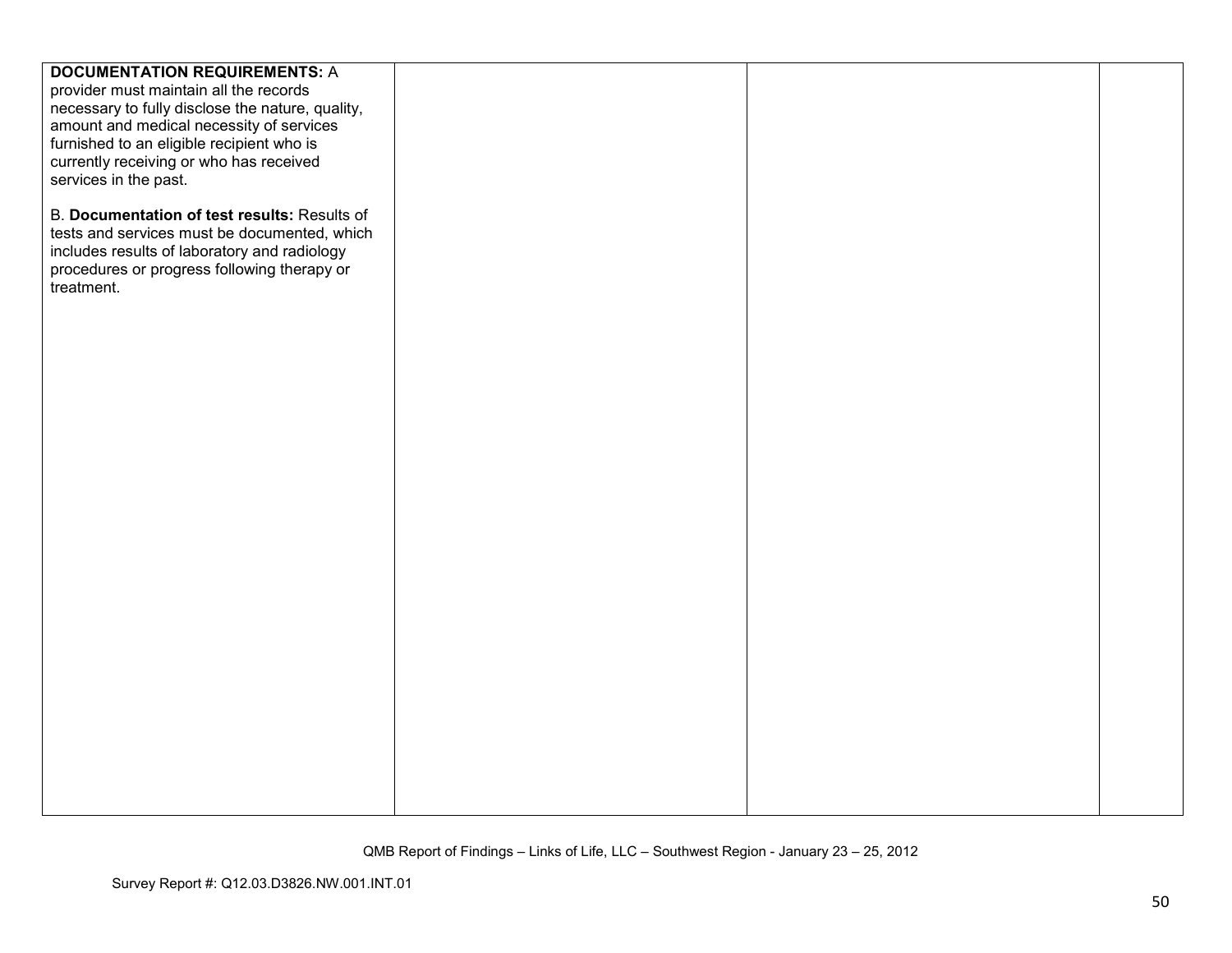| Tag # 6L25 Residential Health & Safety                                                                                                                                                                                                                                                                                                                                                                                                                                                                                                                                                                                                                                                                                                                                                                                                                                                                                                                                                                                                                                                                                                                                                                                                                                                                                                                                                                               | <b>Standard Level Deficiency</b>                                                                                                                                                                                                                                                                                                                                                                                                                                                                                                                                                                                                                                                                                                                                                                          |                                                                                                                                                                              |  |
|----------------------------------------------------------------------------------------------------------------------------------------------------------------------------------------------------------------------------------------------------------------------------------------------------------------------------------------------------------------------------------------------------------------------------------------------------------------------------------------------------------------------------------------------------------------------------------------------------------------------------------------------------------------------------------------------------------------------------------------------------------------------------------------------------------------------------------------------------------------------------------------------------------------------------------------------------------------------------------------------------------------------------------------------------------------------------------------------------------------------------------------------------------------------------------------------------------------------------------------------------------------------------------------------------------------------------------------------------------------------------------------------------------------------|-----------------------------------------------------------------------------------------------------------------------------------------------------------------------------------------------------------------------------------------------------------------------------------------------------------------------------------------------------------------------------------------------------------------------------------------------------------------------------------------------------------------------------------------------------------------------------------------------------------------------------------------------------------------------------------------------------------------------------------------------------------------------------------------------------------|------------------------------------------------------------------------------------------------------------------------------------------------------------------------------|--|
| (Supported Living & Family Living)                                                                                                                                                                                                                                                                                                                                                                                                                                                                                                                                                                                                                                                                                                                                                                                                                                                                                                                                                                                                                                                                                                                                                                                                                                                                                                                                                                                   |                                                                                                                                                                                                                                                                                                                                                                                                                                                                                                                                                                                                                                                                                                                                                                                                           |                                                                                                                                                                              |  |
| Developmental Disabilities (DD) Waiver<br>Service Standards effective 4/1/2007<br><b>CHAPTER 6. VIII. COMMUNITY LIVING</b><br><b>SERVICE PROVIDER AGENCY</b>                                                                                                                                                                                                                                                                                                                                                                                                                                                                                                                                                                                                                                                                                                                                                                                                                                                                                                                                                                                                                                                                                                                                                                                                                                                         | Based on observation, the Agency failed to<br>ensure that each individual's residence met all<br>requirements within the standard for 1 of 1<br>Supported Living residences.                                                                                                                                                                                                                                                                                                                                                                                                                                                                                                                                                                                                                              |                                                                                                                                                                              |  |
| <b>REQUIREMENTS</b><br>L. Residence Requirements for Family<br><b>Living Services and Supported Living</b><br><b>Services</b><br>(1) Supported Living Services and Family<br>Living Services providers shall assure that<br>each individual's residence has:<br>(a) Battery operated or electric smoke<br>detectors, heat sensors, or a sprinkler<br>system installed in the residence;<br>(b) General-purpose first aid kit;<br>(c) When applicable due to an individual's<br>health status, a blood borne pathogens kit;<br>(d) Accessible written procedures for<br>emergency evacuation e.g. fire and<br>weather-related threats;<br>(e) Accessible telephone numbers of poison<br>control centers located within the line of<br>sight of the telephone;<br>Accessible written documentation of actual<br>(f)<br>evacuation drills occurring at least three<br>(3) times a year. For Supported Living<br>evacuation drills shall occur at least once<br>a year during each shift;<br>(g) Accessible written procedures for the safe<br>storage of all medications with dispensing<br>instructions for each individual that are<br>consistent with the Assisting with<br>Medication Administration training or each<br>individual's ISP; and<br>(h) Accessible written procedures for<br>emergency placement and relocation of<br>individuals in the event of an emergency<br>evacuation that makes the residence | The following items were not found, not<br>functioning or incomplete:<br><b>Supported Living Requirements:</b><br>• Accessible written procedures for emergency<br>evacuation e.g. fire and weather-related<br>threats $(#1)$<br>• Accessible written documentation of actual<br>evacuation drills occurring at least three (3)<br>times a year. For Supported Living<br>evacuation drills shall occur at least once a<br>year during each shift (#1)<br>• Accessible written procedures for emergency<br>placement and relocation of individuals in the<br>event of an emergency evacuation that makes<br>the residence unsuitable for occupancy. The<br>emergency evacuation procedures shall<br>address, but are not limited to, fire, chemical<br>and/or hazardous waste spills, and flooding<br>(#1) | Provider:<br>State your Plan of Correction for the findings in<br>this Tag above this line.<br>Enter your Quality Assurance/Quality<br>Improvement processes below the line. |  |
| unsuitable for occupancy. The emergency                                                                                                                                                                                                                                                                                                                                                                                                                                                                                                                                                                                                                                                                                                                                                                                                                                                                                                                                                                                                                                                                                                                                                                                                                                                                                                                                                                              |                                                                                                                                                                                                                                                                                                                                                                                                                                                                                                                                                                                                                                                                                                                                                                                                           |                                                                                                                                                                              |  |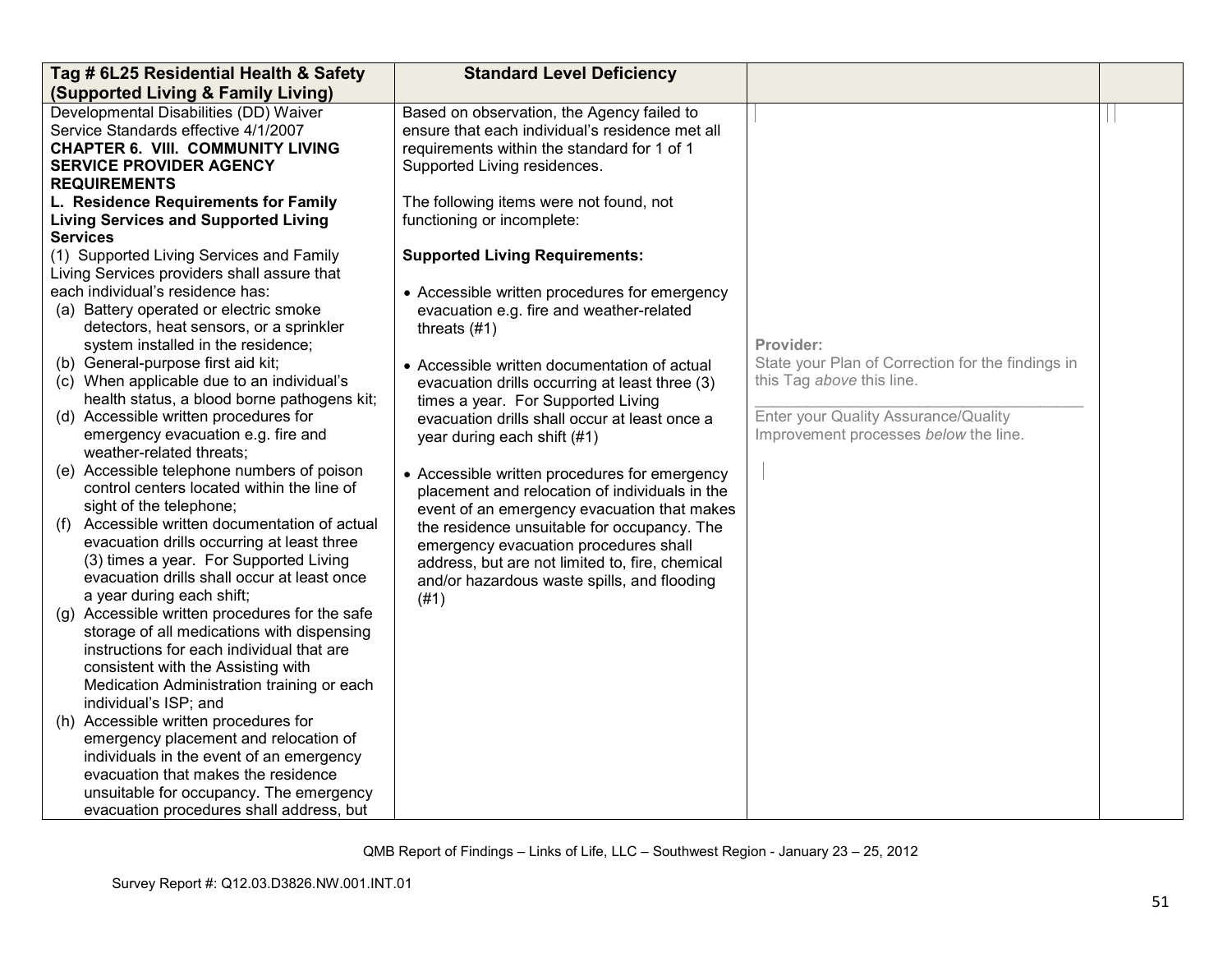| are not limited to, fire, chemical and/or<br>hazardous waste spills, and flooding. |  |  |
|------------------------------------------------------------------------------------|--|--|
|                                                                                    |  |  |
|                                                                                    |  |  |
|                                                                                    |  |  |
|                                                                                    |  |  |
|                                                                                    |  |  |
|                                                                                    |  |  |
|                                                                                    |  |  |
|                                                                                    |  |  |
|                                                                                    |  |  |
|                                                                                    |  |  |
|                                                                                    |  |  |
|                                                                                    |  |  |
|                                                                                    |  |  |
|                                                                                    |  |  |
|                                                                                    |  |  |
|                                                                                    |  |  |
|                                                                                    |  |  |
|                                                                                    |  |  |
|                                                                                    |  |  |
|                                                                                    |  |  |
|                                                                                    |  |  |
|                                                                                    |  |  |
|                                                                                    |  |  |
|                                                                                    |  |  |
|                                                                                    |  |  |
|                                                                                    |  |  |
|                                                                                    |  |  |
|                                                                                    |  |  |
|                                                                                    |  |  |
|                                                                                    |  |  |
|                                                                                    |  |  |
|                                                                                    |  |  |
|                                                                                    |  |  |
|                                                                                    |  |  |
|                                                                                    |  |  |
|                                                                                    |  |  |
|                                                                                    |  |  |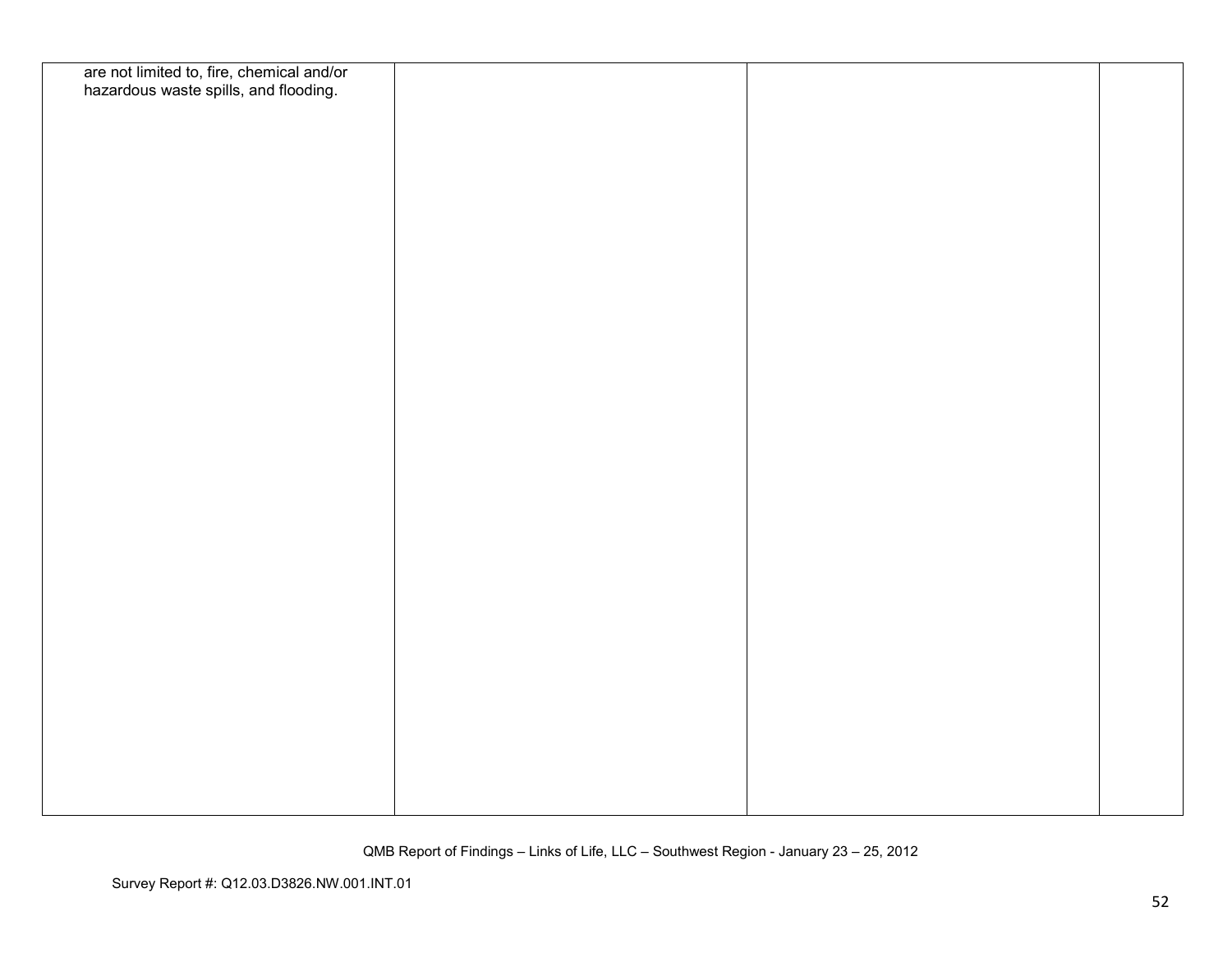**CMS Assurance – Financial Accountability –** *State financial oversight exists to assure that claims are coded and paid for in accordance with the reimbursement methodology specified in the approved waiver*.

|     | Tag # 5136 Community Access                     | <b>Standard Level Deficiency</b>               |                                                   |  |
|-----|-------------------------------------------------|------------------------------------------------|---------------------------------------------------|--|
|     | <b>Reimbursement</b>                            |                                                |                                                   |  |
|     | Developmental Disabilities (DD) Waiver          | Based on record review, the Agency failed to   |                                                   |  |
|     | Service Standards effective 4/1/2007            | provide written or electronic documentation as |                                                   |  |
|     | <b>CHAPTER 1 III. PROVIDER AGENCY</b>           | evidence for each unit billed for Community    |                                                   |  |
|     | DOCUMENTATION OF SERVICE DELIVERY               | Access Services for 2 of 2 individual.         |                                                   |  |
|     | <b>AND LOCATION</b>                             |                                                |                                                   |  |
| А.  | <b>General: All Provider Agencies shall</b>     | Individual #1                                  |                                                   |  |
|     | maintain all records necessary to fully         | September 2011                                 |                                                   |  |
|     | disclose the service, quality, quantity and     | • The Agency billed 44 units of Community      |                                                   |  |
|     | clinical necessity furnished to individuals     |                                                |                                                   |  |
|     | who are currently receiving services. The       | Access (H2021) from 9/5/2011 through           |                                                   |  |
|     |                                                 | 9/9/2011. No documentation found no units      |                                                   |  |
|     | Provider Agency records shall be                | could be accounted for.                        | Provider:                                         |  |
|     | sufficiently detailed to substantiate the       |                                                | State your Plan of Correction for the findings in |  |
|     | date, time, individual name, servicing          | • The Agency billed 60 units of Community      | this Tag above this line.                         |  |
|     | Provider Agency, level of services, and         | Access (H2021) from 9/11/2011 through          |                                                   |  |
|     | length of a session of service billed.          | 9/17/2011. No documentation found no units     | Enter your Quality Assurance/Quality              |  |
| В.  | <b>Billable Units:</b> The documentation of the | could be accounted for.                        | Improvement processes below the line.             |  |
|     | billable time spent with an individual shall    |                                                |                                                   |  |
|     | be kept on the written or electronic record     | • The Agency billed 32 units of Community      |                                                   |  |
|     | that is prepared prior to a request for         | Access (H2021) from 9/18/2011 through          |                                                   |  |
|     | reimbursement from the HSD. For each            | 9/24/2011. No documentation found no units     |                                                   |  |
|     | unit billed, the record shall contain the       | could be accounted for.                        |                                                   |  |
|     | following:                                      |                                                |                                                   |  |
| (1) | Date, start and end time of each service        | • The Agency billed 16 units of Community      |                                                   |  |
|     | encounter or other billable service interval;   | Access (H2021) from 9/26/2011 through          |                                                   |  |
| (2) | A description of what occurred during the       | 9/30/2011. No documentation found no units     |                                                   |  |
|     | encounter or service interval; and              |                                                |                                                   |  |
| (3) | The signature or authenticated name of          | could be accounted for.                        |                                                   |  |
|     | staff providing the service.                    |                                                |                                                   |  |
|     |                                                 | October 2011                                   |                                                   |  |
|     | MAD-MR: 03-59 Eff 1/1/2004                      | • The Agency billed 40 units of Community      |                                                   |  |
|     |                                                 | Access (H2021) from 10/3/2011 through          |                                                   |  |
|     | 8.314.1 BI RECORD KEEPING AND                   | 10/7/2011. No documentation found no           |                                                   |  |
|     | <b>DOCUMENTATION REQUIREMENTS:</b>              | units could be accounted for.                  |                                                   |  |
|     | Providers must maintain all records necessary   |                                                |                                                   |  |
|     | to fully disclose the extent of the services    | • The Agency billed 26 units of Community      |                                                   |  |
|     | provided to the Medicaid recipient. Services    | Access (H2021) from 10/9/2011 through          |                                                   |  |
|     | that have been billed to Medicaid, but are not  | 10/15/2011. Documentation received             |                                                   |  |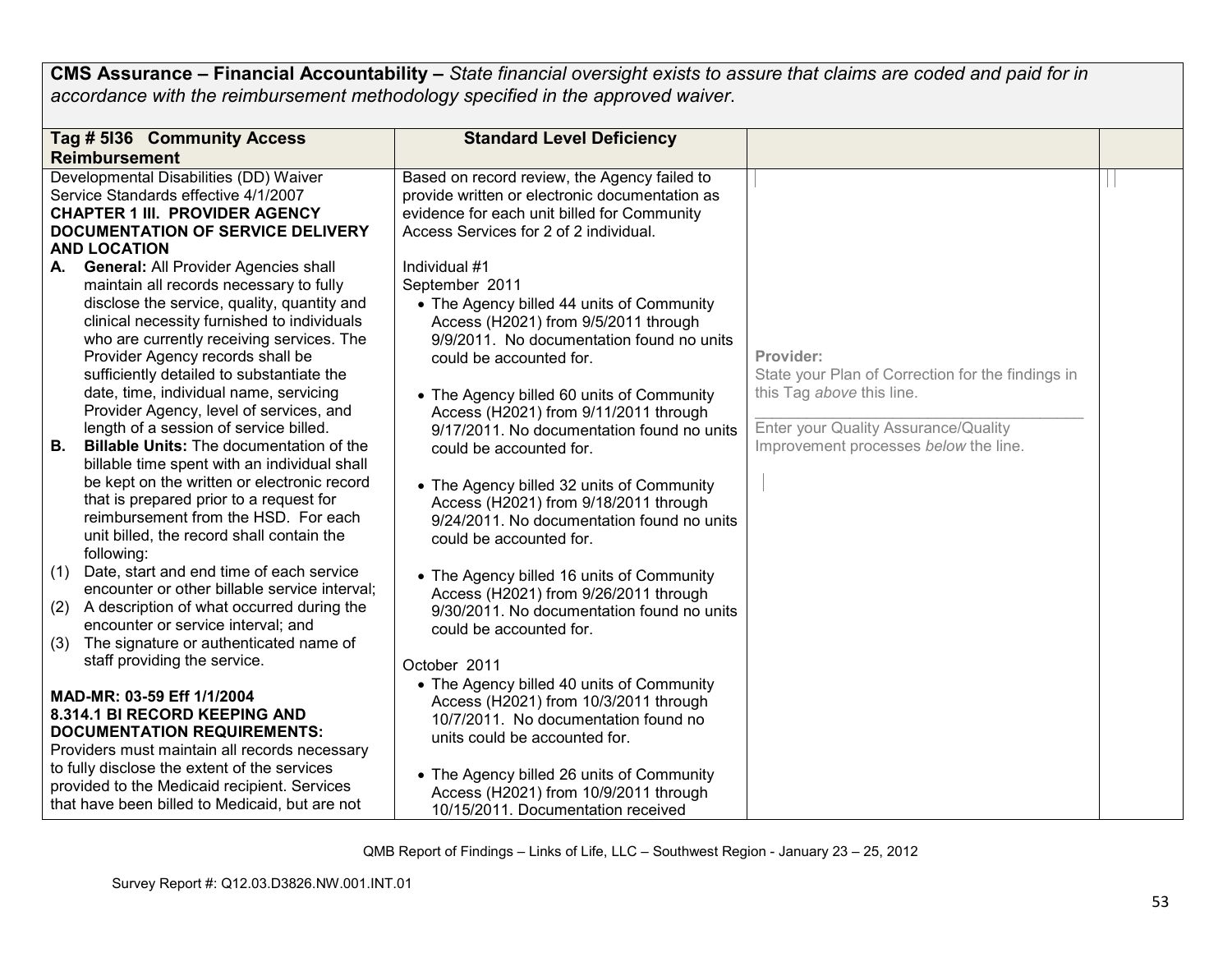| substantiated in a treatment plan and/or patient  | accounted for 6 units.                     |  |
|---------------------------------------------------|--------------------------------------------|--|
| records for the recipient are subject to          |                                            |  |
| recoupment.                                       | • The Agency billed 28 units of Community  |  |
|                                                   | Access (H2021) from 10/17/2011 through     |  |
| Developmental Disabilities (DD) Waiver            | 10/22/2011. No documentation found no      |  |
| Service Standards effective 4/1/2007              | units could be accounted for.              |  |
| <b>CHAPTER 5 XI. COMMUNITY ACCESS</b>             |                                            |  |
| <b>SERVICES REQUIREMENTS</b>                      | November 2011                              |  |
|                                                   |                                            |  |
| <b>G. Reimbursement</b>                           | • The Agency billed 114 units of Community |  |
| (1) Billable Unit: A billable unit is defined as  | Access (H2021) from 11/14/2011 through     |  |
| one-quarter hour of service.                      | 11/17/2011. Documentation received         |  |
|                                                   | accounted for 96 units.                    |  |
| (2) Billable Activities: The Community Access     |                                            |  |
| Provider Agency can bill for those activities     | • The Agency billed 72 units of Community  |  |
| listed in the Community Access Scope of           | Access (H2021) from 11/28/2011 through     |  |
| Service. Billable units are typically provided    | 11/30/2011. No documentation found no      |  |
| face-to-face but time spent in non face-to-face   |                                            |  |
| activity may be claimed under the following       | units could be accounted for.              |  |
|                                                   |                                            |  |
| conditions:                                       | Individual #2                              |  |
| (a) Time that is non face-to-face is              | November 2011                              |  |
| documented separately and clearly                 | • The Agency billed 91 units of Community  |  |
| identified as to the nature of the activity,      | Access (H2021) from 11/7/2011 through      |  |
| and is tied directly to the individual's          | 11/11/2011. No documentation found no      |  |
| ISP, Action Plan;                                 | units could be accounted for.              |  |
| (b) Time that is non face-to-face involves        |                                            |  |
| outreach and identification and training          | • The Agency billed 127 units of Community |  |
| of community connections and natural              | Access (H2021) from 11/14/2011 through     |  |
| supports; and                                     | 11/18/2011. Documentation received         |  |
| (c) Non face-to-face hours do not exceed          |                                            |  |
| 10% of the monthly billable hours.                | accounted for 94 units.                    |  |
|                                                   |                                            |  |
| (3) Non-Billable Activities: Activities that the  |                                            |  |
|                                                   |                                            |  |
| service Provider Agency may need to conduct,      |                                            |  |
| but which are not separately billable activities, |                                            |  |
| may include:                                      |                                            |  |
| (a) Time and expense for training service         |                                            |  |
| personnel;                                        |                                            |  |
| (b) Supervision of agency staff;                  |                                            |  |
| (c) Service documentation and billing             |                                            |  |
| activities; or                                    |                                            |  |
| (d) Time the individual spends in segregated      |                                            |  |
| facility-based settings activities.               |                                            |  |
|                                                   |                                            |  |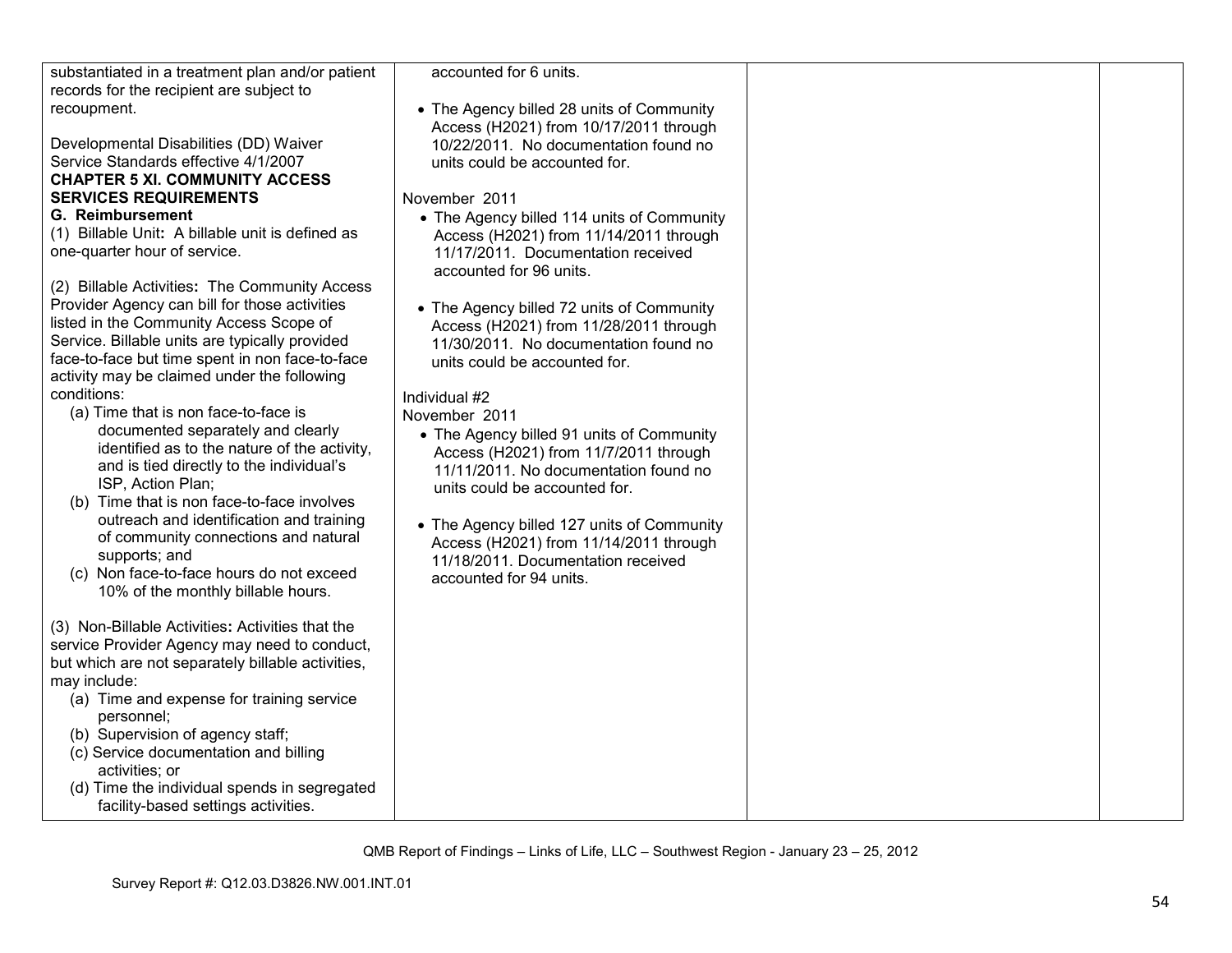| Tag # 5144 Adult Habilitation                                                                                                                                                                                                                                                                                                                                                                                                                                                                                                                                                                                                                                                                                                                                                                                                                                                                                                                                                                                                             | <b>Standard Level Deficiency</b>                                                                                                                                                                                                                                                                                                                                                                                                                                                                                                                                                                                                                                                                                                                                                                                                         |                                                                                                                                                                              |  |
|-------------------------------------------------------------------------------------------------------------------------------------------------------------------------------------------------------------------------------------------------------------------------------------------------------------------------------------------------------------------------------------------------------------------------------------------------------------------------------------------------------------------------------------------------------------------------------------------------------------------------------------------------------------------------------------------------------------------------------------------------------------------------------------------------------------------------------------------------------------------------------------------------------------------------------------------------------------------------------------------------------------------------------------------|------------------------------------------------------------------------------------------------------------------------------------------------------------------------------------------------------------------------------------------------------------------------------------------------------------------------------------------------------------------------------------------------------------------------------------------------------------------------------------------------------------------------------------------------------------------------------------------------------------------------------------------------------------------------------------------------------------------------------------------------------------------------------------------------------------------------------------------|------------------------------------------------------------------------------------------------------------------------------------------------------------------------------|--|
| <b>Reimbursement</b>                                                                                                                                                                                                                                                                                                                                                                                                                                                                                                                                                                                                                                                                                                                                                                                                                                                                                                                                                                                                                      |                                                                                                                                                                                                                                                                                                                                                                                                                                                                                                                                                                                                                                                                                                                                                                                                                                          |                                                                                                                                                                              |  |
| Developmental Disabilities (DD) Waiver<br>Service Standards effective 4/1/2007<br><b>CHAPTER 1 III. PROVIDER AGENCY</b><br>DOCUMENTATION OF SERVICE DELIVERY<br><b>AND LOCATION</b>                                                                                                                                                                                                                                                                                                                                                                                                                                                                                                                                                                                                                                                                                                                                                                                                                                                       | Based on record review, the Agency failed to<br>provide written or electronic documentation as<br>evidence for each unit billed for Adult<br>Habilitation Services for 5 of 5 individuals.                                                                                                                                                                                                                                                                                                                                                                                                                                                                                                                                                                                                                                               |                                                                                                                                                                              |  |
| A. General: All Provider Agencies shall<br>maintain all records necessary to fully<br>disclose the service, quality, quantity and<br>clinical necessity furnished to individuals<br>who are currently receiving services. The<br>Provider Agency records shall be<br>sufficiently detailed to substantiate the<br>date, time, individual name, servicing<br>Provider Agency, level of services, and<br>length of a session of service billed.<br><b>B.</b><br><b>Billable Units: The documentation of the</b><br>billable time spent with an individual shall<br>be kept on the written or electronic record<br>that is prepared prior to a request for<br>reimbursement from the HSD. For each<br>unit billed, the record shall contain the<br>following:<br>Date, start and end time of each service<br>(1)<br>encounter or other billable service interval;<br>A description of what occurred during the<br>(2)<br>encounter or service interval; and<br>The signature or authenticated name of<br>(3)<br>staff providing the service. | Individual #1<br>September 2011<br>• The Agency billed 48 units of Adult<br>Habilitation (T2021) from 9/1/2011 through<br>9/2/2011. Documentation received<br>accounted for 24 units.<br>• The Agency billed 100 units of Adult<br>Habilitation (T2021) from 9/5/2011 through<br>9/9/2011. Documentation received<br>accounted for 48 units. Documentation on<br>9/5,6 and 7 did not contain the following:<br>$\triangleright$ Start and end time of each service<br>encounter or other billable service<br>interval;<br>• The Agency billed 120 units of Adult<br>Habilitation (T2021) from 9/12/2011 through<br>9/16/2011. Documentation received<br>accounted for 104 units. Documentation on<br>9/16/2011 did not contain the following:<br>$\triangleright$ The signature or authenticated name of<br>staff providing the service. | Provider:<br>State your Plan of Correction for the findings in<br>this Tag above this line.<br>Enter your Quality Assurance/Quality<br>Improvement processes below the line. |  |
| MAD-MR: 03-59 Eff 1/1/2004<br>8.314.1 BI RECORD KEEPING AND<br><b>DOCUMENTATION REQUIREMENTS:</b><br>Providers must maintain all records necessary<br>to fully disclose the extent of the services<br>provided to the Medicaid recipient. Services<br>that have been billed to Medicaid, but are not<br>substantiated in a treatment plan and/or patient<br>records for the recipient are subject to<br>recoupment.                                                                                                                                                                                                                                                                                                                                                                                                                                                                                                                                                                                                                       | • The Agency billed 82 units of Adult<br>Habilitation (T2021) from 9/19/2011 through<br>9/23/2011. Documentation received<br>accounted for 80 units Documentation on<br>9/23/2011 did not contain the following:<br>$\triangleright$ The signature or authenticated name of<br>staff providing the service.<br>• The Agency billed 93 units of Adult<br>Habilitation (T2021) from 9/26/2011 through                                                                                                                                                                                                                                                                                                                                                                                                                                      |                                                                                                                                                                              |  |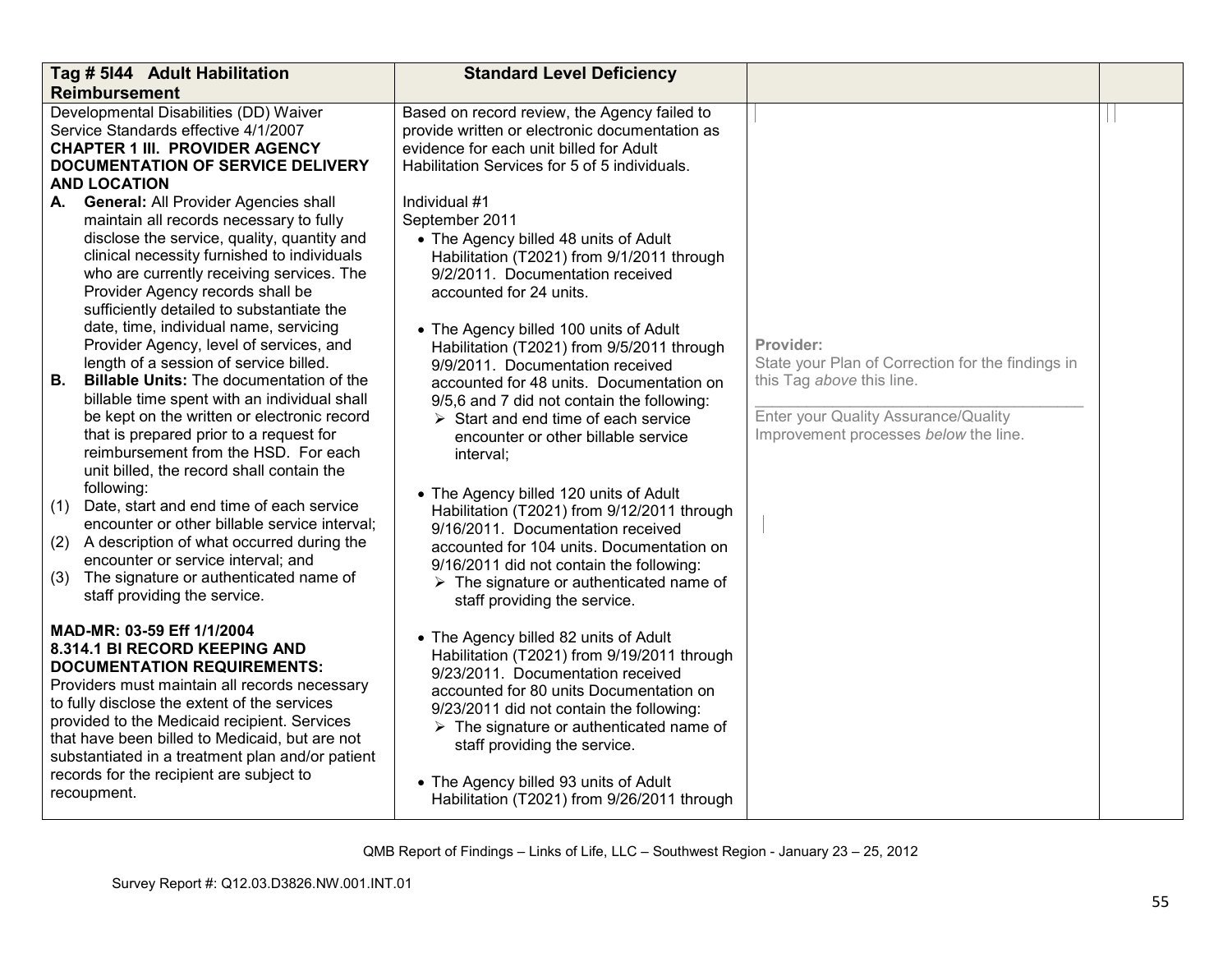| Developmental Disabilities (DD) Waiver                                                                                                                                                                                                                                                                                                                                                                                                                                                                                                                                                                                                                                                                                                                                                                                                            | 9/30/2011. Documentation received                                                                                                                                                                                                                                                                                                                                                                                                                                                                                                                                                                                                                                                                                                                                                                                                                                                                                                        |  |
|---------------------------------------------------------------------------------------------------------------------------------------------------------------------------------------------------------------------------------------------------------------------------------------------------------------------------------------------------------------------------------------------------------------------------------------------------------------------------------------------------------------------------------------------------------------------------------------------------------------------------------------------------------------------------------------------------------------------------------------------------------------------------------------------------------------------------------------------------|------------------------------------------------------------------------------------------------------------------------------------------------------------------------------------------------------------------------------------------------------------------------------------------------------------------------------------------------------------------------------------------------------------------------------------------------------------------------------------------------------------------------------------------------------------------------------------------------------------------------------------------------------------------------------------------------------------------------------------------------------------------------------------------------------------------------------------------------------------------------------------------------------------------------------------------|--|
| Service Standards effective 4/1/2007                                                                                                                                                                                                                                                                                                                                                                                                                                                                                                                                                                                                                                                                                                                                                                                                              | accounted for 18 units. Documentation on                                                                                                                                                                                                                                                                                                                                                                                                                                                                                                                                                                                                                                                                                                                                                                                                                                                                                                 |  |
| <b>CHAPTER 5 XVI. REIMBURSEMENT</b>                                                                                                                                                                                                                                                                                                                                                                                                                                                                                                                                                                                                                                                                                                                                                                                                               | 9/26, 28, 29, & 30 did not contain the                                                                                                                                                                                                                                                                                                                                                                                                                                                                                                                                                                                                                                                                                                                                                                                                                                                                                                   |  |
| A. Billable Unit. A billable unit for Adult                                                                                                                                                                                                                                                                                                                                                                                                                                                                                                                                                                                                                                                                                                                                                                                                       | following:                                                                                                                                                                                                                                                                                                                                                                                                                                                                                                                                                                                                                                                                                                                                                                                                                                                                                                                               |  |
| Habilitation Services is in 15-minute increments                                                                                                                                                                                                                                                                                                                                                                                                                                                                                                                                                                                                                                                                                                                                                                                                  | $\triangleright$ The signature or authenticated name of                                                                                                                                                                                                                                                                                                                                                                                                                                                                                                                                                                                                                                                                                                                                                                                                                                                                                  |  |
| hour. The rate is based on the individual's level                                                                                                                                                                                                                                                                                                                                                                                                                                                                                                                                                                                                                                                                                                                                                                                                 | staff providing the service.                                                                                                                                                                                                                                                                                                                                                                                                                                                                                                                                                                                                                                                                                                                                                                                                                                                                                                             |  |
| of care.                                                                                                                                                                                                                                                                                                                                                                                                                                                                                                                                                                                                                                                                                                                                                                                                                                          |                                                                                                                                                                                                                                                                                                                                                                                                                                                                                                                                                                                                                                                                                                                                                                                                                                                                                                                                          |  |
| <b>B. Billable Activities</b><br>(1) The Community Inclusion Provider Agency<br>can bill for those activities listed and described<br>on the ISP and within the Scope of Service.<br>Partial units are allowable. Billable units are<br>face-to-face, except that Adult Habilitation<br>services may be non-face-to-face under the<br>following conditions: (a) Time that is non face-<br>to-face is documented separately and clearly<br>identified as to the nature of the activity; and(b)<br>Non face-to-face hours do not exceed 5% of<br>the monthly billable hours.<br>(2) Adult Habilitation Services can be provided<br>with any other services, insofar as the services<br>are not reported for the same hours on the<br>same day, except that Therapy Services and<br>Case Management may be provided and billed<br>for the same hours | Individual #2<br>October 2011<br>• The Agency billed 84 units of Adult<br>Habilitation (T2021) from 10/10/2011<br>through 10/14/2011. Documentation<br>received accounted for 76 units.<br>Documentation on 10/12,13 did not contain<br>the following:<br>$\triangleright$ The signature or authenticated name of<br>staff providing the service.<br>November 2011<br>• The Agency billed 97 units of Adult<br>Habilitation (T2021) from 11/1/2011 through<br>11/4/11. Documentation received<br>accounted for 54 units.<br>Individual #3<br>September 2011<br>• The Agency billed 120 units of Adult<br>Habilitation (T2021) from 9/5/2011 through<br>9/9/2011. Documentation received<br>accounted for 95 units.<br>• The Agency billed 120 units of Adult<br>Habilitation (T2021) from 9/12/2011 through<br>9/16/2011. Documentation received<br>accounted for 96 units. Documentation on<br>9/12/2011 did not contain the following: |  |
|                                                                                                                                                                                                                                                                                                                                                                                                                                                                                                                                                                                                                                                                                                                                                                                                                                                   | $\triangleright$ Date, start and end time of each service                                                                                                                                                                                                                                                                                                                                                                                                                                                                                                                                                                                                                                                                                                                                                                                                                                                                                |  |
|                                                                                                                                                                                                                                                                                                                                                                                                                                                                                                                                                                                                                                                                                                                                                                                                                                                   | encounter or other billable service                                                                                                                                                                                                                                                                                                                                                                                                                                                                                                                                                                                                                                                                                                                                                                                                                                                                                                      |  |
|                                                                                                                                                                                                                                                                                                                                                                                                                                                                                                                                                                                                                                                                                                                                                                                                                                                   | interval;                                                                                                                                                                                                                                                                                                                                                                                                                                                                                                                                                                                                                                                                                                                                                                                                                                                                                                                                |  |
|                                                                                                                                                                                                                                                                                                                                                                                                                                                                                                                                                                                                                                                                                                                                                                                                                                                   |                                                                                                                                                                                                                                                                                                                                                                                                                                                                                                                                                                                                                                                                                                                                                                                                                                                                                                                                          |  |
|                                                                                                                                                                                                                                                                                                                                                                                                                                                                                                                                                                                                                                                                                                                                                                                                                                                   |                                                                                                                                                                                                                                                                                                                                                                                                                                                                                                                                                                                                                                                                                                                                                                                                                                                                                                                                          |  |
|                                                                                                                                                                                                                                                                                                                                                                                                                                                                                                                                                                                                                                                                                                                                                                                                                                                   | October 2011<br>• The Agency billed 114 units of Adult                                                                                                                                                                                                                                                                                                                                                                                                                                                                                                                                                                                                                                                                                                                                                                                                                                                                                   |  |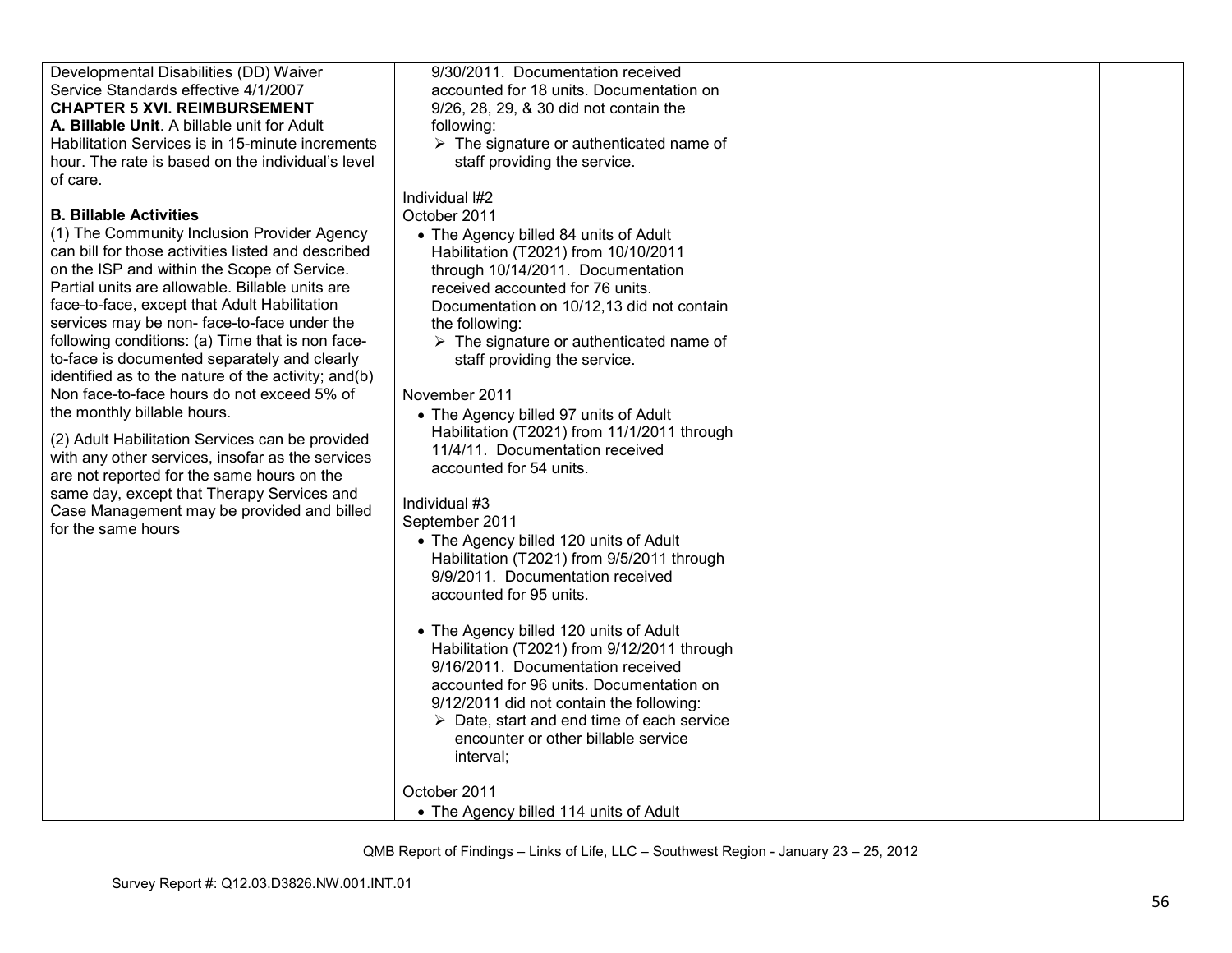| • The Agency billed 102 units of Adult<br>Habilitation (T2021) from 11/21/2011<br>through 11/25/2011. Documentation<br>received accounted for 80 units.<br>Individual #4<br>November 2011<br>• The Agency billed 96 units of Adult<br>Habilitation (T2021) from 11/1/2011 through<br>11/4/11. Documentation received<br>accounted for 89 units.<br>• The Agency billed 96 units of Adult<br>Habilitation (T2021) from 11/21/2011<br>through 11/25/11. Documentation received<br>accounted for 51 units. | Habilitation (T2021) from 10/10/2011<br>through 10/14/2011. Documentation<br>received accounted for 90 units.<br>Documentation on 10/11/2011 did not<br>contain the following:<br>$\triangleright$ The signature or authenticated name of<br>staff providing the service.<br>• The Agency billed 120 units of Adult<br>Habilitation (T2021) from 10/17/2011<br>through 10/21/2011. Documentation<br>received accounted for 104 units.<br>November 2011<br>• The Agency billed 96 units of Adult<br>Habilitation (T2021) from 11/1/2011 through<br>11/4/2011. Documentation received<br>accounted for 89 units.<br>• The Agency billed 120 units of Adult<br>Habilitation (T2021) from 11/15/2011<br>through 11/18/2011. Documentation<br>received accounted for 90 units. |  |
|---------------------------------------------------------------------------------------------------------------------------------------------------------------------------------------------------------------------------------------------------------------------------------------------------------------------------------------------------------------------------------------------------------------------------------------------------------------------------------------------------------|---------------------------------------------------------------------------------------------------------------------------------------------------------------------------------------------------------------------------------------------------------------------------------------------------------------------------------------------------------------------------------------------------------------------------------------------------------------------------------------------------------------------------------------------------------------------------------------------------------------------------------------------------------------------------------------------------------------------------------------------------------------------------|--|
|                                                                                                                                                                                                                                                                                                                                                                                                                                                                                                         |                                                                                                                                                                                                                                                                                                                                                                                                                                                                                                                                                                                                                                                                                                                                                                           |  |
|                                                                                                                                                                                                                                                                                                                                                                                                                                                                                                         |                                                                                                                                                                                                                                                                                                                                                                                                                                                                                                                                                                                                                                                                                                                                                                           |  |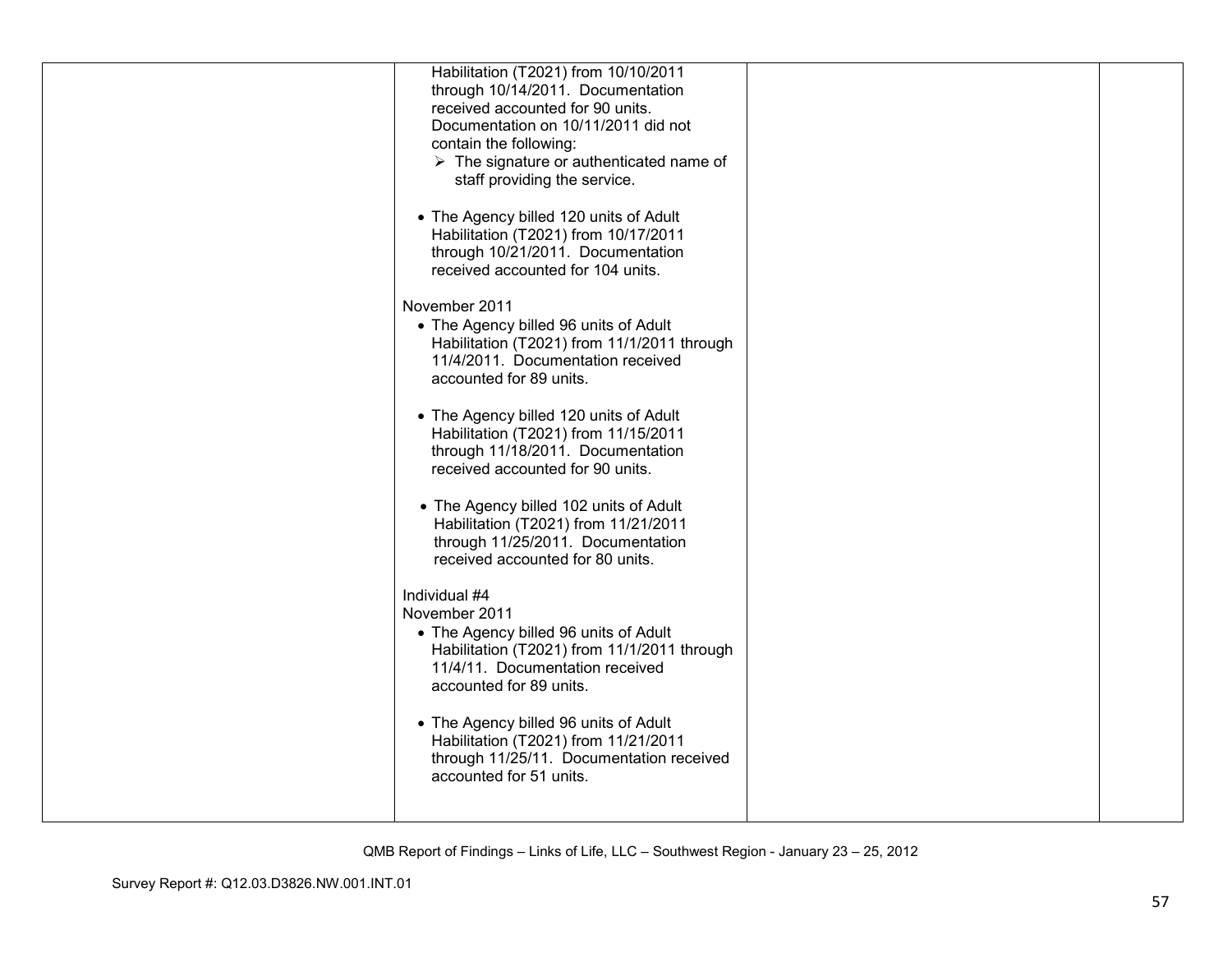| Individual #5                                                                    |  |
|----------------------------------------------------------------------------------|--|
| September 2011                                                                   |  |
| • The Agency billed 120 units of Adult                                           |  |
| Habilitation (T2021) from 9/5/2011 through                                       |  |
| 9/9/2011. Documentation received                                                 |  |
| accounted for 80 units. Documentation did                                        |  |
| not contain one or more of the following                                         |  |
| elements on 9/5 & 9, 2011:                                                       |  |
| $\triangleright$ Date, start and end time of each service                        |  |
| encounter or other billable service                                              |  |
| interval;                                                                        |  |
|                                                                                  |  |
| • The Agency billed 120 units of Adult                                           |  |
| Habilitation (T2021) from 9/12/2011 through                                      |  |
| 9/16/2011. Documentation received                                                |  |
| accounted for 104 units.                                                         |  |
|                                                                                  |  |
| • The Agency billed 120 units of Adult                                           |  |
| Habilitation (T2021) from 9/19/2011 through<br>9/23/2011. Documentation received |  |
| accounted for 80 units. Documentation did                                        |  |
|                                                                                  |  |
| not contain one or more of the following<br>elements on 9/21 & 23, 2011:         |  |
| $\triangleright$ Date, start and end time of each service                        |  |
| encounter or other billable service                                              |  |
| interval;                                                                        |  |
|                                                                                  |  |
| October 2011                                                                     |  |
| • The Agency billed 120 units of Adult                                           |  |
| Habilitation (T2021) from 10/17/2011                                             |  |
| through 10/20/11. Documentation received                                         |  |
| accounted for 52 units. Documentation did                                        |  |
| not contain one or more of the following                                         |  |
| elements on 10/18 & 21, 2011:                                                    |  |
| $\triangleright$ Date, start and end time of each service                        |  |
| encounter or other billable service                                              |  |
| interval;                                                                        |  |
|                                                                                  |  |
| November 2011                                                                    |  |
| • The Agency billed 120 units of Adult                                           |  |
| Habilitation (T2021) from 10/31/2011                                             |  |
| through 11/4/2011. Documentation received                                        |  |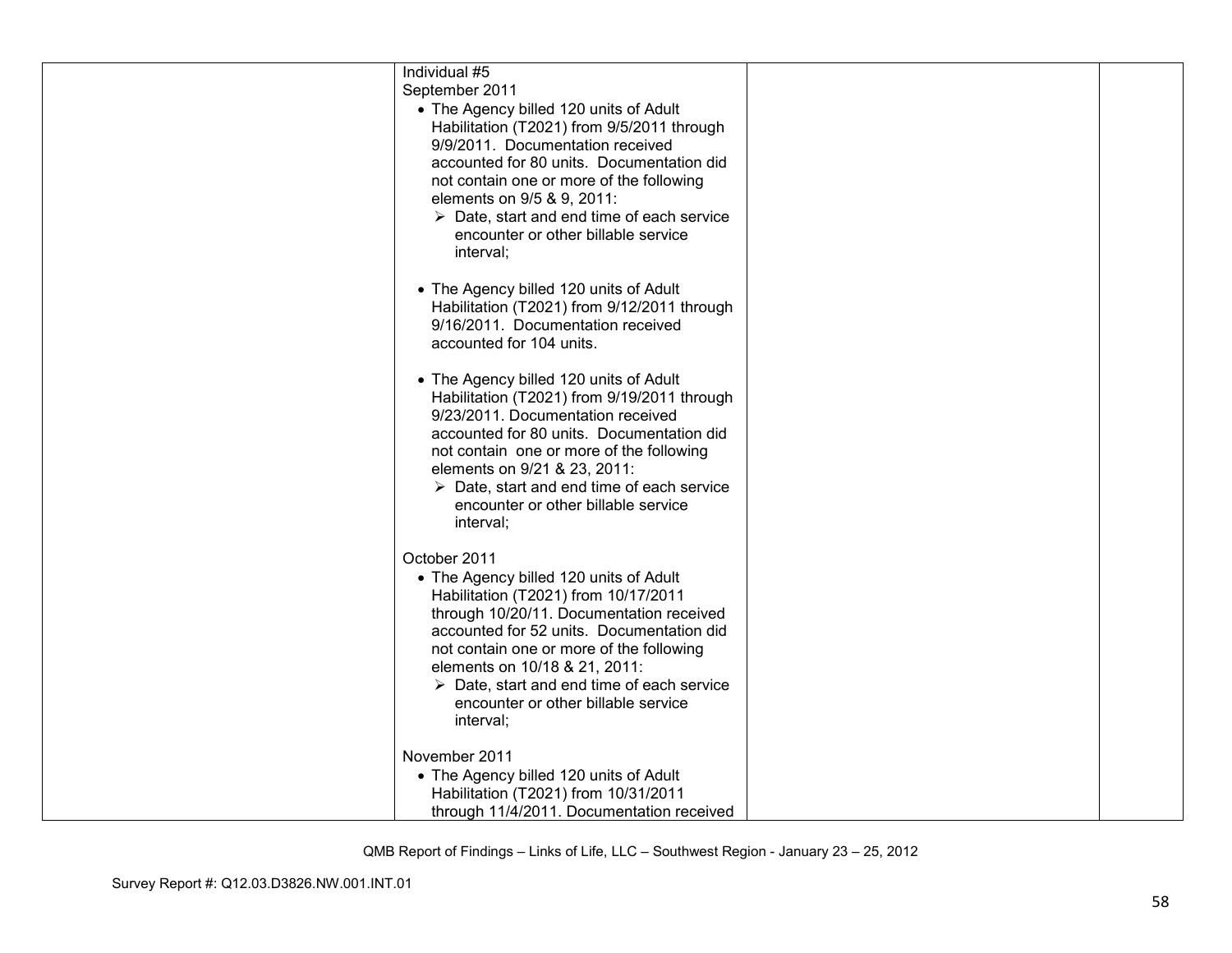|--|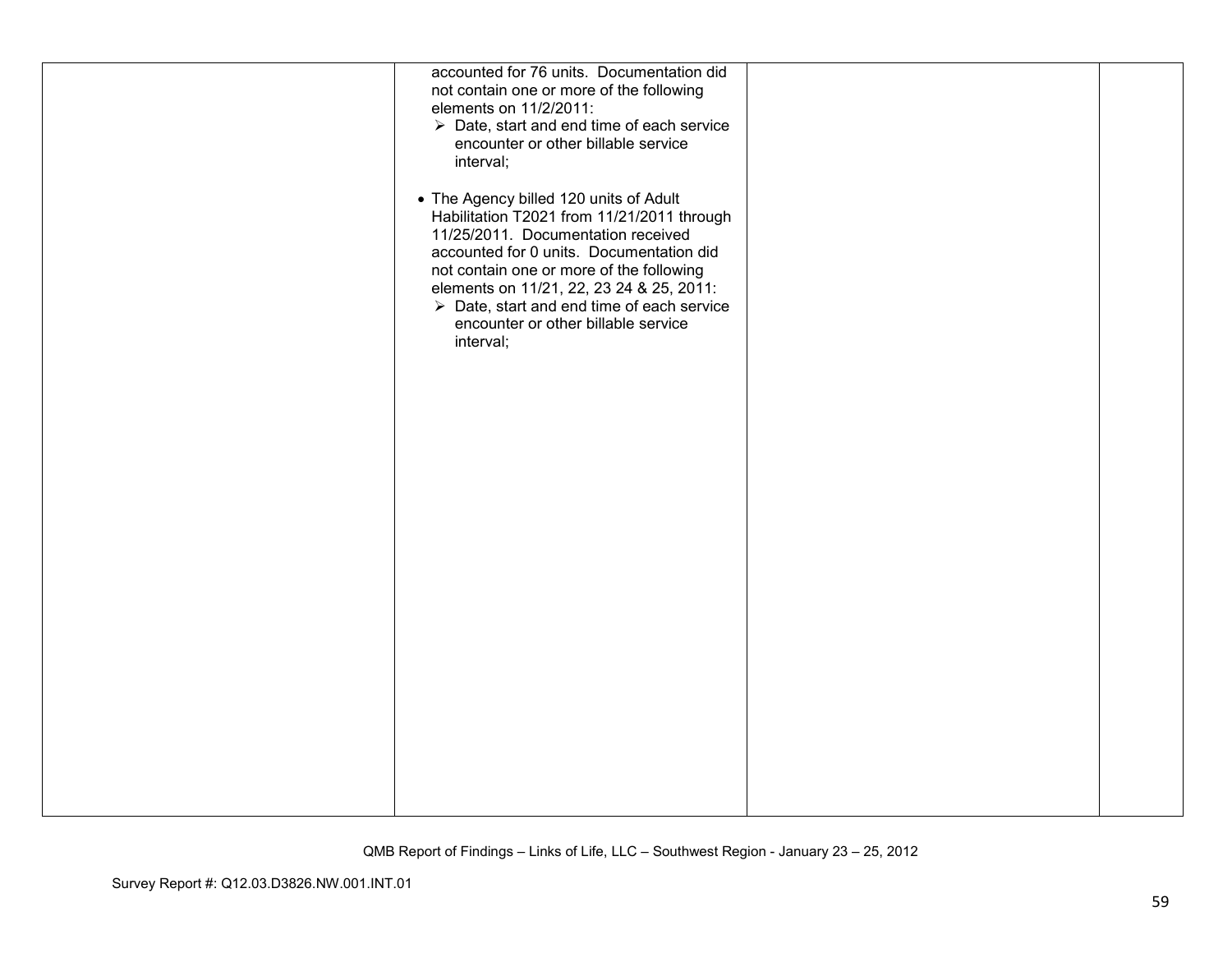| Tag # 6L26 Supported Living                                                                                                                                                                                                                                                                                                                                                                                                                                | <b>Standard Level Deficiency</b>                                                                                                                                                                                                                                                                                                                                                                                             |                                                                                             |  |
|------------------------------------------------------------------------------------------------------------------------------------------------------------------------------------------------------------------------------------------------------------------------------------------------------------------------------------------------------------------------------------------------------------------------------------------------------------|------------------------------------------------------------------------------------------------------------------------------------------------------------------------------------------------------------------------------------------------------------------------------------------------------------------------------------------------------------------------------------------------------------------------------|---------------------------------------------------------------------------------------------|--|
| <b>Reimbursement</b>                                                                                                                                                                                                                                                                                                                                                                                                                                       |                                                                                                                                                                                                                                                                                                                                                                                                                              |                                                                                             |  |
| Developmental Disabilities (DD) Waiver<br>Service Standards effective 4/1/2007<br><b>CHAPTER 1 III. PROVIDER AGENCY</b><br>DOCUMENTATION OF SERVICE DELIVERY<br><b>AND LOCATION</b>                                                                                                                                                                                                                                                                        | Based on record review, the Agency failed to<br>provide written or electronic documentation as<br>evidence for each unit billed for Supported<br>Living Services for 1 of 1 individual.                                                                                                                                                                                                                                      |                                                                                             |  |
| <b>General: All Provider Agencies shall</b><br>А.<br>maintain all records necessary to fully<br>disclose the service, quality, quantity and<br>clinical necessity furnished to individuals<br>who are currently receiving services. The<br>Provider Agency records shall be<br>sufficiently detailed to substantiate the<br>date, time, individual name, servicing<br>Provider Agency, level of services, and<br>length of a session of service billed.    | Individual #1<br>September 2011<br>• The Agency billed 3 units of Supported<br>Living (T2033) from 9/1/2011 through<br>9/3/2011. Documentation did not contain<br>the following on 9/1, 2 & 3, 2011 to justify 3<br>units billed.<br>> Signature/authenticated name of the staff<br>providing the service. Documentation only<br>contained initials.                                                                         | Provider:<br>State your Plan of Correction for the findings in<br>this Tag above this line. |  |
| <b>Billable Units: The documentation of the</b><br>В.<br>billable time spent with an individual shall<br>be kept on the written or electronic record<br>that is prepared prior to a request for<br>reimbursement from the HSD. For each<br>unit billed, the record shall contain the<br>following:<br>Date, start and end time of each service<br>(1)<br>encounter or other billable service interval;<br>A description of what occurred during the<br>(2) | • The Agency billed 7 units of Supported<br>Living (T2033) from 9/4/2011 through<br>9/10/2011. Documentation did not contain<br>the following on 9/4, 5, 6, 7, 8, 9 & 10, 2011<br>to justify 7 units billed.<br>> Signature/authenticated name of the staff<br>providing the service. Documentation only<br>contained initials.                                                                                              | Enter your Quality Assurance/Quality<br>Improvement processes below the line.               |  |
| encounter or service interval; and<br>The signature or authenticated name of<br>(3)<br>staff providing the service.                                                                                                                                                                                                                                                                                                                                        | • The Agency billed 7 units of Supported<br>Living (T2033) from 9/11/2011 through<br>9/17/2011. Documentation did not contain                                                                                                                                                                                                                                                                                                |                                                                                             |  |
| MAD-MR: 03-59 Eff 1/1/2004<br>8.314.1 BI RECORD KEEPING AND<br><b>DOCUMENTATION REQUIREMENTS:</b><br>Providers must maintain all records necessary<br>to fully disclose the extent of the services<br>provided to the Medicaid recipient. Services<br>that have been billed to Medicaid, but are not<br>substantiated in a treatment plan and/or patient<br>records for the recipient are subject to<br>recoupment.                                        | the following on 9/11, 12, 13, 14, 15, 16 &<br>17, 2011 to justify 7 units billed.<br>> Signature/authenticated name of the staff<br>providing the service. Documentation only<br>contained initials.<br>• The Agency billed 7 units of Supported<br>Living (T2033) from 9/18/2011 through<br>9/24/2011. Documentation did not contain<br>the following on 9/18, 19, 20, 21, 22, 23 &<br>24, 2011 to justify 7 units billed. |                                                                                             |  |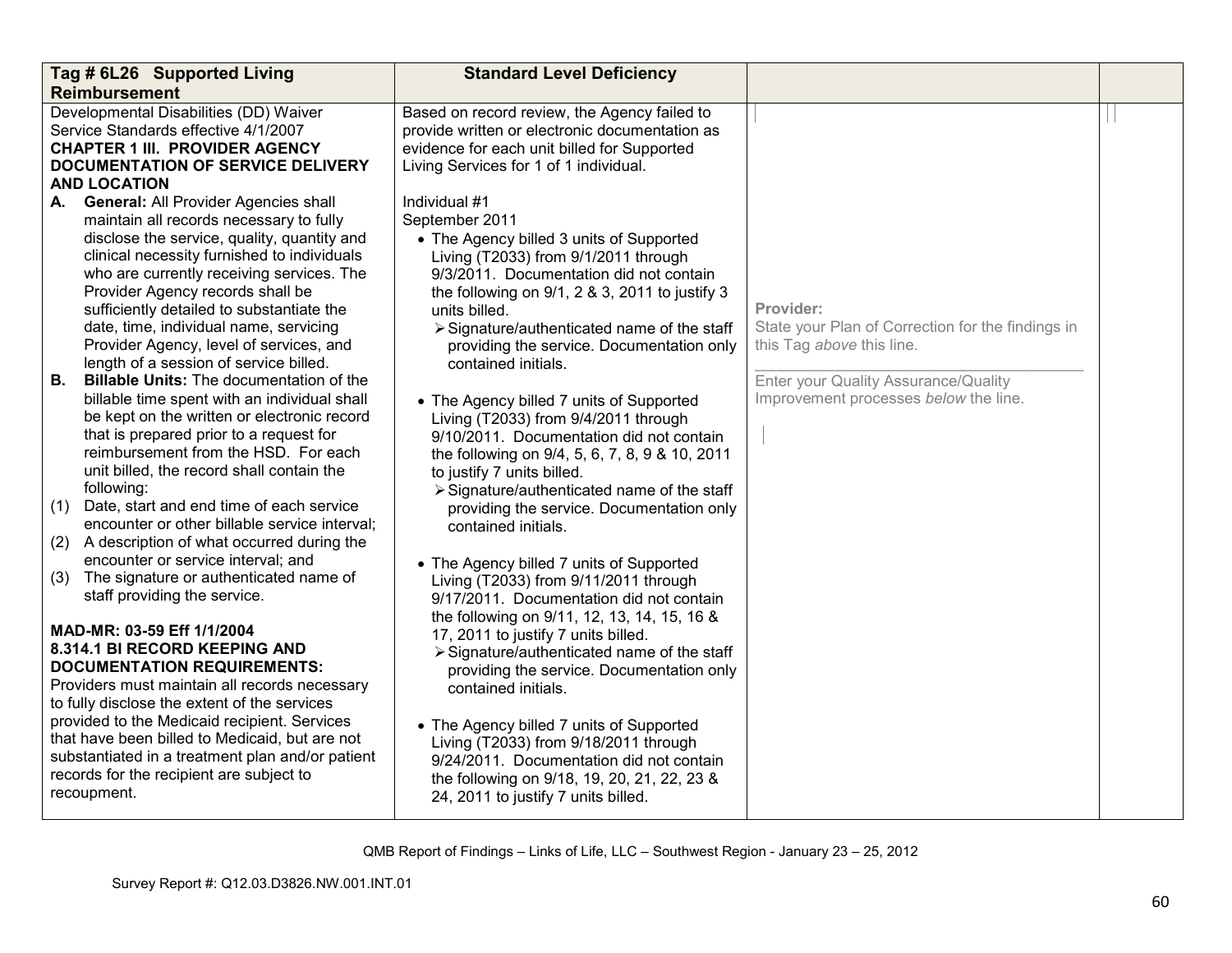| Developmental Disabilities (DD) Waiver                      | > Signature/authenticated name of the staff                                       |  |
|-------------------------------------------------------------|-----------------------------------------------------------------------------------|--|
| Service Standards effective 4/1/2007                        | providing the service. Documentation only                                         |  |
| <b>CHAPTER 6. IX. REIMBURSEMENT FOR</b>                     | contained initials.                                                               |  |
| <b>COMMUNITY LIVING SERVICES</b>                            |                                                                                   |  |
| A. Reimbursement for Supported Living                       | • The Agency billed 6 units of Supported                                          |  |
| Services                                                    | Living (T2033) from 9/25/2011 through                                             |  |
| Billable Unit. The billable Unit for<br>(1)                 | 9/30/2011. Documentation did not contain                                          |  |
| Supported Living Services is based on a                     | the following on 9/25, 26, 27, 28, 29 & 30,                                       |  |
| daily rate. The daily rate cannot exceed                    | 2011 to justify 6 units billed.                                                   |  |
| 340 billable days a year.                                   | > Signature/authenticated name of the staff                                       |  |
| <b>Billable Activities</b><br>(2)                           | providing the service. Documentation only                                         |  |
| (a) Direct care provided to an individual in                | contained initials.                                                               |  |
| the residence any portion of the day.                       |                                                                                   |  |
| (b) Direct support provided to an individual                | October 2011                                                                      |  |
| by community living direct service staff                    | • The Agency billed 1 units of Supported                                          |  |
| away from the residence, e.g., in the                       | Living (T2033) from 10/1/2011 through                                             |  |
| community.                                                  | 10/1/2011. Documentation did not contain                                          |  |
| (c) Any activities in which direct support                  | the following on 10/1/2011 to justify 1 units                                     |  |
| staff provides in accordance with the<br>Scope of Services. | billed.                                                                           |  |
| (3) Non-Billable Activities                                 | $\triangleright$ Signature/authenticated name of the staff                        |  |
| (a) The Supported Living Services provider                  | providing the service. Documentation only                                         |  |
| shall not bill DD Waiver for Room and                       | contained initials.                                                               |  |
| Board.                                                      |                                                                                   |  |
| (b) Personal care, respite, nutritional                     | • The Agency billed 7 units of Supported<br>Living (T2033) from 10/2/2011 through |  |
| counseling and nursing supports shall                       | 10/8/2011. Documentation did not contain                                          |  |
| not be billed as separate services for an                   | the following on 10/2, 3, 4, 5, 6, 7 & 8, 2011                                    |  |
| individual receiving Supported Living                       | to justify 7 units billed.                                                        |  |
| Services.                                                   | > Signature/authenticated name of the staff                                       |  |
| (c) The provider shall not bill when an                     | providing the service. Documentation only                                         |  |
| individual is hospitalized or in an                         | contained initials.                                                               |  |
| institutional care setting.                                 |                                                                                   |  |
|                                                             | • The Agency billed 7 units of Supported                                          |  |
|                                                             | Living (T2033) from 10/9/2011 through                                             |  |
|                                                             | 10/15/2011. Documentation did not contain                                         |  |
|                                                             | the following on 10/9, 10, 11, 12, 13, 14 &                                       |  |
|                                                             | 15, 2011 to justify 7 units billed.                                               |  |
|                                                             | > Signature/authenticated name of the staff                                       |  |
|                                                             | providing the service. Documentation only                                         |  |
|                                                             | contained initials.                                                               |  |
|                                                             |                                                                                   |  |
|                                                             | • The Agency billed 7 units of Supported                                          |  |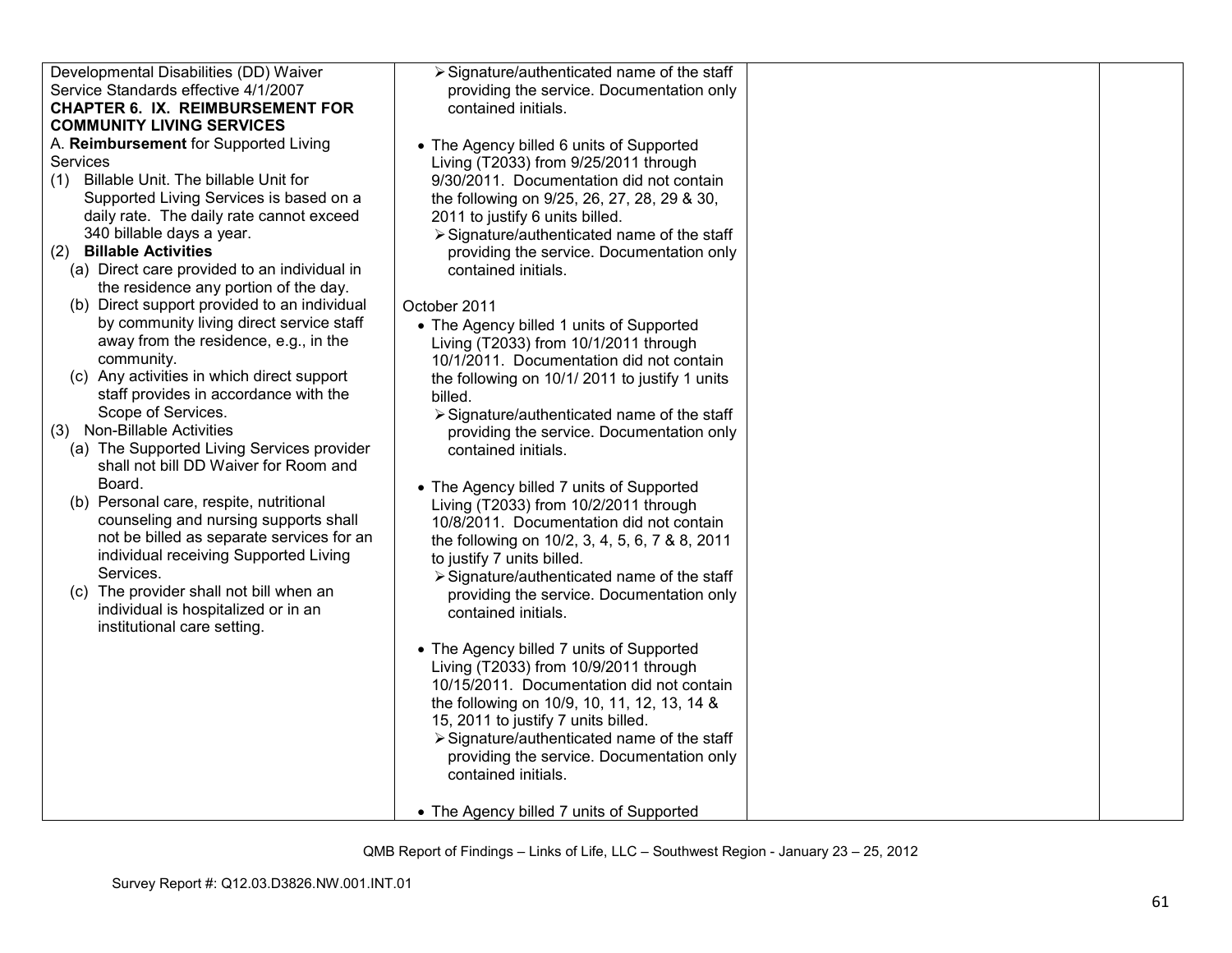| Living (T2033) from 10/16/2011 through<br>10/22/30/2011. Documentation did not<br>contain the following on 10/16, 17, 18, 19,<br>20 & 21, 2011 to justify 6 units billed.<br>> Signature/authenticated name of the staff<br>providing the service. Documentation only<br>contained initials.<br>$\triangleright$ No documentation found on 10/22/2011<br>to justify 1 unit. |  |
|-----------------------------------------------------------------------------------------------------------------------------------------------------------------------------------------------------------------------------------------------------------------------------------------------------------------------------------------------------------------------------|--|
| • The Agency billed 7 units of Supported<br>Living (T2033) from 10/23/2011 through<br>10/29/2011. Documentation did not contain<br>the following on 10/23, 24, 25, 26, 27, 28 &<br>29, 2011 to justify 7 units billed.<br>> Signature/authenticated name of the staff<br>providing the service. Documentation only<br>contained initials.                                   |  |
| • The Agency billed 2 units of Supported<br>Living (T2033) from 10/30/2011 through<br>10/31/2011. Documentation did not contain<br>the following on 10/30 & 31, 2011 to justify 2<br>units billed.<br>> Signature/authenticated name of the staff<br>providing the service. Documentation only<br>contained initials.                                                       |  |
| November 2011<br>• The Agency billed 5 units of Supported<br>Living (T2033) from 11/1/2011 through<br>11/5/2011. Documentation did not contain<br>the following on 11/1, 2, 3, 4 & 5, 2011 to<br>justify 5 units billed.<br>> Signature/authenticated name of the staff<br>providing the service. Documentation only<br>contained initials.                                 |  |
| • The Agency billed 7 units of Supported<br>Living (T2033) from 11/6/2011 through<br>11/12/2011. Documentation did not contain<br>the following on 11/6, 7, 8, 9, 10, 11 & 12,                                                                                                                                                                                              |  |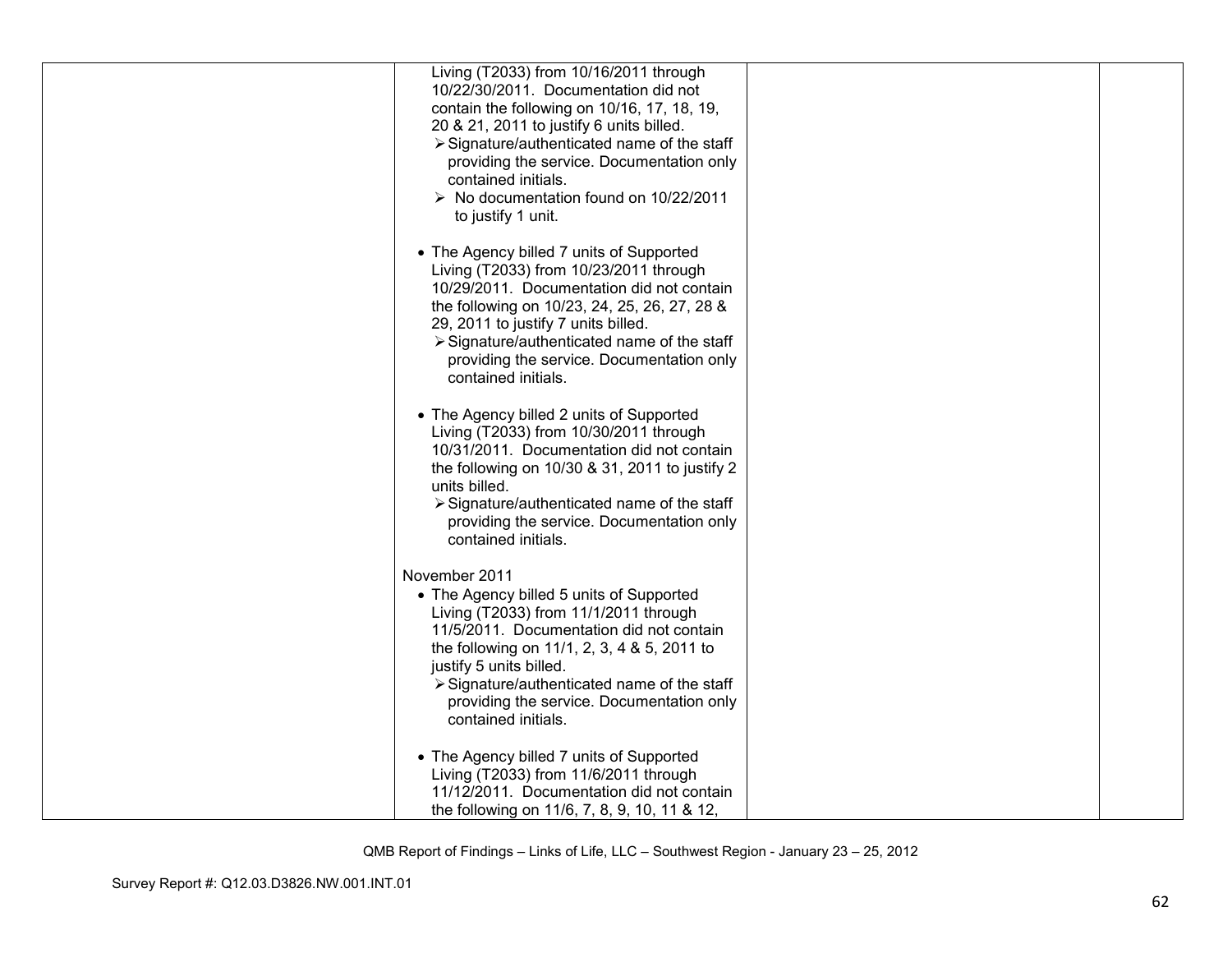| 2011 to justify 7 units billed.<br>> Signature/authenticated name of the staff<br>providing the service. Documentation only<br>contained initials.<br>• The Agency billed 7 units of Supported<br>Living (T2033) from 11/13/2011 through<br>11/19/2011. Documentation did not contain<br>the following on 11/13, 14, 15, 16, 17, 18 &<br>19, 2011 to justify 7 units billed.<br>> Signature/authenticated name of the staff<br>providing the service. Documentation only<br>contained initials.<br>• The Agency billed 7 units of Supported<br>Living (T2033) from 11/20/2011 through<br>11/26/2011. Documentation did not contain<br>the following on 11/20, 21, 22, 23, 24, 25 &<br>26, 2011 to justify 7 units billed.<br>> Signature/authenticated name of the staff<br>providing the service. Documentation only<br>contained initials.<br>• The Agency billed 4 units of Supported<br>Living (T2033) from 11/27/2011 through<br>11/30/2011. Insufficient documentation<br>found to justify 4 units billed. |  |
|------------------------------------------------------------------------------------------------------------------------------------------------------------------------------------------------------------------------------------------------------------------------------------------------------------------------------------------------------------------------------------------------------------------------------------------------------------------------------------------------------------------------------------------------------------------------------------------------------------------------------------------------------------------------------------------------------------------------------------------------------------------------------------------------------------------------------------------------------------------------------------------------------------------------------------------------------------------------------------------------------------------|--|
|                                                                                                                                                                                                                                                                                                                                                                                                                                                                                                                                                                                                                                                                                                                                                                                                                                                                                                                                                                                                                  |  |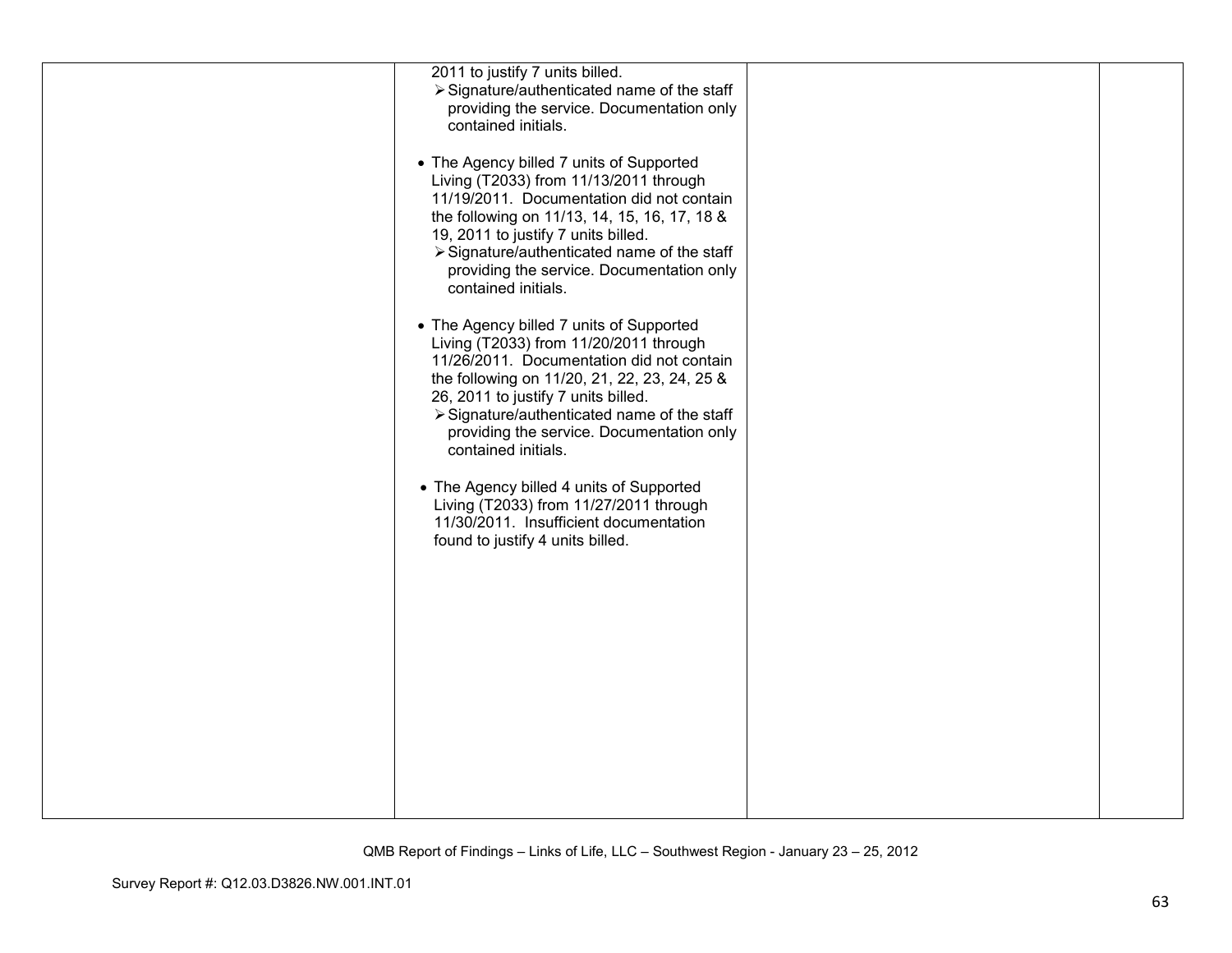| Tag # 6L28 Independent Living                                                                                                                                                                                                                                                                                                                                                                                                                                                                                                                                                                                                                                                                                                                                                                                                                                                                                                                                                                                                      | <b>Standard Level Deficiency</b>                                                                                                                                                                                                                                                                                                                                                                                                                                                                                                                                                                                                                                                                                                                                                                                                                                                                                                            |                                                                                                                                                                              |  |
|------------------------------------------------------------------------------------------------------------------------------------------------------------------------------------------------------------------------------------------------------------------------------------------------------------------------------------------------------------------------------------------------------------------------------------------------------------------------------------------------------------------------------------------------------------------------------------------------------------------------------------------------------------------------------------------------------------------------------------------------------------------------------------------------------------------------------------------------------------------------------------------------------------------------------------------------------------------------------------------------------------------------------------|---------------------------------------------------------------------------------------------------------------------------------------------------------------------------------------------------------------------------------------------------------------------------------------------------------------------------------------------------------------------------------------------------------------------------------------------------------------------------------------------------------------------------------------------------------------------------------------------------------------------------------------------------------------------------------------------------------------------------------------------------------------------------------------------------------------------------------------------------------------------------------------------------------------------------------------------|------------------------------------------------------------------------------------------------------------------------------------------------------------------------------|--|
| <b>Reimbursement</b>                                                                                                                                                                                                                                                                                                                                                                                                                                                                                                                                                                                                                                                                                                                                                                                                                                                                                                                                                                                                               |                                                                                                                                                                                                                                                                                                                                                                                                                                                                                                                                                                                                                                                                                                                                                                                                                                                                                                                                             |                                                                                                                                                                              |  |
| Developmental Disabilities (DD) Waiver<br>Service Standards effective 4/1/2007<br><b>CHAPTER 1 III. PROVIDER AGENCY</b><br>DOCUMENTATION OF SERVICE DELIVERY<br><b>AND LOCATION</b>                                                                                                                                                                                                                                                                                                                                                                                                                                                                                                                                                                                                                                                                                                                                                                                                                                                | Based on record review, the Agency failed to<br>provide written or electronic documentation as<br>evidence for each unit billed for Independent<br>Living Services for 1 of 1 individual.                                                                                                                                                                                                                                                                                                                                                                                                                                                                                                                                                                                                                                                                                                                                                   |                                                                                                                                                                              |  |
| A. General: All Provider Agencies shall<br>maintain all records necessary to fully<br>disclose the service, quality, quantity and<br>clinical necessity furnished to individuals<br>who are currently receiving services. The<br>Provider Agency records shall be<br>sufficiently detailed to substantiate the<br>date, time, individual name, servicing<br>Provider Agency, level of services, and<br>length of a session of service billed.<br>Billable Units: The documentation of the<br><b>B.</b><br>billable time spent with an individual shall<br>be kept on the written or electronic record<br>that is prepared prior to a request for<br>reimbursement from the HSD. For each<br>unit billed, the record shall contain the<br>following:<br>Date, start and end time of each service<br>(1)<br>encounter or other billable service interval;<br>A description of what occurred during the<br>(2)<br>encounter or service interval; and<br>The signature or authenticated name of<br>(3)<br>staff providing the service. | Individual #2<br>October 2011<br>• The Agency billed 1 unit of Independent<br>Living (T2030) from 10/1/2011 through<br>10/31/2011. Documentation did not contain<br>the following on 10/1, 2, 3, 4, 5, 6, 7, 8, 9,<br>10, 11, 12, 13, 14, 15, 16, 17, 18, 19, 20,<br>21, 22, 23, 24, 25, 26, 27, 28, 29, 30 &*31,<br>2011 to justify 1 unit billed.<br>> Signature/authenticated name of the staff<br>providing the service. Documentation only<br>contained initials.<br>November 2011<br>• The Agency billed 1 unit of Independent<br>Living (T2030) from 11/1/2011 through<br>11/30/2011. Documentation did not contain<br>the following on 11/1, 2, 3, 4, 5, 6, 7, 8, 9,<br>10, 11, 12, 13, 14, 15, 16, 17, 18, 19, 20,<br>21, 22, 23, 24, 25, 26, 27, 28, 29 & 30, 2011<br>to justify 1 unit billed.<br>$\triangleright$ Signature/authenticated name of the<br>staff providing the service. Documentation<br>only contained initials. | Provider:<br>State your Plan of Correction for the findings in<br>this Tag above this line.<br>Enter your Quality Assurance/Quality<br>Improvement processes below the line. |  |
| MAD-MR: 03-59 Eff 1/1/2004<br>8.314.1 BI RECORD KEEPING AND<br><b>DOCUMENTATION REQUIREMENTS:</b><br>Providers must maintain all records necessary<br>to fully disclose the extent of the services<br>provided to the Medicaid recipient. Services<br>that have been billed to Medicaid, but are not<br>substantiated in a treatment plan and/or patient<br>records for the recipient are subject to<br>recoupment.                                                                                                                                                                                                                                                                                                                                                                                                                                                                                                                                                                                                                |                                                                                                                                                                                                                                                                                                                                                                                                                                                                                                                                                                                                                                                                                                                                                                                                                                                                                                                                             |                                                                                                                                                                              |  |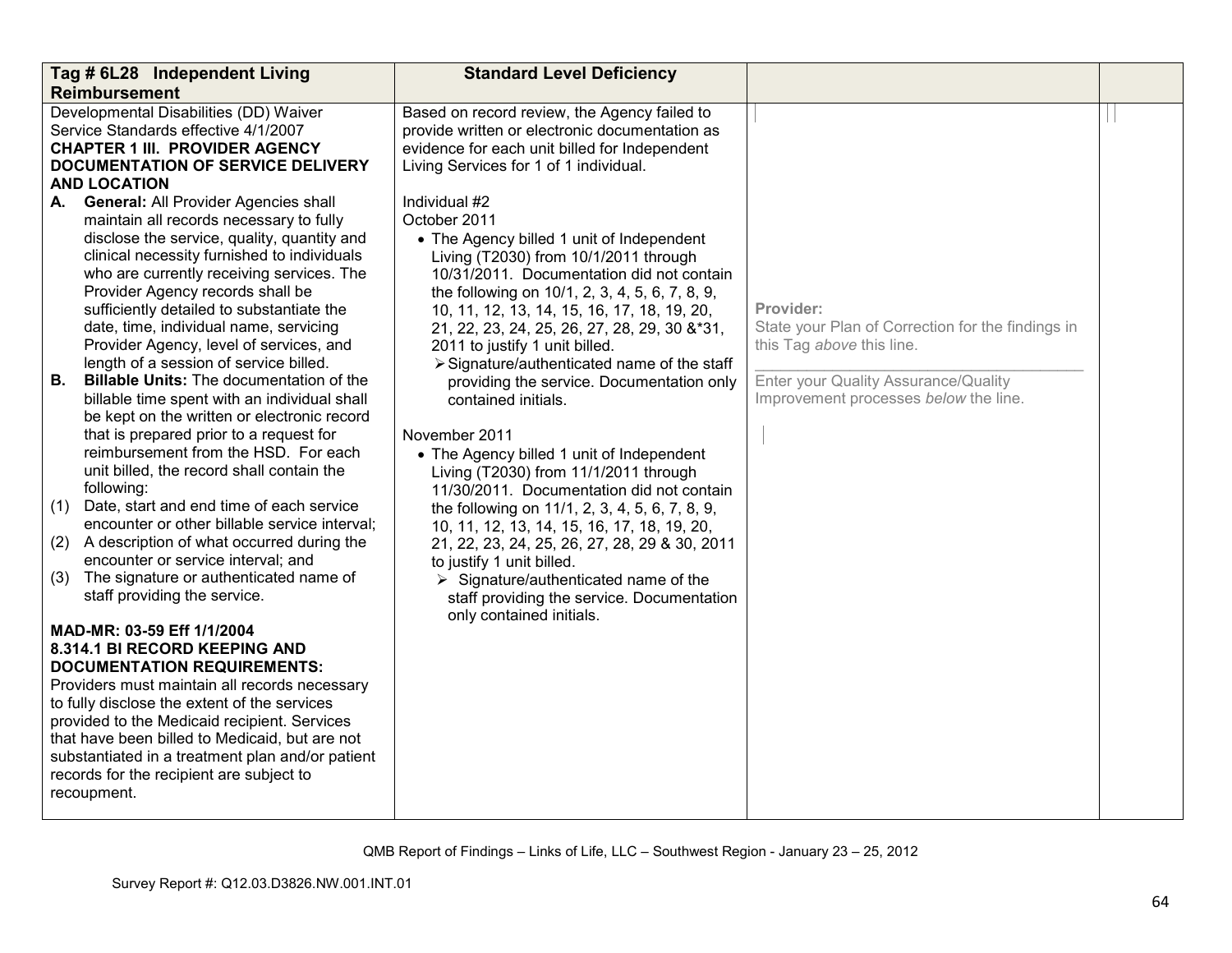| Developmental Disabilities (DD) Waiver           |  |  |
|--------------------------------------------------|--|--|
| Service Standards effective 4/1/2007             |  |  |
| <b>CHAPTER 6. IX. REIMBURSEMENT FOR</b>          |  |  |
| <b>COMMUNITY LIVING SERVICES</b>                 |  |  |
| D. Reimbursement for Independent Living          |  |  |
| Services: The billable unit for Independent      |  |  |
| Living Services is a monthly rate with a         |  |  |
| maximum of 12 units a year. Independent          |  |  |
| Living Services is reimbursed at two levels      |  |  |
| based on the number of hours of service          |  |  |
| needed by the individual as specified in the     |  |  |
| ISP. An individual receiving at least 20 hours   |  |  |
| but less than 100 hours of direct service per    |  |  |
| month will be reimbursed at Level II rate. An    |  |  |
| individual receiving 100 or more hours of direct |  |  |
| service per month will be reimbursed at the      |  |  |
| Level I rate.                                    |  |  |
|                                                  |  |  |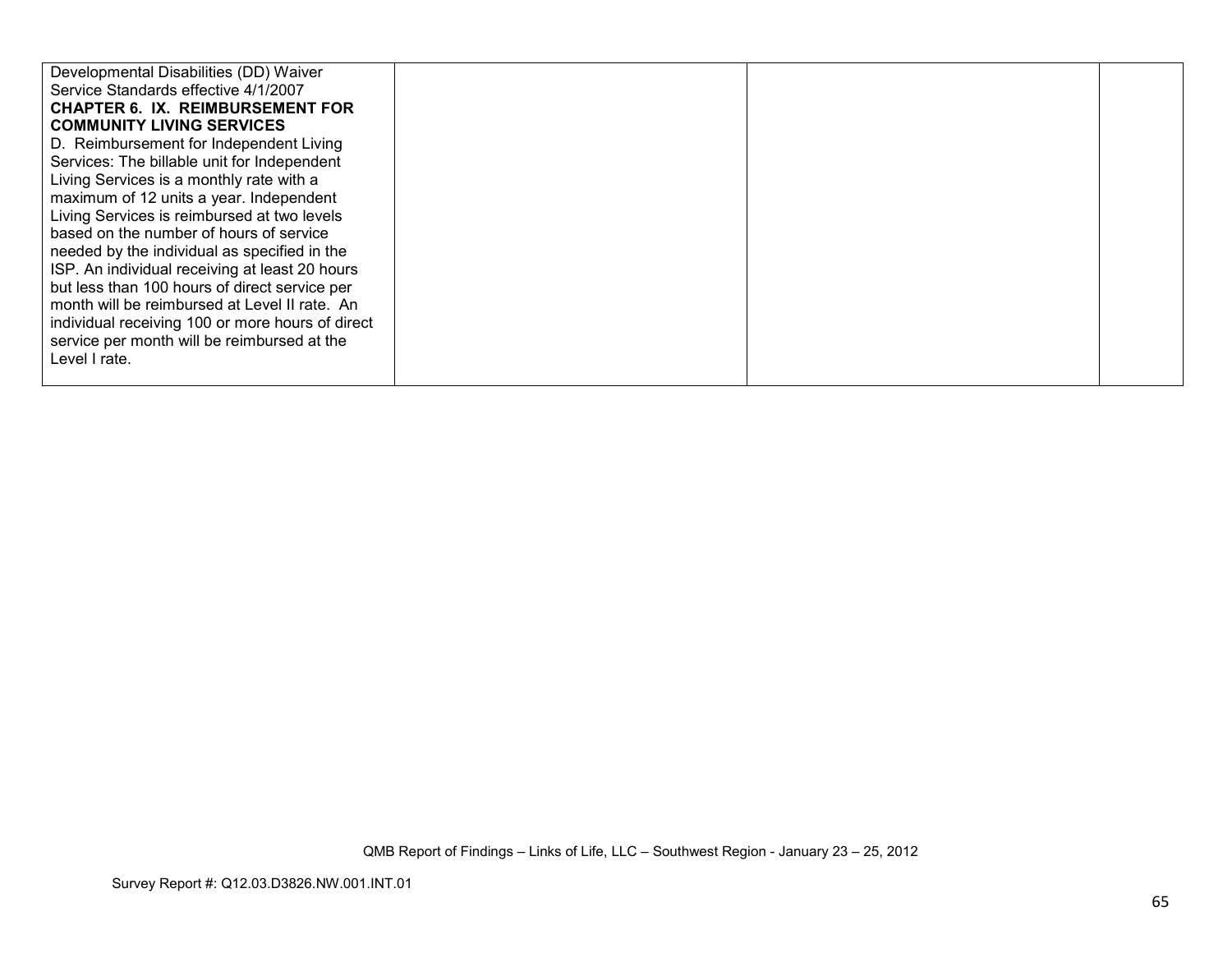

SUSANA MARTINEZ, GOVERNOR

CATHERINE D. TORRES, M.D., CABINET SECRETARY

Date: May 25, 2012

| To:               | Chandra Baker, Owner/Chief Operating Officer/Service Coordinator                                                   |
|-------------------|--------------------------------------------------------------------------------------------------------------------|
| Provider:         | Links of Life, LLC                                                                                                 |
| Address:          | 1616 Winton Circle                                                                                                 |
| State/Zip:        | Las Cruces, NM 88007                                                                                               |
| E-mail Address:   | cbakeruop2004@yahoo.com                                                                                            |
| Region:           | Southwest                                                                                                          |
| Survey Date:      | January 23 - 25, 2012                                                                                              |
| Program Surveyed: | Developmental Disabilities Waiver                                                                                  |
| Service Surveyed: | Community Living Supports (Supported Living & Independent Living) Community Inclusion Supports (Adult Habilitation |
| Survey Type:      | & Community Access)<br>Initial                                                                                     |

Dear Ms. Baker;

The Division of Health Improvement Quality Management Bureau received, reviewed and approved the documents you submitted for your Plan of Correction. Your Plan of Correction is not closed.

## **Your Plan of Correction will be considered for closure when a Verification survey confirms that you have corrected all surveydeficiencies and sustained all corrections.**

The Quality Management Bureau will be need to conduct a verification survey to ensure previously cited deficiencies have been corrected and that systemic Quality Improvement and Quality Assurance processes have been effective at sustaining corrections.

If the Verification survey determines survey deficiencies have been corrected and corrective measures have effectively maintained compliance with DDW Standards, your Plan of Correction will be considered for closure.

QMB Report of Findings – Links of Life, LLC – Southwest Region - January 23 – 25, 2012